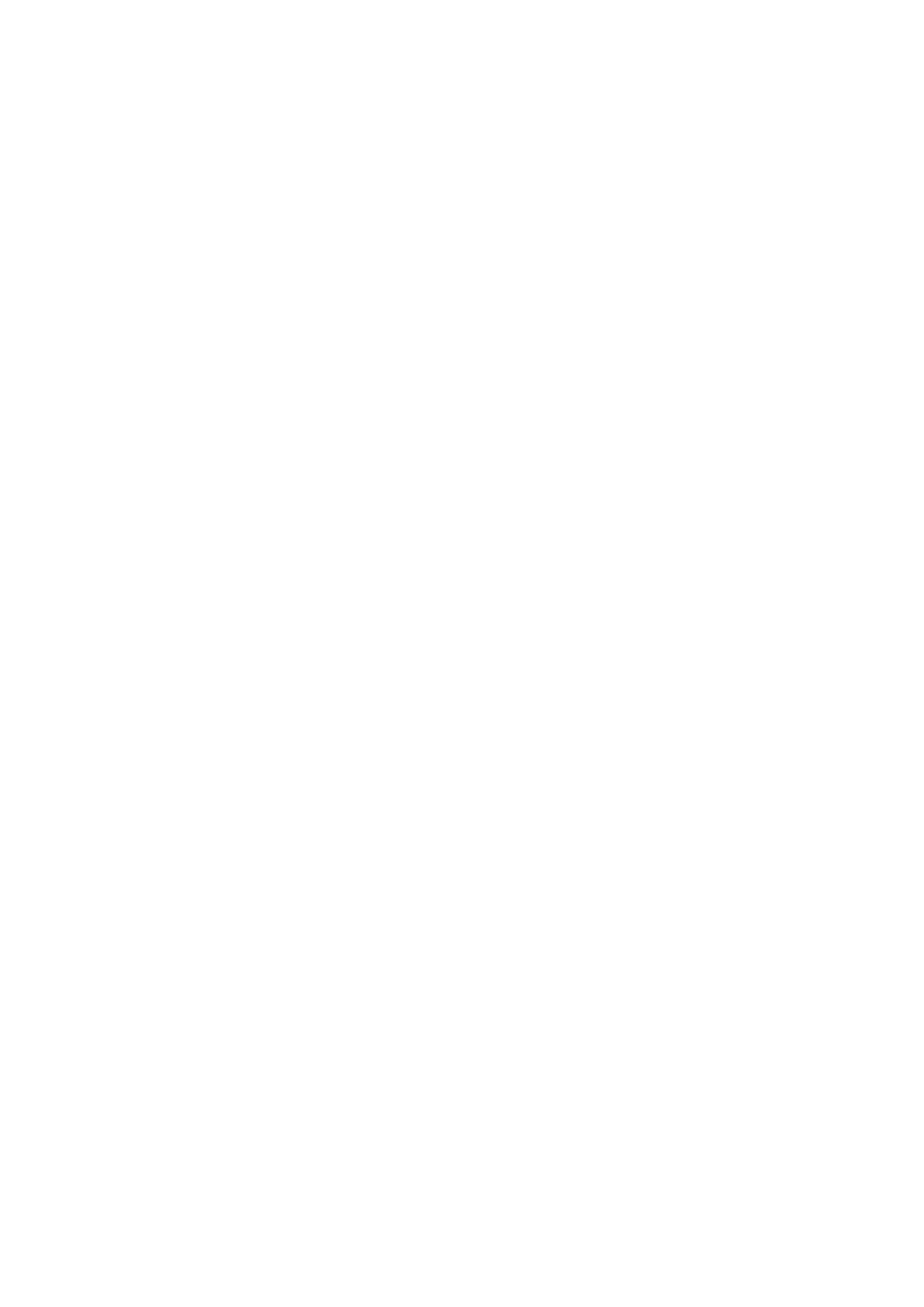Protecting civil society space: strengthening freedom of association, assembly and expression and the right to defend rights in the EU

# **Abstract**

This study, commissioned by the European Parliament's Policy Department for Citizens' Rights and Constitutional Affairs at the request of the LIBE Committee, covers the challenges facing the civil society space. Watchdog NGOs and other human rights defenders have been under pressure during the humanitarian and rule of law 'crises'. Several EU Member States have passed laws that fall short of international, regional and EU freedom of association standards. Some governments have used the COVID-19 pandemic to further restrict the civic space. The study explores how the EU could protect civil society from unjust state interference by strengthening freedom of association, assembly and expression, as well as the right to defend human rights. The study elaborates on four policy options: introducing a European association statute; establishing internal guidelines to respect and protect human rights defenders; developing a civil society stability index; and creating a network of focal contact points for civil society at EU institutions. It recommends strengthening the independence of critical civil society actors and increasing funding for activities such as strategic litigation to uphold EU laws and values.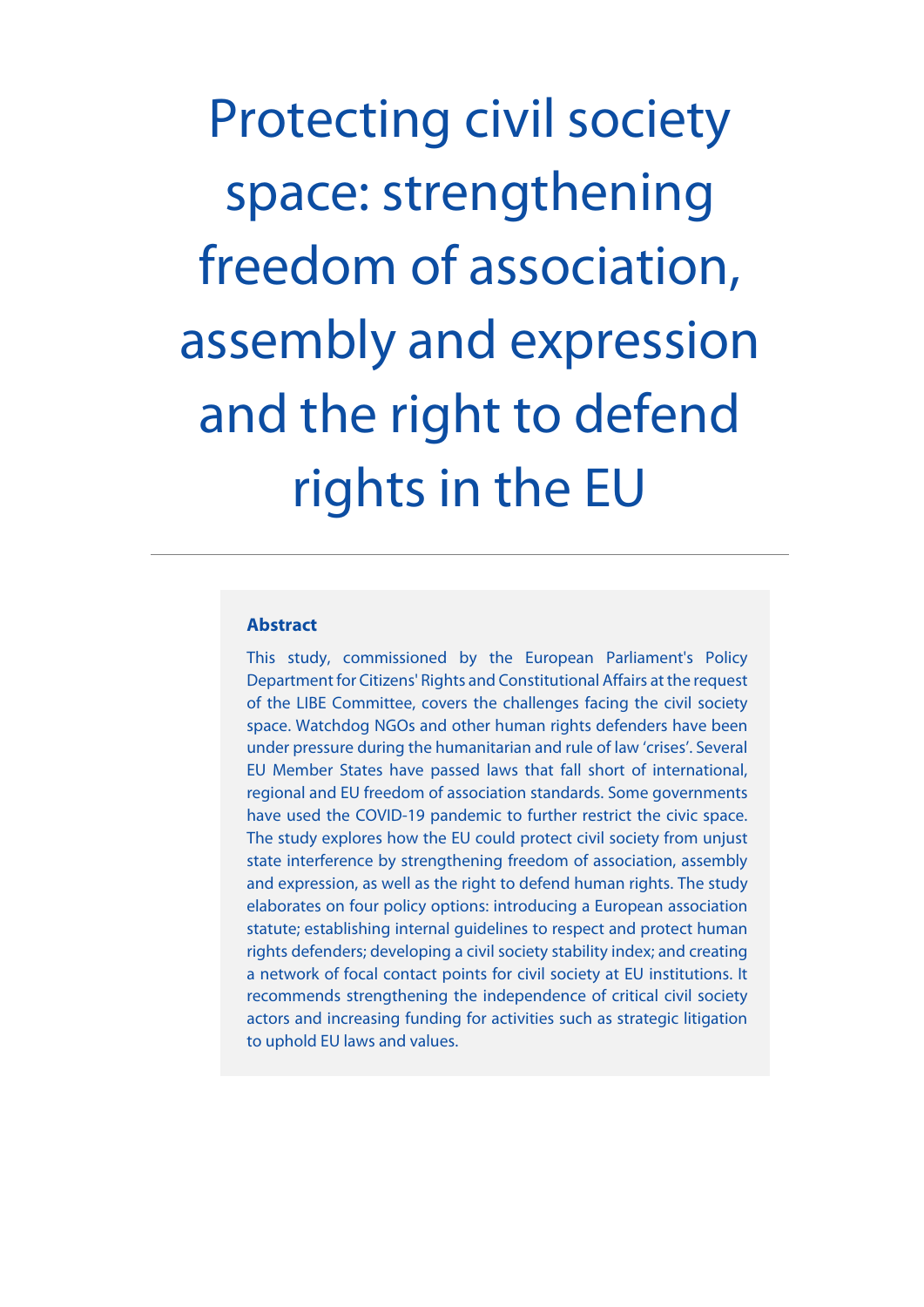This document was requested by the European Parliament's Committee on Civil Liberties, Justice and Home Affairs (LIBE).

#### **AUTHORS**

Lina VOSYLIŪTĖ, Research Fellow at CEPS Ngo Chun LUK, Researcher at CEPS

### **ACKNOWLEDGEMENTS**

The authors would like to thank Dr Sergio Carrera, Senior Research Fellow at CEPS for his kind guidance while completing this study, also to the DG IPOL colleagues for their valuable comments. The study would not have been so rich without thought-provoking focus group discussion with civil society representatives. The authors remain grateful for the time and insight of interviewees.

#### **ADMINISTRATOR RESPONSIBLE**

Ina SOKOLSKA

**EDITORIAL ASSISTANT**  Fabienne VAN DER ELST

**LINGUISTIC VERSIONS** 

Original: EN

#### **ABOUT THE EDITOR**

Policy departments provide in-house and external expertise to support EP committees and other parliamentary bodies in shaping legislation and exercising democratic scrutiny over EU internal policies.

To contact the Policy Department or to subscribe for updates, please write to: Policy Department for Citizens' Rights and Constitutional Affairs European Parliament B-1047 Brussels Email: poldep-citizens@europarl.europa.eu

Manuscript completed in October 2020 © European Union, 2020

This document is available on the internet at: http://www.europarl.europa.eu/supporting-analyses

#### **DISCLAIMER AND COPYRIGHT**

The opinions expressed in this document are the sole responsibility of the authors and do not necessarily represent the official position of the European Parliament.

Reproduction and translation for non-commercial purposes are authorised, provided the source is acknowledged and the European Parliament is given prior notice and sent a copy.

© Cover image used under licence from Adobe Stock.com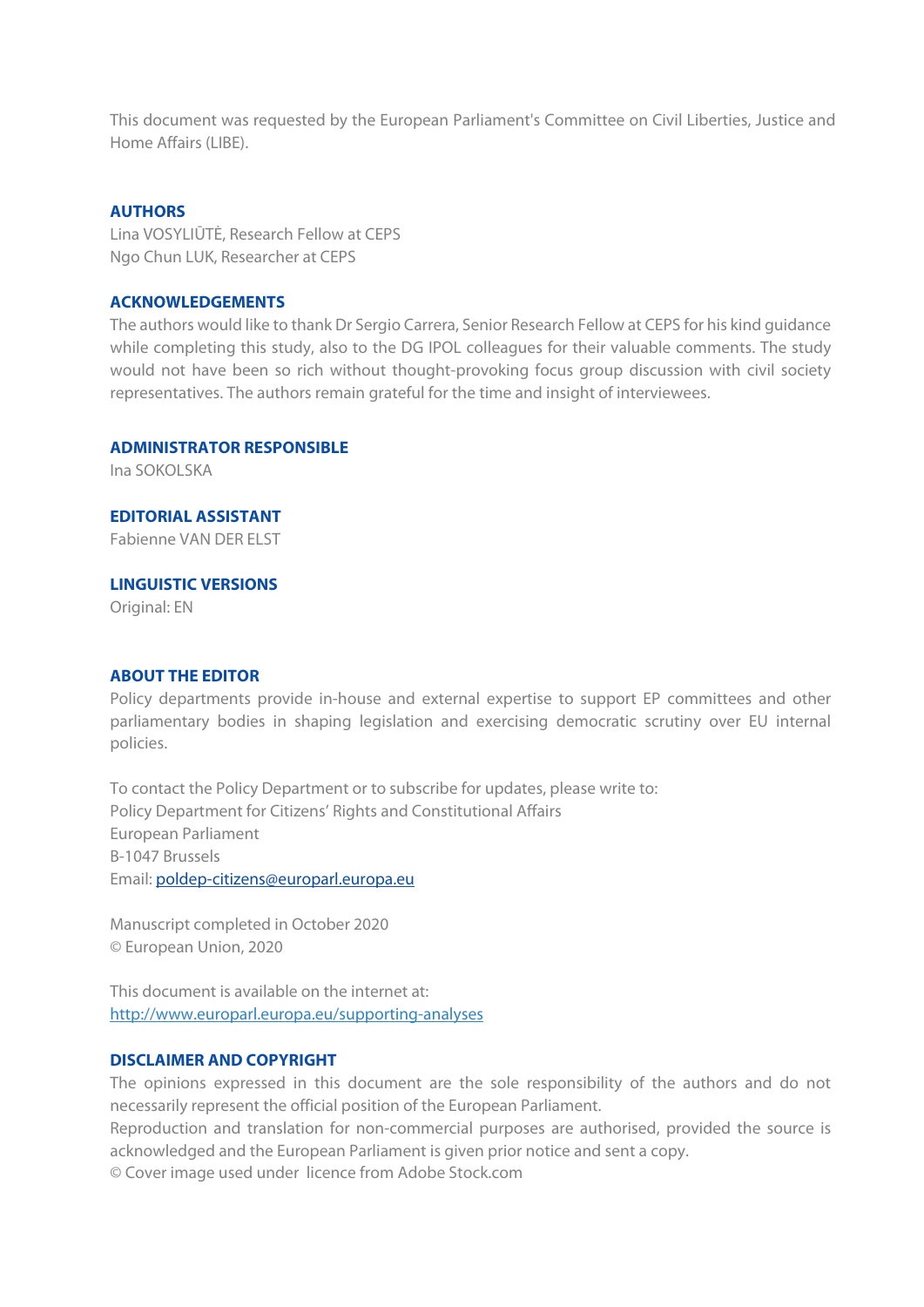# **CONTENTS**

|    |      | <b>LIST OF ABBREVIATIONS</b>                                                                                                                             | 5  |
|----|------|----------------------------------------------------------------------------------------------------------------------------------------------------------|----|
|    |      | <b>LIST OF BOXES</b>                                                                                                                                     | 8  |
|    |      | <b>LIST OF FIGURES</b>                                                                                                                                   | 8  |
|    |      | <b>LIST OF TABLES</b>                                                                                                                                    | 8  |
|    |      | <b>EXECUTIVE SUMMARY</b>                                                                                                                                 | 9  |
| 1. |      | <b>INTRODUCTION</b>                                                                                                                                      | 12 |
|    | 1.1. | Key terms used in this study                                                                                                                             | 12 |
|    | 1.2. | Methodology and structure                                                                                                                                | 13 |
| 2. |      | REGULATORY FRAMEWORK AT THE INTERNATIONAL AND REGIONAL LEVEL: IS CIVIL<br><b>SOCIETY SPACE PROTECTED IN THE EU?</b>                                      | 15 |
|    | 2.1. | International framework and the United Nations                                                                                                           | 16 |
|    | 2.2. | Civil society space in a regional context: the regulatory framework in the Council of Europe<br>and the OSCE                                             | 23 |
|    |      | 2.2.1. The Council of Europe: human rights defenders and civil society space                                                                             | 24 |
|    |      | 2.2.2. The European Convention on Human Rights and civic space                                                                                           | 24 |
|    |      | 2.2.3. The OSCE ODIHR and the protection of human rights defenders                                                                                       | 31 |
|    | 2.3. | Regulatory framework in the EU                                                                                                                           | 34 |
|    |      | 2.3.1. The rights-centred framework on civil society in the EU: the Treaties, the EU Charter of<br>Fundamental Rights and the Court of Justice of the EU | 34 |
|    |      | 2.3.2. Setting up a framework for civil society in the EU: consultation and protection of civic<br>space 41                                              |    |
|    |      | 2.3.3. European Union external guidelines on human rights defenders                                                                                      | 43 |
| 3. |      | <b>STATE OF PLAY: CRITICAL CIVIL SOCIETY AT RISK IN THE EU</b>                                                                                           | 46 |
|    | 3.1. | Freedom of association                                                                                                                                   | 54 |
|    |      | 3.1.1. Crises and changing regulatory environment                                                                                                        | 54 |
|    |      | 3.1.2. Smear campaigns, and intimidation of civil society actors                                                                                         | 62 |
|    |      | 3.1.3. COVID-19 restrictions on operational space and rights                                                                                             | 68 |
|    | 3.2. | Freedom of assembly: disproportionate use of force, criminalisation of protest participants<br>and COVID-19                                              | 71 |
|    |      | 3.2.1. Disproportionate or unjustified use of force and harassment against protestors                                                                    | 71 |
|    |      | 3.2.2. Use of 'terrorism' and other criminal clauses against protestors and activists                                                                    | 73 |
|    |      | 3.2.3. Covid-19 restrictions on freedom of assembly                                                                                                      | 74 |
|    | 3.3. | Restrictions on freedom of expression exercised by civil society and other human rights<br>defenders                                                     | 76 |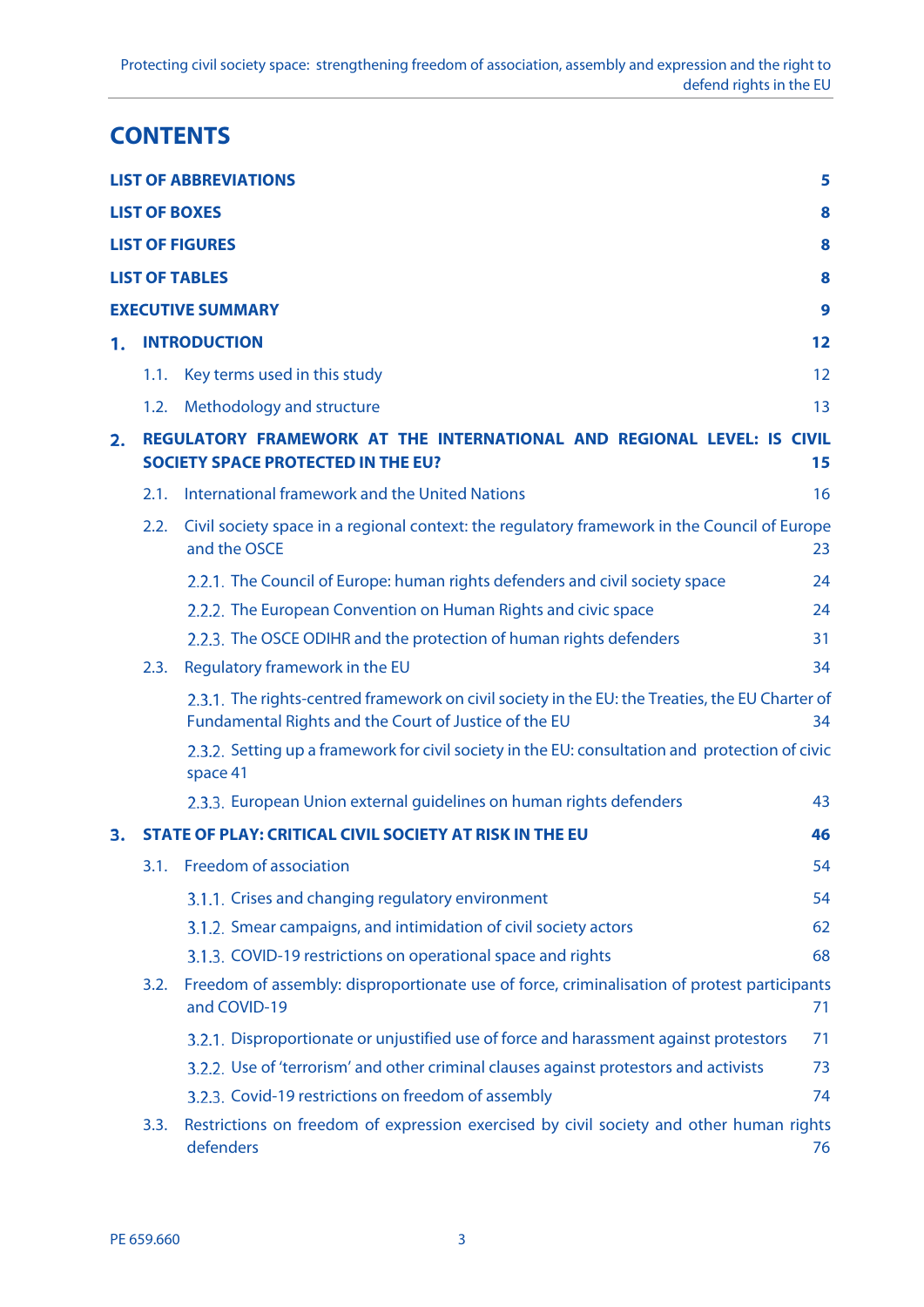| 4. |                   | <b>PROPOSED SOLUTIONS TO SAFEGUARD CRITICAL CIVIL SOCIETY SPACE AT EU LEVEL AND</b><br><b>THEIR FEASIBILITY</b><br>83 |     |  |
|----|-------------------|-----------------------------------------------------------------------------------------------------------------------|-----|--|
|    | 4.1.              | <b>European association status</b>                                                                                    | 86  |  |
|    | 4.2.              | EU internal quidelines on human rights defenders                                                                      | 89  |  |
|    | 4.3.              | EU civil society stability index                                                                                      | 95  |  |
|    | 4.4.              | EU focal point for attacks against civil society                                                                      | 97  |  |
| 5. |                   | <b>CONCLUSIONS, RECOMMENDATIONS AND POLICY OPTIONS</b>                                                                | 99  |  |
|    |                   | 5.1. Conclusions                                                                                                      | 99  |  |
|    |                   | 5.2. Recommendations                                                                                                  | 102 |  |
|    | <b>REFERENCES</b> |                                                                                                                       | 106 |  |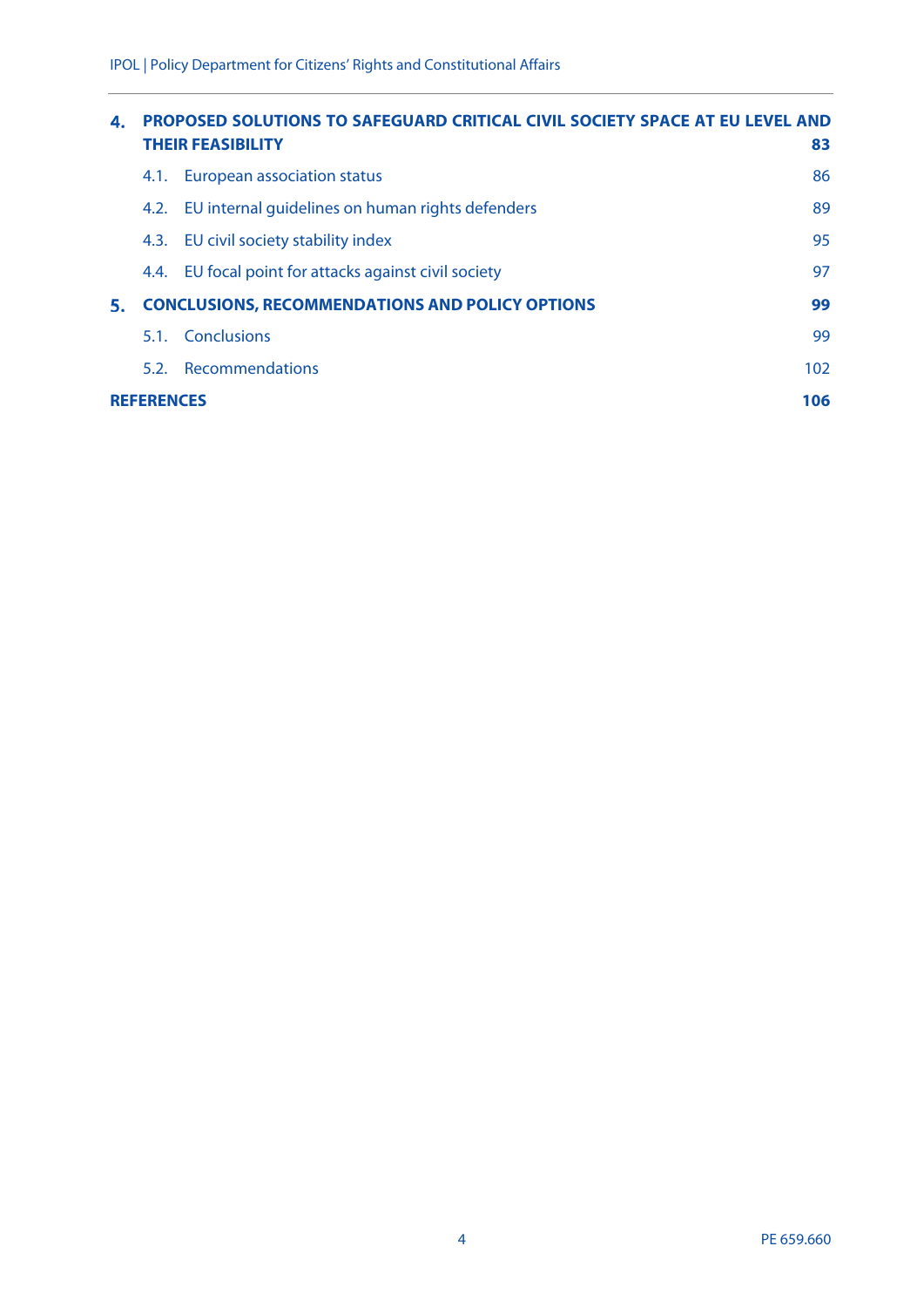# **LIST OF ABBREVIATIONS**

| <b>AMIF</b>   | Asylum, Migration and Integration Fund                                           |
|---------------|----------------------------------------------------------------------------------|
| <b>CCPR</b>   | <b>UN Human Rights Committee</b>                                                 |
| <b>CEPOL</b>  | European Union Agency for Law Enforcement Training                               |
| <b>CJEU</b>   | Court of Justice of the European Union                                           |
| <b>CoE</b>    | Council of Europe                                                                |
| <b>COHOM</b>  | <b>Council Working Party on Human Rights</b>                                     |
| <b>COP 24</b> | 24 <sup>th</sup> UN Climate Summit that was organised in Poland in December 2018 |
| <b>CoR</b>    | Committee of the Regions                                                         |
| <b>CSE</b>    | Civil Society Europe                                                             |
| <b>CSOs</b>   | <b>Civil Society Organisations</b>                                               |
| <b>DRF</b>    | Democracy, rule of law and fundamental rights (reports)                          |
| <b>EEAS</b>   | <b>European External Action Service</b>                                          |
| <b>ECHR</b>   | <b>European Convention on Human Rights</b>                                       |
| <b>ECtHR</b>  | <b>European Court of Human Rights</b>                                            |
| <b>EESC</b>   | <b>European Economic and Social Committee</b>                                    |
| <b>ECA</b>    | <b>European Court of Auditors</b>                                                |
| <b>ECF</b>    | European Civic Forum                                                             |
| <b>ECHR</b>   | Convention for the Protection of Human Rights and Fundamental Freedoms           |
| <b>ECNL</b>   | European Center for Non-Profit Law                                               |
| <b>ECOSOC</b> | UN Economic and Social Rights Committee                                          |
| <b>ECRE</b>   | European Council on Refugees and Exiles                                          |
| <b>ECtHR</b>  | <b>European Court of Human Rights</b>                                            |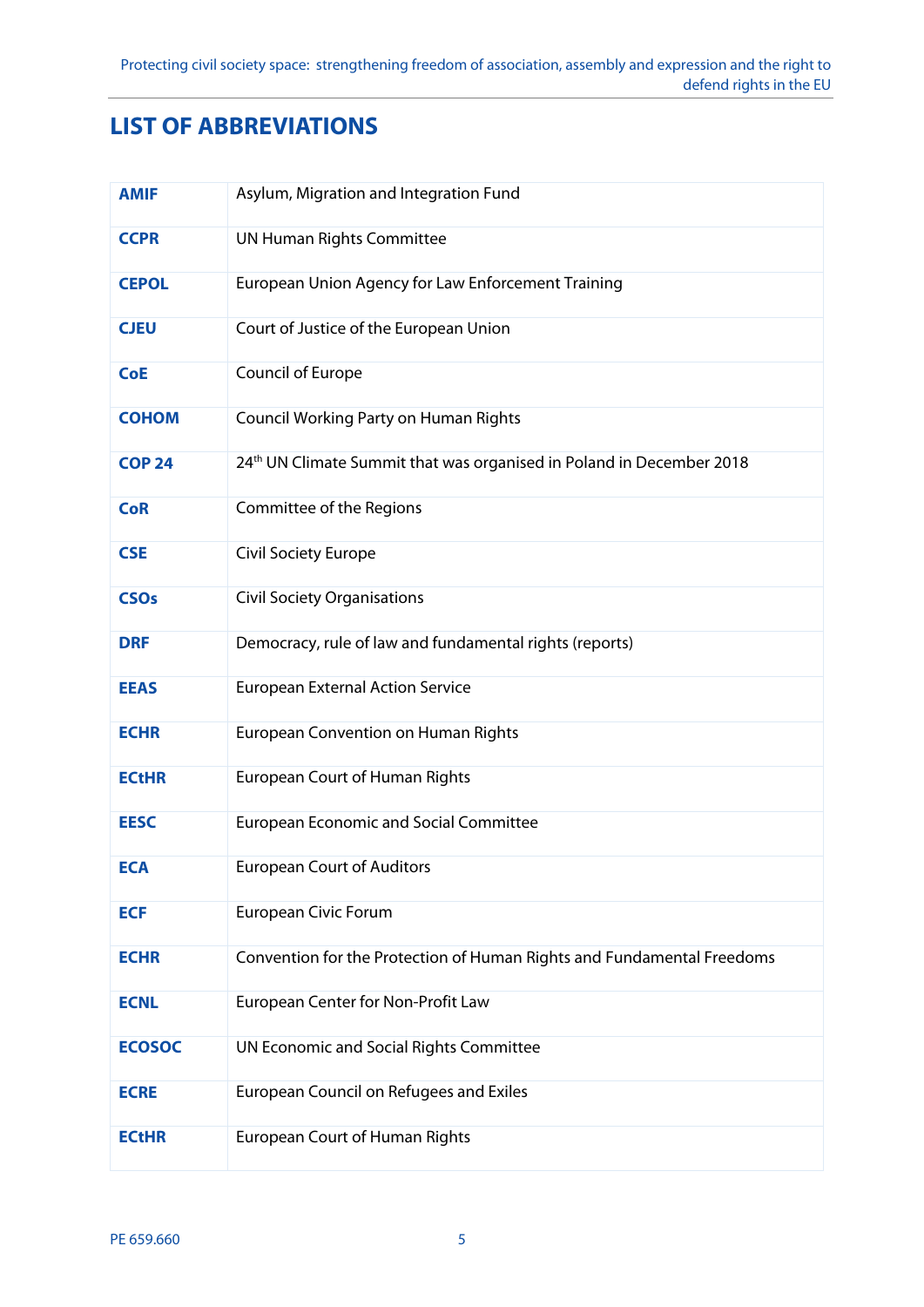| <b>EIDHR</b>   | European Instrument for Democracy and Human Rights                            |
|----------------|-------------------------------------------------------------------------------|
| EO             | European Ombudsman                                                            |
| <b>ERCI</b>    | <b>Emergency Response Centre International</b>                                |
| <b>ERGO</b>    | European Network of Roma Grass-Roots Organisations                            |
| <b>EUCFR</b>   | EU Charter of Fundamental Rights                                              |
| <b>FRA</b>     | EU Agency for Fundamental Rights                                              |
| <b>Frontex</b> | <b>European Border and Coast Guard</b>                                        |
| <b>GONGs</b>   | Government-organised non-governmental organisations                           |
| <b>HIAS</b>    | <b>Hebrew Immigrant Aid Society</b>                                           |
| <b>HoMs</b>    | Heads of the EU Missions                                                      |
| <b>HRDs</b>    | Human Rights Defenders                                                        |
| <b>ICCPR</b>   | International Covenant on Civil and Political Rights                          |
| <b>LGBTQ</b>   | Lesbian, Gay, Bisexual, Transgender and Queer                                 |
| <b>LIBE</b>    | European Parliament's Committee on Civil Liberties, Justice and Home Affairs  |
| <b>ODIHR</b>   | Office for Democratic Institutions and Human Rights                           |
| <b>OMCT</b>    | <b>World Organisation Against Torture</b>                                     |
| <b>OFOP</b>    | National Federation of Polish NGOs                                            |
| <b>OSCE</b>    | Organization for Security and Co-operation in Europe                          |
| <b>PACE</b>    | Parliamentary Assembly of the Council of Europe                               |
| <b>PETI</b>    | European Parliament's Committee on Petitions                                  |
| <b>ReSOMA</b>  | Research Social Platform on Migration, Asylum and Integration (H2020 project) |
| <b>SAR</b>     | Search and Rescue                                                             |
| <b>SLAPPs</b>  | Strategic lawsuits against public participation                               |
| <b>SRHR</b>    | Sexual and Reproductive Health and Rights                                     |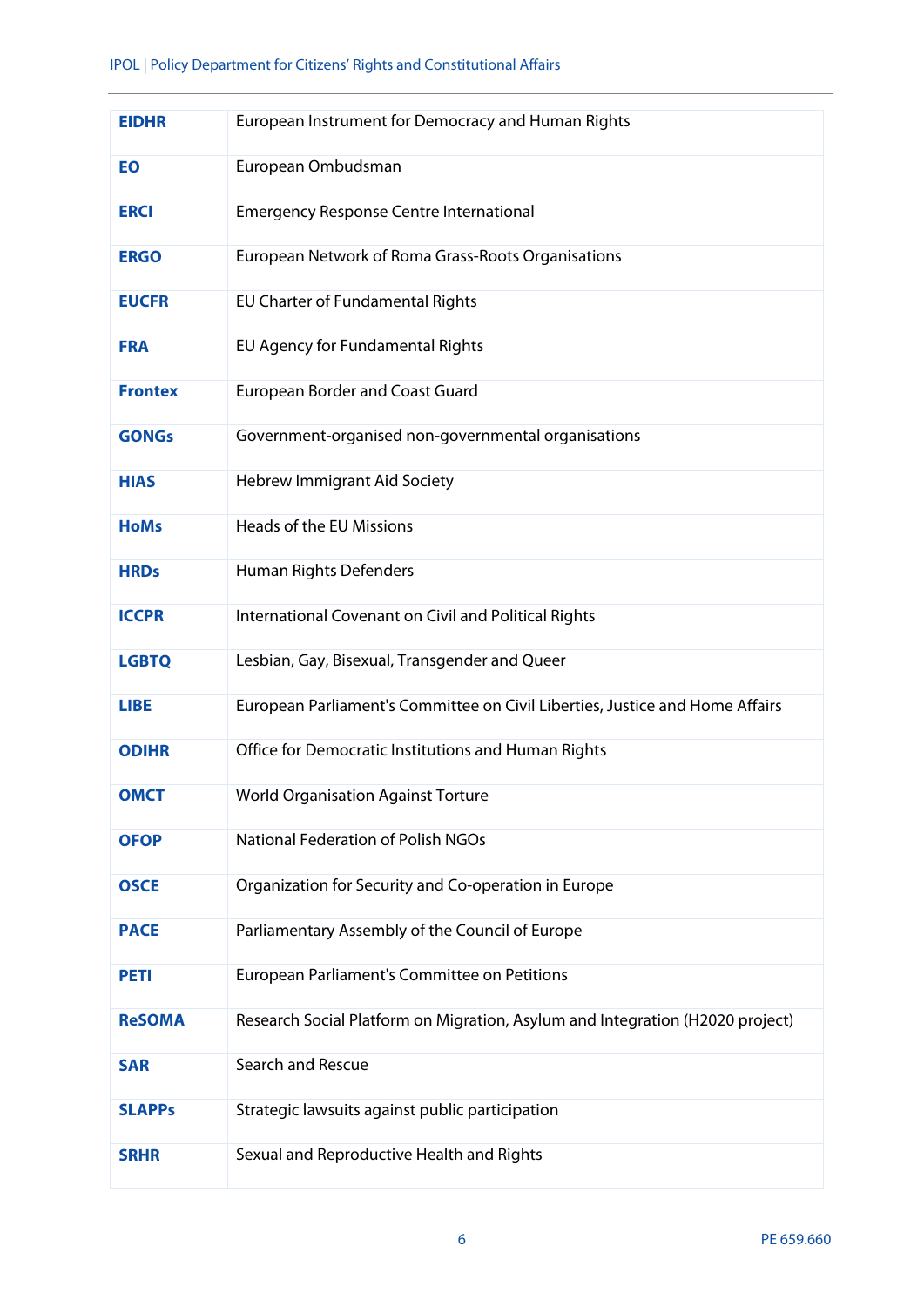# Protecting civil society space: strengthening freedom of association, assembly and expression and the right to defend rights in the EU

| TEU             | Treaty on European Union                        |
|-----------------|-------------------------------------------------|
| <b>TFEU</b>     | Treaty on the Functioning of the European Union |
| <b>UN SR</b>    | United Nations Special Rapporteur               |
| <b>UN HRC</b>   | United Nations Human Rights Council             |
| <b>UN OHCHR</b> | UN Office of High Commissioner for Human Rights |
| <b>UPR</b>      | Universal Periodic Review                       |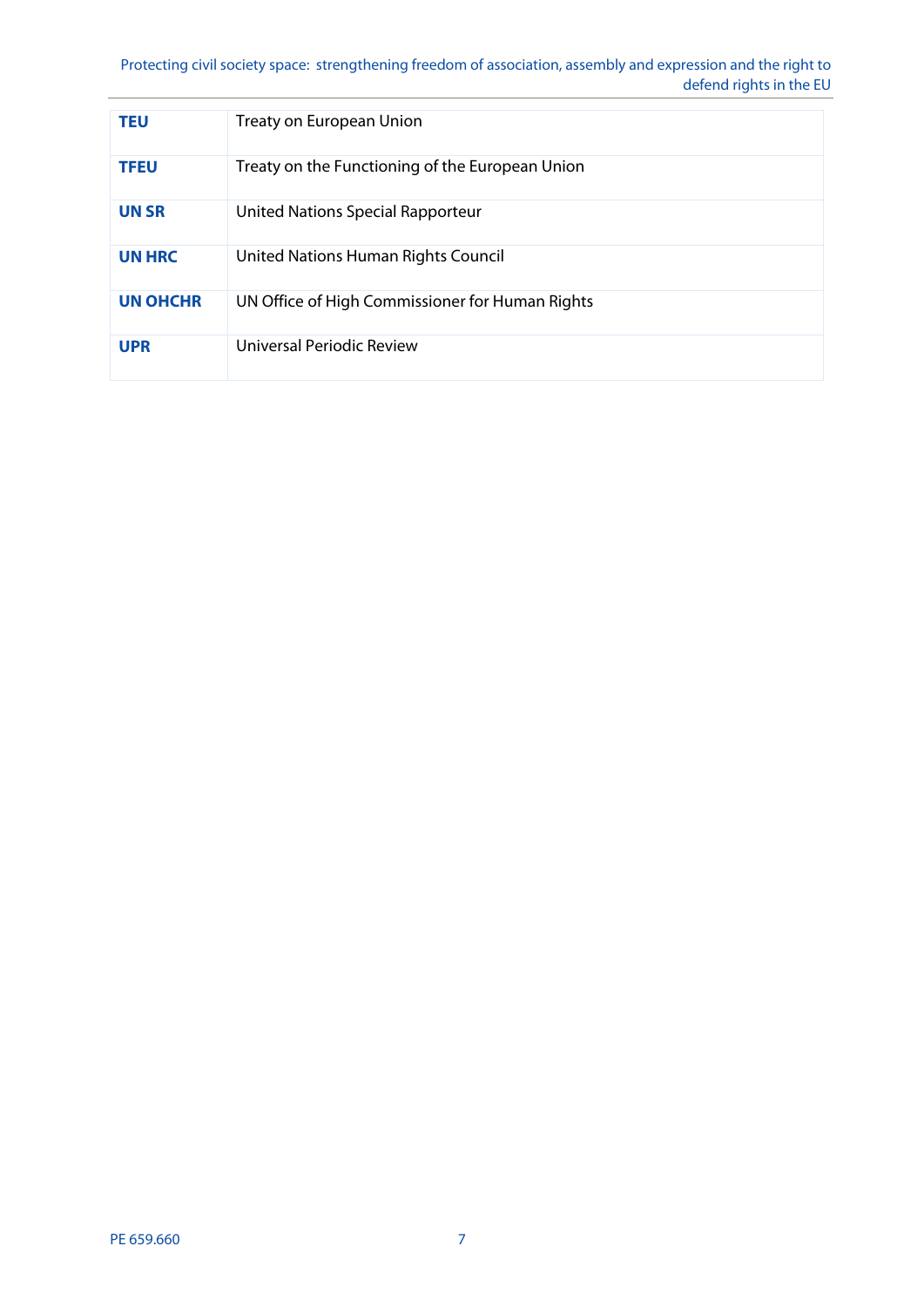# **LIST OF BOXES**

| Box 1: Cyprus: Defamation case against NGO KISA<br>78                                   |  |
|-----------------------------------------------------------------------------------------|--|
| Box 2: Poland: four libel cases brought against academic Wojciech Sadurski<br>79        |  |
| Box 3: Poland: retaliation against Ms Karolina Dreszer-Smalec, Member of the EESC<br>80 |  |
| Box 4: Greece: Moria Corona Awareness Team faces lawsuit over Facebook post<br>81       |  |
| Box 5: Building on the Whistleblowers Protection Directive<br>93                        |  |
| Box 6: Towards the EU civil society stability index<br>95                               |  |

# **LIST OF FIGURES**

| Figure 1: The interrelation of civic space and the defence of human rights | 17. |
|----------------------------------------------------------------------------|-----|
| Figure 2: Civic space from a rights-based approach                         |     |
| Figure 3: Civic space within a 'civil society ecosystem' approach          | 48  |
| Figure 4: Overlaps between civic space and critical space                  | 50  |

# **LIST OF TABLES**

Table 1: Overview of policy options 84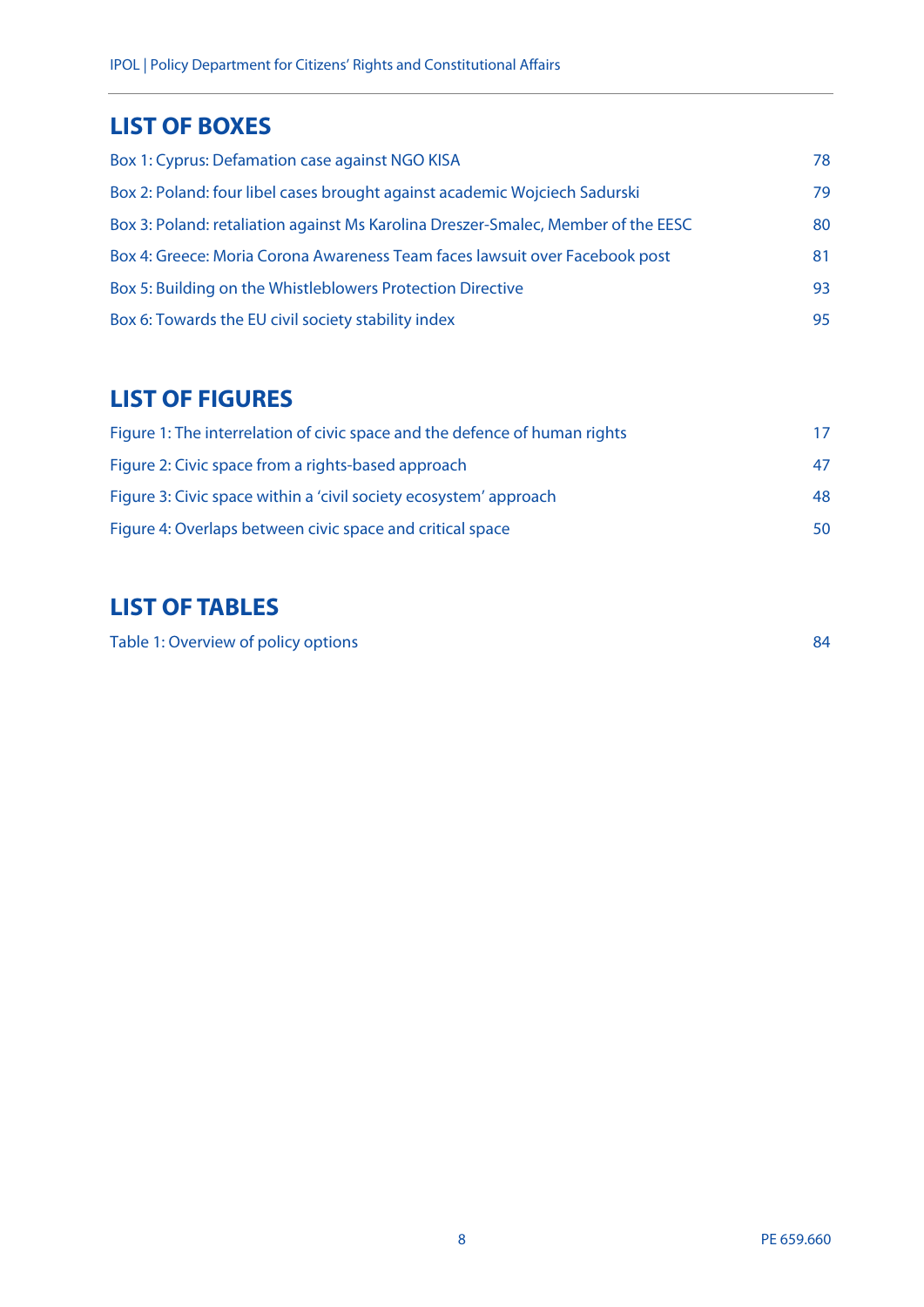# **EXECUTIVE SUMMARY**

This study, commissioned by the European Parliament's Policy Department for Citizens' Rights and Constitutional Affairs at the request of the LIBE Committee, covers **the challenges facing the civil society space in the EU.** The international and regional standards on freedom of association, assembly and expression, and the right to defend rights oblige states to respect the **independence of civil society actors**. However, critical civil society actors, such as watchdog NGOs and other human rights defenders, have been put under particular pressure across the EU, since they speak 'truth to the power', protest against certain government policies, or defend the rights of others at times of 'crises'.

These civil society actors are essential to upholding the rule of law, fundamental rights and democratic accountability – the Union's founding values – as enshrined in Article 2 of the Treaty on European Union (TEU). The EU, therefore, must **protect civic space from unjust interference by EU Member States** and even by the Union's institutions and agencies.

This study provides legal and socio-political analyses of the situation across the EU. Three countries, Greece, Hungary and Poland, were chosen for a more in-depth assessment. The authors gathered data from various academic, institutional and civil society reports, and case-law of the European and international courts. They complemented desk research with insights from a focus group discussion with 16 civil society actors and academics. Additionally, the authors conducted three follow-up interviews with relevant institutions.

The EU institutional evidence shows that developments over the past five years have worsened conditions for civil society actors, and especially, for critical ones across the EU.<sup>1</sup> The study links this trend with various 'crises', that have been declared in the areas of rule of law, asylum and, most recently, public health (COVID-19). The policymakers are limiting democratic accountability, restricting civil society space and infringing on fundamental rights. Thus, watchdog NGOs and other human rights defenders have experienced various forms of policing, ranging from suspicion and harassment to disciplining and criminalisation.<sup>2</sup> The first annual rule of law report acknowledged these challenges in the EU Member States.3

So-called NGO transparency laws were introduced in Hungary and Romania in 2017, and recently, in Greece. They intended to put a muzzle on watchdog NGOs. Hungary introduced **'the Lex NGO'** under the pretence of greater transparency. This law has created an unfavourable legislative environment and depicted watchdog NGOs receiving funding from abroad as 'foreign agents'.<sup>4</sup> A recent Court of Justice of the European Union (CJEU) judgment in Case C-78/18 Commission v Hungary stated that 'Hungary has introduced **discriminatory, unjustified and unnecessary restrictions** on foreign

<sup>1</sup> European Union Agency for Fundamental Rights (FRA), 'Civic space – experiences of organisations in 2019: Second Consultation', Luxembourg, Publication Office of the European Union, July 2020; FRA, 'Fundamental Rights Report 2020', 11 June 2020; FRA 'Challenges facing civil society organisations working on human rights in the EU', January 2018, Luxembourg, Publication Office of the European Union, 2017;

<sup>&</sup>lt;sup>2</sup> Carrera, S., V. Mitsilegas, J. Allsopp and L. Vosyliūtė, Policing Humanitarianism: EU Policies Against Human Smuggling and Their Impact on Civil Society, Hart Publishing, London, January 2019.

<sup>3</sup> European Commission, '2020 Rule of Law Report: The rule of law situation in the European Union', COM(2020) 580 final, Brussels, 30 September 2020. 4

Pardavi, M., M. Szuleka and G. Gheorghe, 'New decade, old challenges: Civic space in Hungary, Poland and Romania', Report of Hungarian Helsinki Committee, Helsinki Foundation for Human Rights and APADOR-CH, March 2020.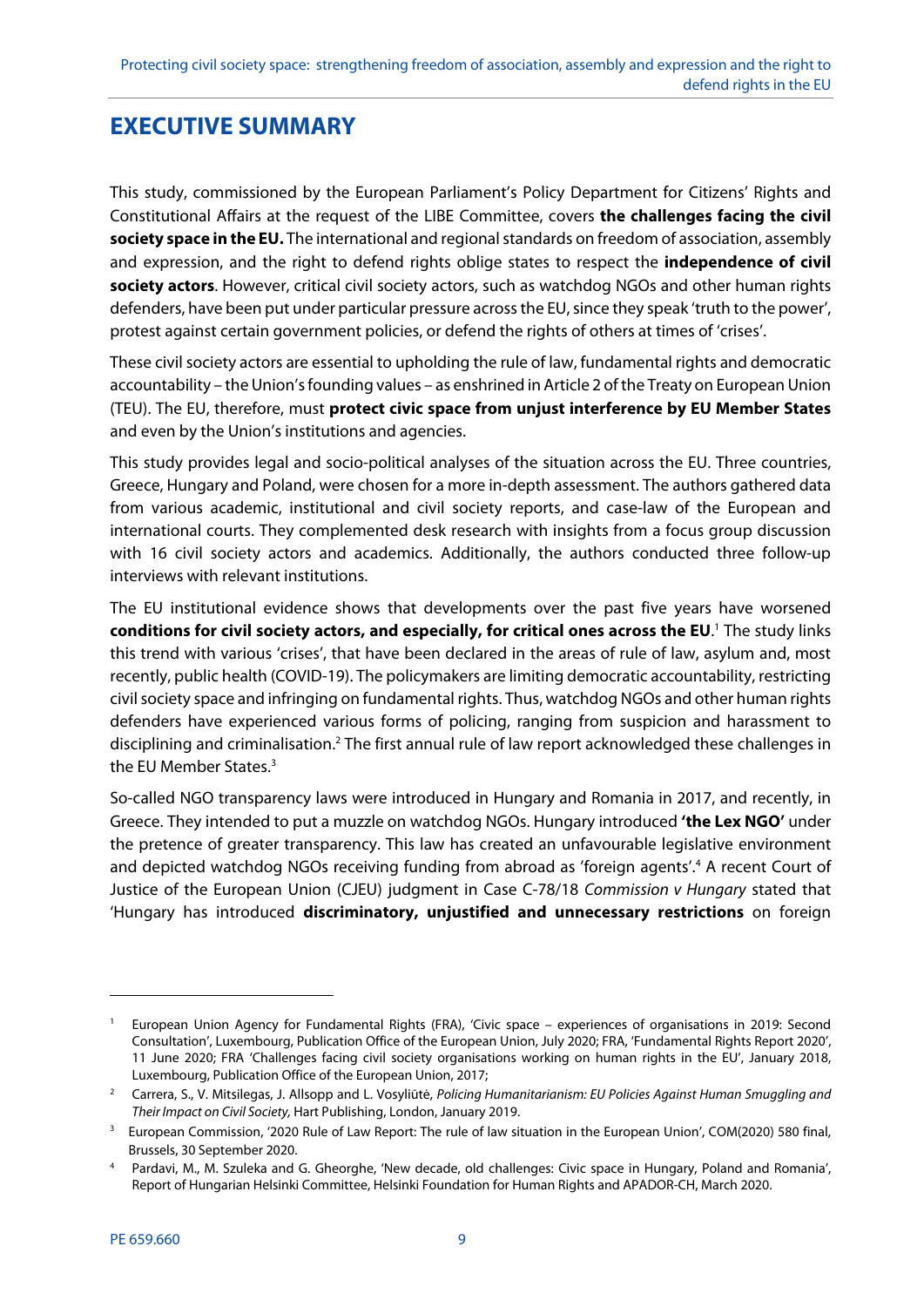donations to civil society organisations' in breach of the EU law.5 The Court upheld the principle of state non-interference with civil society activities under the EU Charter of Fundamental Rights (EUCFR).

At the beginning of 2020, Greek authorities introduced additional obligations for Greek and foreign NGOs working in the area of asylum, migration and integration to register in newly created databases under the Greek Ministry of Migration and Asylum.<sup>6</sup> The 'Special Secretary of Coordination of the Involved Institutions' gained wide discretionary powers to assess whether to register the applicants. Council of Europe NGO law experts found that such requirements were '**onerous, complex, timeconsuming and costly for NGOs**'.7

Despite international standard requiring state non-interference with civil society funding,<sup>8</sup> in Poland in 2017, a Center for the Development of Civil Society was set up under the authority of the prime minister. This institution was tasked to distribute public funds to NGOs. Thus, various governmentorganised NGOs (GONGs) and pro-government NGOs continue to be generously funded, while critical and watchdog NGOs are left to 'starve'.<sup>9</sup>

New emergency laws announced during **the COVID-19 pandemic have exacerbated ongoing trends**. Many LGBT+ associations, Roma, environmental activists, and anti-racist demonstrators have been under pressure to halt their activities because of public health-related restrictions. Placed in a particularly difficult situation were NGOs and volunteers assisting refugees and other migrants. For instance, in France, volunteers helping those stuck in the Calais jungle were sanctioned for violating social distancing rules.<sup>10</sup> International human rights standards deem restrictions disproportionate, if the very right that government aims to defend ('the health of migrants'), is even more at stake without services provided by volunteers.

While civil society actors play a crucial role in upholding EU values in times of 'crises', the EU has not yet devised the framework to protect them from **reprisals and retaliations**. These actors are upholding the Union values in Member States; the EU should in their capacity add **an extra layer of protection from unjust government interference and strengthen the independence of civil society actors**. The study explores the possibilities of introducing a European association statute; of establishing internal guidelines to respect and protect human rights defenders; of creating a civil society stability index and focal contact points for civil society at EU institutions.

# **Recommendation 1: EU governments need to be monitored on how they respect freedoms, underlying the civic space.**

The European Commission needs to follow up on earlier European Parliament calls to set up a comprehensive EU mechanism on democracy, the rule of law and fundamental rights. This mechanism

<sup>&</sup>lt;sup>5</sup> CJEU, Case C-78/18, European Commission v Hungary (Transparency of associations), judgment of 18 June 2020, ECLI:EU:C:2020:476, para.1.

<sup>6</sup> Greek Law No. 4662/2020 of 7 February 2020; Greek Joint Ministerial Decision 3063/2020 of 14 April 2020; Greek Law 4686/2020 of 12 May 2020.

 $^7$  Ferstman, C., 'Opinion on the compatibility of recent and planned amendments to the Greek legislation on NGO registration with European standards', the CoE Expert Council on NGO Law CONF/EXP(2020)4, 2 July 2020.

 $^{\rm 8}$   $\,$  UN Special Rapporteur on the rights to freedom of peaceful assembly and of association, Report of Maina Kiai to 39th session of the UN Human Rights Council, A/HRC/23/39, 24 April 2013.

<sup>9</sup> Focus group convoked for the purpose of this study on 25 May 2020 via Zoom.

<sup>10</sup> Utopia56, 'L'état d'urgence sanitaire: autorise-t-il les violences envers les exilées et les intimidations envers les bénévoles ?', 28 April 2020.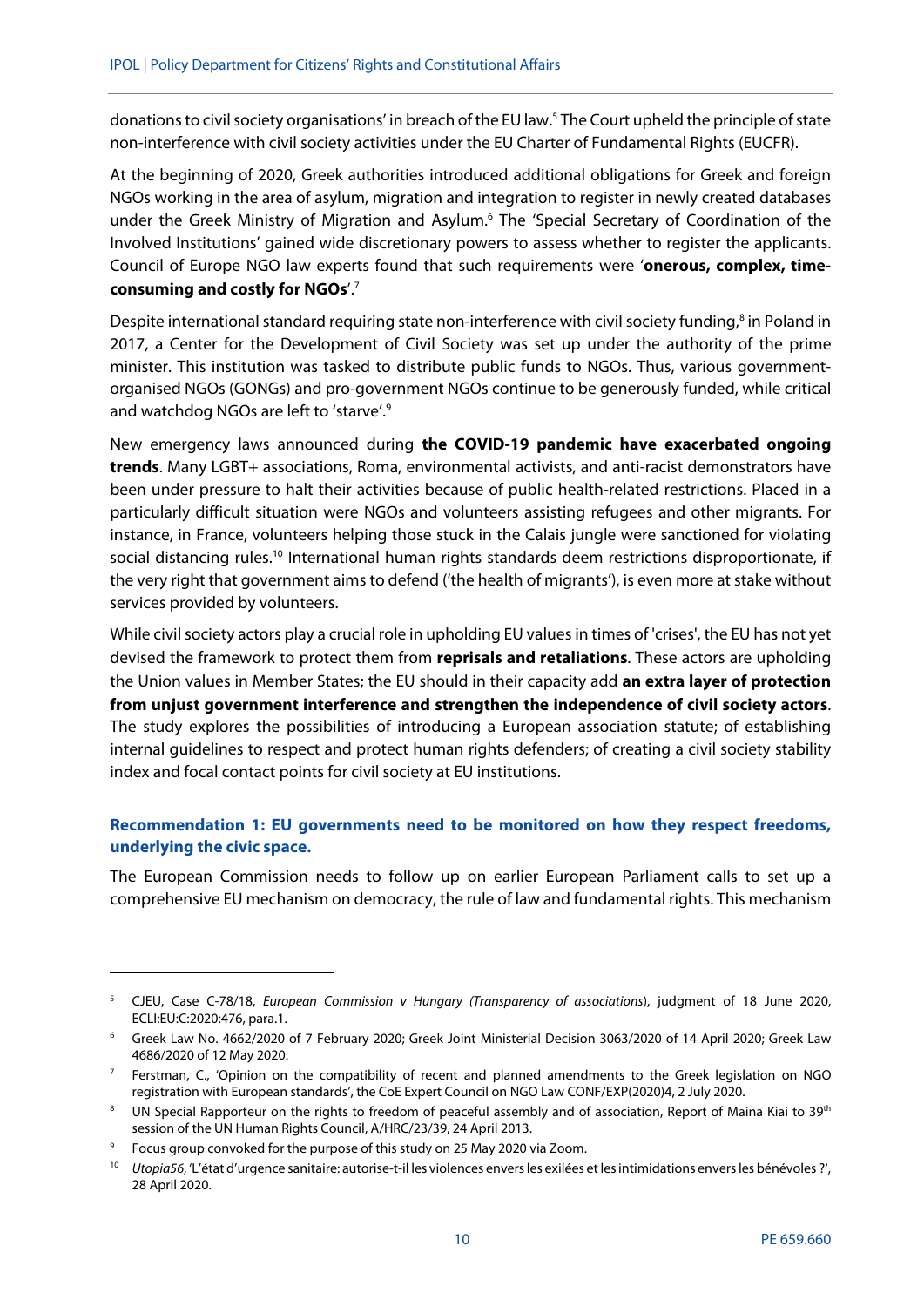should monitor how international, regional and EU standards in the area of freedoms of expression, assembly and association, and the right to defend human rights, are respected.

# **Recommendation 2: The EU should have more legal and policy tools to deal with governments that retaliate against watchdog NGOs and other human rights defenders.**

Article 15 of the Treaty on the Functioning of the European Union (TFEU) recognises civil society's role in the EU's good governance; this role should include safeguards against reprisals and retaliation, like those afforded to whistleblowers. The CJEU should also provide for interim procedures, to protect those litigating against governments.

#### **Recommendation 3: Strengthen the independence of civil society actors.**

The European Commission should introduce clear **rule of law conditionality and compliance with fundamental rights** for any EU funding schemes. Furthermore, funding for the European Rights and Values programme should be increased significantly. Funding critical activities, such as strategic litigation, would enhance civil society's ability to defend civic space and uphold the EUCFR and other EU laws.

# **Recommendation 4: EU co-legislators should create a conducive environment for watchdog NGOs and other human rights defenders at the EU level.**

The EU laws need to provide legal certainty. The EU co-legislators should remedy the vague definitions of crime that are routinely (mis)used to target human rights defenders, as in the case of the Facilitation Directive.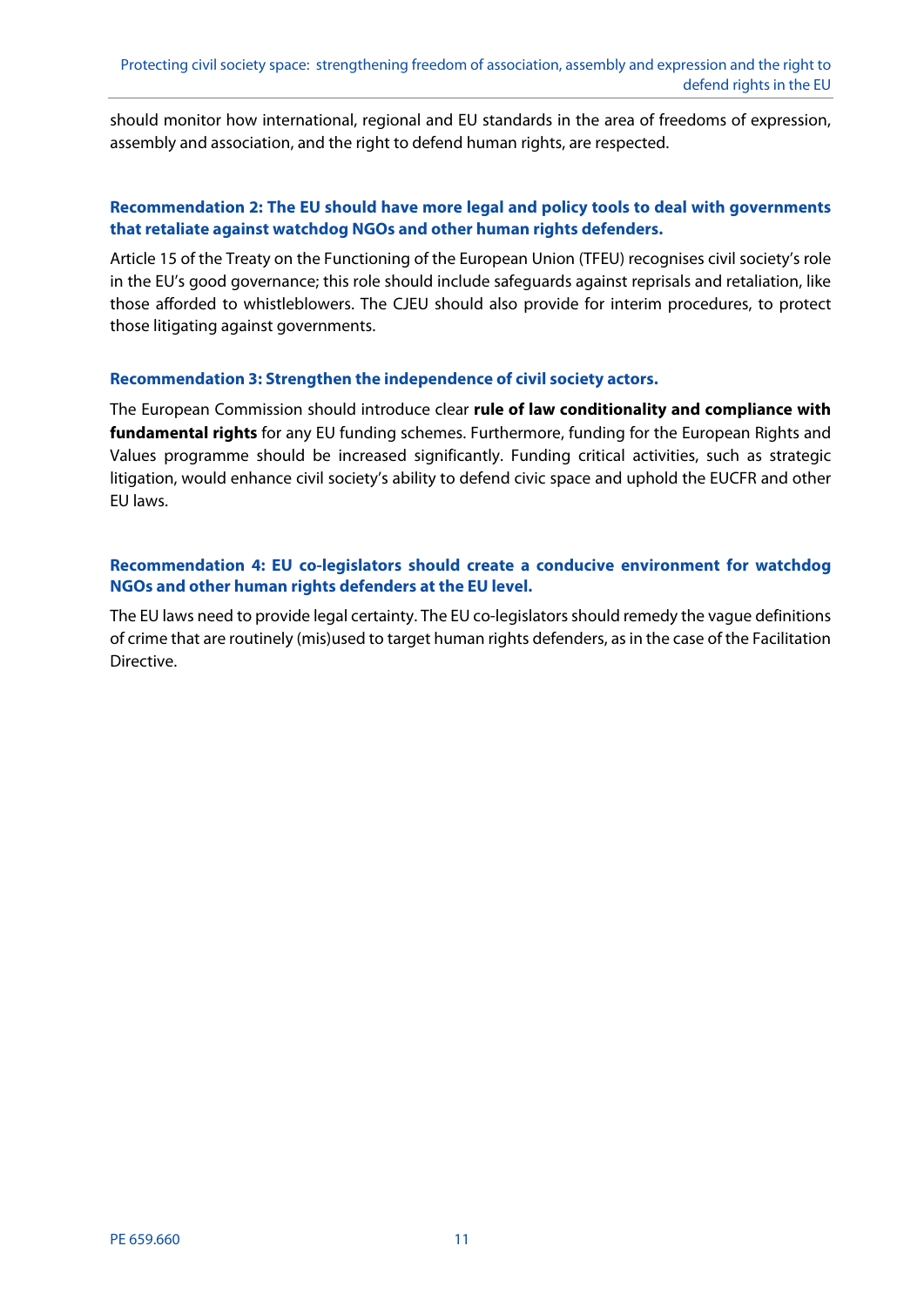# **1. INTRODUCTION**

1

# **1.1. Key terms used in this study**

This study uses the term **'civil society'** to cover associations (whether registered NGOs or not), citizens' mobilisations and assemblies and individuals, that are exercising their civil liberties and participating in public life.<sup>11</sup> The 'civil society' definition is broad and can cover any 'actors' from sports clubs to neighbourhood communities that are neither private sector nor governmental, which are often also referred to as 'third sector'.

The **'civil society space'** or **'civic space'** refers to legislation and various operational conditions for civil society to function. International, regional and EU courts have agreed that one of the key conditions to be respected and protected by government is freedom. Civil society actors must be free from undue government or private actors' interference to conduct their activities independently and impartially. Civic space is based on civil liberties that allow the sharing of ideas and information with wider society. Thus, freedom of expression, freedom of assembly and freedom of association are key rights exercised by civil society actors. These rights are also intrinsically linked to democratic accountability, to the respect for fundamental rights and the rule of law.

This study seeks to explore and uphold the view that only under conditions of **independence and impartiality** can civil society actors in service provision – from associations running homeless shelters to local sports clubs – be free to exercise a **watchdog function** when they witness negligence and human rights violations. However, in countries where governments are shielding from criticism, civil society actors may be restricted to **'pure service provision'.**

The study refers to **civil society actors**. This term encompasses individuals (volunteers, citizens), their assemblies (civic mobilisations, protests) and various forms of associations such as civil society organisation (CSO), and Non-Governmental Organisations (NGOs).

This study focuses mainly on **'critical civil society actors'**; i.e. those who, by exercising the freedoms of speech, association and assembly, are **upholding the rights and freedoms of others**. In this area, civil society actors have two important **functions**: to provide various **services**, including information, and to play a **watchdog** role over human rights compliance by governments and private actors. In a healthy civic space these functions overlap. For instance, **service provision** also encompasses a wide range of activities such as food, shelter or search and sea rescue. Such service providers are upholding the human dignity of marginalised groups and highlighting gaps left by governments. They can thus be seen by authorities as opposing certain government policies.

'**Watchdog NGOs'** in this study are understood as registered civil society organisations whose core function is democratic accountability, monitoring rights compliance and litigating against governments on various human rights or humanitarian grounds, often on behalf of those in a vulnerable or disadvantaged position. Often, these NGOs are also non-profit and represent **the public interest.** In the EU context, the watchdog function entails inputs to the Commission's annual rule of law reports, monitoring fundamental rights, or otherwise ensuring **democratic accountability** at EU level. The latter includes inputs and petitions to the European Parliament, inputs to various

<sup>11</sup> Staszczyk, P. A Legal Analysis of NGOs and European Civil Society, European Monographs 109, Alphen aan den Rijn: Kluwer Law International, 2019.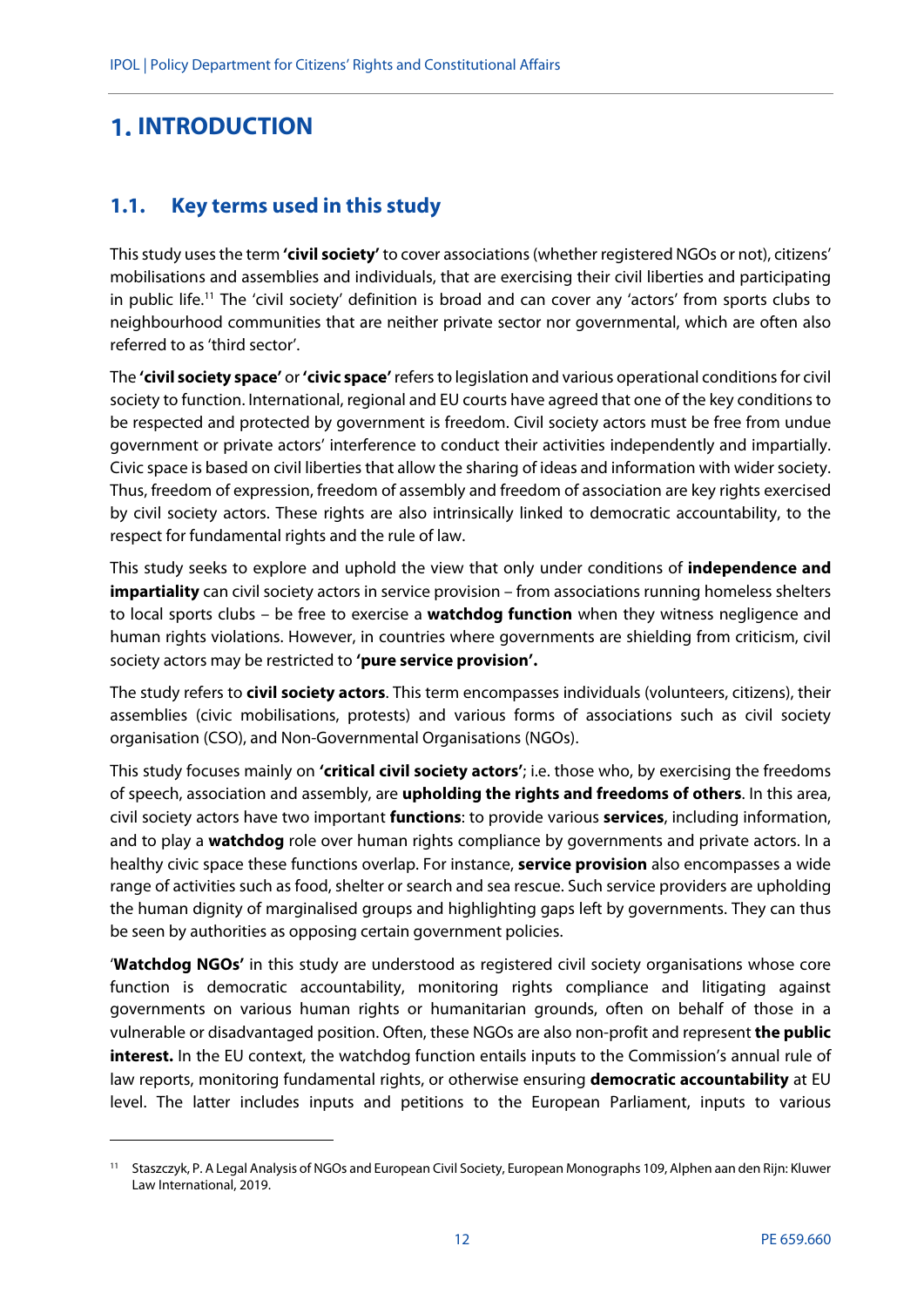consultations carried out by the European Commission, the European Economic and Social Committee, the European Committee of the Regions and complaints to the EU supervisory institutions, such as the European Ombudsman (EO), European Court of Auditors (ECA) or Court of Justice of the European Union (CJEU).

The study also refers to '**human rights defenders'** as any individual or organisation that protects and promotes international human rights standards, in line with the UN Human Rights Defenders Declaration. For example, these could be national human rights bodies, institutions, professionals (lawyers, journalists) or even private actors (i.e. media companies). This study mainly focuses on those human rights defenders that fall within the 'civil society' category and are outside government structures and private businesses. It highlights the role of citizens, volunteers, their assemblies and protests, and the role of various CSOs in defending human rights.

# **1.2. Methodology and structure**

The methodology of this study combines legal and socio-policy analyses. The study covers challenges facing civil society space and related developments from 2017 until July 2020. Three countries were chosen for a more in-depth assessment - Hungary and Poland (as countries under Article 7 of the TEU procedure) and Greece (as a country not under Article 7 of the TEU procedure). The authors provide examples from various EU Member States, to illustrate that critical civil society is facing challenges across the EU.

The data-gathering methods included desk research, focus group discussion and additional interviews.

- **Desk research:** The authors gathered data from various academic, institutional and civil society reports, and case-law of the European and international courts. The authors also drew some examples from various monitoring efforts run by civil society and academia.<sup>12</sup> Desk research covered developments until the end of July 2020 (finalisation of the manuscript).<sup>13</sup>
- **Focus group:** The authors complemented desk research with insights from a focus group discussion with 16 civil society actors and academics. It took place on 25 May 2020 via Zoom.
- **Follow-up interviews:** Additionally, the authors conducted three follow-up interviews with the EU institutions/bodies and civil society working at the UN level.

After this introduction, **Chapter 2** will set out the regulatory framework, including instruments of soft law, governing civil society space at the international, regional and EU levels. The legal analysis will

<sup>&</sup>lt;sup>12</sup> Civic Space Watch, run by European Civic Forum, available at https://civicspacewatch.eu/; European Civic Forum, 'Activizenship 4: Civic Space Watch report 2019 – Success stories of resistance', Brussels, December 2019, available at https://civicspacewatch.eu/civic-space-watch-report-2019-%E2%80%A2-success-stories-of-resistance-is-out/. International Center for Not-for-Profit Law (ICNL), COVID-19 Civic Freedom Tracker: Keep civic space healthy, available at https://icnl.org/covid19tracker/; Institute of Race Relations (IRR), 'Calendar of racism and resistance – Incorporating Covid-19 roundup (20 May – 3 June 2020)', 3 June, available at http://www.irr.org.uk/news/calendar-of-racism-and-resistanceincorporating-covid-19-roundup-20-may-3-june-2020; The World Organisation Against Torture (OMCT), Observatory for the Protection of Human Rights Defenders, https://www.omct.org/human-rights-defenders/; ReSOMA, 'The criminalisation solidarity in Europe' Infographic, February, 2020, available at http://www.resoma.eu/sites/resoma/resoma/files/policy\_brief/pdf/FSR%20Strategic%20Litigation\_0.pdf.

<sup>&</sup>lt;sup>13</sup> With the exception of an update on the European Commission, '2020 Rule of Law Report: The rule of law situation in the European Union', COM(2020) 580 final, Brussels, 30 September 2020.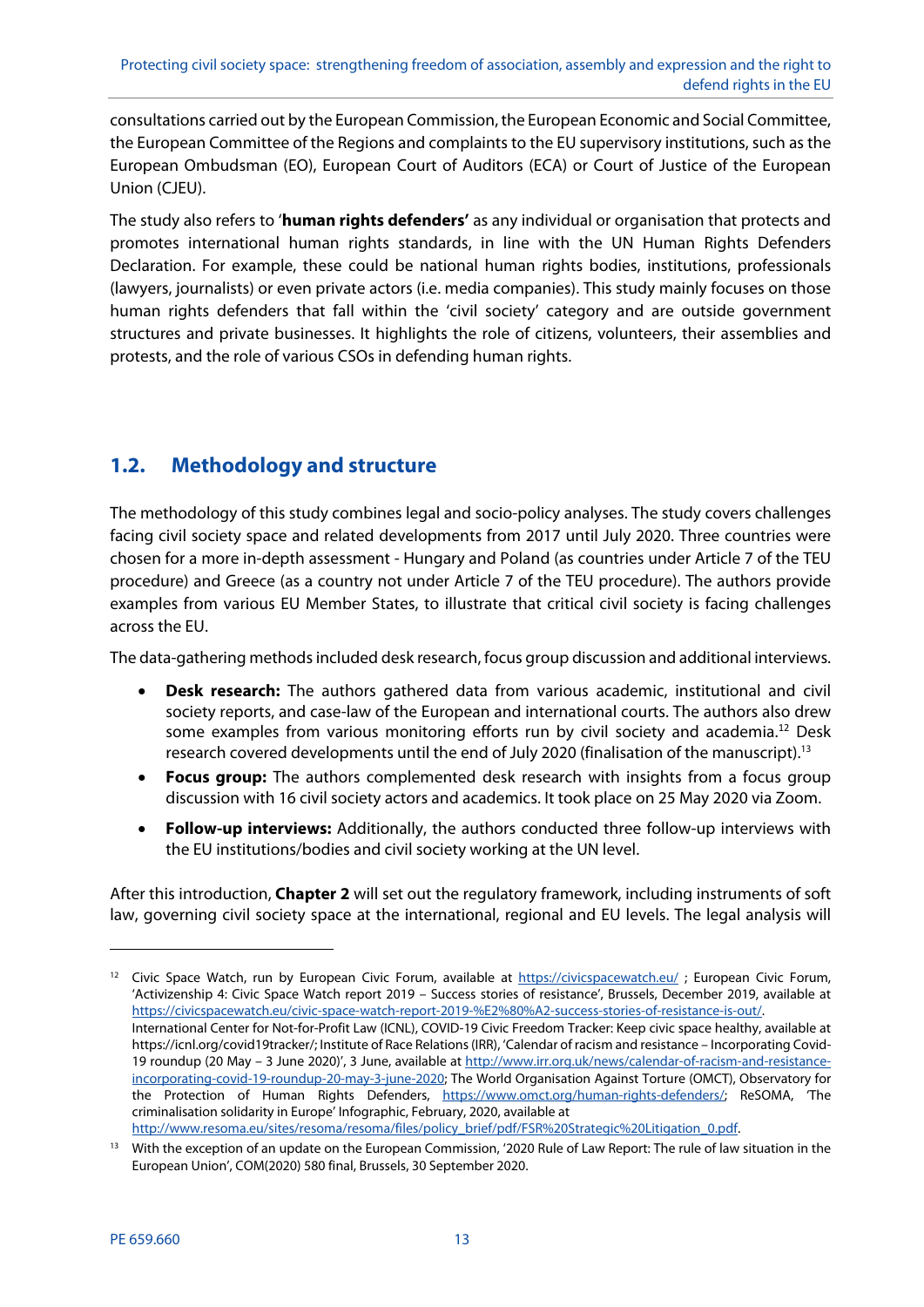provide a brief overview of the international, regional and the EU standards and case-law to safeguard civic space.

**Chapter 3** will address the specific challenges faced by civil society, in particular in the areas covered by EU law such as border management, asylum and migration policies, gender equality and Roma inclusion. This Chapter highlighted challenges in the selected countries, namely, Greece, Poland and Hungary and across the EU. The socio-political analysis builds on focus group discussions and interviews, as well as online communication with civil society organisations, NGO law experts, academics, and officials of EU institutions and agencies.

**Chapter 4** will elaborate on various proposals that have been suggested by civil society and EU institutions. The in-depth assessment, based on desk research, focus group discussion and interviews, highlights four policy options: 1. European Association Status; 2. The EU Guidelines on human rights defenders; 3. EU Civil Society Stability Index; 4. EU Network of Focal Points for Civil Society.

**Chapter 5** will reiterate the main findings and recommendations for future EU action. They are also briefly summarised in the **Executive summary.**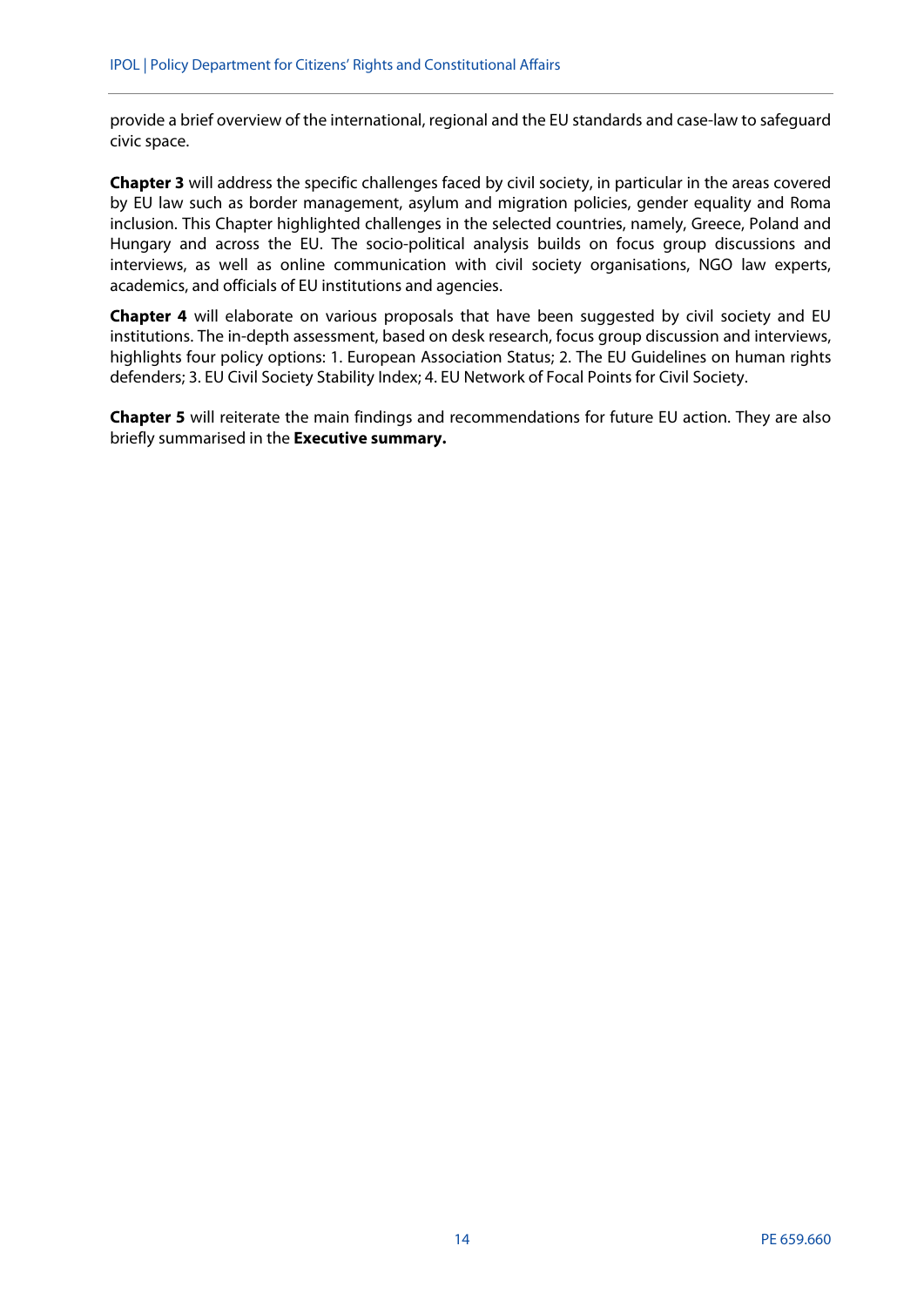# **REGULATORY FRAMEWORK AT THE INTERNATIONAL AND REGIONAL LEVEL: IS CIVIL SOCIETY SPACE PROTECTED IN THE EU?**

# KEY FINDINGS

- Civil society space is founded on **freedom of expression, freedom of assembly and freedom of association**. These civic liberties are the key tenets of a democratic and pluralist society.
- Civil society space is protected via freedom of expression, freedom of assembly and freedom of association provisions under, inter alia, the **International Covenant on Civil and Political Rights**, the **European Convention on Human Rights** and the **EU Charter of Fundamental Rights** (EUCFR). These standards safeguard the independence and impartiality of civil society actors by prohibiting unjustified interference by governments or private entities.
- Some international and regional bodies have issued tailored **guidelines** to protect civil society actors performing a watchdog function and engaging in the defence of human rights, such as the **UN Human Rights Committee**'s General Comment No. 34 on Article 19 - Freedom of Expression, its General Comment No. 37 on Article 21 – Freedom of Assembly, the **UN** Declaration on Human Rights Defenders, the **OSCE ODIHR** Guidelines on the Protection of Human Rights Defenders, and the OSCE ODIHR and (Council of Europe) **Venice Commission**'s Joint Guidelines on Freedom of Association and Joint Guidelines on Freedom of Peaceful Assembly. These are reflected in EU external policy, but a consistency check is needed to harmonise internal policies.
- The recent Court of Justice of the European Union (CJEU) ruling in the **case European Commission v Hungary** (Transparency of Associations) (Case C-78/18) has found a legal basis under the principle of **free movement of capital** (Article 63 of the Treaty on the Functioning of the European Union) to assess what is known as Hungary's 'the **Lex NGO**' in light of EUCFR Articles 7 (right to respect for private life), 8 (right to protection of personal data) and 12 (freedom of association).
- In that case, the CJEU has highlighted the importance of upholding freedom of association, especially when it 'contributes to proper functioning of public life' (para.112) and protecting civil society from '**unjustified government interference'** (para. 91).
- The CJEU has further scrutinised the practice of invoking public policy/national security grounds as justification for interference, as Member States that do so beyond the requirements of proportionality and necessity must also prove that the threat is 'genuine, present and sufficiently serious' (para. 91).
- At EU level, watchdog NGOs and other human rights defenders are **upholding EU values as defined in Article 2 of TEU**, implementing EU laws and policies, and providing democratic accountability at EU level. Nevertheless, they are **unprotected** from reprisals and retaliations, unlike whistleblowers or human rights defenders acting outside the EU framework.

This Chapter will set out the regulatory framework, including instruments of soft law, governing civil society space at the international, regional and EU levels. Given the myriad of fields in which civil society actors may face challenges, a comprehensive overview of all applicable legislative and regulatory instruments at the local and national levels lie beyond the scope of this study. Instead, the study focuses on the standards applicable to the civil society space at the United Nations (international level), the Council of Europe and the Organization for Security and Co-operation in Europe (more specifically,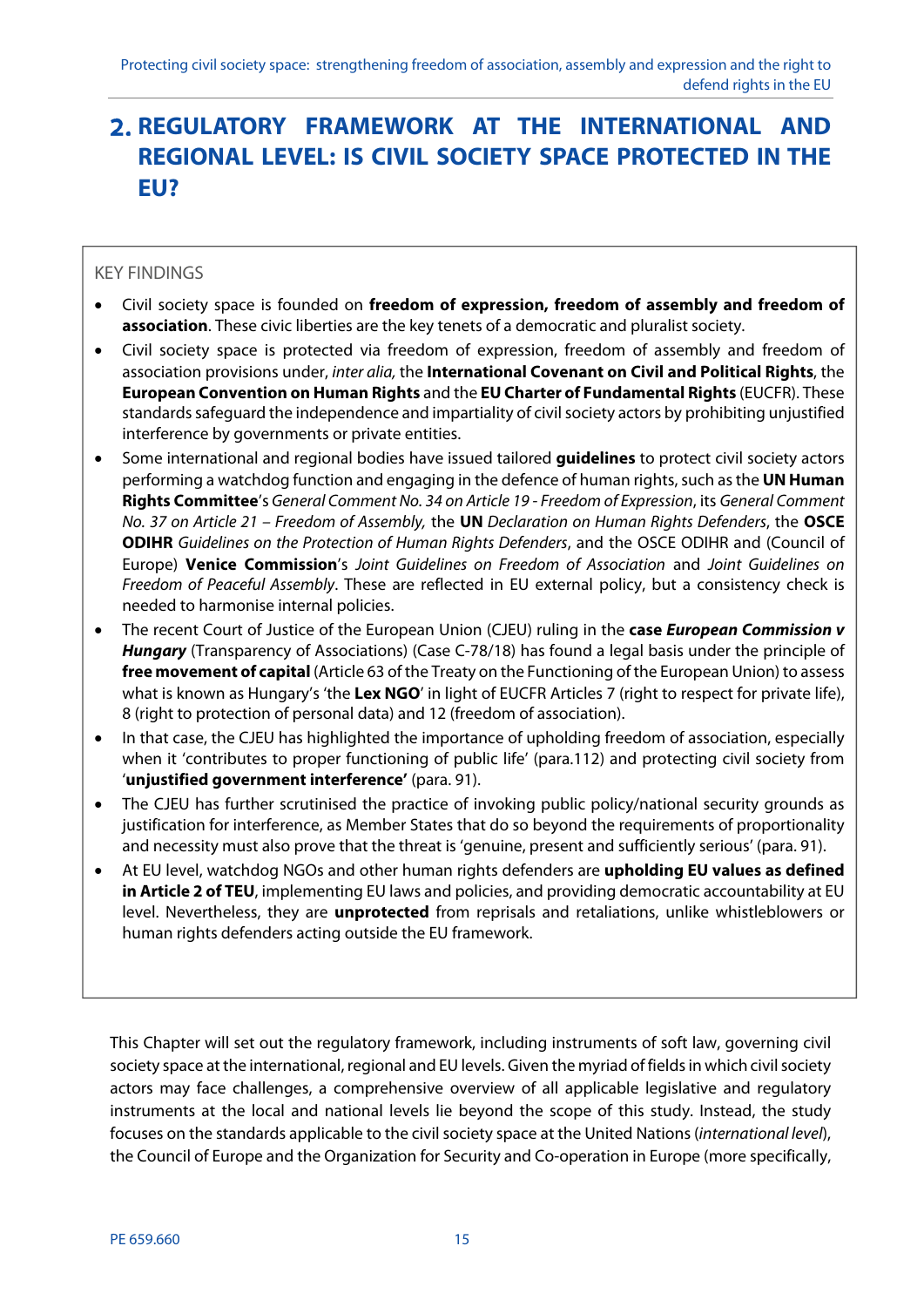the Office for Democratic Institutions and Human Rights, ODIHR) (regional level), and, most important, the European Union (EU level).

The examination focus on the applicable legislative and regulatory frameworks, including human rights instruments, as well as their official delineation through guidelines and case law. Furthermore, specific (hard and soft law) instruments, guidance documents and authoritative interpretations are set out. When looking specifically at human rights and other fundamental rights, those most necessary for ensuring and protecting civil society space are freedom of association, freedom of expression and the right to peaceful assembly, as well as the right to defend human rights. Other relevant rights, such as access to justice, right to privacy (including data privacy), the right to a good reputation and the right to participation, will mostly remain outside of the scope of this study.

# **2.1. International framework and the United Nations**

In examining how civil society space is safeguarded at the level of the United Nations, the primary regulatory instruments are the International Covenant on Civil and Political Rights (ICCPR) and the Declaration on the Right and Responsibility of Individuals, Groups and Organs of Society to Promote and Protect Universally Recognised Human Rights and Fundamental Freedoms (hereinafter: **UN Declaration on Human Rights Defenders**).<sup>14</sup> The relevant ICCPR provisions<sup>15</sup> define the international standards for civil society space:

- Freedom of **expression**, including the right to seek, receive and impart information and ideas (Article 19.2 of the ICCPR); $16$
- Right of peaceful **assembly** (Article 21 of the ICCPR);
- Freedom of **association** (Article 22 of the ICCPR);

1

Figure 1 below shows the interrelation of these civil liberties (light blue) with the **right to uphold human rights** (UN Declaration on Human Rights Defenders), which defines the purpose of civil society actors (dark blue).

<sup>&</sup>lt;sup>14</sup> UN General Assembly, Declaration on the Right and Responsibility of Individuals, Groups and Organs of Society to Promote and Protect Universally Recognized Human Rights and Fundamental Freedoms (UN Declaration on Human Rights Defenders) of 85th plenary meeting 9 December 1998, adopted by the UN General Assembly Resolution, A/RES/53/144, on 8 March 1999.

<sup>&</sup>lt;sup>15</sup> Other relevant rights include the right to liberty and security of persons (Article 9 of the ICCPR), the right to a fair trial (Article 14 of the ICCPR), the right to an effective remedy (Article 2.3 of the ICCPR), etc.

<sup>&</sup>lt;sup>16</sup> Article 20 of the ICCPR restricts certain types of expression, namely propaganda for war and advocacy of hatred intended to incite discrimination, hostility or violence.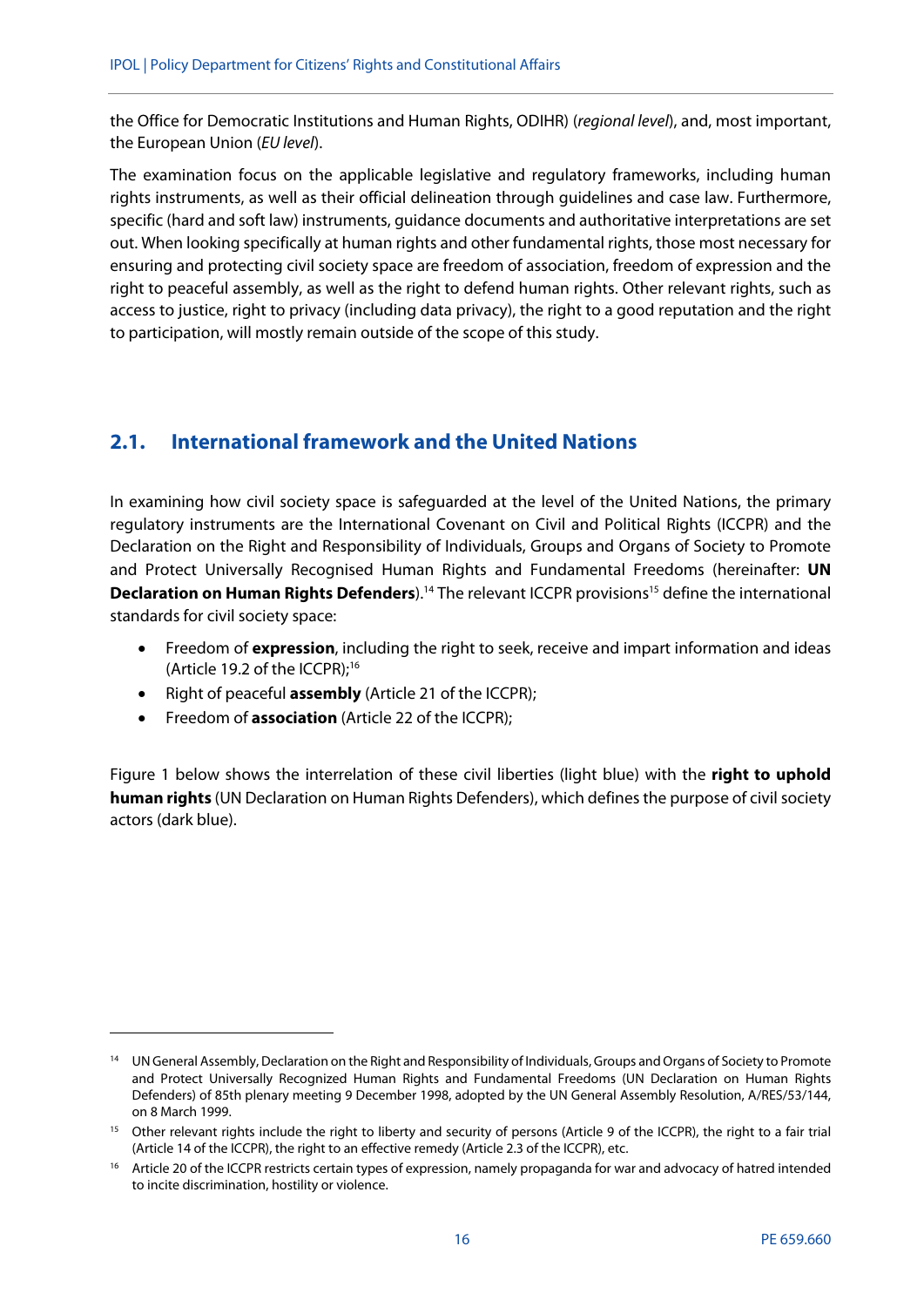

# **Figure 1: The interrelation of civic space and the defence of human rights**

Source: Authors, 2020.

The three freedoms constituting the base are necessary within any democratic society to safeguard citizen debate, mobilisation and participation in public life. The ICCPR highlights that states must ensure **freedom from unjust interference in civic space**. Only in exceptional circumstances do they have a narrow margin of discretion to restrict civil society actors. Thus, for all three rights, restrictions must be prescribed by law, and must be 'necessary in a democratic society to protect the rights and freedoms of others', or otherwise 'in the interests of national security, public order, or of public health or morals' as reiterated in ICCPR Articles 19, 21 and 22.

The UN Office of the High Commissioner for Human Rights (UN OHCHR) provides a strict list of the criteria governments must meet when attempting to constrain the civic space by any 'exceptional measures and states of emergency based on public health requirements'. Proposed restrictions must: 17

- Be necessary and proportionate to the public health need
- Be the least intrusive means of accomplishing the public health objective
- Be non-discriminatory
- Be limited in duration
- Not infringe on certain rights (non-derogable rights), including the right to life, the prohibition against torture and other ill-treatment, and the right not to be arbitrarily detained.

If these criteria are not fulfilled, governments can be subjected to scrutiny as to whether they are misusing such grounds as a pretext for something more dubious or sinister. In light of the COVID-19 pandemic, some governments have criminalised 'fake news',<sup>18</sup> prohibited all public gatherings, or prevented NGOs from accessing border zones, refugee camps, prisons or other detention facilities on 'public health grounds'. In these cases, even if governments have legitimate concerns, the ICCPR test

<sup>17</sup> UN Office of the High Commissioner for Human Rights (OHCHR), 'Civic space and COVID-19: Guidance', 4 May 2020, available at https://www.ohchr.org/Documents/Issues/CivicSpace/CivicSpaceandCovid.pdf.

<sup>&</sup>lt;sup>18</sup> European Center for Not-for-Profit Law (ECNL), 'Free Speech under Quarantine: When Emergencies Lead to Censorship, EU Law May Help', 25 May 2020, available at https://ecnl.org/free-speech-under-quarantine-when-emergencies-lead-tocensorship-eu-law-may-help/.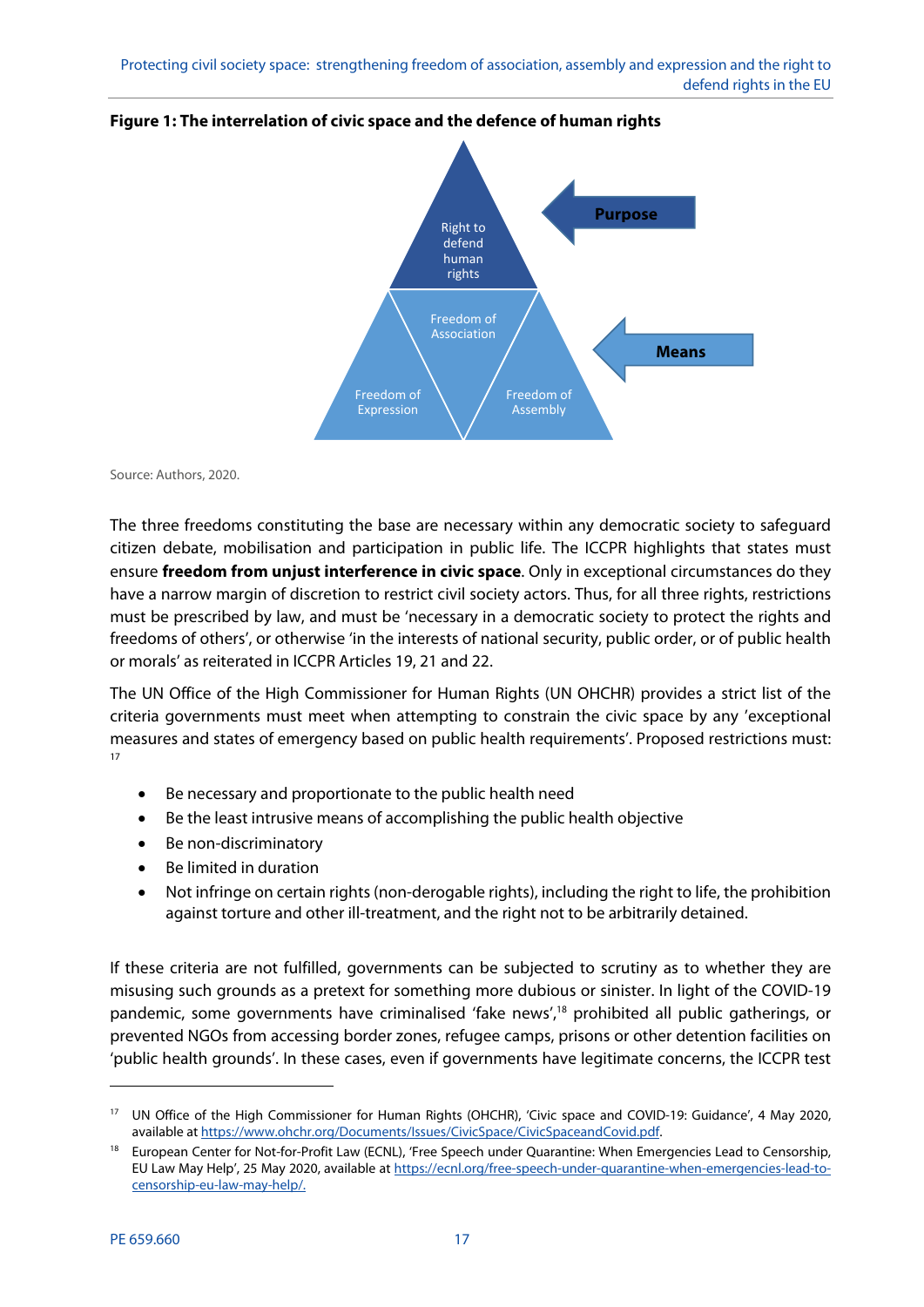of 'necessity' would be failed if less intrusive measures, such as fact-checking, social distancing or wearing masks had not been taken into consideration. Also, the UN OHCHR stressed that civil society organisations are critical to finding effective solutions to the pandemic; thus, 'restrictions to freedom of expression, association, movement or peaceful assembly should **never be used as a pretext to criminalize human rights defenders, journalists and others.**' 19

The **UN Human Rights Committee (CCPR)** is the body of independent experts that monitors implementation of the ICCPR by its state parties (not to be confused with the UN Human Rights Council (UN HRC), which is an intergovernmental body within the UN system involved in monitoring human rights situation, for instance via the Universal Periodic Review).20 UN Human Rights Committee has issued General Comments on the interpretation of the rights enshrined in the ICCPR. Specifically, concerning the freedom of expression (Article 19), the Human Rights Committee has issued **General**  Comment No. 34.<sup>21</sup> While the General Comment does not explicitly refer to civil society, freedom of expression is vital for any citizens to come together for assembly or association. Moreover, General Comment No. 34 states that such freedom is essential for playing a watchdog function: 'Freedom of expression is a necessary condition for the realisation of the principles of transparency and accountability that are, in turn, essential for the promotion and protection of human rights' (para. 4).

General Comment No. 34 makes clear that the freedom of expression enshrined in Article 19.2 of the ICCPR encompasses all expression of 'every form of idea and opinion', including 'political discourse, commentary on … public affairs, … discussion of human rights, journalism' (para. 11), in any form of expression and means of dissemination, including spoken and written communication, non-verbal expression, printed media, audio-visuals and electronic and internet-based modes of expression (para. 12).

General Comment No. 34 also clearly sets out the conditions under which the right to freedom of expression may be restricted under ICCPR Articles 19.3 and 20. Thus, limitations on the exercise of freedom of expression 'may not put into jeopardy the right itself' (para. 21). They 'must be provided by law' (para. 24). Furthermore, restrictions may only be imposed for the reasons exhaustively enumerated in Article 19.3 of the ICCPR (para. 28-32). Restrictions must further be necessary, meaning that the purpose for which the restriction was adopted cannot be achieved in any other way (para. 33). While not expressly stated in Article 19.3, General Comment No. 34 makes clear that any restriction(s) must be 'appropriate to achieve their protective function', be the 'least intrusive instrument' available and must be 'proportionate to the interest to be protected' (para. 34). Thus, the UN standard on necessity in practice incorporates the principle of proportionality, which is observed in separate tests followed by the Council of Europe and European Union institutions and courts.

During the COVID-19 pandemic, the freedom to access and impart information has been at stake. Several countries, including in the EU, have passed laws preventing criticism of government responses to the crisis and even criminalising 'fake' news. The UN OHCHR reiterated that:

Laws penalizing expressions based on vague concepts such as 'fake news' or disinformation in relation to the COVID-19 pandemic, are not compatible with the requirements of legality and proportionality. Silencing critical or dissenting voices or imposing criminal sanctions for

<sup>19</sup> Ibid.

<sup>&</sup>lt;sup>20</sup> UN OHCHR, 'Human Rights Committee', available at https://www.ohchr.org/en/hrbodies/ccpr/pages/ccprindex.aspx.

<sup>&</sup>lt;sup>21</sup> UN Human Rights Committee, General Comment No. 34 on Article 19: Freedoms of opinion and expression, CCPR/C/GC/34, 12 September 2011.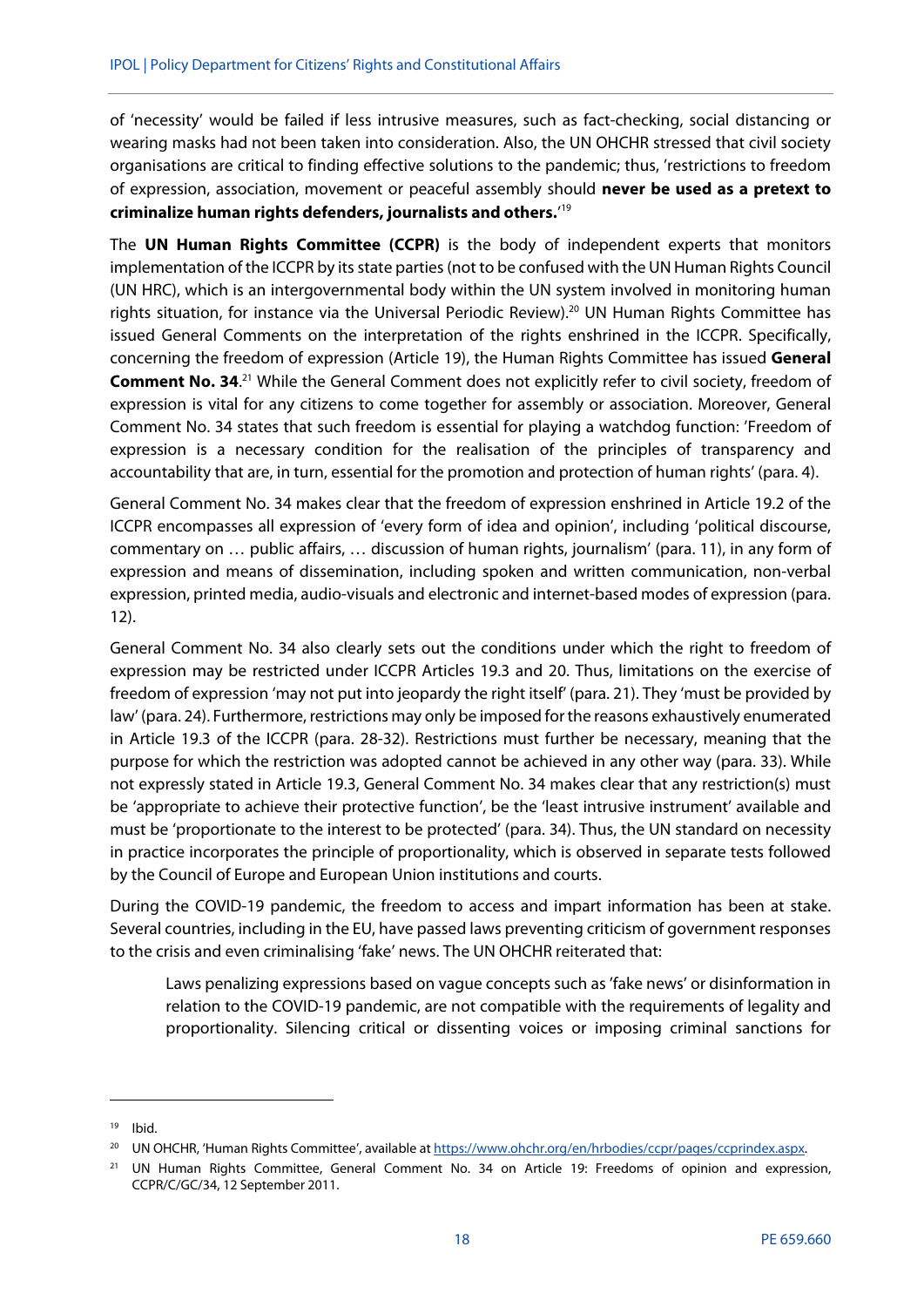inaccurate COVID-19 related statements will undermine trust and any effective health response.<sup>22</sup>

Concerning the **right of peaceful assembly**, the UN Human Rights Committee has held that this is a 'fundamental human right that is essential for the public expression of an individual's views and opinions and indispensable in a democratic society'.23 The Human Rights Committee's **General Comment No. 37,** published in July 2020, fleshes out that concept (para. 1):

Peaceful assemblies can play a critical role in allowing participants to advance ideas and aspirational goals in the public domain, and to establish the extent of support for or opposition to those ideas and goals. Where they are used to air grievances, peaceful assemblies may create opportunities for inclusive, participatory and peaceful resolution of differences.

General Comment No. 37 also highlights the overlaps and interdependencies with other rights (para. 9):

The full protection of the right of peaceful assembly is possible only when other, often overlapping, rights are also protected, notably freedom of expression, freedom of association and political participation. Protection of the right of peaceful assembly is often also dependent on the realization of a broader range of civil and political as well as economic, social and cultural rights.

Since they are closely interlinked with other civic and political as well as socio-economic and cultural rights (para. 2),'[a] failure to respect and ensure the right of peaceful assembly **is typically a marker of repression.'**<sup>24</sup>

The right of peaceful assembly is used by various civil society actors, including citizens engaging in more or less spontaneous mobilisation, watchdog NGOs and human rights defenders prompted by news regarding some pressing public issue, for instance, to condemn police brutality, to advance racial equality or to express dissatisfaction about new legislation that undermines the rule of law.

As detailed in the Chapter 3, while this peaceful assembly is often used to create pressure to release human rights defenders, those involved sometimes experience reprisals**,** such as the disproportionate use of force, arbitrary detention or imprisonment, for organising or participating in these protests or even simply monitoring them. For example, Amnesty International has been fighting for the release of Ahmed H, who was convicted for 'complicity in terrorism' in Hungary, after he took part in a protest at the Hungarian/Serbian border zone.<sup>25</sup> In recent months, the UN OHCHR has been denouncing the disproportionate use of force, as well as discriminatory and arbitrary arrests of participants and journalists, by police at 'Black Lives Matter' protests in the United States. <sup>26</sup>

The UN Human Rights Committee's General Comment No. 37, in its general remarks, has further reaffirmed that right to peaceful assembly is (para. 4) 'an individual [right] that is exercised collectively'. This right is not reserved to nationals (para. 5): 'Everyone has the right of peaceful assembly: citizens and non-citizens alike. It may be exercised by, for example, foreign nationals, migrants (documented or undocumented), asylum seekers and refugees, as well as stateless persons.' It was further

<sup>&</sup>lt;sup>22</sup> UN OHCHR 'Civic space and COVID-19: Guidance', 4 May 2020.

<sup>&</sup>lt;sup>23</sup> Valery Rybchenko v Belarus (CCPR/C/124/D/2266/2013), para. 8.6.

<sup>&</sup>lt;sup>24</sup> UN Human Rights Committee, General Comment No. 37: Right of peaceful assembly, CCPR/C/GC/37, 27 July 2020.

<sup>&</sup>lt;sup>25</sup> Amnesty International, 'Ahmed H finally home: What happened?', 28 September 2019, available at https://www.amnesty.org/en/latest/news/2019/09/ahmed-h-what-happened/.

<sup>&</sup>lt;sup>26</sup> UN News, 'Human rights office decries disproportionate use of force in US protests', 24 July 2020, available at https://news.un.org/en/story/2020/07/1068971.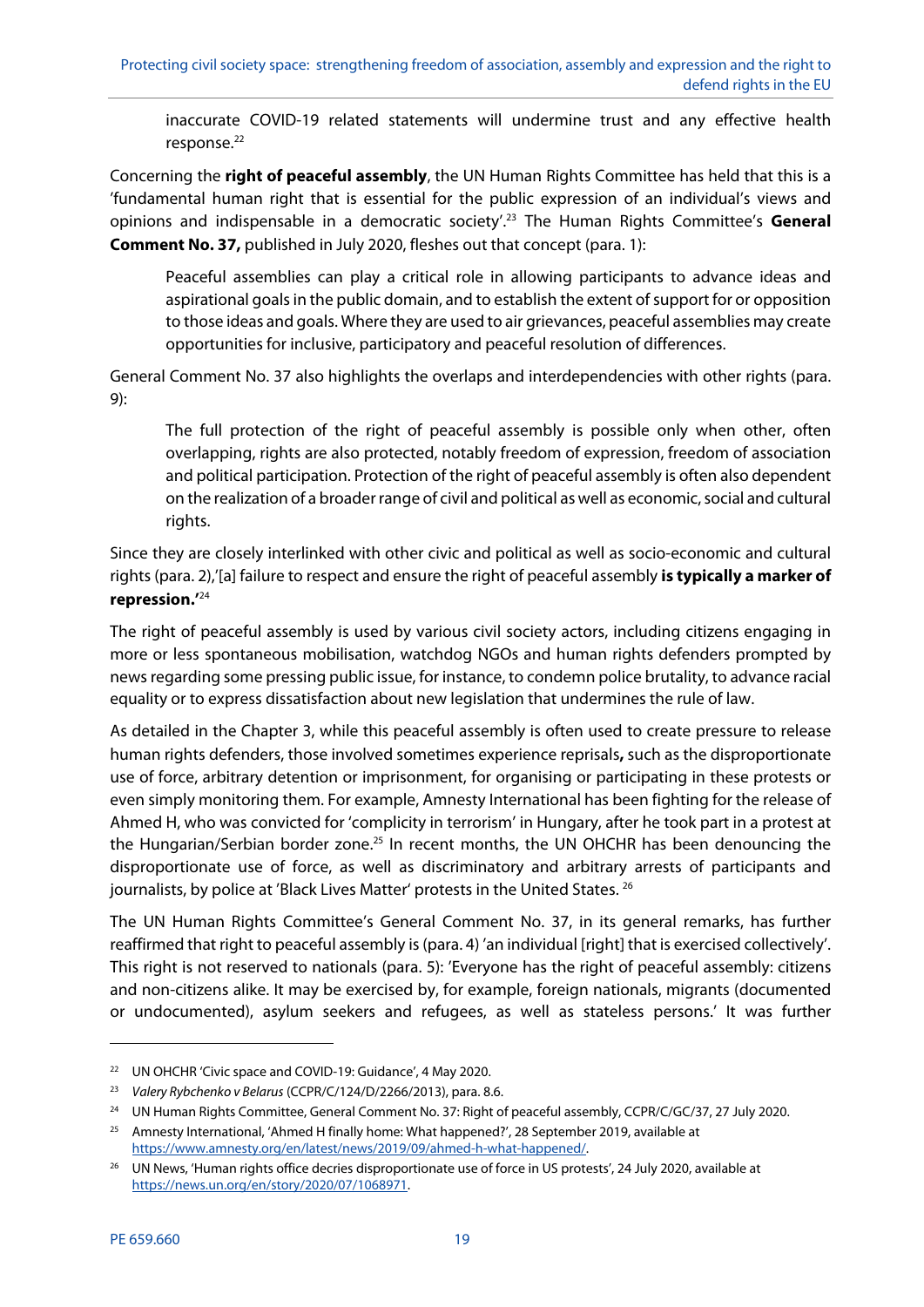highlighted that (para. 7) 'peaceful assemblies can sometimes be used to pursue contentious ideas or goals' and cause disruptions in public spaces, for instance, by blocking traffic. Nevertheless, these beliefs and tactics cannot be used as a justification for shutting down such assembly. 'Public order' should be narrowly interpreted (para. 44):

Peaceful assemblies can in some cases be inherently or deliberately disruptive and require a significant degree of toleration. 'Public order' and 'law and order' are not synonyms, and the prohibition of 'public disorder' in domestic law should not be used unduly to restrict peaceful assemblies.

There should be no discrimination among different kinds of assembly (para. 8). Moreover, violence among protesters cannot serve as justification for arbitrary arrests or detention (para. 9.): 'Where individuals' conduct places them outside the scope of the protection of article 21, for example, because they are behaving violently, they retain their other rights under the Covenant, subject to the applicable limitations and restrictions.' Finally, General Comment No. 37 has acknowledged the changing nature of protests, which are increasingly organised, held and monitored by using online tools; thus (para. 10), 'interference with such communications can impede assemblies.' Such online rallying and its modalities should be also protected from overly intrusive policing: 'While surveillance technologies can be used to detect threats of violence and thus to protect the public, they can also infringe on the right to privacy and other rights of participants and bystanders and have a chilling effect.'

Even in light of emergencies such the COVID-19 pandemic, for which the UN Special Rapporteurs have stated that some restrictions 'may be necessary', blanket prohibitions would not be proportionate. They have asserted:

States should ensure that the right to hold assemblies and protests can be realized, and **only limit the exercise of that right as strictly required to protect public health**. Accordingly, States are encouraged to consider how protests may be held consistent with public health needs, for example by incorporating physical distancing. Restrictions on public gatherings should be constantly assessed to determine whether they continue to be necessary and proportionate<sup>27</sup>

Concerning the **freedom of association**, the UN Human Rights Committee has held that 'the existence and operation of associations, including those which peacefully promote ideas not necessarily favourably received by the government or the majority of the population, is a cornerstone of a democratic society'.28 The Human Rights Committee has concluded that refusal by a state to register an association must be shown to be compatible with Article 22 of the ICCPR, particularly regarding the necessity that the refusal complies with one of the exhaustively enumerated reasons under Article 22.2 of the ICCPR.29 Significantly, freedom of association protects unregistered and informal civil society associations, not just registered ones.

Furthermore, the UN Human Rights Committee has held that restrictions stipulated under Article 22.2 of the ICCPR, such as the prohibition of an association or the criminal prosecution of individuals for membership in such organisations, must be shown to be 'in fact necessary to avert a real, and not only

<sup>&</sup>lt;sup>27</sup> UN OHCHR 'Civic space and COVID-19: Guidance', 4 May 2020.

<sup>&</sup>lt;sup>28</sup> See Khairullo Saidov v Tajikistan (CCPR/C/122/D/2680/2015), para. 9.9; Vladimir Katsora and others v Belarus (CCPR/C/100/D/1838/2005), para. 8.2, emphasis added.

<sup>&</sup>lt;sup>29</sup> See, e.g., Sergey Kalyakin v Belarus (CCPR/C/112/D/2153/2012), para. 9.3; Vladimir Katsora and others v Belarus, para. 8.3.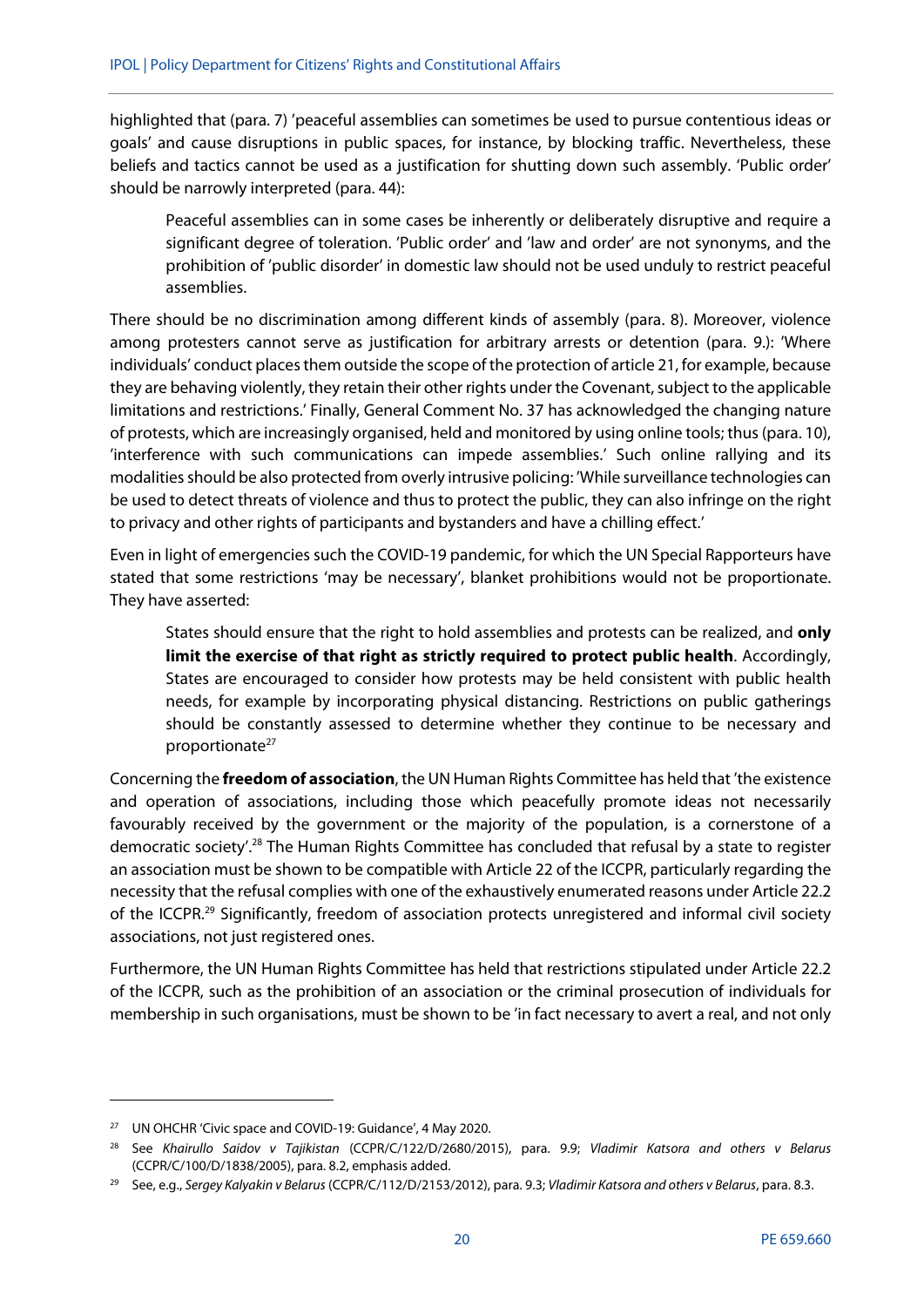hypothetical danger to the national security or democratic order and that less intrusive measures would be insufficient to achieve this purpose'.<sup>30</sup>

For instance, fundraising activities by civil society organisations and especially by human rights defenders have been a source of suspicion and subject to various restrictions. The former UN Special Rapporteur on the rights to freedom of peaceful assembly and of association, Maina Kiai, in his report to the UN Human Rights Council in 2013 emphasised that 'states are obliged to facilitate, not restrict, access to funding so that associations can effectively take part in democratic and developmental processes, just like businesses and governments.'31 Thus, blanket interference, especially with foreign funding, would constitute interference with Article 22 of the ICCPR.

Since this study focuses on civil society actors fulfilling their watchdog function, the other main pillar of international standards for their protection is the **UN Declaration on Human Rights Defenders**. 32 Acknowledging 'the role of individuals, groups and associations in contributing to the effective elimination of all violations of human rights and fundamental freedoms' (according to the preamble), the Declaration recognises in Article 1 that everyone 'has the right, individually and in association with others, to promote and to strive for the protection and realisation of human rights and fundamental freedoms at the national and international levels'. The rights provided for in the UN Declaration on Human Rights Defenders can be seen as a paraphrasing of those enshrined in other international human rights instruments, in more detail and specific to human rights defenders,<sup>33</sup> including:

- The right of **peaceful assembly** (Articles 5.a and 12 of the Declaration),
- The **freedom of association** (Article 5.b);
- The **freedom of expression** (Article 6 and 7);
- The right to **public participation** (Article 8); and
- The right to an **effective remedy** (Article 9);

The UN Declaration on Human Rights Defenders recognises the right of those defending human rights to seek, receive and use resources for the **protection and promotion of human rights** (Article 13) and the right to the lawful exercise of one's occupation or profession (Article 11). The Declaration further expressly prohibits persons from receiving punishment or suffering adverse consequences for refusing to violate human rights (Article 10).

States also have specific responsibilities and duties under the UN Declaration on Human Rights Defenders. Thus, Article 2 of the Declaration not only stresses the responsibility of states to promote and protect human rights and fundamental freedoms (Article 2.1) but also requires them to ensure that the rights of human rights defenders enshrined in the Declaration are effectively guaranteed (Article 2.2). States are further required to promote and raise awareness of the rights of their population (Article 14) and to promote education about human rights at all levels (Article 15).

The protection of civil society space (and the role of civil society in human rights protection) has been the subject of various reports at the UN, particularly reports of the **UN High Commissioner for Human** 

<sup>&</sup>lt;sup>30</sup> Jeong-Eun Lee v Republic of Korea (CCPR/C/84/D/1119/2002), para. 7.2.

<sup>&</sup>lt;sup>31</sup> UN Special Rapporteur on the rights to freedom of peaceful assembly and of association, Report to 39<sup>th</sup> session of the UN Human Rights Council, A/HRC/23/39, 2013, op.cit.

<sup>&</sup>lt;sup>32</sup> See UN General Assembly, UN Declaration on Human Rights Defenders, adopted by the UN General Assembly Resolution, A/RES/53/144, on 8 March 1999.<br>33 See OHCHR, Commentary to the Declaration on the Right and Responsibility of Individuals, Groups and Organs of Society

to Promote and Protect Universally Recognized Human Rights and Fundamental Freedoms, July 2011, available at https://www.ohchr.org/Documents/Issues/Defenders/CommentarytoDeclarationondefendersJuly2011.pdf.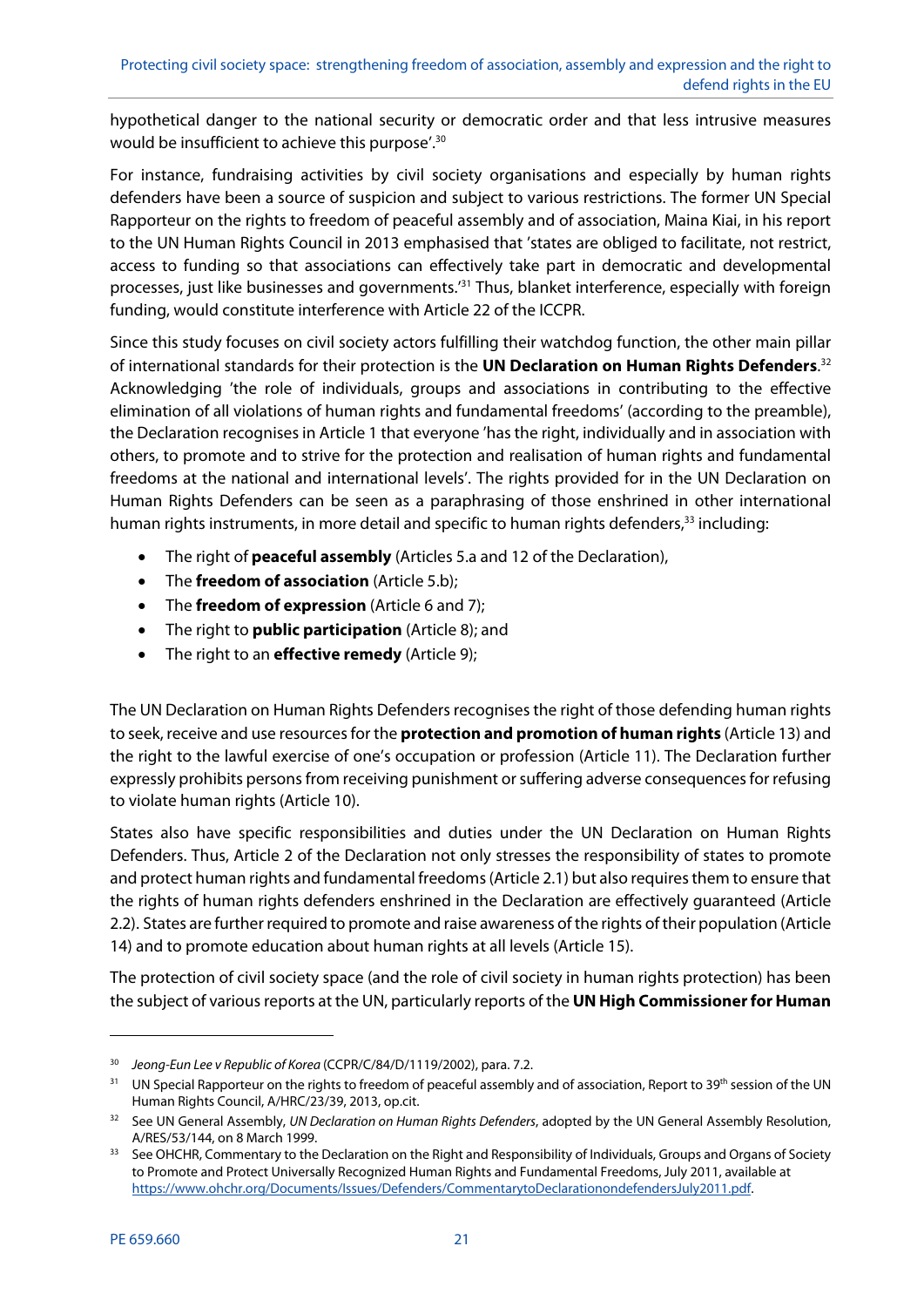**Rights**. Reference can be made, for example, to reports of the UN High Commissioner for Human Rights of 11 April 2016 on 'Practical recommendations for the creation and maintenance of a safe and enabling environment for civil society, based on good practices and lessons learned',<sup>34</sup> of 18 April 2018 on 'Procedures and practices in respect of civil society engagement with international and regional organisations',<sup>35</sup> and of 20 April 2020 on 'Civil society space: engagement with international and regional organisations'.36

The reports emphasise how the protection of civil society is mandated by international human rights law (by requiring states to safeguard the rights necessary to ensure civil society the room it needs to function), $37$  but they go further to acknowledge compelling reasons to preserve an environment in which civil society can flourish, including facilitating public participation and, in doing so, contributing to societal cohesion.<sup>38</sup> More importantly, the High Commissioner notes that

Vibrant civil society participation […] is indispensable to the effective protection and promotion of human rights. Civil society actors identify protection and other gaps in the international architecture, alert the international community of impending crises and campaign for the creation of new standards and mechanisms. Their participation enriches the system's responses by linking them to what is happening at the country level.<sup>39</sup>

Civil society actors also support the work of regional and international organisations, as noted by the High Commissioner, through advocacy and raising awareness, providing expertise and knowledge and contributing to implementation, monitoring and evaluation.40

The UN High Commissioner for Human Rights recognises that creating and maintaining civil society space also necessitates ensuring the exercise of certain human rights, including the freedom of expression, the right to peaceful assembly and association, and the right to participate in public affairs; these rights 'serve as vehicles for civil activity'.<sup>41</sup> Concerning freedom of expression, the report on 'Practical recommendations for the creation and maintenance of a safe and enabling environment for civil society' notes the role played by a free press and other media in fostering public discussion and ensuring the enjoyment of fundamental freedoms, with examples cited of independent and pluralistic media in Croatia monitoring and reporting on human rights issues.<sup>42</sup> For the freedom of association, the report notes that 'minimal legal and administrative provisions, favouring simple notification to a neutral body and available to all at little or no cost, with no compulsory registration requirement for

<sup>&</sup>lt;sup>34</sup> UN High Commissioner for Human Rights, 'Practical recommendations for the creation and maintenance of a safe and enabling environment for civil society, based on good practices and lessons learned', Report of the United Nations High Commissioner for Human Rights to the 32<sup>nd</sup> session of the UN Human Rights Council, A/HRC/32/20, 11 April 2016.

<sup>&</sup>lt;sup>35</sup> UN High Commissioner for Human Rights, 'Procedures and practices in respect of civil society engagement with international and regional organizations', Report of the United Nations High Commissioner for Human Rights to the 38<sup>th</sup> session of the UN Human Rights Council, A/HRC/38/18, 18 April 2018.

<sup>&</sup>lt;sup>36</sup> UN High Commissioner for Human Rights, 'Civil society space: engagement with international and regional organizations', Report of the United Nations High Commissioner for Human Rights to the 44<sup>th</sup> Session of the UN Human Rights Council, A/HRC/44/25, 20 April 2020.

<sup>&</sup>lt;sup>37</sup> UN High Commissioner for Human Rights, 'Practical recommendations for the creation and maintenance of a safe and enabling environment for civil society', 2016, para. 5.

<sup>38</sup> Ibid, para. 6.

<sup>39</sup> Ibid, para. 8.

<sup>40</sup> UN High Commissioner for Human Rights, 2018, 'Procedures and practices in respect of civil society engagement with international and regional organizations', para. 6-12.

<sup>41</sup> UN High Commissioner for Human Rights, 'Practical recommendations for the creation and maintenance of a safe and enabling environment for civil society', 2016, para. 12.

 $42$  Ibid, para. 14-15.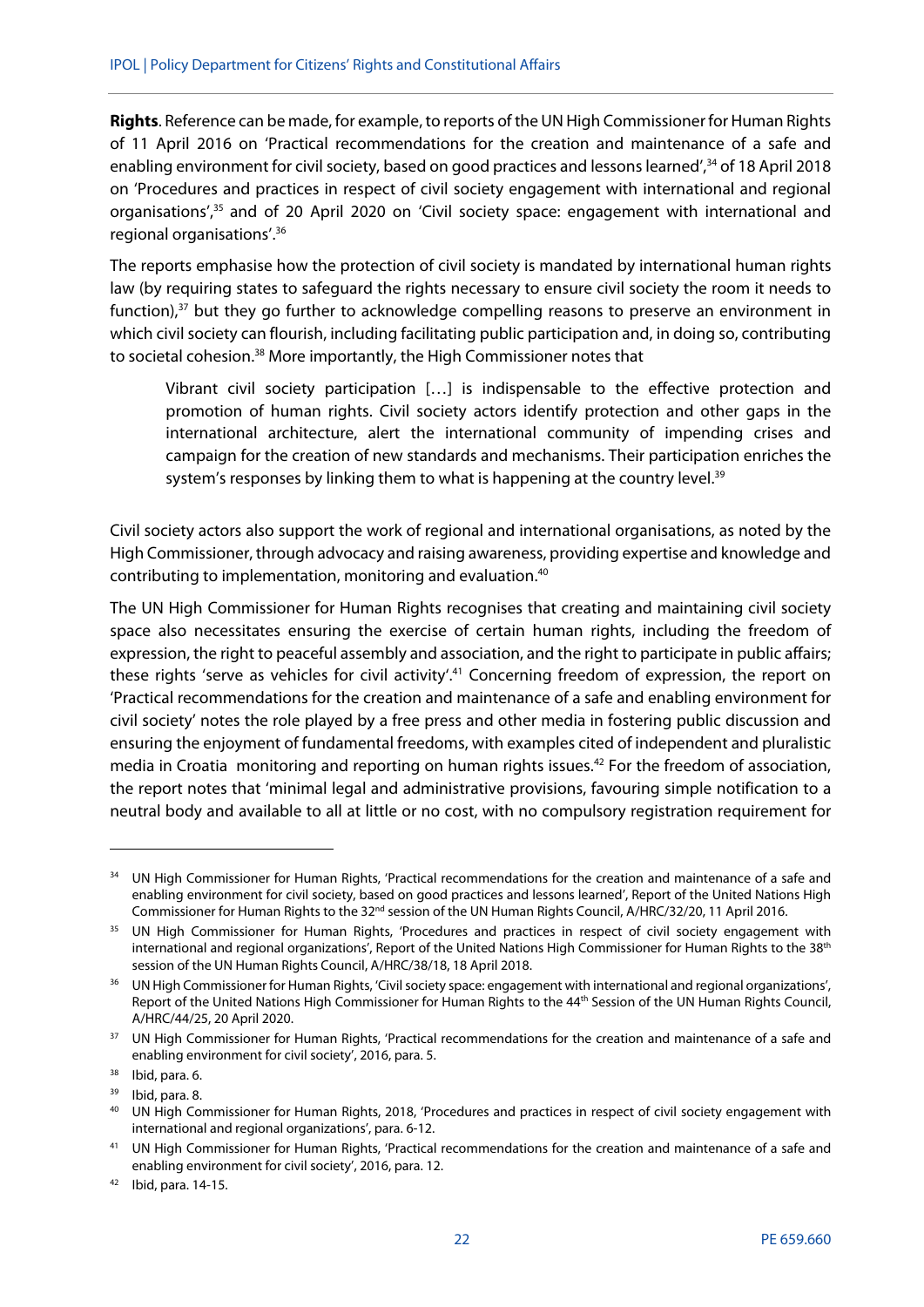basic operations, best encourage a diverse and independent civil society'.43 The UN High Commissioner notes, concerning the right to **peaceful assembly,** that 'good practices' include enshrining in law the presumption that assemblies will be peaceful as well as stipulating that no prior authorisation or permit is required to participate in meetings and demonstrations.<sup>44</sup>

The report highlights other conditions required to create a framework for protecting civil society, including access to justice encompassing an independent and effective judiciary and national, regional and international human rights bodies and mechanisms),<sup>45</sup> preservation of a conducive political environment for civil society activities,<sup>46</sup> access to information,<sup>47</sup> the participation of civil society in policy development, decision-making, monitoring and review,<sup>48</sup> and support for civil society through human rights education and awareness-raising, capacity building and funding streams.<sup>49</sup>

The UN High Commissioner for Human Rights also points to the role of the United Nations itself in protecting and ensuring civil society space, broadly categorised in terms of participation, promotion, and protection.<sup>50</sup> In light of the COVID-19 pandemic, the UN OHCHR has further highlighted the essential role of civil society actors, with an emphasis on human rights defenders.

Human rights defenders are doing critical work to support efforts to stem the spread of the virus, protect vulnerable people, and address impacts of the pandemic on lives and livelihoods. States and other stakeholders should publicly recognize the contributions of civil society, including of human rights defenders, media workers, national human rights institutions, in sharing good practices, shedding light on gaps response, and in public health education.<sup>51</sup>

Moreover, the UN OHCHR called for the immediate release of human rights defenders 'detained in connection with their human rights work, and any persons unlawfully held' in concern for the heightened COVID-19 risks in prisons.<sup>52</sup> The UN OHCHR guidelines have underscored the right to privacy and cautioned that the use of 'contact tracing' ought to be strictly limited for the purposes of public health, and the resulting data should not be retained or misused for any other purposes, notably policing by security or intelligence services.

# **2.2. Civil society space in a regional context: the regulatory framework in the Council of Europe and the OSCE**

In the European context, aside from the EU, the framework for protecting civil society space has been addressed by, among others, the Council of Europe (CoE) – including the European Court of Human

1

- 45 Ibid, para. 21-25.
- 46 Ibid, para. 26-33
- 47 Ibid, para. 34-36.
- 48 Ibid, para. 37-63.
- 49 Ibid, para. 64-76.

52 Ibid.

<sup>43</sup> Ibid, para. 16.

<sup>44</sup> Ibid, para. 19.

<sup>50</sup> UN High Commissioner for Human Rights, 'Civil society space', 2020, para. 12-14.

<sup>51</sup> UN OHCHR 'Civic space and COVID-19: Guidance', 4 May 2020, op. cit.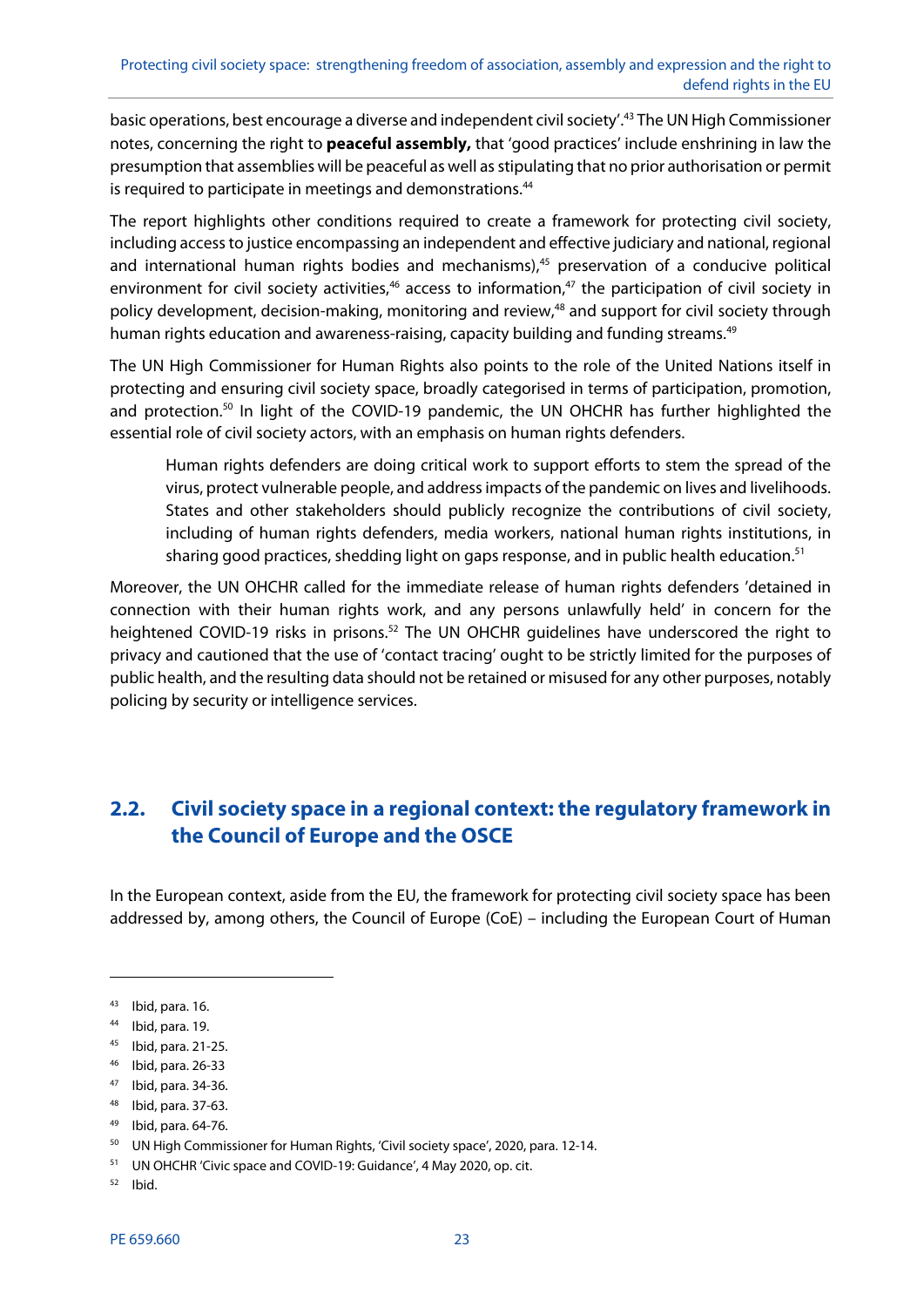Rights (ECtHR) – and the Organization for Security and Co-operation in Europe (OSCE) – more specifically, its Office for Democratic Institutions and Human Rights (ODIHR).

#### $2.2.1.$ The Council of Europe: human rights defenders and civil society space

At the Council of Europe, the issues of the environment for civil society and protection of human rights defenders have been taken up through its various institutions. Specifically, Resolution 2225 (2018) of the **Parliamentary Assembly of the Council of Europe** (PACE) on Protecting human rights defenders in Council of Europe Member States calls on CoE state parties to, among other concerns, 'respect the human rights and fundamental freedoms of human rights defenders' (para. 5.1), 'refrain from acts of intimidation or reprisal against human rights defenders and protect them against attacks or harassment from non-State actors' (para. 5.2) and 'ensure an enabling environment for the work of human rights defenders' (para. 5.6).

The **Committee of Ministers of the Council of Europe** issued in 2018 a Recommendation on the need to strengthen the protection and promotion of civil society space in Europe.<sup>53</sup> The Recommendation sets out a number of priorities for Council of Europe state parties in preserving and promoting civil society, such as to 'ensure an enabling legal framework and a conducive political and public environment for human rights defenders' (I.a), to 'ensure that legislation, in particular on freedom of association, peaceful assembly and expression, is drafted and applied in conformity with international human rights law and standards' (I.b), to 'remove any unnecessary, unlawful or arbitrary restrictions to civil society space' (I.c), to 'prevent violations of the rights of human rights defenders including smear campaigns, threats and attacks against them, and other attempts to hinder their work' (II.a), to 'ensure the independent and effective investigation of such acts and hold those responsible accountable through appropriate administrative measures or criminal procedures, and ensure that criminal, civil and administrative laws and procedures are not applied in a way that hinders and criminalises the work of human rights defenders' (II.b) and to 'ensure access to resources to support the stable funding of human rights defenders … and increase efforts to promote their activities' (III.a).

#### $2.2.2.$ The European Convention on Human Rights and civic space

Of utmost importance are the role of the **Convention for the Protection of Human Rights and Fundamental Freedoms** (ECHR) and the **case law of the European Court of Human Rights** (ECtHR) in interpreting the freedom of expression (Article 10 ECHR) and the freedom of assembly and association (Article 11 ECHR):

#### **Article 10. Freedom of expression**

-

1. Everyone has the right to freedom of expression. This right shall include freedom to hold opinions and to receive and impart information and ideas without interference by public authority and regardless of frontiers. …

<sup>&</sup>lt;sup>53</sup> The Council of Europe, Committee of Ministers, Recommendation CM/Rec(2018)11 of the Committee of Ministers to Member States on the need to strengthen the protection and promotion of civil society space in Europe, , Strasbourg, 28 November 2018.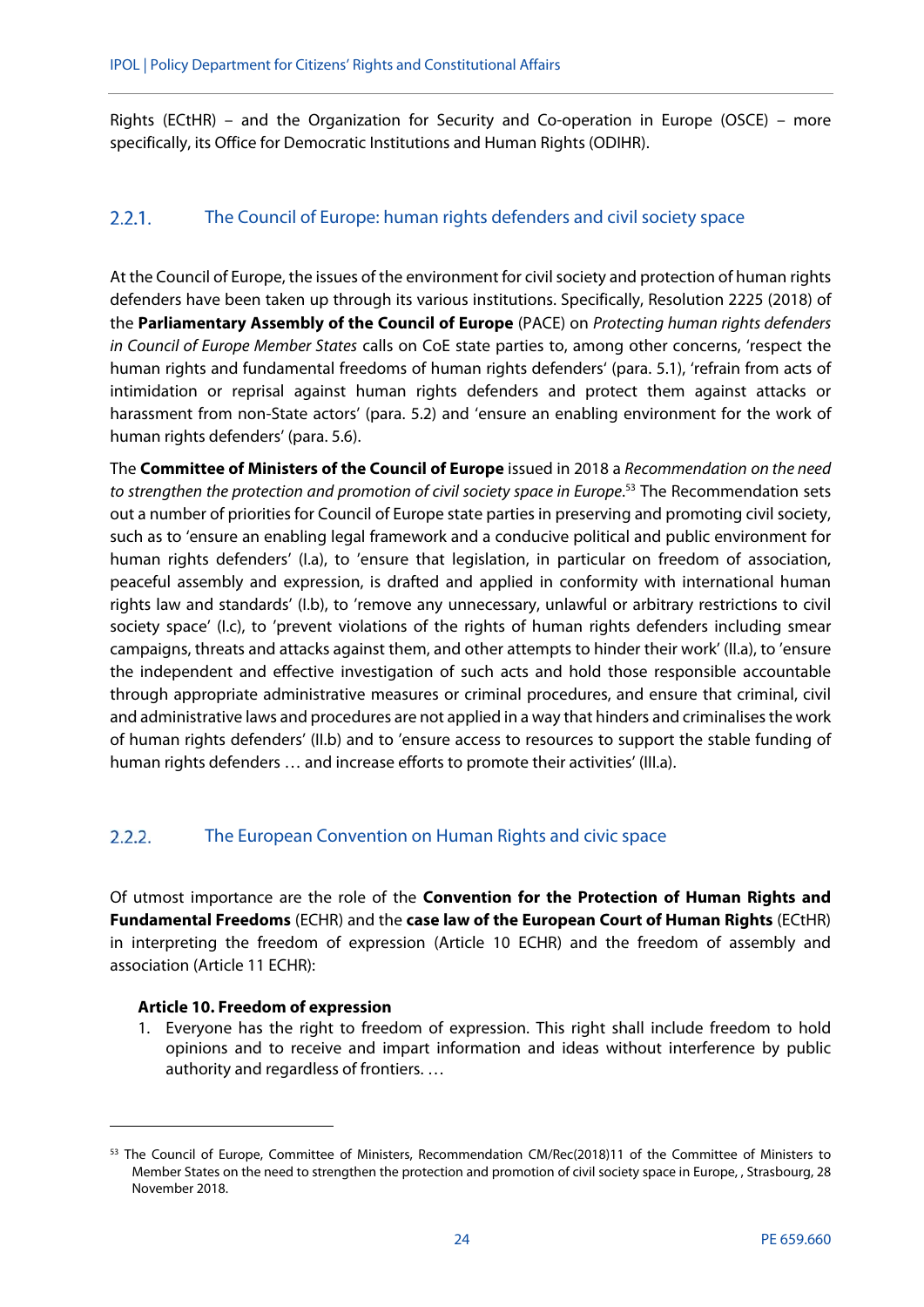2. The exercise of these freedoms … may be subject to such formalities, conditions, restrictions or penalties as are prescribed by law and are necessary in a democratic society, in the interests of national security, territorial integrity or public safety, for the prevention of disorder or crime, for the protection of health or morals, for the protection of the reputation or rights of others, for preventing the disclosure of information received in confidence, or for maintaining the authority and impartiality of the judiciary.

## **Article 11. Freedom of assembly and association**

- 1. Everyone has the right to freedom of peaceful assembly and to freedom of association with others, including the right to form and to join trade unions for the protection of his interests.
- 2. No restrictions shall be placed on the exercise of these rights other than such as are prescribed by law and are necessary in a democratic society in the interests of national security or public safety, for the prevention of disorder or crime, for the protection of health or morals or for the protection of the rights and freedoms of others. …

Some guidance to jurisprudence on the rights of freedom of expression, peaceful assembly and association has been issued by the Court itself.<sup>54</sup> The main elements of these Convention rights that pertain to the maintenance of civil society space will be summarised below.

# a. **Freedom of expression (Article 10 of the ECHR)**

The right to freedom of expression enshrined in Article 10.1 of the ECHR encompasses, inter alia, the freedom to hold opinions, the freedom to impart information and access to information.<sup>55</sup> One of the oft-cited general principles of the ECtHR's case law on Article 10 is telling in this respect:

Freedom of expression is one of the essential foundations of a democratic society and one of the basic conditions for its progress and for each individual's self-fulfilment. … it applies not only to 'information' or 'ideas' that are favourably received or regarded as inoffensive or as a matter of indifference, but also to those that offend, shock or disturb. Such are the demands of pluralism, tolerance and broadmindedness without which there is no 'democratic society'. As set forth in Article 10, this freedom is subject to exceptions, but these must be construed strictly, and the need for any restrictions must be established convincingly.<sup>56</sup>

This principle clearly sets out the **broad scope of protection** of the freedom of expression by Article 10 of the European Convention on Human Rights (ECHR), and the general approach of a restrictive interpretation of any limitations thereto. The Court's case law on Article 10 has primarily focused on the interpretation of limitations under Article 10.2 $57$  only exceptionally has the Court refused to entertain a claim under Article 10 at the outset. This has been the case where Article 10 has been

**.** 

<sup>&</sup>lt;sup>54</sup> See ECtHR, Guide on Article 11 of the European Convention on Human Rights. Freedom of assembly and association, Council of Europe/European Court of Human Rights, Strasbourg, 2020; Council of Europe, Freedom of expression. Caselaw concerning Article 10 of the European Convention on Human Rights, Human Rights Files, no. 18, Strasbourg: Council of Europe Publishing, 2007.

<sup>&</sup>lt;sup>55</sup> Cf. Flauss, J.-F., 'The European Court of Human Rights and the freedom of expression', Indiana Law Journal, Vol. 84, No. 3, 2009.

<sup>&</sup>lt;sup>56</sup> See recently, ECtHR (GC), Case of Perinçek v Switzerland, Appl. no. 27510/08, judgment of 15 October 2015, para. 196.

<sup>57</sup> Cf. Council of Europe 2007.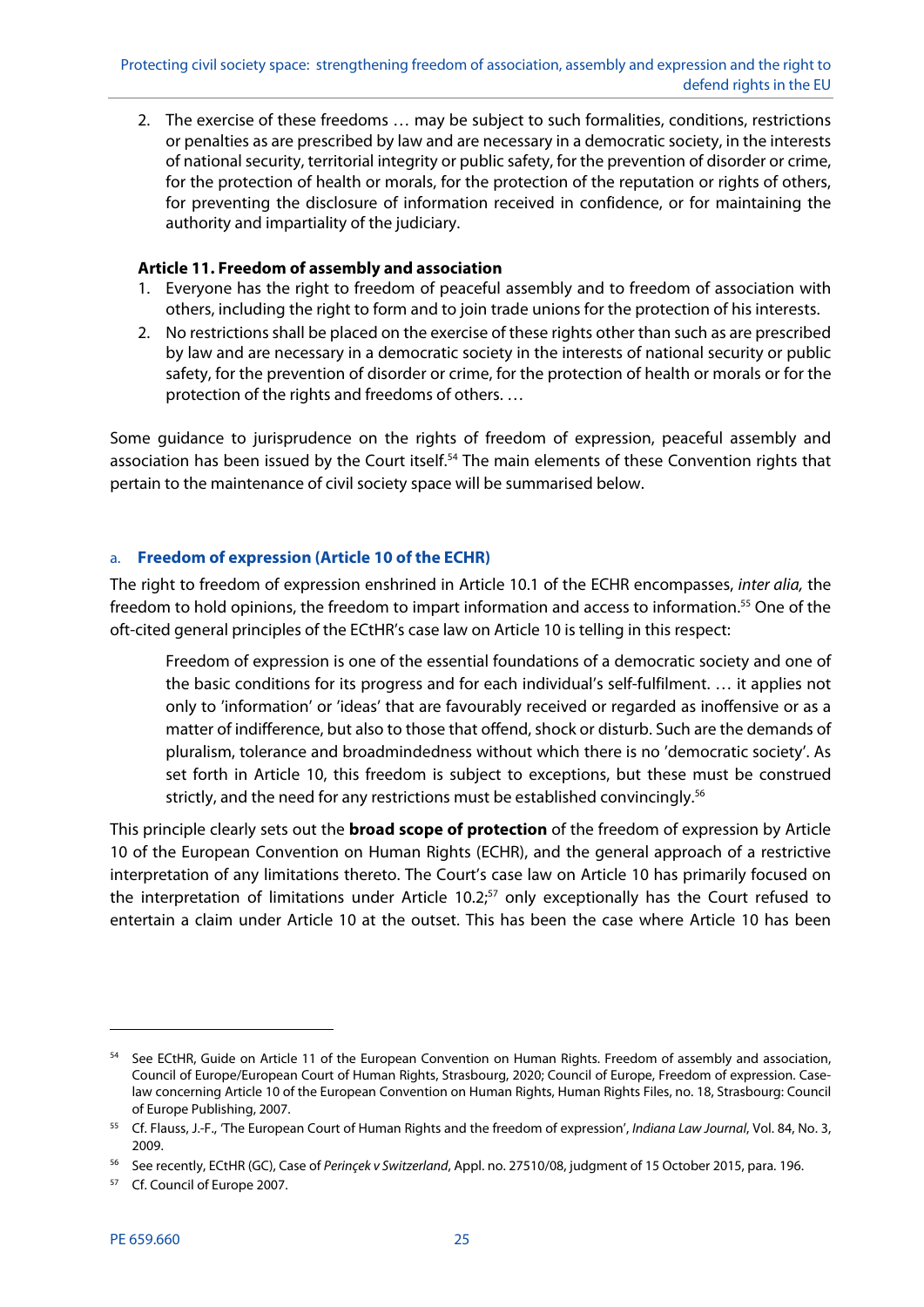invoked to support expression amounting to denial of the Holocaust or other forms of revisionist language.<sup>58</sup>

Freedom of expression, as repeatedly emphasised by the Court, is not absolute. Article 10.2 permits **limitations** on the right to freedom of expression under three conditions: any limitation must be prescribed by law, must be based on one or more of the legitimate interests contained in Article 10.2 ('national security, territorial integrity or public safety …') and must be 'necessary in a democratic society'. Guiding concepts can be deduced from the Court's case law concerning this balancing of interests under Article 10.2 of the ECHR.

The requirement for any interference in the right to freedom of expression to be '**prescribed by law**' must satisfy two conditions, **accessibility and foreseeability**:

Firstly, the law must be adequately accessible: the citizen must be able to have an indication that is adequate in the circumstances of the legal rules applicable to a given case. Secondly, a norm cannot be regarded as a 'law' unless it is formulated with sufficient precision to enable the citizen to regulate his conduct: he must be able - if need be with appropriate advice - to foresee, to a degree that is reasonable in the circumstances, the consequences which a given action may entail.59

The scope of foreseeability, according to the Court, depends heavily on 'the content of the instrument in question, the field it is designed to cover and the number and status of those to whom it is addressed'.<sup>60</sup> In The Sunday Times v United Kingdom (no 1), the Court held that unwritten law, as is the case in common law jurisdictions, can equally be covered by the expression 'prescribed by law'.61 In Mándli and others v Hungary, the Court reiterated that the criterion of foreseeability permits certain details of restrictions to be set out in secondary legislation, so long as the breadth and conditions of any departure from absolute freedom are clearly delimited.<sup>62</sup> As most recently laid out by the Court in Kharitonov v Russia, 'prescribed by law' requires that national law contain 'a measure of legal protection against arbitrary interferences by public authorities with the rights safeguarded by the Convention, and indicate with sufficient clarity the scope of any discretion conferred on the competent authorities and the manner of its exercise'.<sup>63</sup>

Foreseeability is also dependent on what can be expected of those whose rights may have been infringed. In Perinçek v Switzerland, the Court held that the applicant, in making the statements concerning the denial of the Armenian genocide of the early twentieth century, that he 'knew or ought to have known – if need be, after taking appropriate legal advice – that these statements could render him criminally liable'.<sup>64</sup> Similarly, in *Mándli and others*, the Court ruled that certain categories of persons carrying out a professional activity (in the case concerned, journalists) can be expected to 'take special care in assessing the risks that such activity entails, for instance by seeking appropriate legal advice'.<sup>65</sup>

<sup>&</sup>lt;sup>58</sup> See Perinçek v Switzerland, para. 212; see also Flauss, 'The European Court of Human Rights and the freedom of expression', 2009, op. cit. pp. 837-838. 2009, op. cit. pp. 837-838.<br>59 See ECtHR, Case of The Sunday Times v United Kingdom (no 1), Appl. no. 6538/74, judgment of 26 April 1979, para. 49; more

recently, see Perinçek v Switzerland, para. 131.

<sup>&</sup>lt;sup>60</sup> See ECtHR (GC), Case of *Magyar Kétfarkú Kutya Párt v Hungary*, Appl. no. 201/17, judgment of 20 January 2020, para. 98.

<sup>&</sup>lt;sup>61</sup> The Sunday Times v United Kingdom (no 1), para. 47.

<sup>&</sup>lt;sup>62</sup> ECtHR, Case of Mándli and others v Hungary, Appl. no. 63164/16, judgment of 26 May 2020, para. 49.

<sup>&</sup>lt;sup>63</sup> ECtHR, Case of Vladimir Kharitonov v Russia, Appl. no. 10795/14, judgment of 23 June 2020, para. 37.

<sup>64</sup> Perinçek v Switzerland, para. 137-138.

 $65$  Mándli and others v Hungary, para. 50.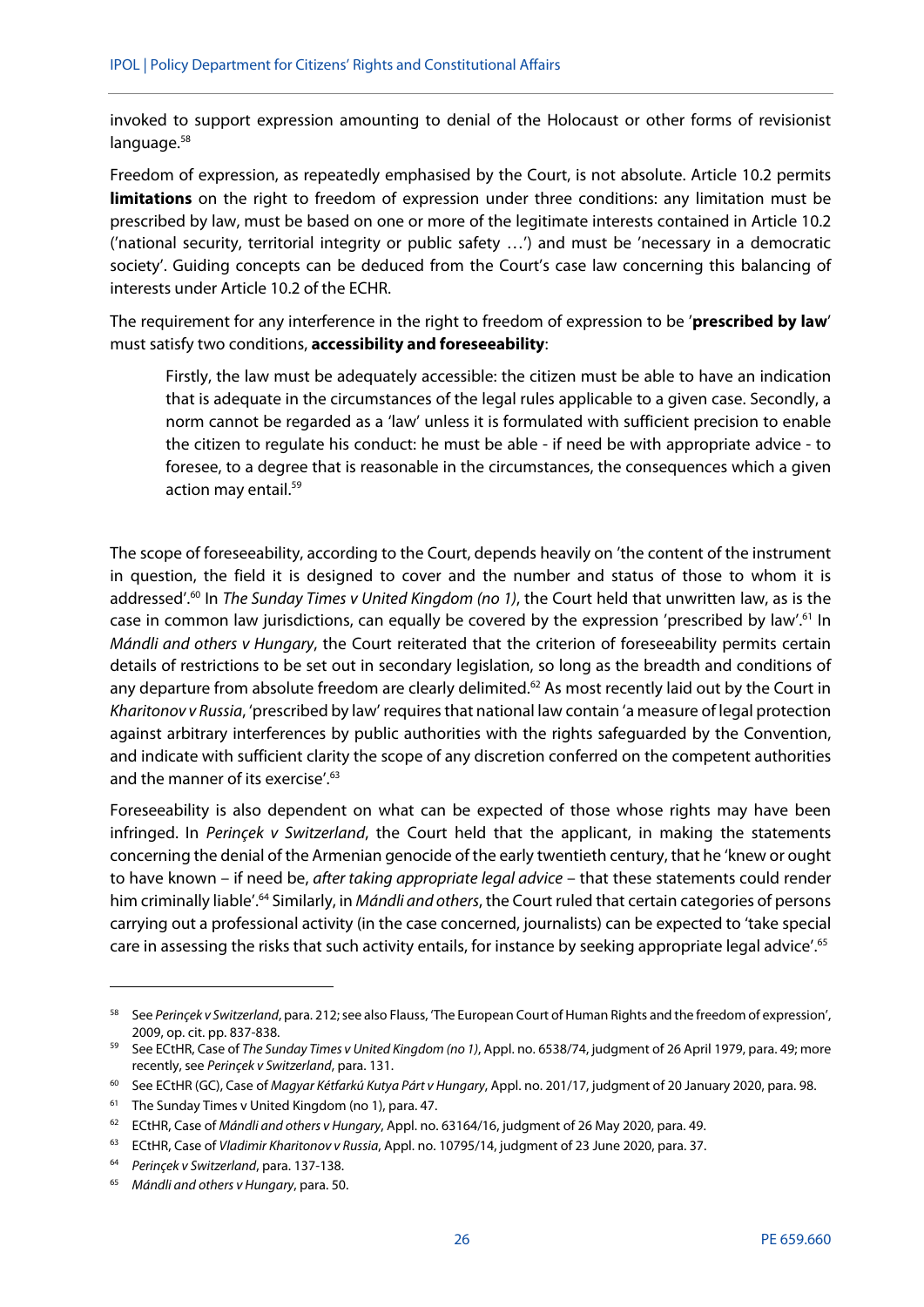As to whether a restriction on the right to freedom of expression pursues a **legitimate aim**, academic sources on the Court's case law seem to indicate that states generally do not face difficulties in proving that one of the aims prescribed in Article 10.2 has been pursued.<sup>66</sup> Instead, the bulk of the ECtHR case law centres on the question of the third condition stipulated by the Court: whether a particular restriction or interference was necessary in a democratic society in light of the aim pursued. On this requirement of necessity, while the Court recognises that states have a margin of appreciation in assessing this 'necessity', the Court clearly emphasises that it is subject to 'European supervision'.<sup>67</sup> This implies not only the demonstration of a 'pressing social need' but must also demonstrate that the restriction was 'proportionate to the legitimate aim pursued' and that 'the reasons adduced by the national authorities to justify it were relevant and sufficient'.68

The jurisprudence of the Strasbourg Court shows several important considerations.<sup>69</sup> Particularly concerning defamation cases, the Court makes a clear distinction between statements of fact and 'value judgements'. According to the Court, the truth of value judgements is not 'susceptible to proof'. An interference against a statement amounting to a value judgement may depend on 'whether there exists a sufficient factual basis for the impugned statement'.<sup>70</sup>

Media statements are generally weighted more carefully, as the Court notes that 'while the press must not overstep the bounds set for the protection of [the legitimate aims of Article 10.2 ECHR], it is nevertheless incumbent on the press to impart information and ideas on political issues just as on those in other areas of public interest'.71

Of particular importance is the Court's case law regarding the legitimate aim of protecting the reputation of others. Any interference in Article 10 of the ECHR on this ground is subject to a balancing of interests between, on the one hand, the freedom of expression under Article 10, and, on the other hand, the protection of the reputation of others as an element of the right to private life under Article 8 of the ECHR.72

The Court has set out the relevant criteria for the balancing exercise, including the value of a particular revelation or opinion adverse to someone's reputation to the general interest, the degree of the

See Electronic Frontier Foundation (EFF),'Necessary & proportionate. International principles on the application of human rights law to communications surveillance', Background and supporting international legal analysis, San Francisco, May 2014. In many academic sources citing ECtHR case law where the pursuit of a legitimate aim was 'rejected' by the Court (cf. Kiska R., 'Hate speech: A comparison between the European Court of Human Rights and the United States Supreme Court jurisprudence', Regent Law Review, Vol. 25, No. 1, Fall 2012, p. 124-127), a deeper examination of the cases cited shows that the Court's finding of a violation of Article 10 ECHR hinges on the necessity criterion, rather than on the pursuit of a legitimate aim.

<sup>&</sup>lt;sup>67</sup> Cf. Perinçek v Switzerland, para. 196.

<sup>68</sup> Ibid.

 $69$  For a more substantive examination of the ECtHR's case law concerning the necessity of interferences in Article 10, see Council of Europe 2007; Flauss, 'The European Court of Human Rights and the freedom of expression', 2009, op. cit.; Kiska, 'Hate speech', 2012, op. cit.; Voorhoof, D., 'The right to freedom of expression and information under the European human rights system: Towards a more transparent democratic society', EUI Working Papers RSCAS 2014/12, Florence, European University Institute, February 2014; cf. ECtHR, 'Positive obligations on Member States under Article 10 to protect journalists and prevent impunity', Research Report, Strasbourg, Council of Europe/European Court of Human Rights, December 2011.

<sup>&</sup>lt;sup>70</sup> ECtHR, Case of Lingens v Austria, Appl. no. 9815/82, judgment of 08 July 1986, para. 46; ECtHR, Case of Steel and Morris v United Kingdom, Appl. no. 68416/01, judgment of 15 February 2005, para. 87.; ECtHR, Case of Axel Springer AG v Germany, Appl. no. 39954/08, judgment of 7 February 2012, para. 79.

<sup>&</sup>lt;sup>71</sup> Ibid, para. 41; ECtHR, Case of Sürek v Turkey (no. 1), Appl. no. 26682/95, judgment of 8 July 1999, para. 59.

<sup>&</sup>lt;sup>72</sup> See Axel Springer AG v Germany, para. 92-94. A similar balancing of interests between different ECHR rights can be seen in the Court's case law pertaining to expression of religiously offensive statements (which could fall within the scope of protection of Article 9 ECHR); cf. recently ECtHR, Case of E.S. v Austria, Appl. no. 38450/12, judgment of 25 October 2018, para. 42-49.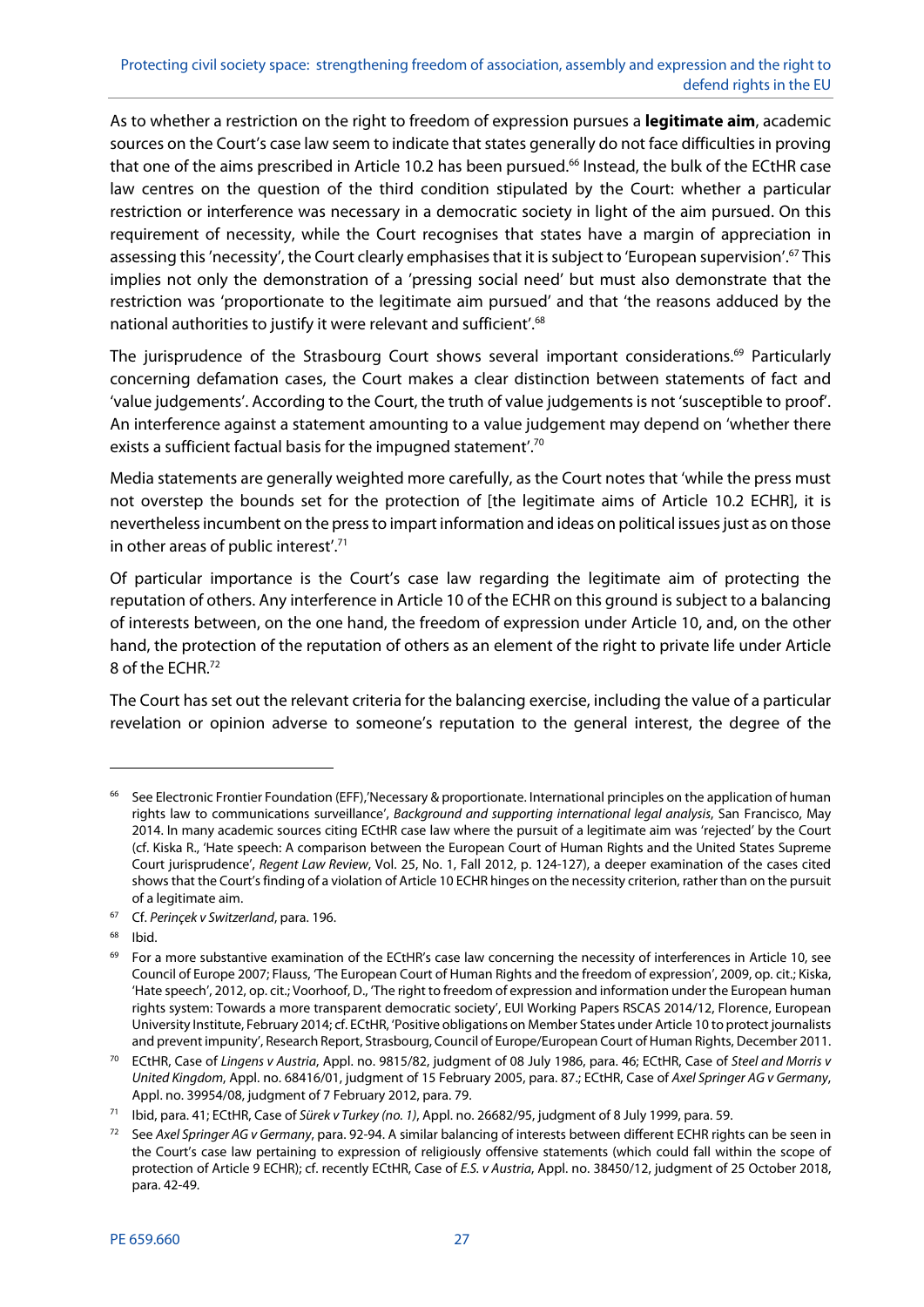notoriety of the person affected, the subject of the expression, the prior conduct of the person concerned, the content, form and consequences of the publication, and the severity of the sanction imposed.73 The range of acceptable expression, including criticism of politicians, persons in the public eye and the government is generally broader than it is for private parties.<sup>74</sup> The margin of appreciation for a government to constrain political speech or debate on matters of public interest is narrow.75

The Court is extremely clear, however, that hate speech and expression of views entailing incitement to violence are not protected under Article 10 of the ECHR.<sup>76</sup> On hate speech, 'as a matter of principle, it may be considered necessary in certain democratic societies to sanction or even prevent all forms of expression which spread, incite, promote or justify hatred based on intolerance (including religious intolerance), provided that any [such measures] are proportionate to the legitimate aim pursued', and that 'concrete expressions constituting hate speech, which may be insulting to particular individuals or groups, are not protected by Article 10 of the Convention'.77 The Court has similarly granted states wider margins of appreciation to deal with speech that 'may incite violence against individuals, public officials or a sector of the population'.78

#### b. **Freedom of assembly (Article 11 of the ECHR)**

The case law of the European Court of Human Rights concerning Article 11 of the ECHR as relevant to civil society space covers both - freedom of association and freedom of assembly.<sup>79</sup> On the latter, while the Strasbourg Court has intentionally 'refrained from formulating the notion of an assembly, which it regards as an autonomous concept, or exhaustively listing the criteria which would define it',<sup>80</sup> some general principles can be derived from case law. Thus, only 'peaceful assembly' is protected under Article 11 – with non-peaceful assemblies described as 'gatherings […] where the organisers and participants have [violent] intentions, incite violence or otherwise reject the foundations of a democratic society'.<sup>81</sup> Individuals exercising the right of assembly do not divest themselves of the enjoyment of this right solely due to (sporadic) violent acts of others, as long as the individual concerned remains peaceful 'in his or her own intentions or behaviour'.82

Assembly implies 'common purpose of its participants'.<sup>83</sup> The right to peaceful assembly 'covers both private meetings and meetings in public places, whether static or in the form of a procession; in

<sup>&</sup>lt;sup>73</sup> Axel Springer AG v Germany, para. 89-95. See also ECtHR, Case of Satukunnan Markkinapörssi OY and Satamedia OY v Finland, Appl. no. 931/13, judgment of 27 June 2017, para. 162-165.

<sup>74</sup> Cf. Lingens v Austria, para. 42; Sürek v Turkey (no 1), para. 61; ECtHR, Case of Erdogdu v Turkey, Appl. no. 25723/94, judgment of 15 June 2000, para. 52.

<sup>&</sup>lt;sup>75</sup> See Sürek v Turkey (no 1), para. 61; ECtHR, Case of Morice v France, Appl. no. 29369/10, judgment of 23 April 2015, para. 125; ECtHR, Case of Bédat v Switzerland, Appl. no. 56925/08, judgment of 29 March 2016, para. 49.

<sup>76</sup> See Flauss, 'The European Court of Human Rights and the freedom of expression', 2009, op. cit., pp. 838-842.

<sup>77</sup> ECtHR, Case of Gündüz v Turkey, Appl. no. 35071/97, judgment of 4 December 2003, para. 40-41.

<sup>&</sup>lt;sup>78</sup> See Sürek v Turkey, para. 61-64.

 $79$  For a comprehensive overview of the ECtHR's jurisprudence on Article 11 ECHR, see ECtHR 2020; ECtHR, 'Les organisations non gouvernementales dans la jurisprudence de la Cour européenne des droits de l'homme', Research Report, Strasbourg, Council of Europe/European Court of Human Rights, October 2016.

<sup>&</sup>lt;sup>80</sup> See ECtHR (GC), Case of *Navalnyy v Russia*, Appl. nos. 29580/12 and others, judgment of 15 November 2018, para. 98.<br><sup>81</sup> Ibid; ECtHR (GC), Case of *Kurevičius and others v Lithuania*, Appl. no. 37553/05, judgment of

peaceful assemblies may, under certain circumstances, fall within the scope of Article 10 of the ECHR; see ECtHR 2020, para. 9, 11.

<sup>82</sup> See ECtHR, Case of Primov and others v Russia, Appl. no. 17394/06, judgment of 12 June 2014, para. 155.

<sup>83</sup> ECtHR 2020, para. 14.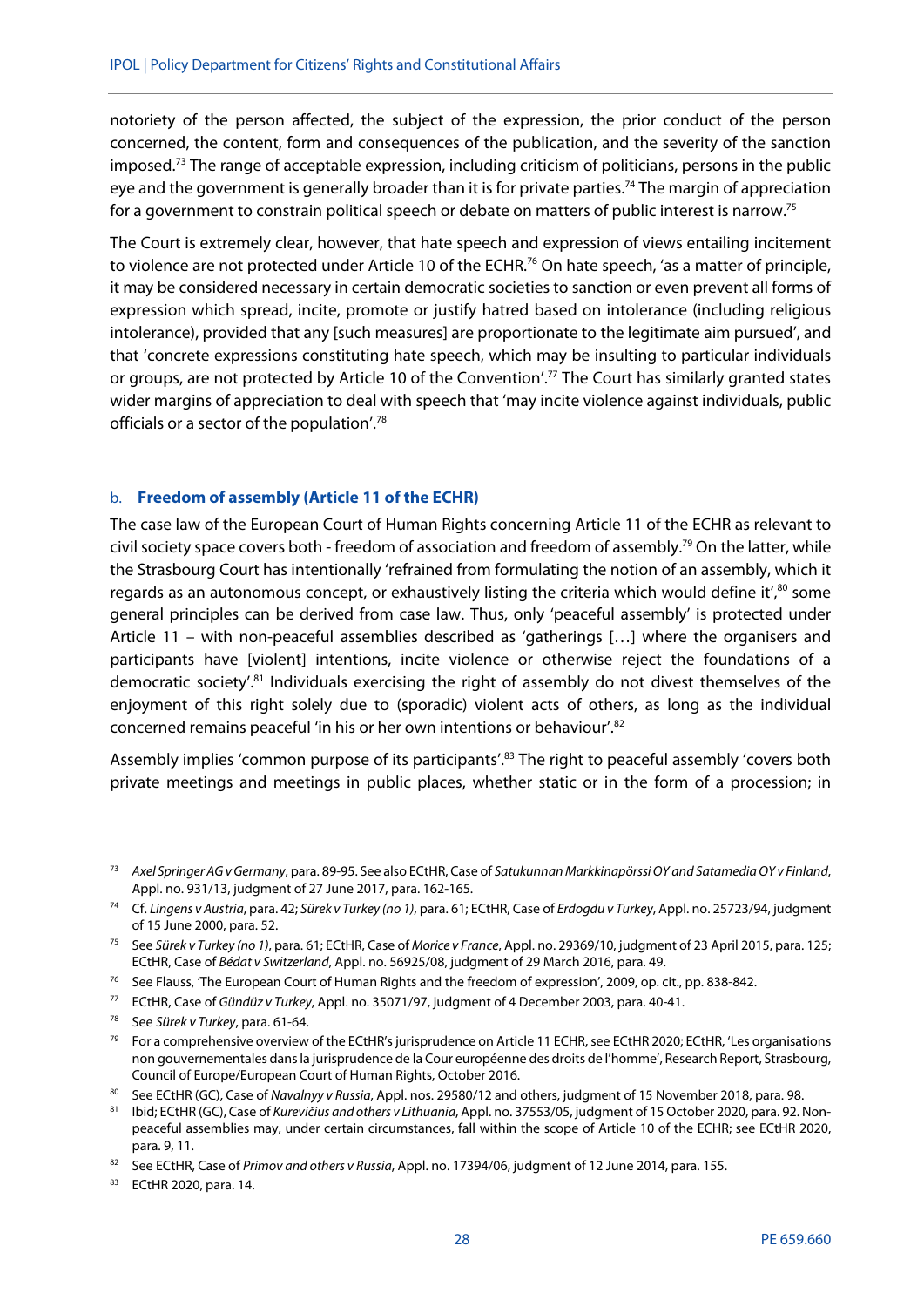addition, it can be exercised by individual participants and by the persons organising the gathering'.<sup>84</sup> According to the Court, the right to freedom of assembly also includes 'the right to choose the time, place and modalities of the assembly, within the limits established in paragraph 2 of Article 11'.<sup>85</sup> However, this does not mean that peaceful assembly may be exercised in any forum, without restrictions. The Court has held that the exercise of freedom of expression (and by extension, assembly for the exercise of the freedom of expression, such as at demonstrations) does not require the 'automatic creation of rights of entry to private property, or even, necessarily, to all publicly owned property, such as, for instance, government offices and ministries'.86

Abridging the right of peaceful assembly may be permitted only within the confines of and under the conditions stipulated in Article 11.2 of the ECHR. First, the restriction must be **prescribed by law** – which, requires a degree of accessibility and foreseeability.<sup>87</sup> Any laws circumscribing freedom of assembly must also 'afford a measure of legal **protection against arbitrary interferences by public authorities** with the rights guaranteed by the Convention', including sufficient clarity concerning the scope and manner of exercise of any discretion granted to the state authorities.<sup>88</sup> In the pursuit of a **legitimate aim**, much of the case law has focused on the aim of 'the prevention of disorder' ('la défense de l'ordre' in the French text of the Convention). Drawing from its case law on Article 10, the Court interprets the meaning of 'the prevention of disorder' in a narrow sense, specifically, narrower than the term 'public order' or 'ordre public'.<sup>89</sup> Only in exceptional cases has the Court found that restrictions on the freedom of assembly failed to meet the test of legitimate aim under Article 11.2 ECHR.<sup>90</sup>

Restrictions on the right to peaceful assembly must also be **necessary in a democratic society**. This entails that the restrictive measure concerned must correspond to a 'pressing social need', and must be **proportionate** to the legitimate aim pursued, and the reasons invoked by national authorities to justify the restriction must be 'relevant and sufficient'.<sup>91</sup> States have a degree of margin of appreciation, but they are subject to European oversight.<sup>92</sup> The proportionality of a particular restrictive measure is dependent on the nature (e.g., criminal sanction) and severity of the penalties imposed.<sup>93</sup> The Court makes a distinction between content-based restrictions on the freedom of assembly and restrictions of a technical nature; the former type will be subjected to 'the most serious scrutiny by the Court'.<sup>94</sup> The ECtHR's case law specifies that states are entitled to require the holding of meetings to be subject to (prior) notification or authorisation, to the extent that such authorisation is motivated by the need for officials to take 'reasonable and appropriate measures to guarantee the smooth conduct of any assembly, meeting or other gathering'.<sup>95</sup> It has also been held that a general ban on demonstrations is

**.** 

<sup>84</sup> Kurevičius and others v Lithuania, para. 91.

<sup>&</sup>lt;sup>85</sup> ECtHR, Case of Sáska v Hungary, Appl. no. 58050/08, judgment of 27 November 2012, para. 21.

<sup>86</sup> ECtHR 2020, para. 21, citing, inter alia, ECtHR, Case of Tuskia and others v Georgia, Appl. no. 14237/07, judgment of 11 October 2018, para. 72.

<sup>87</sup> Cf. Kurevičius and others v Lithuania, para. 108-109.

<sup>88</sup> Navalnyy v Russia [GC], para. 115.

<sup>89</sup> See Navalnyy v Russia [GC], para. 122, referring to Perincek v Switzerland, para. 146-151.

<sup>90</sup> See ECtHR 2020, para. 61.

<sup>91</sup> Kurevičius and others v Lithuania, para. 143.

 $92$  See Kurevičius and others v Lithuania, para. 142.

<sup>93</sup> Kurevičius and others v Lithuania, para. 146. See also ECtHR 2020, para. 76-78.

<sup>94</sup> Navalnyy v Russia [GC], para. 136. In fact, the Court considers, regarding content-based restrictions, that 'rare are the situations where a gathering may be legitimately banned in relation to the substance of the message which its participants wish to convey'; see Primov and others v Russia, para. 135.

<sup>95</sup> See Kurevičius and others v Lithuania, para. 147-148. See further ECtHR 2020, para. 83-97.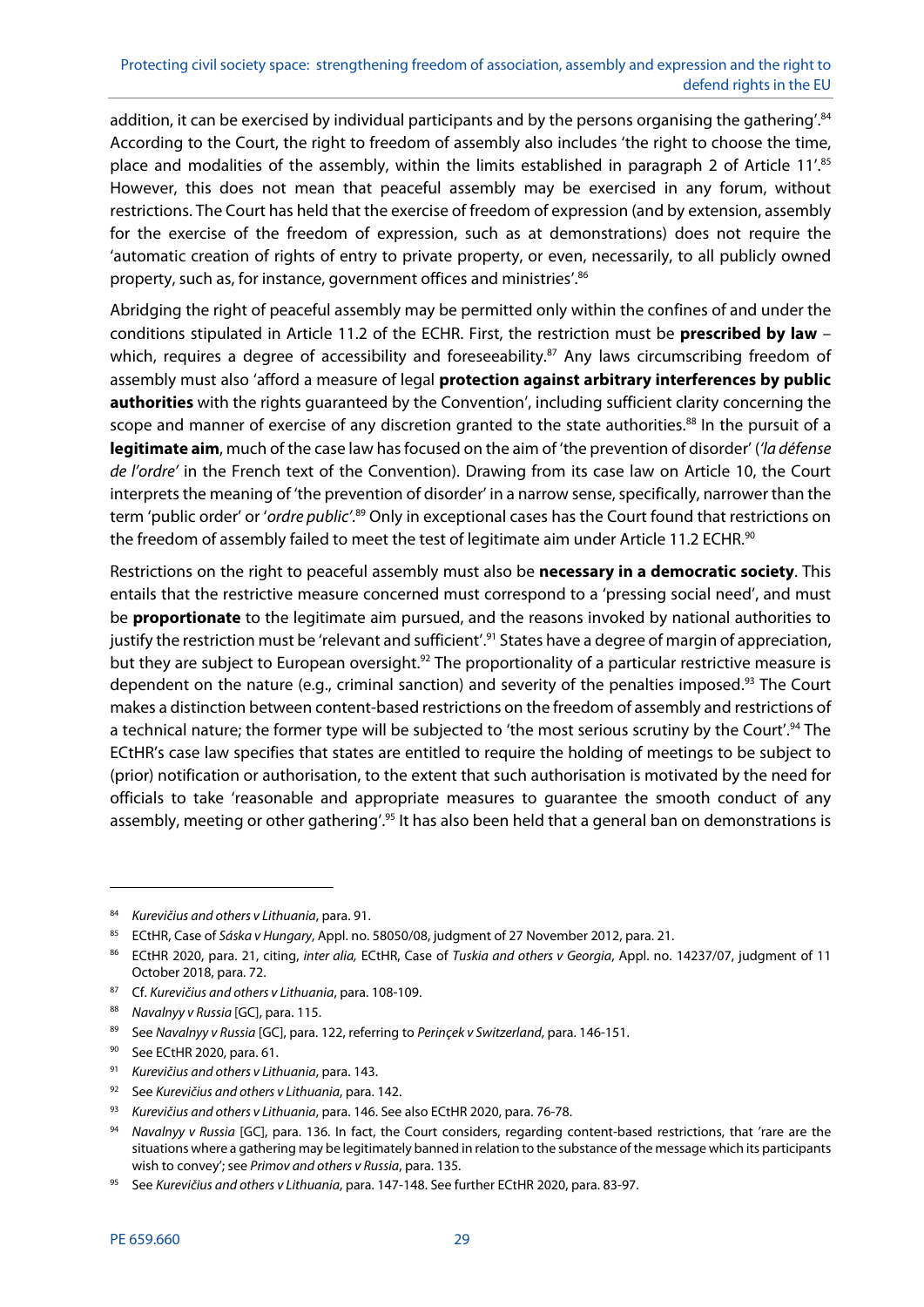only under exceptional circumstances (and as a last resort) permissible under Article 11.2 of the ECHR.<sup>96</sup> In considering the proportionality of a restrictive measure, such as a prior ban on a proposed assembly or subsequent enforcement practices, the Court has also held that the chilling effect of said measures must be taken into consideration.<sup>97</sup>

#### c. **Freedom of association (Article 11 of the ECHR)**

Freedom of association is considered by the European Court of Human Rights to be essential for democracy. There is a direct relationship, according to the Court, between democracy, pluralism and freedom of association.98 The Court has often emphasised the '**essential role played by** political parties in ensuring pluralism and democracy, **associations** formed for other purposes, including those protecting cultural or spiritual heritage, pursuing various socio-economic aims, proclaiming or teaching religion, seeking an ethnic identity or asserting a minority consciousness, are also important to the proper functioning of democracy'.<sup>99</sup> The Court has recognised the role played by (specialised) NGOs as 'watchdogs' (in a manner similar to the press), as well as their contribution to informing the public and ensuring democratic accountability.<sup>100</sup>

According to the Court's case law, the freedom of association enshrined in Article 11 of the ECHR encompasses a number of rights. It inherently includes the right to form an association.101 Associations should generally be entitled to obtain legal personality, and they should not be forced to adopt a specific legal personality.<sup>102</sup> The right to freedom of assembly under Article 11 does not impose an obligation on associations or organisations to admit anyone who wishes to join.<sup>103</sup> Freedom of association also includes the negative right not to be compelled to join or be part of an association.<sup>104</sup>

Case law offers criteria for what is to be considered an 'association',105 a concept which is given an autonomous interpretation by the Court.<sup>106</sup> Thus, an 'association' presupposes a voluntary grouping

<sup>96</sup> See European Commission of Human Rights, Christians against Fascism and Racism v United Kingdom, Appl. no. 8440/78, Commission decision of 16 July 1980, Decisions and Reports 21, p. 150.

<sup>97</sup> Cf. ECtHR, Case of Christian Democratic People's Party v Moldova, Appl. no. 28793/02, judgment of 14 February 2006, para. 77; ECtHR, Case of Balçık and others v Turkey, Appl. no. 25/02, judgment of 29 November 2007, para. 41.

<sup>98</sup> See ECtHR (GC), Case of Gorzelik and others v Poland, Appl. no. 44158/98, judgment of 17 February 2004, para. 88.

<sup>99</sup> See Gorzelik and others v Poland, para. 92; ECtHR, Case of Zhdanov and others v Russia, Appl. no. 12200/08 and others, judgment of 16 July 2019, para. 138.

<sup>100</sup> See ECtHR 2016, p. 31-33, para. 38-41, referring to ECtHR, Case of Vides Aizsardzības Klubs v Latvia, Appl. no. 57829/00, judgment of 27 May 2004, para. 42; and ECtHR, Case of Women on Waves and others v Portugal, Appl. no. 31276/05, judgment of 3 February 2009, para. 37-39.

<sup>101</sup> Gorzelik and others v Poland, para. 88.

<sup>&</sup>lt;sup>102</sup> On the right to obtain legal personality (in other words, the classification of the refusal to grant legal personality as an infringement of Article 11), see, inter alia, Gorzelik and others v Poland, para. 52; ECtHR, Case of Zhechev v Bulgaria, Appl. no. 57045/00, judgment of 21 June 2007, para. 37; ECtHR, Case of Bekir-Ousta and others v Greece, Appl. no. 35151/05, judgment of 11 October 2007, para. 40; on the freedom not to be required to adopt a particular form of legal personality, see Zhechev v Bulgaria, para. 52-56. Note, however, with regard to the latter that there is no right under Article 11 ECHR to obtain a specific legal status; see EctHR, Case of Magyar Keresztény Mennonita Egyház and Others v Hungary, Appl. no. 70945/11 and others, judgment of 8 April 2014, para. 91.

<sup>103</sup> See ECtHR, Case of Associated Society of Locomotive Engineers and Firemen (ASLEF) v the United Kingdom, Appl. no. 11002/05, judgment of 27 February 2007, para. 39.

<sup>104</sup> Cf. ECtHR, Case of Sigurður A. Sigurjónsson v Iceland, Appl. no. 16130/90, judgment of 30 June 1993, para. 35; Chassagnou and others v France, para. 114.

<sup>&</sup>lt;sup>105</sup> For an overview of the Court's case law on the definition of an 'association', see ECtHR 2020, pp. 22-23, para. 115-119. Also see: ECtHR case of Chassagnou and Others v. France, Appl.nos. 25088/94 and others, judgment of 29 April 1999, para. 100.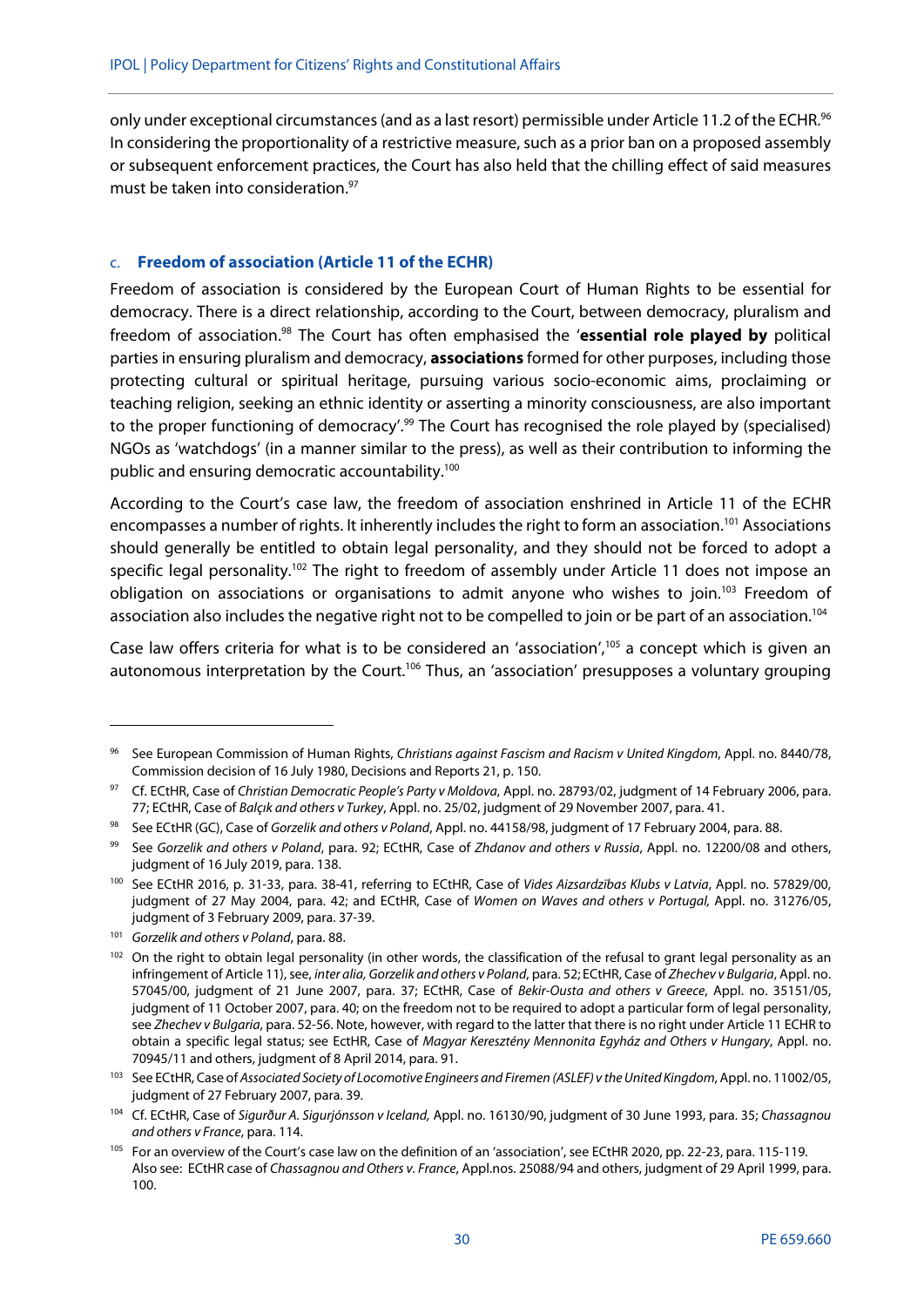for a common goal,<sup>107</sup> of a private law nature (notwithstanding its classification under national law).<sup>108</sup> The Court set out a number of criteria to determine whether an association must be considered as private or public, namely: i) whether the association was founded by individuals or by legislature; ii) whether it remained integrated within the structures of the state; iii) whether it was invested with administrative, rule-making and disciplinary power; and iv) whether it pursued an aim that was in the general interest.109 The classification under national law of an association as public or private is relevant but not decisive in how it is regarded by the Court.<sup>110</sup>

As with most other rights under the ECHR, Article 11.2 stipulates comparable requirements that must be met for any infringement of the right to freedom of association to withstand scrutiny: being **prescribed by law**, pursuing a **legitimate aim**, and being deemed **necessary in a democratic society**. Significantly, the Court has held that Article 11 ECHR cannot be invoked by associations attempting to 'effectively engage in activities aimed at the destruction of the rights and freedoms recognised in the Convention and thus aimed at the end of democracy' or to 'weaken or destroy the ideals and values of a democratic society'.<sup>111</sup>

In respect of the '**necessity**' criterion, the Court maintained that limitations on freedom of association 'are to be construed strictly and only convincing and compelling reasons can justify restrictions on that freedom',112 and that 'in determining whether a necessity within the meaning of paragraph 2 of this Convention provision exists, the States have only a limited margin of appreciation, which goes hand in hand with rigorous European supervision embracing both the law and the decisions applying it, including those given by independent courts'.113

#### $2.2.3.$ The OSCE ODIHR and the protection of human rights defenders

The OSCE participating states (including all EU Member States) have committed to ensuring special protection for human rights defenders (through the Budapest Summit Declaration of 1994) and have reaffirmed the important role played by civil society and free media in safeguarding human rights.<sup>114</sup> Furthermore, the 1990 Copenhagen Document sets out the commitment of OSCE participating states to recognise a number of fundamental human rights, including freedom of expression, the right of peaceful assembly, and the right of association (para. 9). ODIHR has been directed to assist OSCE participating states in ensuring full respect for human rights and fundamental freedoms (Helsinki

<sup>&</sup>lt;sup>107</sup> See European Commission of Human Rights, Young, James & Webster v United Kingdom, Appl. no. 7601/76 and no. 7806/77, Commission decision of 14 December 1979, Series B, no. 39, para. 167.

<sup>108</sup> Chassagnou and others v France, para. 97-101.

<sup>&</sup>lt;sup>109</sup> See ECtHR (Fifth Section), Case of Herrmann v Germany, Appl. no. 9300/07, judgment of 20 January 2011, para. 76.

<sup>110</sup> Chassagnou and others v France, para. 100; see also ECtHR, Slavic University in Bulgaria and others v Bulgaria, Appl. no. 60781/00, decision on the admissibility of 18 November 2004.

<sup>&</sup>lt;sup>111</sup> See ECtHR, Kalifatstaat v Germany, Appl. no. 13828/04, decision on the admissibility of 11 December 2006; cf. ECtHR, Case of Herri Batasuna and Batasuna v Spain, Appl. no. 25803/04 and no. 25817/04, judgment of 30 June 2009, para. 79, where the Court states that 'a political party whose leaders incite to violence or put forward a policy which fails to respect democracy or which is aimed at the destruction of democracy and the flouting of the rights and freedoms recognised in a democracy cannot lay claim to the Convention's protection against penalties imposed on those grounds'.

<sup>112</sup> See Gorzelik and others v Poland, para. 95.

<sup>113</sup> See ECtHR, Case of Zhdanov and others v Russia, Appl. no. 12200/08 and others, judgment of 16 July 2019, para. 140.

<sup>114</sup> OSCE ODIHR, 'ODIHR and the Protection of Human Rights Defenders', Organization for Security and Co-operation in Europe, Warsaw, 2017.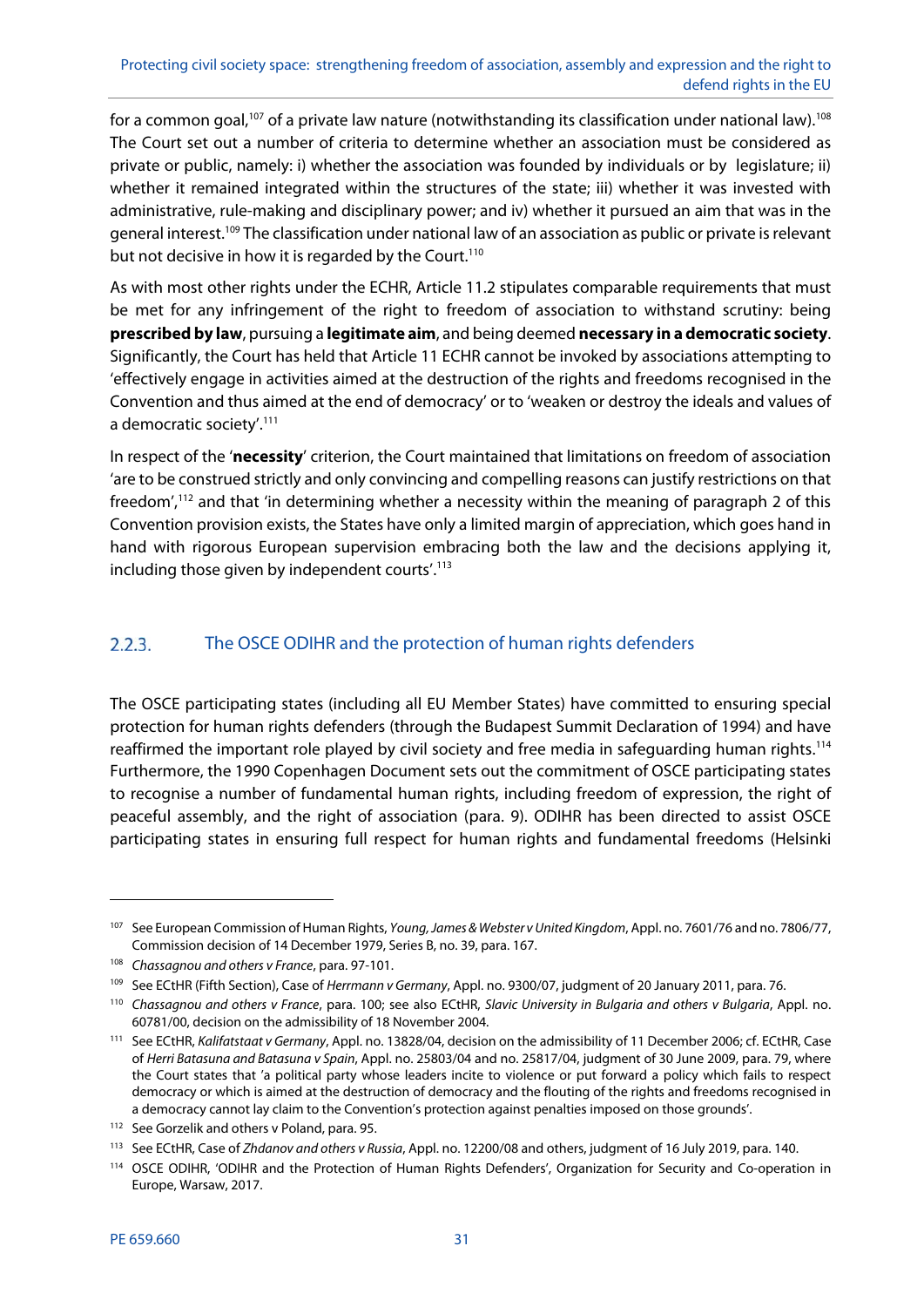Summit Declaration of 1992).<sup>115</sup> In this capacity, OSCE ODIHR has issued several guidance documents relevant to human rights defenders and civil society space, including the Guidelines on the Protection of Human Rights Defenders,<sup>116</sup> the ODIHR and Venice Commission's joint Guidelines on Freedom of Peaceful Assembly<sup>117</sup> and joint Guidelines on Freedom of Association.<sup>118</sup>

The Guidelines on the Protection of Human Rights Defenders (the HRD Guidelines) adopt the definition of human rights defenders enshrined in the UN Declaration on Human Rights Defenders (in Article 1). The framework for the protection of those engaged in defending human rights presented by OSCE ODIHR consists of three elements: a) general principles; b) physical integrity, liberty and security; and c) a safe and enabling environment. The HRD Guidelines affirm that 'the active involvement of people, groups, organisations and institutions is essential to ensure continuing progress towards the fulfilment of international human rights', and recognises the role of civil society in 'assist[ing] states to ensure full respect for human rights, fundamental freedoms, democracy and the rule of law'.119 It acknowledges the risks faced by human rights defenders in their work, and stresses they 'need specific and enhanced protection at local, national and international levels'.120

Regarding general principles, the HRD Guidelines call for the recognition of the international dimension of human rights defenders' protection, guaranteeing the accountability of non-state actors, the centrality of the principle of equality and non-discrimination, the importance of having a legal, administrative and institutional framework in place that is conducive to human rights defenders' work, and the general principle of any limitations on fundamental rights on the threefold basis of legality, necessity and proportionality.121

In recognising the specific risks faced by human rights defenders, the HRD Guidelines also propose how to protect them from infringements of physical integrity, liberty and security. The Guidelines call on states to '**refrain from any acts of intimidation or reprisals** by threats, damage and destruction of property, physical attacks, torture and other ill-treatment, killing, enforced disappearance or other physical or psychological harm targeting human rights defenders and their families'.<sup>122</sup>

It also reminds states of their duty to protect human rights defenders from such harms inflicted by **non**state entities.<sup>123</sup> The Guidelines call on states to make certain that any such attacks are 'promptly, thoroughly and independently investigated in a transparent manner' and sanctioned accordingly.124 States are called upon to develop appropriate policies, programmes and mechanisms to ensure the safety and security of human rights defenders.<sup>125</sup> Moreover, their protection requires states to guarantee that they will:

[...] not be subjected to judicial harassment by unwarranted legal and administrative proceedings or any other forms of misuse of administrative and judicial authority, or to

<sup>115</sup> Ibid.

<sup>116</sup> OSCE ODIHR, 'Guidelines on the Protection of Human Rights Defenders', 2014, op. cit.

<sup>117</sup> OSCE ODIHR/Venice Commission, 'Guidelines on Freedom of Peaceful Assembly', second edition, Organization for Security and Co-operation in Europe and the Council of Europe, Warsaw/Strasbourg, 2010.

<sup>118</sup> OSCE ODIHR/Venice Commission, 'Guidelines on Freedom of Association', Organization for Security and Co-operation in Europe and the Council of Europe, Warsaw/Strasbourg, 2015.

<sup>119</sup> OSCE ODIHR, 'Guidelines on the Protection of Human Rights Defenders', 2014, op. cit., p. 1, para. 3.

 $120$  Ibid, para. 4.

<sup>121</sup> Ibid, pp. 2-3.

 $122$  Ibid, p. 3, para. 12, emphasis added.

<sup>123</sup> Ibid, emphasis added.

<sup>124</sup> Ibid, pp. 3-4, para. 13-18.

<sup>125</sup> Ibid, pp. 4-5, para. 19-22.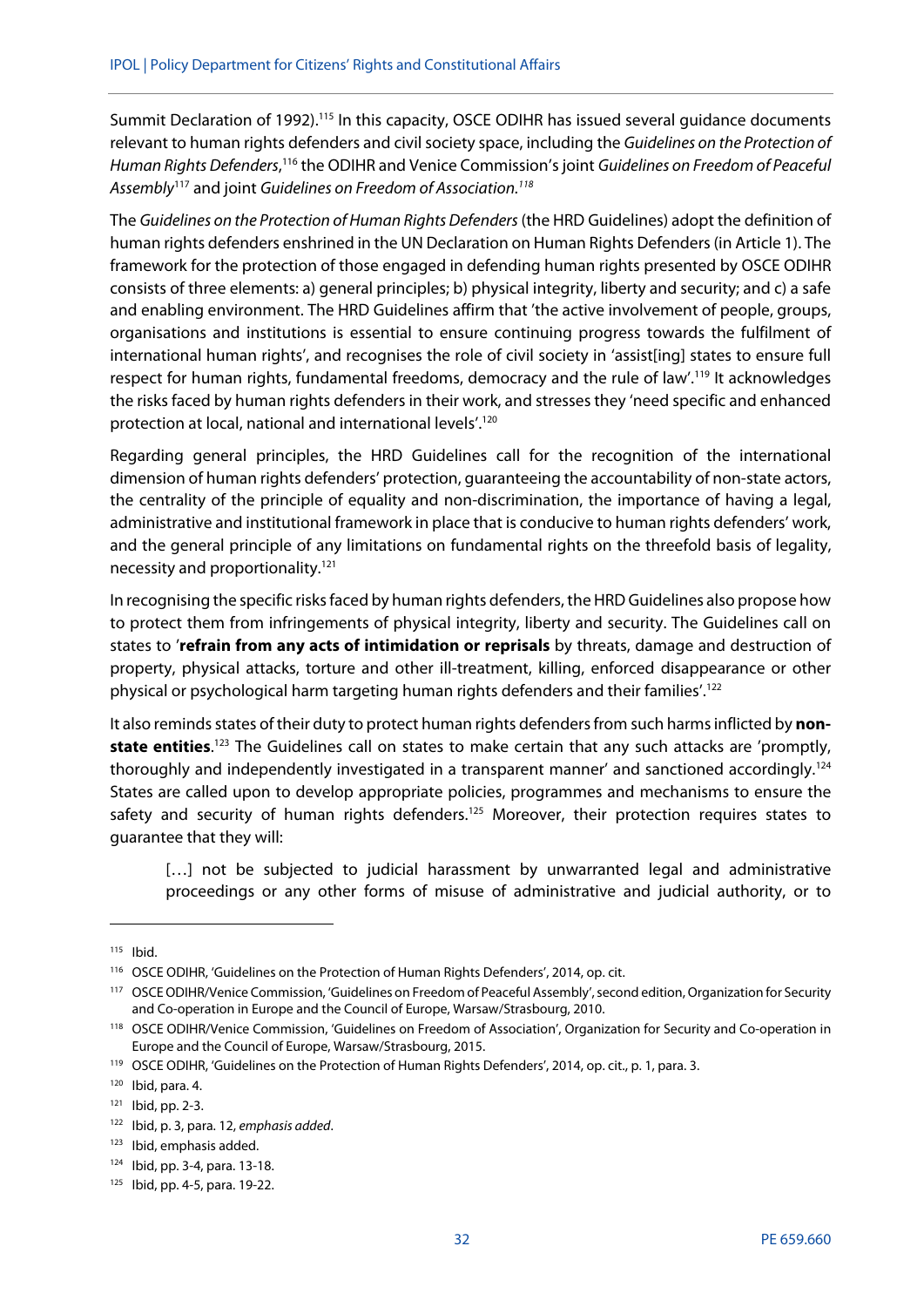criminalisation, arbitrary arrest and detention, as well as other sanctions for acts related to their human rights work.<sup>126</sup>

This entails steps to safeguard human rights defenders against criminalisation or arbitrary and abusive application of legislation for their involvement in activities protected by international standards,<sup>127</sup> as well as arbitrary detention and treatment in detention,<sup>128</sup> and they must be entitled to a fair trial before a competent, independent and impartial tribunal.<sup>129</sup> The Guidelines further call on states to refrain from engaging in, as well as actively endeavouring to counter, stigmatisation and marginalisation of human rights defenders and their work.130

The HRD Guidelines recognise that a safe and enabling working environment for human rights defenders requires the full exercise of human rights and fundamental freedoms.<sup>131</sup> The rights to be protected include freedom of expression, including access to information and freedom of the media;<sup>132</sup> freedom of peaceful assembly;<sup>133</sup> freedom of association, including access to funding;<sup>134</sup> the right to participate in public affairs;<sup>135</sup> and the right to private life.<sup>136</sup> The OSCE ODIHR demands that any restrictions on freedom of expression conform with international standards, particularly the principles of necessity and proportionality.137 The Guidelines draw particular attention to the need to **eliminate vaguely worded provisions in national security and anti-terrorism legislation that may lead to their arbitrary application and call for the repeal of criminal defamation laws**. 138 On access to information, the OSCE ODIHR emphasises the importance of not placing undue limitations on the dissemination of information or access to official documents, as well as the specific protection necessary for whistleblowers.139

The OSCE ODIHR observes that protection of freedom of **peaceful assembly** is 'crucial to creating a tolerant and pluralistic society in which groups with different beliefs, practices or policies can exist peacefully together'.140 The HRD Guidelines stress that the presumption should be in favour of peaceable assembly.<sup>141</sup> Any restrictions on this right must be in conformity with international standards, in particular the principle of proportionality. ODIHR asserts that restrictions imposed on account of dissenting or controversial opinions and blanket bans on peaceful assembly are generally incompatible with international human rights standards.<sup>142</sup> Prior notification for organising assemblies is not required under international law and thus should be required by national law only 'where this is

1

- 129 Ibid, p. 7, para. 36.
- 130 Ibid, pp. 7-8, para. 37-40.
- 131 Ibid, p. 8, para. 41.
- 132 Ibid, pp. 9-11, para. 42-54.
- 133 Ibid pp. 11-13, para. 55-62.
- 134 Ibid, pp. 13-15, para. 63-73.
- 135 Ibid, pp. 15-16, para. 74-75.
- 136 Ibid. pp. 17-18, para. 85-89.

139 Ibid, para. 45-48.

<sup>126</sup> Ibid, p. 5, para. 23.

<sup>127</sup> I bid, pp. 5-6, para. 24-30.

<sup>128</sup> Ibid, pp. 6-7, para. 31-35.

<sup>137</sup> Ibid, p. 9, para. 42.

<sup>138</sup> Ibid, para. 43-44.

<sup>140</sup> OSCE ODIHR/Venice Commission, 'Guidelines on Freedom of Peaceful Assembly',2010, p. 15, para. 1.1.

<sup>141</sup> Ibid., para. 2.1.

<sup>&</sup>lt;sup>142</sup> See OSCE ODIHR, 'Guidelines on the Protection of Human Rights Defenders', 2014, op. cit., p. 11, para. 56; OSCE ODIHR/Venice Commission, 'Guidelines on Freedom of Peaceful Assembly', 2010, p. 17, para. 2.4, 3.3; p. 40, para. 43; p. 56, para. 94.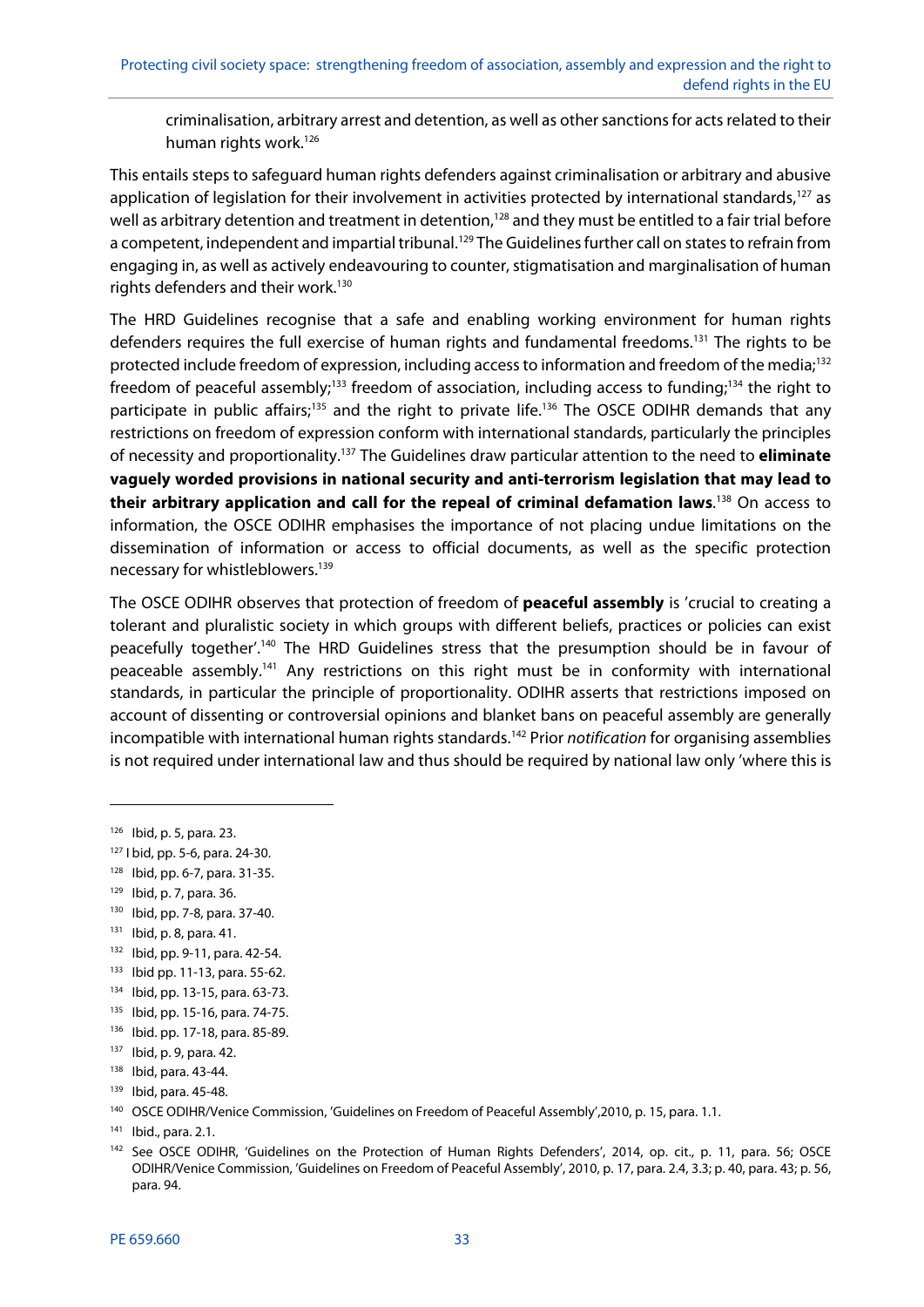necessary to enable the authorities to make arrangements to facilitate the assembly and to protect public order, public safety and the rights and freedoms of others' and should not be onerous or bureaucratic.143 Policing of gatherings should be guided by human rights principles; law enforcement authorities must 'strictly refrain from using force against human rights defenders who exercise their right to peaceful assembly', and states have an obligation to protect human rights defenders exercising their right to peaceful assembly.<sup>144</sup>

On freedom of **association**, the OSCE ODIHR acknowledges that this human right is 'crucial to the functioning of a democracy, as well as an essential prerequisite for other fundamental freedoms', that associations play an 'important and positive role in achieving goals that are in the public interest', and that 'all forms of associations, interests groups, trade unions and political parties are crucial to a vibrant democracy'.145 It emphasises that legislation governing the right of association must apply to those defending human rights.146 It affirms that 'the exercise of the right to freedom of association is not contingent on registration, and human rights defenders must not be criminalised for not registering a group or association'.<sup>147</sup> Formal registration and procedures, if set in legislation, should not be burdensome.<sup>148</sup>

# **2.3. Regulatory framework in the EU**

The EU's framework on civil society space and human rights defenders is multidimensional, with the fundamental treaties, secondary EU law, decisions, recommendations and resolutions by EU institutions, and reports and opinions of various EU bodies, institutions and agencies all weighing in on the protection of an environment in which civil society can flourish. This Section of the study will look at two aspects of civil society in the EU: the legal framework of the treaties, the European Union Charter of Fundamental Rights (EUCFR) and the Court of Justice of the European Union's (CJEU) case law (the rights-centred framework); and actions and decisions by the EU institutions (European Commission, European Parliament, the Council of the EU, and the European External Action Service) concerning civil society.

#### $2.3.1.$ The rights-centred framework on civil society in the EU: the Treaties, the EU Charter of Fundamental Rights and the Court of Justice of the EU

In setting out the EU's legal framework on civil society and civil society space, one must first examine the legal provisions of the relevant EU treaties and the EU Charter of Fundamental Rights. There are

<sup>143</sup> OSCE ODIHR, 'Guidelines on the Protection of Human Rights Defenders', 2014, op. cit., pp. 11-12, para. 57; OSCE ODIHR/Venice Commission, 'Guidelines on Freedom of Peaceful Assembly', 2010, pp. 17-18, para. 4.1; pp. 63-64, para. 113- 117.

<sup>&</sup>lt;sup>144</sup> OSCE ODIHR, 'Guidelines on the Protection of Human Rights Defenders', 2014, op. cit., pp. 12-13, para. 59-60; OSCE ODIHR/Venice Commission, 'Guidelines on Freedom of Peaceful Assembly', 2010, pp. 19-20, para. 5.3-5.5.

<sup>145</sup> OSCE ODIHR/Venice Commission, 'Guidelines on Freedom of Association', 2015, pp. 15-16, para. 8, 9, 11.

<sup>146</sup> Ibi., p. 18, para. 20.

<sup>&</sup>lt;sup>147</sup> OSCE ODIHR, 'Guidelines on the Protection of Human Rights Defenders', 2014, op. cit., p. 14, para. 65.

<sup>148</sup> Ibid, para. 66-67.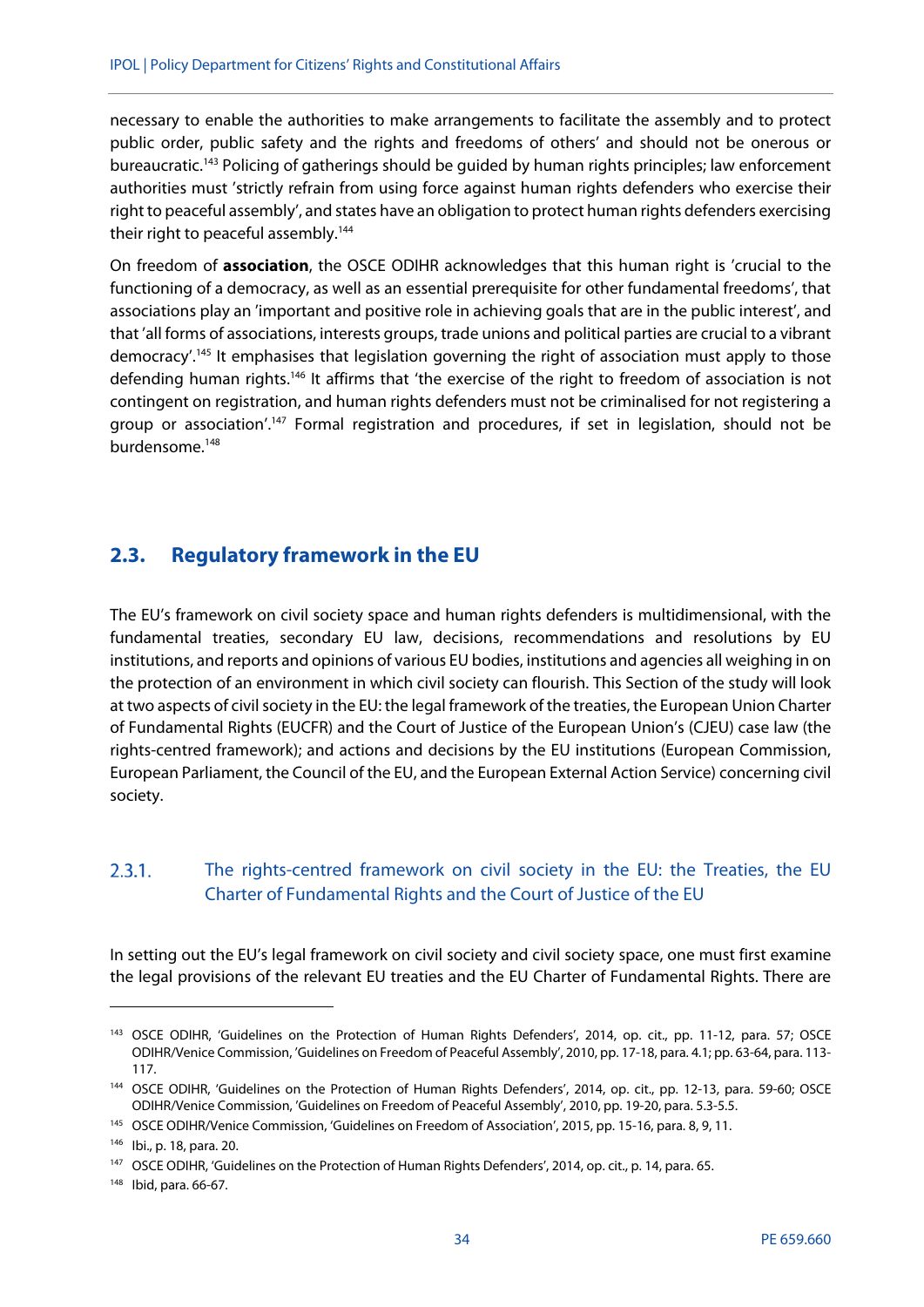many provisions in the two EU treaties (Treaty on European Union, or TEU, and Treaty on the Functioning of the European Union, or TFEU) pertinent to the work of the civil society in the EU.

Various **treaty provisions** call for the involvement of civil society in the EU decision-making process. This can be seen in **Article 11 of the TEU** and **Article 15.1** and **15.3 of the TFEU**, which set out the following:

# **Article 11 of the TEU**

1. The institutions shall, by appropriate means, give citizens and representative associations the opportunity to make known and publicly exchange their views in all areas of Union action.

2. The institutions shall maintain an open, transparent and regular dialogue with representative associations and civil society.

3. The European Commission shall carry out broad consultations with parties concerned in order to ensure that the Union's actions are coherent and transparent. […]

### **Article 15 of the TFEU**

1. In order to promote good governance and ensure the participation of civil society, the Union's institutions, bodies, offices and agencies shall conduct their work as openly as possible. […]

3. Any citizen of the Union, and any natural or legal person residing or having its registered office in a Member State, shall have a right of access to documents of the Union's institutions, bodies, offices and agencies, whatever their medium, subject to the principles and the conditions to be defined in accordance with this paragraph. […]

Of particular importance are the foundational principles of the EU, set out in **Article 2 of the TEU**, which are 'respect for human dignity, freedom, democracy, equality, the rule of law and respect for human rights, including the rights of persons belonging to minorities'. The principles of equality and nondiscrimination, as contained in, inter alia, **Articles 8, 10, 18 and 19 of the TFEU**, also matter a lot.

Other fundamental freedoms of the EU also deserve mention, including the **freedom of movement of persons** (and of workers) (Articles 21 and 45-48 of the TFEU), the free movement of **capital** (Articles 63-66 of the TFEU), the freedom of **establishment** (Articles 49-55 of the TFEU, covering the right to set up or manage a business by an EU national of another country) and the freedom to provide **services** (Articles 56-62 of the TFEU). An important preliminary regarding the four freedoms is their lack of application to wholly internal situations, that is, situations confined in all respects to a single Member State.<sup>149</sup>

Concerning the latter two freedoms, **establishment and services**, 150 the current state of EU law does not cover the (principal) activities of non-economic organisations such as those of civil society. This can be seen in Article 54 of the TFEU, which excludes from the freedom of establishment legal persons

**.** 

<sup>&</sup>lt;sup>149</sup> See, on the free movement of persons, CJEU, Case C-256/11, Murat Dereci and Others v Bundesministerium für Inneres, judgment of 15 November 2011, ECLI:EU:C:2011:734, para. 60; on the other fundamental freedoms, see, for example, CJEU, Case C-268/15, Fernand Ullens de Schooten v État belge, judgment of 15 November 2016, ECLI:EU:C:2016:874, para. 47, 50- 53. See also Iglesias Sánchez, S., 'Purely Internal Situations and the Limits of EU Law: A Consolidated Case Law or a Notion to be Abandoned?', European Constitutional Law Review, Vol. 14, No. 1, March 2018, pp. 7-36.

<sup>&</sup>lt;sup>150</sup> On the CJEU's case law with respect to the freedom of establishment and freedom to provide services, see, inter alia, European Commission, Guide to the Case Law of the European Court of Justice on Articles 49 et seq. TFEU. Freedom of Establishment, Brussels, European Commission, 06.04.2017, available at https://ec.europa.eu/docsroom/documents/22543; European Commission, Guide to the Case Law of the European Court of Justice on Articles 56 et seq. TFEU. Freedom to Provide Services, Brussels, European Commission, 19.05.2016, available at https://ec.europa.eu/docsroom/documents/16743.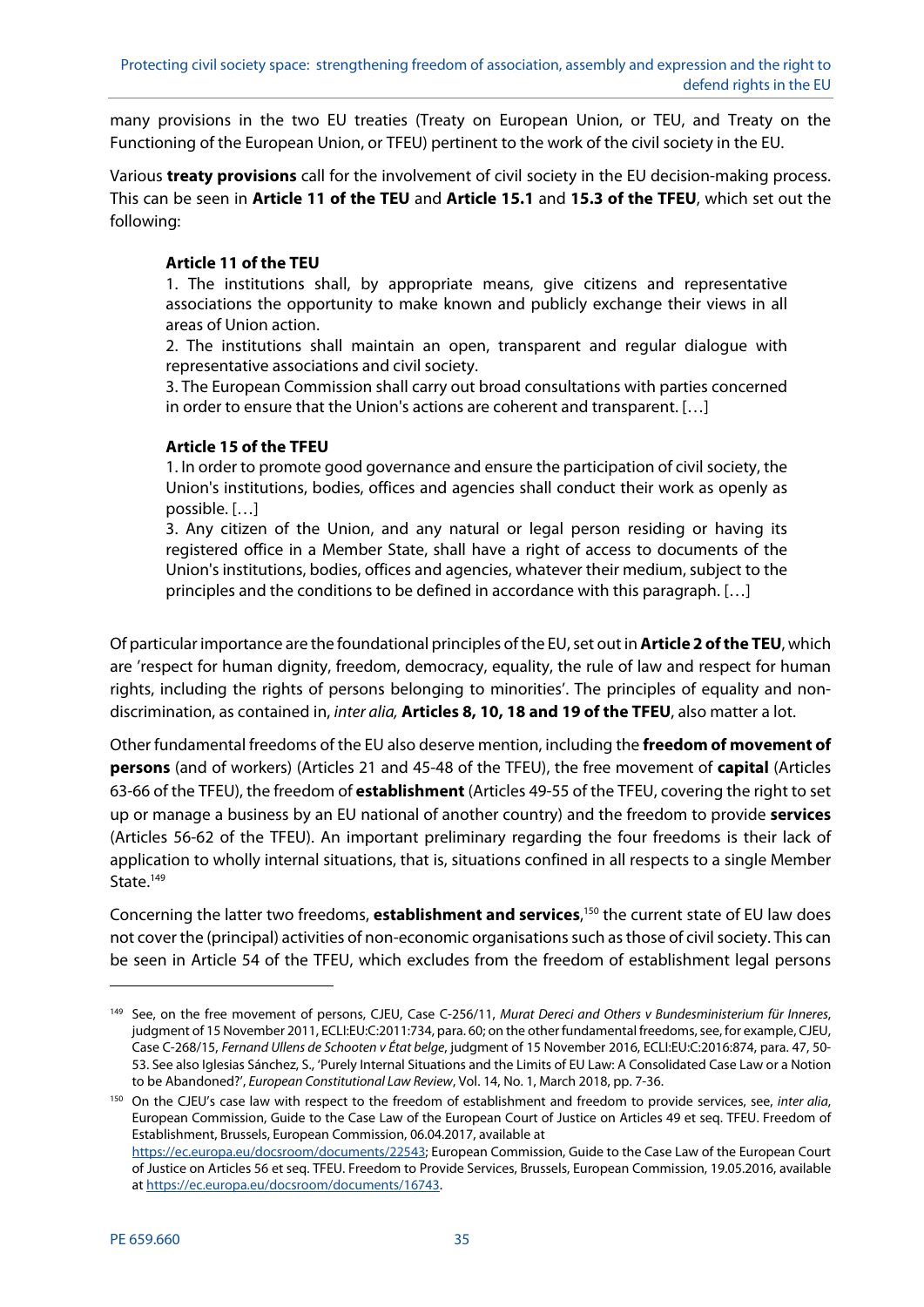'which are non-profit-making' (applicable to the freedom of services under Article 62 of the TFEU). The case law of the CJEU in this respect, as reiterated in Hans-Dieter Jundt and Hedwig Jundt v Finanzamt Offenburg,<sup>151</sup> clearly sets out that the freedom to provide services (as enshrined in Article 56 of the TFEU) covers services 'normally provided for remuneration', with 'remuneration' interpreted as entailing 'consideration for the service in question'.152 The crux is that the service provided must have an economic character; in order words, the activity 'must not be provided for nothing'.<sup>153</sup> CJEU case law does not wholly exclude activities of civil society organisations (CSOs) and NGOs from the scope of the freedom of services, however. The CJEU has specified that freedom of services includes the passive freedom to receive (cross-border) services,<sup>154</sup> that the person providing services is not required to seek a profit therein,<sup>155</sup> nor is it necessary for the service concerned to be paid for by the recipient/beneficiary.<sup>156</sup> It is therefore imaginable that CSOs perform certain activities normally classified as of 'general interest', funded by another party under a project with a cross-border nature. **No case law of the CJEU explicitly addressing such a situation has, to date, been issued**. 157

The **free movement of capital** of non-profit organisations, on the other hand, has been the subject of rulings of the Court of Justice.<sup>158</sup> In a number of cases, the CJEU has held that charitable organisations may not, subject to an overriding reason based in the public interest, be discriminated against or subject to different treatment solely on the basis of their domicile (in another Member State). In Centro di Musicologia Walter Stauffer v Finanzamt München für Körpershaften, the Court was asked to consider whether national provisions restricting tax exemptions on income from immovable property to charitable organisations established in one Member State was in contravention of the rules on free movement of capital under EU law. The Court ruled that 'where a foundation recognised as having charitable status in one Member State also satisfies the requirements imposed for that purpose by the law of another Member State and where its object is to promote the very same interests of the general

<sup>&</sup>lt;sup>151</sup> CJEU, Case C-281/06, Hans-Dieter Jundt and Hedwig Jundt v Finanzamt Offenburg, judgment of 18 December 2007, ECLI:EU:C:2007:816.

<sup>152</sup> Hans-Dieter Jundt and Hedwig Jundt v Finanzamt Offenburg, para. 28-29. See also CJEU, Case C-169/08, Presidente del Consiglio dei Ministri v Regione Sardegna, judgment of 17 November 2009, ECLI:EU:C:2009:709, para. 23.

<sup>&</sup>lt;sup>153</sup> Hans-Dieter Jundt and Hedwig Jundt v Finanzamt Offenburg, para. 32.

<sup>154</sup> Cf. Presidente del Consiglio dei Ministri v Regione Sardegna, para. 25.

<sup>&</sup>lt;sup>155</sup> Cf. Hans-Dieter Jundt and Hedwig Jundt v Finanzamt Offenburg, para. 33.

<sup>&</sup>lt;sup>156</sup> Cf. CJEU, Case C-318/05, Commission v Germany, judgment of 11 September 2007, ECLI:EU:C:2007:495, para. 70.<br><sup>157</sup> See, however, CJEU, Case C-109/92, Stephan Max Wirth v Landeshaptstadt Hannover, judgment of 7 Decembe

ECLI:EU:C:1993:916, para. 17, where the Court held that educational activities by private educational establishments, financed primarily out of private funds, may be considered as 'services' under (current) Article 56 TFEU; see also, in the context of competition law and state aid, CJEU, Case C-222/04, Ministero dell'Economia e delle Finanze v Cassa di Risparmio di Firenze SpA and others, judgment of 10 January 2006, ECLI:EU:C:2006:8, para. 106 et seq., in particular, para. 122, where the Court held that a legal person 'acting itself in the field of public interests and social assistance … is capable of offering goods or services in the market in competition with other operators' in public interest fields can be considered as an undertaking conducting economic activities for the purpose of EU law. See also CJEU, Case C-386/04, Centro di Musicologia Walter Stauffer v Finanzamt München für Körpershaften, judgment of 14 September 2006, ECLI:EU:C:2006:568, para. 17-19, where the Court seems implicitly to leave open the possibility for non-profit organisations/foundations to be able to invoke the freedom of establishment in the context of 'genuine economic activity', such as the letting of immovable property. See further on the issue of freedom of establishment of non-profit organisations, Breen, O. B., 'EU regulation of charitable organizations: The politics of legally enabling civil society', International Journal of Not-for-Profit Law, Vol. 10, No. 3, June 2008, available at https://www.icnl.org/resources/research/ijnl/eu-regulation-of-charitable-organizations-thepolitics-of-legally-enabling-civil-society; Lombardo, S., 'Some reflections on freedom of establishment of non-profit entities in the European Union', European Business Organization Law Review, Vol. 14, No. 2, June 2013, pp. 225-263.

<sup>&</sup>lt;sup>158</sup> For a more general overview of the CJEU's case law on the free movement of capital, see, e.g., European Commission, Case Law Guide of the European Court of Justice on articles 63 et seq. TFEU, Free Movement of Capital, Brussels, European Commission, 23.02.2016, available at https://ec.europa.eu/info/files/160223-guide-case-law-free-movement-capital\_en.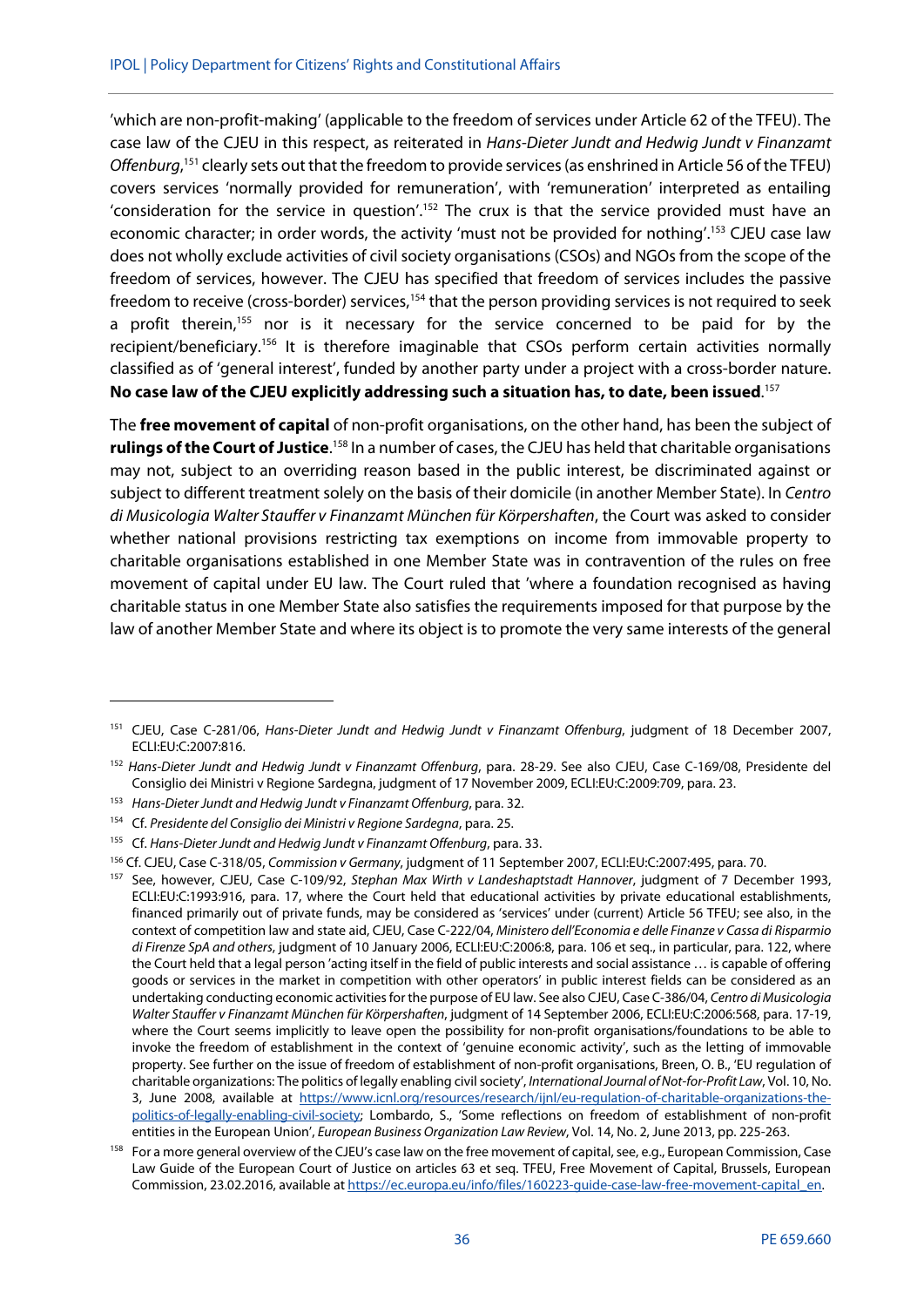public, … the authorities of that Member State cannot deny that foundation the right to equal treatment solely on the ground that it is not established in its territory'.159

In Hein Persche v Finanzamt Lüdenscheid,<sup>160</sup> the CJEU was petitioned as to whether the EU rules on free movement of capital preclude Member States from recognising gifts (or other charitable donations in kind) by its residents to charitable organisations situated in another Member State. The Court, having first considered that gifts or donations in kind fell within the scope of the free movement of capital, held that 'the inability in Germany to deduct gifts to bodies recognised as charitable if they are established in other Member States is likely to affect the willingness of German taxpayers to make gifts for their benefit'.<sup>161</sup> In line with its ruling in the Stauffer case, the Court further decided that 'a body which is established in one Member State but satisfies the requirements imposed for that purpose by another Member State for the grant of tax advantages, is, in respect of the grant by the latter Member State of tax advantages intended to encourage the charitable activities concerned, in a situation comparable to that of bodies recognised as having charitable purposes which are established in the latter Member State'.<sup>162</sup>

In Missionswerk Werner Heukelbach eV v État belge,<sup>163</sup> the Court considered whether national legislation limiting a lower rate of taxation on inheritance to non-profit-making bodies whose centre of operation is in the same Member State in which the deceased donor resided was in contravention of EU laws governing the free movement of capital. It can be inferred from the Court's ruling that non-profit organisations benefit from the free movement of capital. The Court adjudicated that the legislation under concern 'leads a legacy to be taxed more heavily where the beneficiary is a non-profit-making body which has its centre of operations in a Member State in which the deceased neither actually resided nor worked and, as a consequence, has the effect of restricting the movement of capital by reducing the value of that inheritance', and that 'the application to certain cross-border capital movements of a higher rate of tax than that applied to movements within Belgium is liable to make those cross-border capital movements less attractive, by dissuading Belgian residents from naming as beneficiaries persons established in Member States in which those Belgian residents have not actually resided or worked'.164

**The EU Charter of Fundamental Rights** (hereinafter the Charter or the EUCFR) sets out a number of fundamental rights in the EU relating to civil society, including the right to liberty and security (Article 6), respect for private and family life (Article 7), freedom of expression and information (Article 11), freedom of assembly and of association (Article 12), right of access to documents (Article 42), access to the European Ombudsman and the right to petition (Articles 43 and 44), freedom of movement (Article 45), and the right to an effective remedy and to a fair trial (Article 47). It is important to note that the EU Charter of Fundamental Rights applies to EU institutions, bodies, offices, and agencies and to the EU Member States only when implementing EU law (Article 51). Restrictions to any of the rights in the Charter must be 'provided for by law', must respect the principle of proportionality and must be genuinely necessary to 'meet objectives of general interest recognised by the Union or the need to protect the rights and freedoms of others' (Article 52.1). To the extent that the rights espoused in the

<sup>&</sup>lt;sup>159</sup> Centro di Musicologia Walter Stauffer v Finanzamt München für Körpershaften, para. 40.

<sup>&</sup>lt;sup>160</sup> CJEU, Case C-318/07, Hein Persche v Finanzamt Lüdenscheid, judgment of 27 January 2009, ECLI:EU:C:2009:33.

<sup>&</sup>lt;sup>161</sup> Hein Persche v Finanzamt Lüdenscheid, para. 38.

<sup>162</sup> Hein Persche v Finanzamt Lüdenscheid, para. 50.

<sup>&</sup>lt;sup>163</sup> CJEU, Case C-25/10, Missionswerk Werner Heukelbach eV v État belge, judgment of 10 February 2011, ECLI:EU:C:2011:65.

<sup>164</sup> Missionswerk Werner Heukelbach eV v État belge, para. 24-25.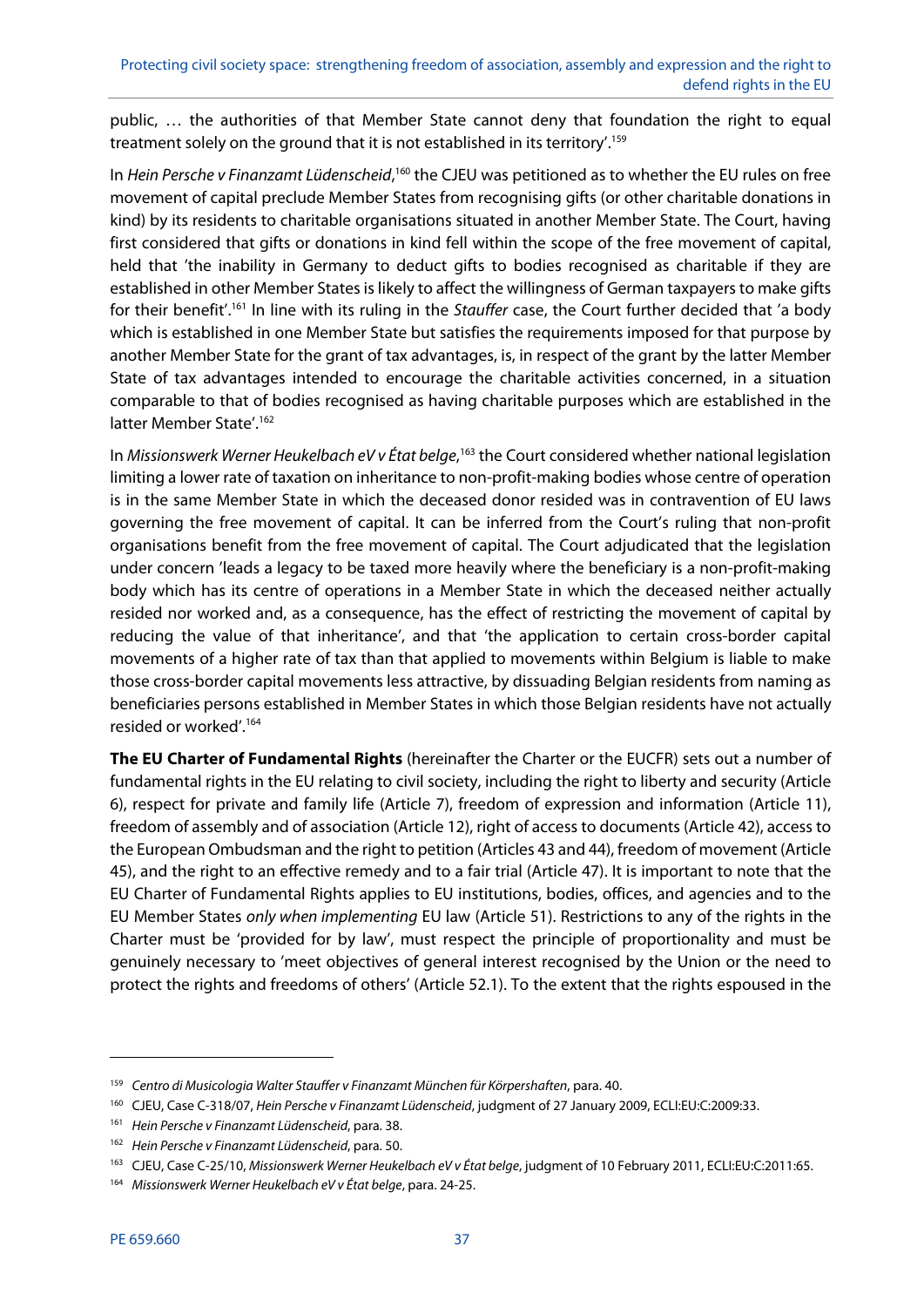Charter correspond to rights guaranteed in the European Convention on Human Rights, the standard of protection offered by the EUCFR will not be lower than that of the ECHR (Article 52.3 of the EUCFR).

The most recent case concerning the free movement of capital and civil society is the **Commission v Hungary (Transparency of associations) judgment**, which also involves other rights encompassed in the EU Charter of Fundamental Rights.<sup>165</sup> The case concerns the compatibility of Hungary's legislation on transparency of foreign funding of non-governmental organisations (the so-called Lex NGO) with EU laws on free movement of capital and the right of freedom of association, among others. The Court, in assessing the validity of the Hungarian law, recognised that funding received by civil society organisations (from sources originating in another Member State or a third country) falls within the scope of the *free movement of capital*,<sup>166</sup> as prescribed in Article 63 of the TFEU. The Court found that the Lex NGO makes a distinction between funding from domestic sources and cross-border funding that is **not justified** by reasons of 'overriding public interest' (in this case, the need for more transparency of funding) or reasons of public policy or public security,<sup>167</sup> and is **disproportionate**.<sup>168</sup> Moreover, the Court found, relying strongly on the case law of the European Court of Human Rights, that the Lex NGO violated the rights to private life (Articles 7 and 8 of the EUCFR), to protection of personal data (Article 8) and to **freedom of association** (Articles 11 and 12).169 European Commission v Hungary (Transparency of associations) not only recognises the applicability of the free movement of capital to the funding sources of civil society organisations; the judgment is also the **first one by CJEU on the right to freedom of association under Article 12 of the EUCFR**. 170

The CJEU has made several express references to ECtHR rulings establishing freedom of association standards. In this way the CJEU has stressed on the vital role of civil society associations 'in a democratic and pluralist society'. The Court has further highlighted that civic-mindedness is an essential trait for organising 'public life' (para. 112, emphasis added):

In this connection, first, according to the case-law of the European Court of Human Rights the **right to freedom of association** constitutes one of the essential **bases of a democratic and pluralist society**, inasmuch as it allows citizens to act collectively in fields of mutual interest and in doing so **to contribute to the proper functioning of public life** (ECtHR, 17 February 2004, Gorzelik and Others v. Poland, CE:ECHR:2004:0217JUD004415898, §§ 88, 90 and 92, and ECtHR, 8 October 2009, Tebieti Mühafize Cemiyyeti and Israfilov v. Azerbaijan, CE:ECHR:2009:1008JUD003708303, §§ 52 and 53).

In this same ruling the CJEU reiterates that freedom of association provides the conditions for civil society to conduct activities **independently**, relieved of concerns about government pressure or bias (para. 113, emphasis added):

<sup>&</sup>lt;sup>165</sup> CJEU, Case C-78/18, European Commission v Hungary (Transparency of associations), judgment of 18 June 2020, ECLI:EU:C:2020:476. For an in-depth analysis of the judgment, see Bárd, P., J. Grogan and L. Pech, 'Defending the open society against its enemies. The Court of Justice's ruling in C-78/18 Commission v Hungary (transparency of associations)', Verfassungsblog, 22 June 2020, available at https://verfassungsblog.de/defending-the-open-society-against-its-enemies/

<sup>166</sup> CJEU, Case C-78/18, European Commission v Hungary (Transparency of associations), para. 47-51.

<sup>167</sup> Ibid, para. 76-93.

<sup>168</sup> Ibid, para. 94.

<sup>169</sup> Ibid, para. 110-134, 139-142.

<sup>170</sup> Regarding the right to freedom of association in the EU Charter of Fundamental Rights in the case law of the CJEU, the General Court has issued five rulings in which this Charter right was (potentially) an object of consideration. Four of these cases (T-57/17, T-54/17, T-16/17 and T-13/17) are unpublished, while in Case T-527/16 (Margarita Tàpias v Council of the European Union), the appeal to Article 12 EUCFR was found to be inadmissible.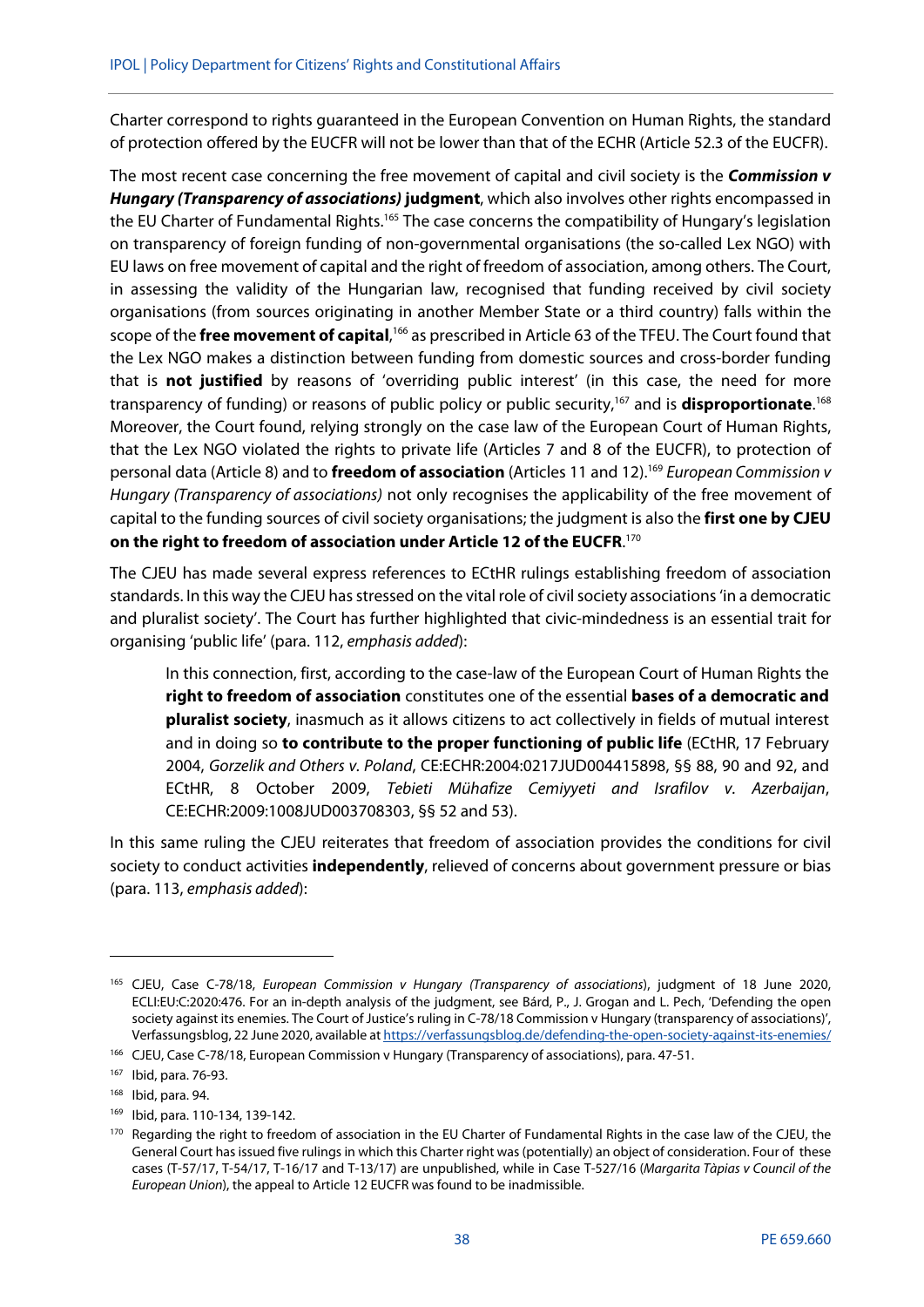[T]hat right [Freedom of Association] does not only include the ability **to create or dissolve an association** (ECtHR, 17 February 2004, Gorzelik and Others v. Poland, CE:ECHR:2004:0217JUD004415898, § 52, and ECtHR, 8 October 2009, Tebieti Mühafize Cemiyyeti and Israfilov v. Azerbaijan, CE:ECHR:2009:1008JUD003708303, § 54), but also covers the possibility for that association to act in the meantime, which means, inter alia, that it must be able to pursue its activities and operate **without unjustified interference by the State** (ECtHR, 5 October 2006, Moscow Branch of the Salvation Army v. Russia, CE:ECHR:2006:1005JUD007288101, §§ 73 and 74).

The Court highlighted that while certain restrictions may be seen as pursuing a legitimate aim, nevertheless the following effects and impacts would be seen not proportional and not necessary within democratic society (para. 114, emphasis added):

[L]egislation which renders **significantly more difficult the action or the operation of associations**, whether by strengthening the requirements in relation to their **registration** (ECtHR, 12 April 2011, Republican Party of Russia v. Russia, CE:ECHR:2011:0412JUD001297607, §§ 79 to 81), by limiting their **capacity to receive financial resources** (ECtHR, 7 June 2007, Parti nationaliste basque — Organisation régionale d'Iparralde v. France, CE:ECHR:2007:0607JUD007125101, §§ 37 and 38), by rendering them subject to **obligations of declaration and publication** such as to create a negative image of them (ECtHR, 2 August 2001, Grande Oriente d'Italia di Palazzo Giustiniani v. Italy, CE:ECHR:2001:0802JUD003597297, §§ 13 and 15) or by exposing them **to the threat of penalties, in particular of dissolution** (ECtHR, 5 October 2005, Moscow Branch of the Salvation Army v. Russia, CE:ECHR:2006:1005JUD007288101, § 73) is nevertheless to be classified as **interference in the right to freedom of association** and, accordingly, as a limitation of that right, as it is enshrined in Article 12 of the Charter.

The Court has further elaborated that Lex NGO, by creating an obligation to denounce 'foreign funding' has created wider societal effects expressed that (para 118, emphasis added):

In that context, the systematic obligations in question are liable, […] to have a deterrent effect on the participation of donors resident in other Member States or in third countries in the financing of civil society organisations falling within the scope of the Transparency Law and thus to hinder the activities of those organisations and the achievement of the aims which they pursue. They are furthermore of such a nature as to create **a generalised climate of mistrust** vis-à-vis the associations and foundations at issue, in Hungary, and **to stigmatise them**.

The Court explicitly admonished that the legitimacy of grounds for abridging the freedom of association, such as **for public policy or national security concerns**, will be carefully scrutinised not only to meet the thresholds of proportionality and necessity within a democratic society but also to bear the burden of proof that the threat is 'genuine, present and sufficiently serious' (para. 91, emphasis added):

[...] it is settled case-law of the Court that where the grounds of public policy and public security mentioned in Article 65(1)(b) TFEU allow a derogation from a fundamental freedom provided for by the FEU Treaty they must be interpreted strictly, so that their scope cannot be determined unilaterally by each Member State without any control by the EU institutions. Therefore, those grounds cannot be relied upon **unless there is a genuine, present and**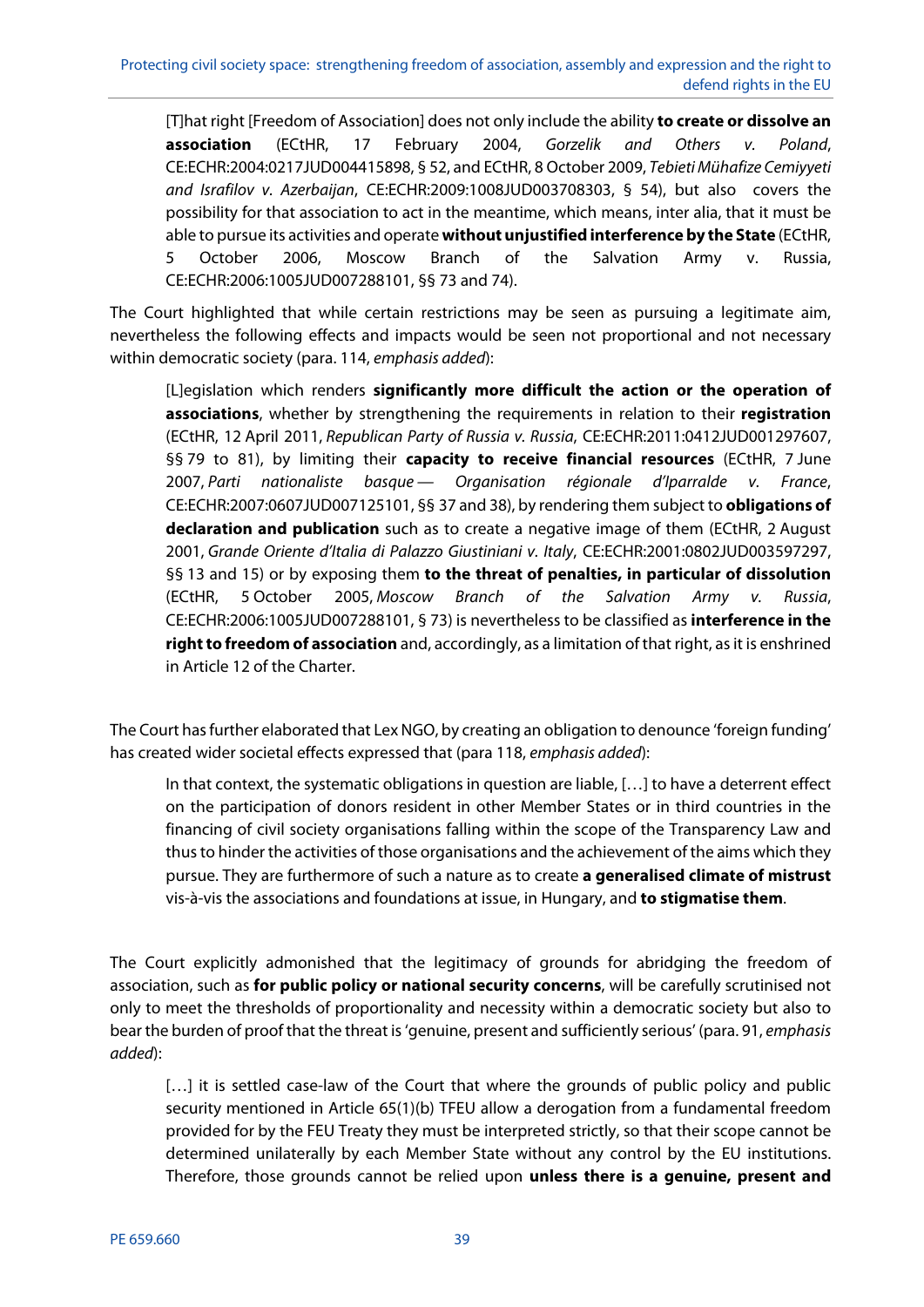**sufficiently serious threat to a fundamental interest of society** (see, to that effect, judgment of 14 March 2000, Église de scientologie, C 54/99, EU:C:2000:124, paragraph 17).

In all, the CJEU's judgment in the Lex NGO case (C-78/18) upholds the importance of independent, impartial and critical civil society actors for EU policymaking.<sup>171</sup> These actors uphold fundamental rights, contribute to reports monitoring the rule of law and help safeguard democratic accountability at the EU level. Therefore, any interference with the freedom of association under Article 12 of the EUCFR must be in accordance with the EU founding values expressed in Article 2 of the TEU. This is ever more important in the context of countries suspected of backsliding on observing the rule of law, those EU Member States for which a TEU Article 7 procedure is open, or they are subject to a 'dialogue phase' in the EU Rule of Law Framework.

At the moment there is another infringement case pending before the **CJEU on the criminalisation of activities in support of asylum and residence applications (Case C-821/19).**172 Its ruling is likely to touch on Article 11 - Freedom of expression and information, as one of the core freedoms constituting civic space and the role of civil society in upholding the fundamental rights of others, ensuring correct implementation of asylum *acquis*. Thus, such legislative initiatives targeting civil society space should not be reduced to mere violations of fundamental rights and the secondary EU laws. They entail attempts to limit democratic accountability in the areas falling within the EU competence, in this case – in the Area of Freedom, Security and Justice. Thus, it is also a question of rule of law, as mutual trust and mutual recognition are undermined by removing independent watchdogs.

In both CJEU cases started by the Commission against Hungary, critical civil society actors were targeted by the laws, however, they lacked the right to appear before the court (unless they requested preliminary reference procedure when litigating before the national courts). For instance, in the ongoing Case C-821/19 organisations working with asylum seekers and other migrants were at risk of criminalisation under the Hungarian Criminal Code changes proposed by Bill No. T/333, but they cannot make their submissions before the CJEU (see in-depth discussion on this provision in Subsection 3.1.1.). Also, unlike in the European Court of Human Rights, non-state third-party interveners or amicus curiae (friends of the court) in the EU do not have the right to submit their observations or to conduct public interest litigation on behalf of a vulnerable group. Therefore, the EU legislators should strengthen civil society organisations' standing within the Court of Justice of the European Union rules of procedure.<sup>173</sup>

Also, at the moment, civil society actors requesting a preliminary ruling by the CJEU (when litigating before national courts) **are not protected from retaliations.** This situation is different when litigating before the European Court of Human Rights. All litigants, including civil society actors, can invoke **interim procedures** under the Rule 39 of the European Court of Human Rights.174

-

http://aei.pitt.edu/36443/1/No\_49\_Carrera\_et\_al\_\_ECJ\_as\_Fundamental\_Rights\_Tribunal2-2.pdf , p 21.

<sup>171</sup> CJEU, Case C-78/18, European Commission v Hungary (Transparency of associations), judgment of 18 June 2020, ECLI:EU:C:2020:476.

<sup>&</sup>lt;sup>172</sup> CJEU, Case C-821/19, European Commission v Hungary, pending. Commission's action brought on 8 November 2019 available at http://curia.europa.eu/juris/document/document.jsf?text=&docid=222334&pageIndex=0&doclang=en&mode=req&dir =&occ=first&part=1&cid=18499068.

<sup>173</sup> Ibid, pp. 20-21.

<sup>174</sup> Carrera, S., M. De Somer and B. Petkova, 'The Court of Justice of the European Union as a fundamental rights tribunal: Challenges for the effective delivery of fundamental rights in the area of freedom, security and justice', CEPS Liberty and Security in Europe series, No. 49/August 2012, available at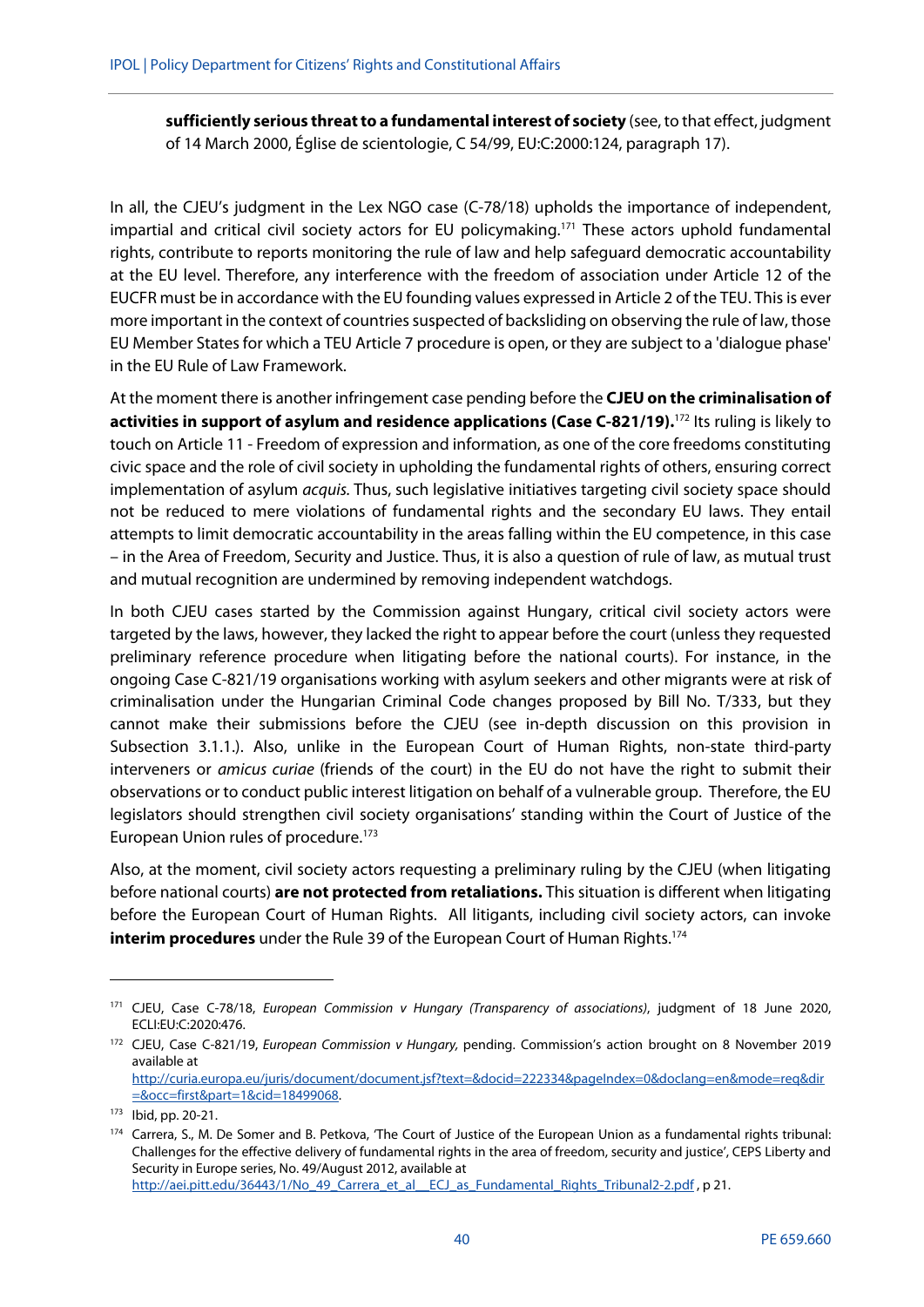#### $2.3.2.$ Setting up a framework for civil society in the EU: consultation and protection of civic space

The European Union has a long history engaging with civil society.175 This Subsection will set out some key elements of the European Union's relationship with civil society affecting civil society space. This Subsection's overview will consider two specific undertakings concerning civil society in the EU: EU forums for civil society and their routine consultation by the EU, and actions taken to protect against the shrinking of civil society space.

Attempts at creating an EU legal status for civil society organisations deserve a brief mention. To date, these are best exemplified by two legislative initiatives that have not passed because of the EU's unanimity rule at the Council of the European Union (see developments described in detail in Section 4.1):176 the proposal for a Regulation on **the European Association Statute,**<sup>177</sup> and the proposal for a regulation on the European Foundation Statute.<sup>178</sup> in surveying the forums for civil society engagement in the EU, it is important to recall **Article 11 of the TEU**, particularly paragraph 2, which encourages EU institutions to 'maintain an open, **transparent and regular dialogue** with representative associations and civil society'. Consulting with civil society is part of the working procedures of , among others, the European Commission, the European Parliament and the European Economic and Social Committee.179

On the part of the European Commission, one of the often-cited documents concerning the consultation of European civil society is the **Commission White Paper on European Governance**. 180 In the White Paper, the Commission recognises that civil society 'plays an important role in giving voice to the concerns of citizens and delivering services that meet people's needs', 'mobilise[s] people and support, for instance, those suffering from exclusion or discrimination', and 'often act[s] as an early warning system for the direction of political debate'.<sup>181</sup> While the White Paper generally was more preoccupied with the Commission's broader vision for European governance, its call for reinforcing a 'culture of consultation and dialogue' clearly foresees an important role for civil society.182 Similar

<sup>&</sup>lt;sup>175</sup> For an overview of civil society in the European Union, see, e.g., Staszczyk, A Legal Analysis of NGOs and European Civil Society, 2019, op. cit.; Kohler-Koch, B., 'The three worlds of European civil society – What role for civil society for what kind of Europe?' Policy and Society, Vol. 28, No. 1, 2009, pp. 47-57; Smismans, S., 'European civil society: Shaped by discourses and institutional interests', European Law Journal, Vol. 9, No. 4, September 2003, pp. 473-495; Grote, J. R., 'Civil society and the future of Europe', DOC Expert Comment, Berlin, Dialogue of Civilizations Research Institute, available at https://docresearch.org/2020/02/civil-society-european-union-enthusiasm/; Heidbreder, E. G., 'Civil society participation in EU governance', Living Reviews in European Governance, Vol. 7, No. 2, 2002, available at http://www.europeangovernancelivingreviews.org/Articles/lreg-2012-2/; Versteegh, L. C. R. M., 'Civil society under the Treaty of Lisbon: Relationship between national public benefit organizations and European Union policy?', Nonprofit Policy Forum, Vol. 2, No. 2, Article 4, 2011; Kutay, A., 'Limits of participatory democracy in European governance', European Law Journal, Vol. 21, No. 6, November 2015, pp. 803-818.

<sup>&</sup>lt;sup>176</sup> For more details on the EU's proposals for a Regulation of European Association Statute and European Foundation Statute, see Staszczyk, A Legal Analysis of NGOs and European Civil Society, 2019, op. cit., pp. 304-331; Breen, 'EU regulation of charitable organizations', 2008, op. cit.

<sup>177</sup> See COM(1991) 273 final – SYN 386.

<sup>178</sup> See COM(2012) 035 final.

<sup>179</sup> See further, Staszczyk, A Legal Analysis of NGOs and European Civil Society, 2019, op. cit., pp. 155-169; Kohler-Koch, 'The three worlds of European civil society', 2009, op. cit., p. 48; Smismans, 'European civil society', 2003, op. cit., pp. 475-484.

<sup>180</sup> COM(2001) 428 final.

<sup>181</sup> Ibid, p. 11.

<sup>&</sup>lt;sup>182</sup> Ibid, pp. 13-14; cf. Kutay, 'Limits of participatory democracy in European governance', 2015, op. cit., pp. 805-806; Heidbreder, Civil society participation in EU governance', 2012, op. cit., p. 15; Smismans, 'European civil society', 2003, op. cit., p. 480. See also European Commission, Communication from the Commission –Towards a reinforced culture of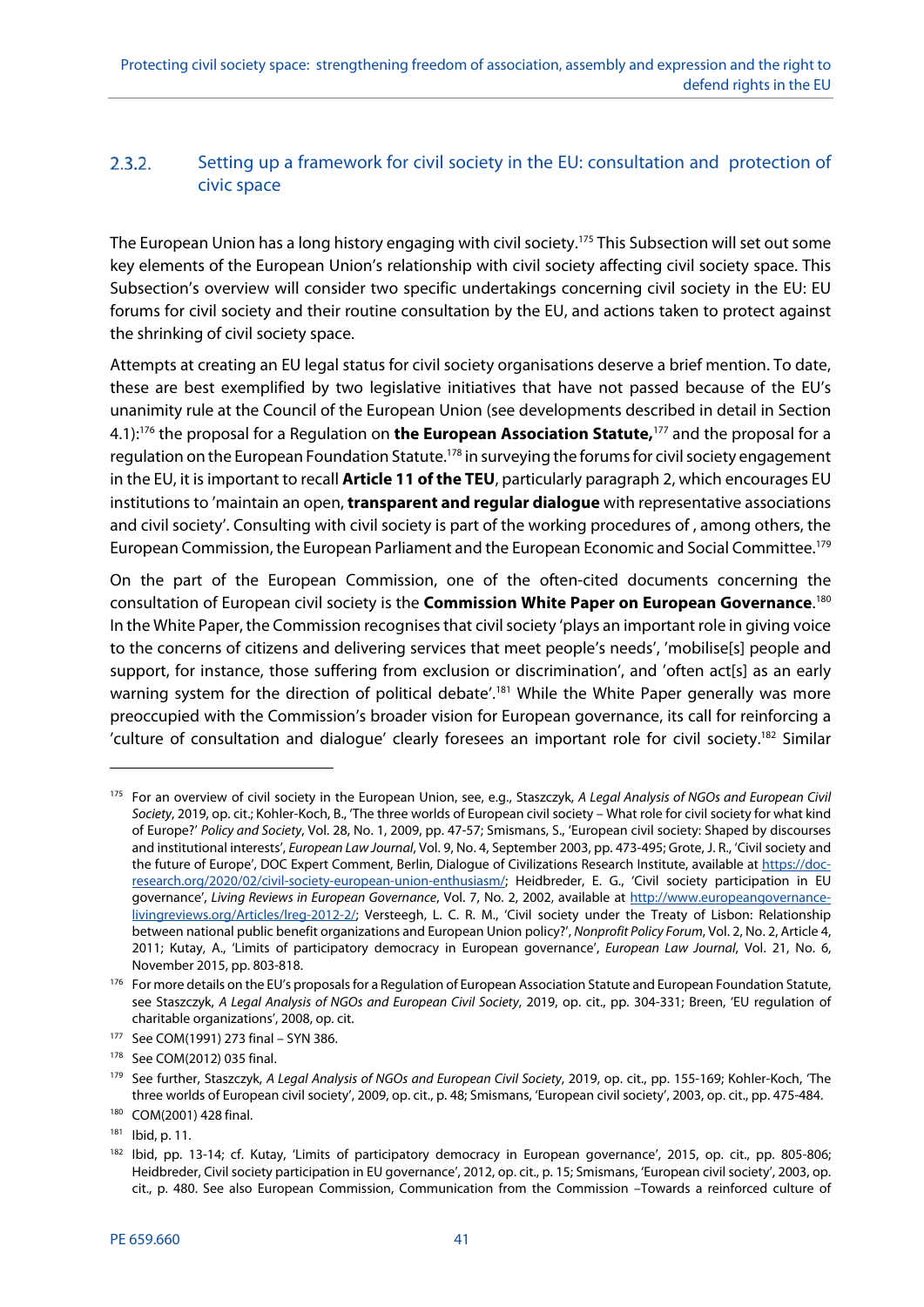language on consultation between the Commission and non-governmental organisations can be found in the Commission's discussion paper of 2000 on '**The Commission and non-governmental organisations: building a stronger partnership'.**<sup>183</sup> Two important methods through which the European Commission consults civil society in policy and decision-making processes are online consultations and consultative committees.184

Civil society's contribution to the work of the **European Parliament**, outside of informal arrangements, is encapsulated, as set out by Piotr Staszczyk, in two instruments, namely, the right to petition, and structured dialogue. The **right to petition** the European Parliament, is enshrined in **Articles 24 and 227 of the TFEU**. Article 227 of the TFEU states that:

[...] any citizen of the Union, and any natural or legal person residing or having its registered office in a Member State, shall have the right to address, individually or in association with other citizens or persons, a petition to the European Parliament on a matter which comes within the Union's fields of activity and which affects him, her or it directly (emphasis added).<sup>185</sup>

**Structured dialogue between the EP and civil society**, is referenced in, inter alia, Rule 27.5 on the duties of the Conference of Presidents ('The Conference of Presidents shall be responsible for organising structured consultation with European civil society on major topics') and Rule 35 on **Intergroups** ('Individual Members [of the European Parliament] may form Intergroups or other unofficial groupings of Members, for the purpose … of promoting contact between Members and civil society') of the Rules of Procedure of the European Parliament.

The TFEU also formally welcomes civil society into EU (advisory) bodies, specifically, the **European Economic and Social Committee**. Article 300.2 of the TFEU directs that the EESC's membership shall consist of 'representatives of organisations of employers, of the employed, and of other parties representative of civil society, notably in socio-economic, civic, professional and cultural areas' (emphasis added). The EESC must formally be consulted in the EU legislative process wherever the Treaties so provide, but it is also competent to issue opinions at its own initiative (Article 304 of the TFEU). The EESC has issued many opinions on the role of civil society in various EU policy fields.<sup>186</sup> Specific attention should be paid to two of them , namely, on 'Resilient democracy through a strong and diverse civil society',<sup>187</sup> and on 'Financing of civil society organisations by the EU'.<sup>188</sup> As noted by Stijn Smismans, the EESC 'claims a role as '**forum of organised civil society**'' and can be seen to function as a 'forum in which to further broaden civil dialogue'.<sup>189</sup>

consultation and dialogue – General principles and minimum standards for consultation of interested parties by the Commission, COM(2002) 704 final, noting that 'civil society organisations play an important role as facilitators of a broad policy dialogue' and the 'specific role of civil society organisations in modern democracies is closely linked to the fundamental rights of citizens to form associations in order to pursue a common purpose'.

<sup>183</sup> COM(2000) 11 final.

<sup>184</sup> See Staszczyk, A Legal Analysis of NGOs and European Civil Society, 2019, op. cit., pp. 162-164. Cf. European Commission, Commission Decision establishing horizontal rules on the creation and operation of Commission expert groups, C(2016) 3301 final, Brussels, 30.5.2016.

<sup>&</sup>lt;sup>185</sup> More detailed provisions on the right of petition and examination thereof by the European Parliament are contained in Rules 226-230 of the Rules of Procedure of the European Parliament.

<sup>186</sup> These opinions can be found at Eur-Lex. A cursory search for opinions of the EESC with either 'civil society' or 'CSO' in the title returned 94 results.

<sup>187</sup> EESC 2018/04661, OJ C 228, 5.7.2019, pp. 24-30.

<sup>188</sup> OJ C 81, 2.3.2018, pp. 9-15.

<sup>189</sup> Smismans, 'European civil society', 2003, op. cit., pp. 482-483.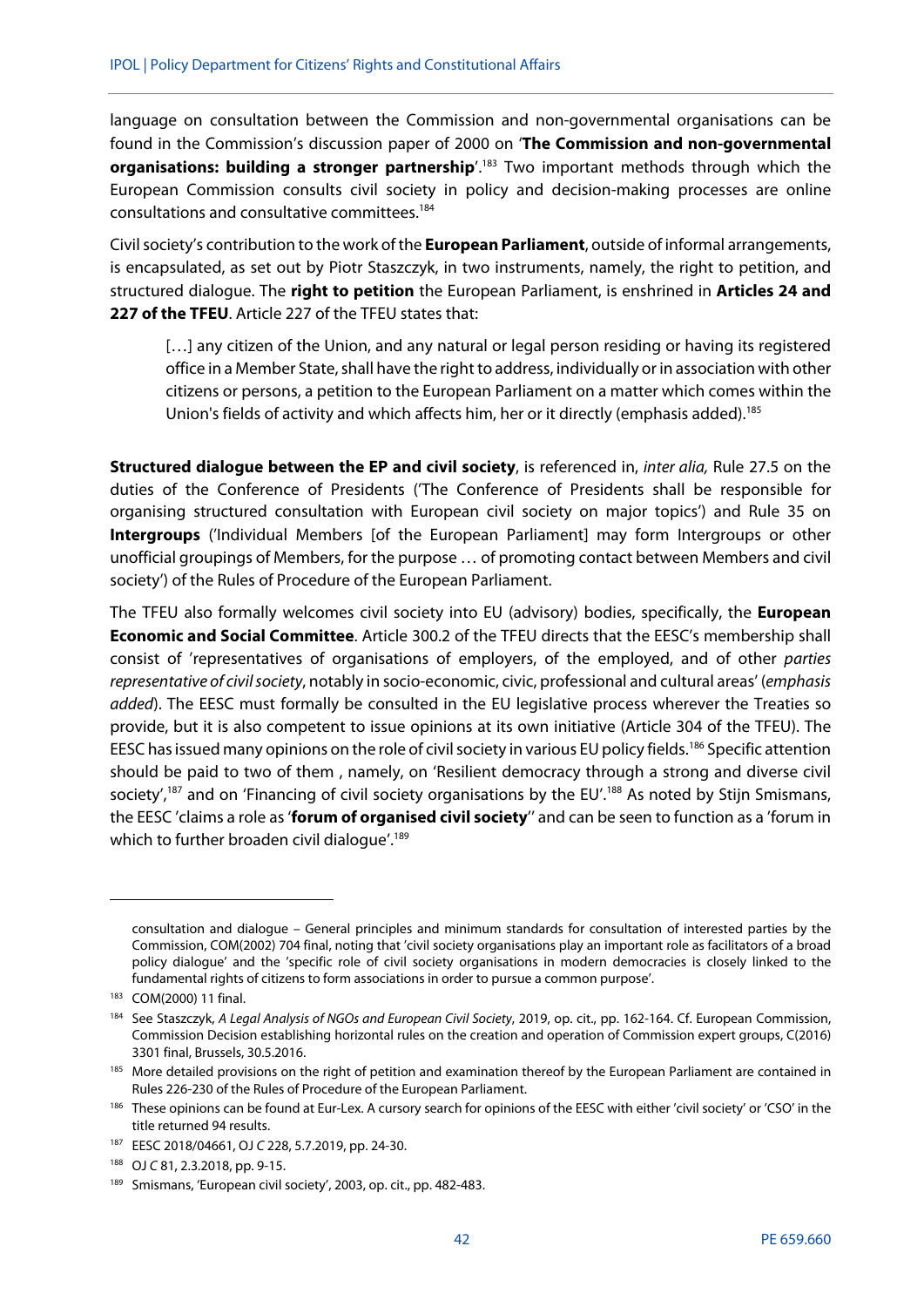The problem of shrinking civil society space has been commented on by EU institutions, agencies and bodies. **Recent resolutions of the European Parliament** have reinforced the point that 'a vibrant civil society … play[s] a vital role in promoting an open and pluralistic society, public participation in the democratic process, and strengthening the accountability of governments<sup>190</sup>. The EP observes the increasing attacks against civil society in certain EU Member States.<sup>191</sup> Constriction of civil society space has also been highlighted as a threat to democracy and the rule of law by the **European Commission**. 192

Both the **EU Agency for Fundamental Rights** and the **European Economic and Social Committee** have issued recent **reports** detailing the challenges faced by civil society organisations in the EU in a political climate of changing and intensifying attacks against civil society.<sup>193</sup> The subsequent Subsection of the study details changes in the regulatory environment for associations and assemblies in light of countries backsliding on the rule of law, particularly in the case of Europe's refugee situation. The current COVID-19 public health crisis has also led some governments to introduce disproportionally strict limitations on freedom of speech and freedom of assembly.

#### European Union external guidelines on human rights defenders  $2.3.3.$

The European External Action Service (EEAS) has drawn up a set of European Union Human Rights Guidelines. This toolbox also includes **EU Human Rights Defenders Guidelines** that focus on ensuring defenders protection, however, it is applicable **only** when they are acting abroad. 194 According to the Guidelines: 'Support for human rights defenders is already a long established element of the European Union's human rights external relations policy.' The EEAS spells out that, 'although the primary responsibility for the promotion and protection of human rights lies with states, the EU recognises that individuals, groups and organs of society all play important parts in furthering the cause of human rights.'195 The Guidelines acknowledge that the work of human rights defenders often involves criticism

<sup>&</sup>lt;sup>190</sup> Cf. European Parliament resolution of 15 November 2017 on the situation of the rule of law and democracy in Poland (2017/2931(RSP)), P8\_TA(2017)0442; European Parliament resolution of 17 May 2017 on the situation in Hungary (2017/2656(RSP)), P8\_TA(2017)0216; European Parliament resolution of 19 April 2018 on the need to establish a European Values Instrument to support civil society organisations thay promote fundamental values within the European Union at the local and national levels (2018/2619(RSP)), P8\_TA(2018)0184.

<sup>&</sup>lt;sup>191</sup> See European Parliament resolution of 17 May 2017 on the situation in Hungary (2017/2656(RSP)), P8\_TA(2017)0216; European Parliament resolution of 16 March 2017 on EU priorities for the UN Human Rights Council sessions in 2017 (2017/2598(RSP)), P8\_TA(2017)0089. See also the EP parliamentary debate on shrinking civil society space of 7 February 2018, available at https://www.europarl.europa.eu/doceo/document/CRE-8-2018-02-07-ITM-018\_EN.html. See further, e.g., European Parliament resolution of 3 October 2017 on addressing shrinking civil society space in developing countries (2016/2324(INI)), P8\_TA(2017)0365.

<sup>&</sup>lt;sup>192</sup> See, e.g., European Commission, Communication from the Commission to the European Parliament, the European Council and the Council. Further strengthening the Rule of Law within the Union. State of play and possible next steps, COM(2019) 163 final, Brussels, 3.4.2019, pp. 8-9; European Commission/HRVP, Joint Communication to the European Parliament and the Council. EU Action Plan on Human Rights and Democracy 2020-2024, JOIN(2020) 5 final, Brussels, 25.3.2020, p. 2. Cf. European Commission, Proposal for a Regulation of the European Parliament and of the Council establishing the Rights and Values programme, Explanatory Memorandum, COM(2018) 383 final, Brussels, 30.5.2018.

<sup>193</sup> FRA, 'Challenges facing civil society organisations working on human rights in the EU', 2018, op. cit.; EESC, 'Fundamental rights and the rule of law - National developments from a civil society perspective, 2018-2019', Brussels, European Economic and Social Committee, 2020, available at https://www.eesc.europa.eu/en/our-work/publications-otherwork/publications/fundamental-rights-and-rule-law-national-developments-civil-society-perspective-2018-2019-reportjune-2020.

<sup>194</sup> European External Action Service (EEAS), Ensuring Protection - European Union Guidelines on Human Rights Defenders, 2004, available at https://eeas.europa.eu/sites/eeas/files/eu\_guidelines\_hrd\_en.pdf.

<sup>195</sup> Ibid, para. 4.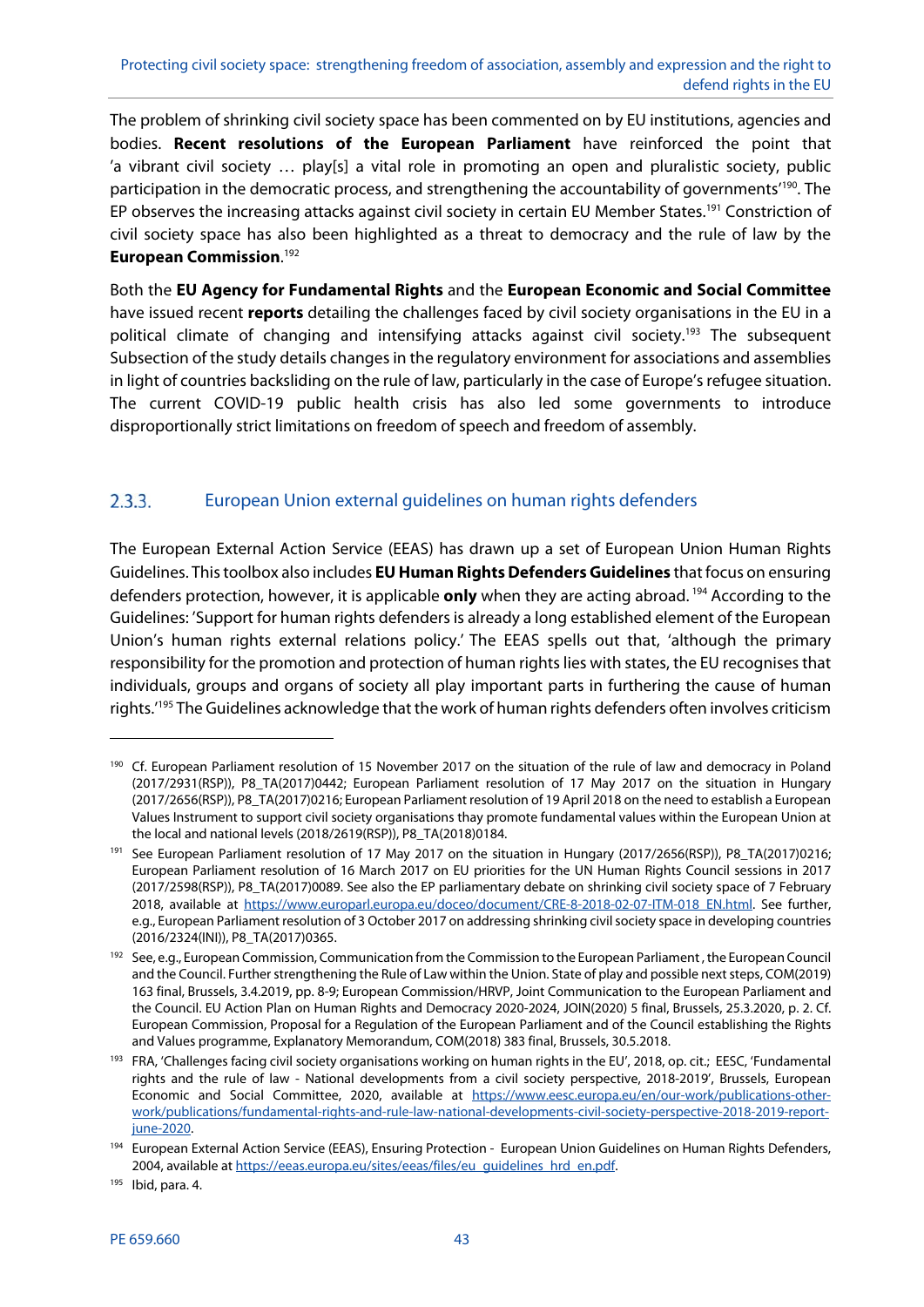directed toward governments<sup>196</sup> and such watchdog activities might well lead to retaliation. Those defending human rights 'themselves have increasingly become targets of attacks and their rights are violated in many countries'. 197 Therefore, as one initiative of the external relations policy of the EU, 'it is important to ensure the safety and protect the rights of human rights defenders'.<sup>198</sup>

The EEAS Guidelines 'provide for interventions by the Union for human rights defenders at risk and suggest practical means to support and assist human rights defenders.<sup>'199</sup> The EEAS operationalised such assistance and support by proposing concrete actions that Heads of the EU Missions can take. For instance, they are required to gather information and report to the Council Working Party on Human Rights (COHOM) about 'the occurrence of any threats or attacks against human rights defenders'.<sup>200</sup>

In addition, they are instructed to reflect on potential remedies and assess their results:

HoMs [Head of Missions] should make recommendations to COHOM [Working Party on Human Rights at the Council] for possible EU actions, including condemnation of threats and attacks against human rights defenders, as well as for demarches and public statements where human rights defenders are at immediate or serious risk. HoMs should also report on the effectiveness of EU actions in their reports.<sup>201</sup>

Also, when the EU is undertaking action regarding human rights in a given country, EU missions are called to consult with local human rights defenders to assess and weigh the potential for reprisals against them.202EU missions are instructed to share relevant information with such activists, to raise their public profile through various invitations, and to attend and observe their trials, to ensure their impartiality. The Guidelines include ways that EU or Member State delegations can support various UN Special Rapporteurs, including the UN Special Rapporteur on Human Rights Defenders and various regional mechanisms.203

The most tangible element is the **EU human rights defenders' mechanism ProtectDefenders.eu,** which received €20 million for 2015-2019 under the European Instrument for Democracy and Human Rights (EIDHR) funding stream to protect human rights defenders. EEAS's 2019 report highlights: 'It has provided support to more than 30 000 HRDs and their families since 2015 through a combination of short, medium and long-term initiatives (including direct support, training, advocacy and outreach activities).'204

Given its importance, this mechanism was renewed for another three years with a budget of  $E15$ million. Besides, there is an **EU emergency fund for human rights defenders**, aimed at 'ensuring ad hoc support to human rights defenders at risk in a context of rising threats against them and shrinking civic and democratic space in many countries around the globe.' Thus, EIDHR's financial planning took

<sup>196</sup> Ibid, para. 5.

<sup>197</sup> I bid, para. 6.

 $198$  Ibid, para. 6.

 $199$  Ibid, para. 7.

 $200$  Ibid. para. 8.

<sup>201</sup> Ibid. para. 9.

<sup>202</sup> Ibid. para. 10.

<sup>&</sup>lt;sup>203</sup> International Service for Human Rights (ISHR), 'EU Guidelines on Human Rights Defenders'. ISHR, https://www.ishr.ch/news/eu-guidelines-human-rights-defender, 16 August 2010. Accessed 11 June 2020.

<sup>204</sup> European External Action Service (EEAS), 'The EU annual report on Human Rights and Democracy in the world 2019', 2020, available at https://eeas.europa.eu/sites/eeas/files/annual\_report\_e-version.pdf.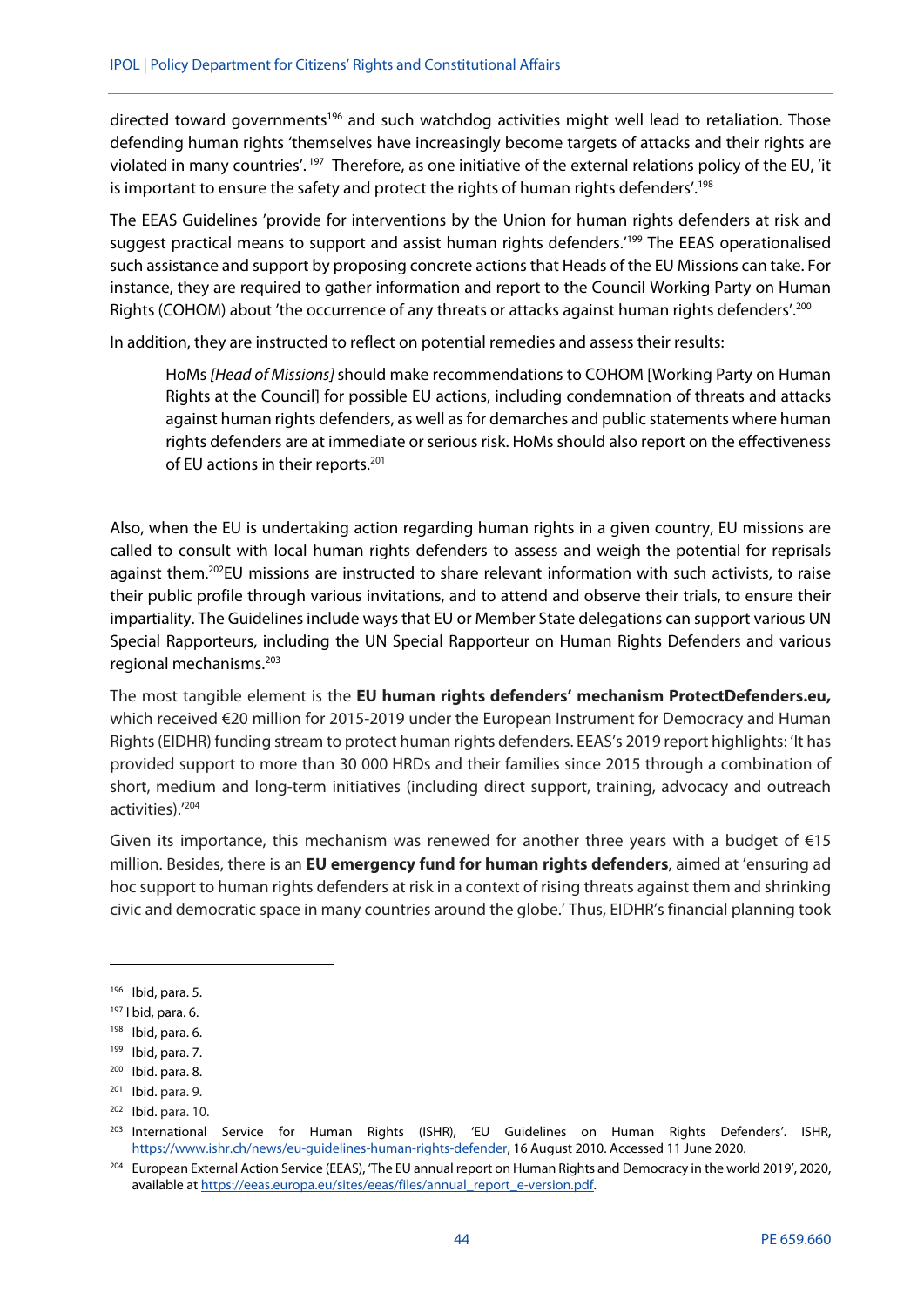into account the overall trends putting pressure on civic space to predict the increased need for this type of funding.

In addition, the EEAS, the Council of the EU and the European Parliament similarly have been dealing with the issue of human rights and human rights defenders as a matter of foreign relations. At the Council of the EU, there is a dedicated **Working Party on Human Rights (COHOM)**, which 'deals with human rights aspects of the external relations of the EU'.<sup>205</sup> COHOM coordinates EU positions at the UN General Assembly and the UN Human Rights Council (which also includes the Universal Periodic Review). Moreover, COHOM 'promotes the development and oversees the worldwide implementation of EU policy in the field of human rights and democracy.' The working methods include the EU Human Rights Guidelines and human rights dialogues and consultations with non-EU countries. The EEAS Guidelines on Human Rights Defenders discussed above are also part of this toolbox.

**The European Parliament's Subcommittee on Human Rights (DROI)** is tasked with scrutinising impacts on human rights resulting from various EU external policies, such as trade or asylum and migration. DROI avows that 'the European Union remains deeply committed to the protection and promotion of the universality of human rights in its internal and external policies'.<sup>206</sup> DROI also uses its political leverage to press for the release of human rights defenders. The recent EP resolutions on the human rights situation around the world have acknowledged the value added of ProtectDefenders.eu for those at risk and called for its further strengthening. Since human rights defenders frequently face various obstacles to reaching UN venues, DROI has requested that the Commission and Council establish more tangible measures such as 'a coordinated procedure for granting visas to HRDs, and where appropriate, facilitating temporary shelter<sup>' 207</sup>

 In addition, the EP wants special attention to be paid to the challenges that those engaged in promoting human rights defenders and civic society space must contend with in EU Member States and neighbouring countries, which, as the resolution underlines, are not under same scrutiny:

[The European Parliament] calls for the EU and the Member States to continue to closely monitor developments that negatively affect governance and civil society space worldwide, without exception, and to systematically respond, using all appropriate means, to policies and legislative changes led by authoritarian governments that are aimed at undermining governance based on fundamental democratic principles and at shrinking civil society space. $208$ 

Nevertheless, as discussed earlier, comparable toolboxes and rights protection mechanisms are lacking inside the EU itself, where civil society actors are helping uphold EU fundamental rights and the rule of law and democratic institutions. Therefore, one of the proposals made later in the study (Section 4.2) is to undertake an internal/external consistency check with regard to human rights policy and to devise similar guidelines for the protection of human rights defenders inside the EU. Another possibility would be to follow along the line of whistleblower protections provided in the Directive (EU) 2019/1937 and to adopt a directive to protect civil society actors from retaliation.

<sup>&</sup>lt;sup>205</sup> The Council of the European Union, 'The Working Party on Human rights (COHOM)', available at https://www.consilium.europa.eu/en/council-eu/preparatory-bodies/working-party-human-rights/.

<sup>206</sup> The European Parliament, 'Subcommittee on Human Rights (DROI)', available at https://www.europarl.europa.eu/committees/en/droi/about.

<sup>&</sup>lt;sup>207</sup> European Parliament, Resolution of 15 January 2020 on human rights and democracy in the world and the European Union's policy on the matter – annual report 2018 (2019/2125(INI)), 15 January 2020, para. 32.

<sup>&</sup>lt;sup>208</sup> Ibid, para. 24 (emphasis added).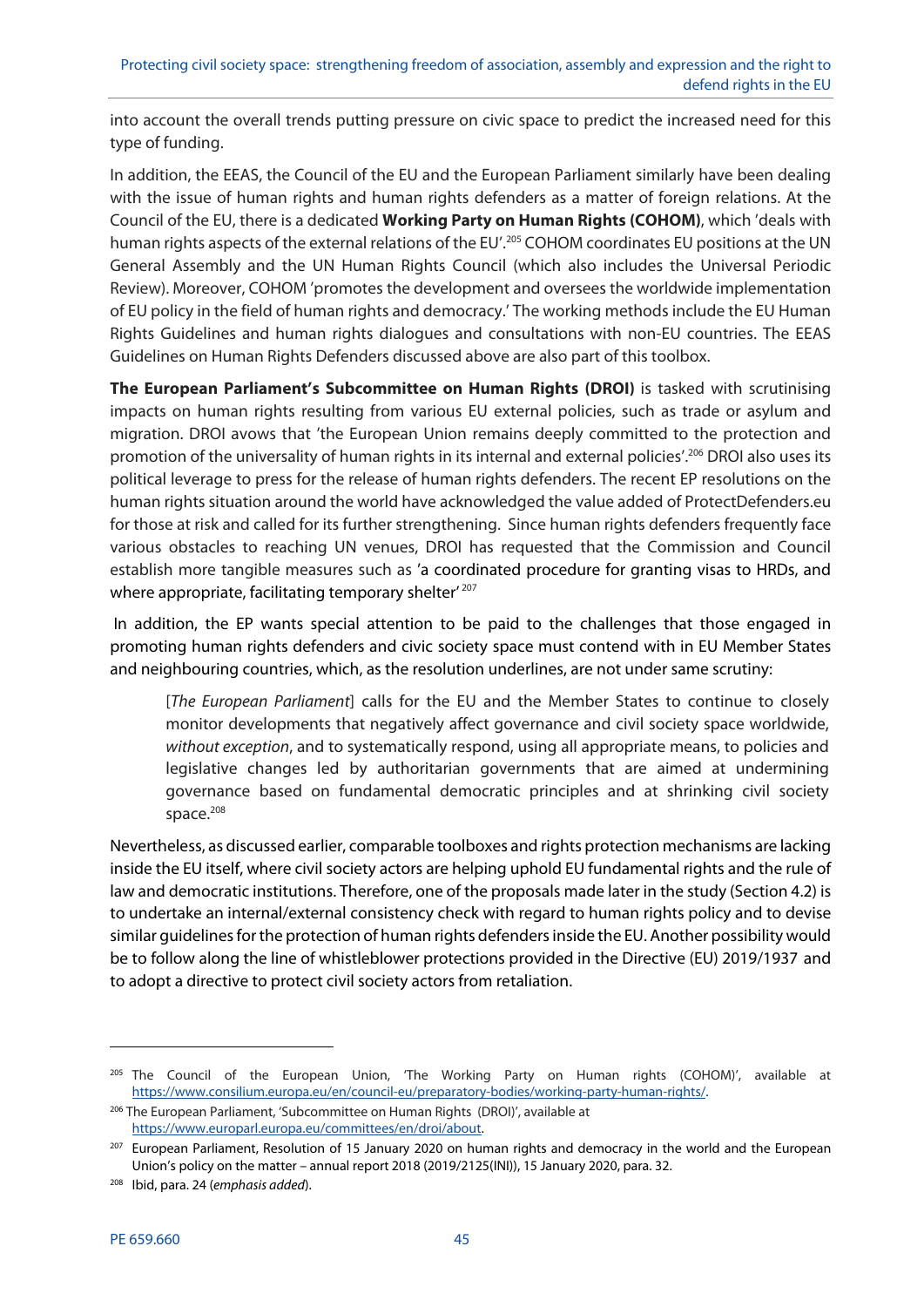# **STATE OF PLAY: CRITICAL CIVIL SOCIETY AT RISK IN THE EU**

# **KEY FINDINGS**

**.** 

Civic space is 'the legal, political and societal framework, which is essential for new civil society initiatives and organisations to flourish'. In the **rights-based approach,** it entails freedom of expression, assembly and association. In the civil society **ecosystem approach,** civic space is first among other significant conditions, such as public perceptions, funding, human resources (talent and training), possibilities for collaboration with others at relevant forums and policymaking impact.

**Attacks and retaliation against the civil society players**, such as watchdog NGOs and human rights defenders, need to be taken particularly seriously. They demonstrate that some Member States and certain areas of the EU law are falling short with respect to fundamental rights, the rule of law and democratic accountability standards. These areas include:

- **Encroachments on freedom of association**: regulatory changes like the Lex NGO in Hungary or re-registration requirements targeting NGOs working in the area of international protection, migration and social inclusion in Greece; smear campaigns directed at watchdog NGOs and human rights defenders involved in particular politically contested fields, and subsequent policing and criminalisation;
- **Restrictions on freedom of assembly**: overpolicing and overuse of force against peaceful protesters;
- **Reprisals against freedom of expression**: various attacks and strategic lawsuits against public participation filed to muzzle watchdog NGOs and other human rights defenders that are criticising those holding economic and political power.

The Court of Justice of the EU judgment on the Lex NGO is stepping up the understanding among EU policymakers that civil society actors, just like other economic actors, need equivalent if not heightened **protection**. Civil society organisations, by defending individuals' rights and freedoms and thereby representing the general interest, support the EU values on which the Union is based, such as democracy, the rule of law and fundamental rights, dignity, freedom, equality and the protection of minorities.

This Chapter of the study focuses on ongoing challenges that watchdog civil society organisations face across the EU. It takes a closer look at three selected Member States – Greece, Hungary and Poland. The FRA report on 'Challenges facing civil society organisations working on human rights in the EU' indicates that similar worrying developments are happening in other EU Member States.<sup>209</sup>

Civic space will be examined through the lens of two different models, to capture all the relevant aspects useful for the analysis: the 'rights-based' approach, and the 'civil society ecosystem' approach. Practitioners define civic space through a rights-based approach. The ecosystem approach postulates that civic space is '**the legal, political and societal framework**, which is essential for new civil society

<sup>&</sup>lt;sup>209</sup> FRA, 'Challenges facing civil society organisations working on human rights in the EU', 2018, op. cit.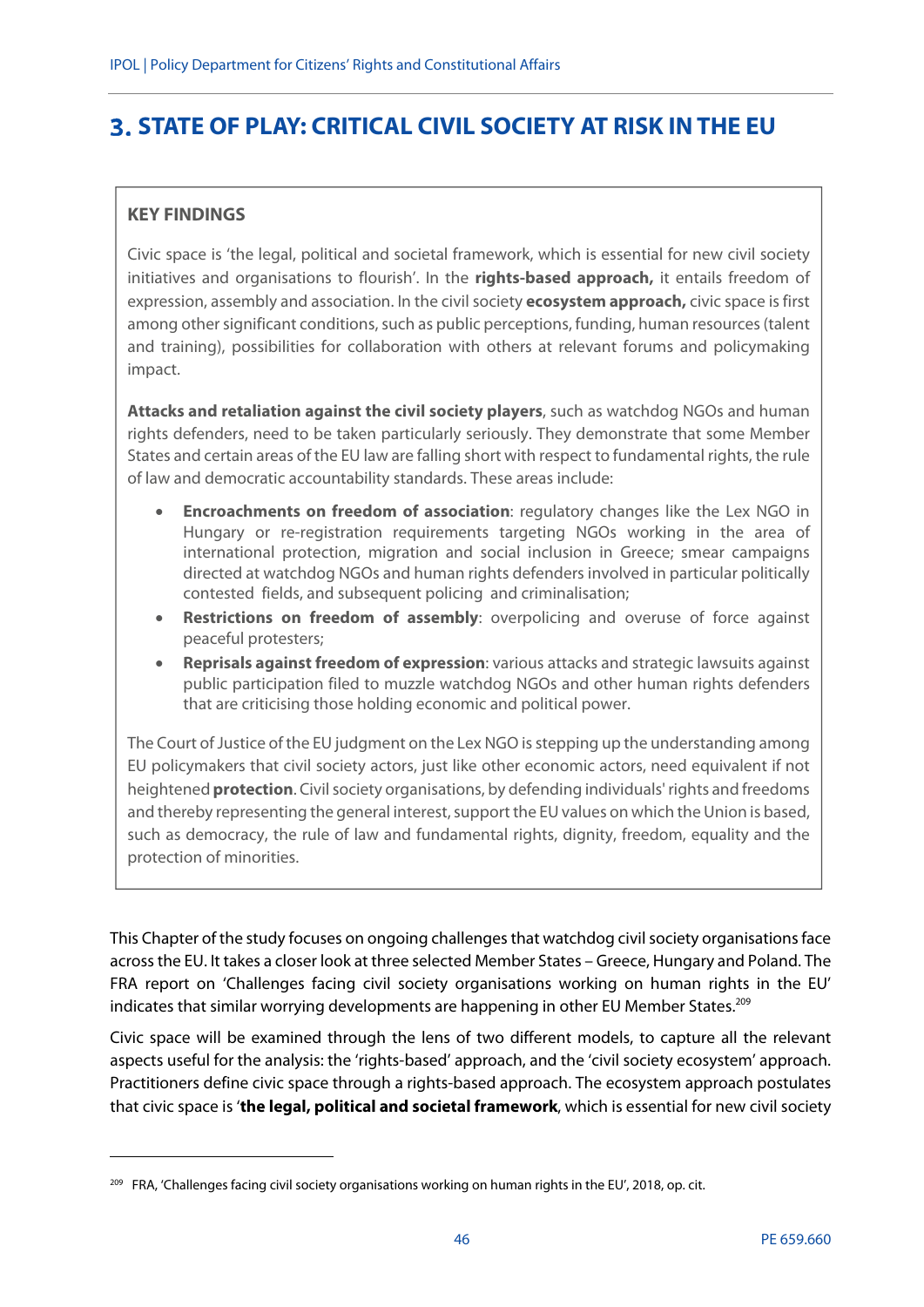initiatives and organisations to flourish'.<sup>210</sup> In the ecosystem approach, civic space is first among other significant conditions, such as public perceptions, funding, human resources (talent and training), possibilities for collaboration with others at relevant forums and policymaking impact.

The European Center for Non-for-Profit Law (ECNL) defines civic space as critical to ensuring fundamental rights in the EU since it is 'an environment where individuals and civil society organisations are enabled to exercise their fundamental civic freedoms to associate, operate, assemble peacefully, express their views and participate in public decision-making, which are instrumental to the exercise of all the other civic, political, socioeconomic and cultural rights.'211 The European Civic Forum (ECF) takes a similar approach, and its 'Civic Space Watch' is based on three freedoms (see Figure 2 below).

## **Figure 2: Civic space from a rights-based approach**



Source: Authors, 2020.

The three freedoms: freedom of speech, freedom of assembly and freedom of association underpin **civic space in a rights-based approach** (see Figure 2 above). Although freedom of information, freedom of conscience and the right to privacy could also be incorporated as standalone pillars, they are left out of the analysis in this study. These freedoms build up a 'civic resilience and capacity to stand up against regressive trends [which] is crucial to oppose the systematic erosion of our democracy.<sup>'212</sup>

<sup>210</sup> Schwarz, J., 'An Eco-System Approach for Civil Society'. CSA, 15 June 2017, available at https://www.civilsocietyacademy.org/post/an-eco-system-approach-for-civil-society.

<sup>&</sup>lt;sup>211</sup> Fannuci, F., and H. Surmatz, Handbook on How to Use EU Law to protect Civic Space, on behalf of the European Center for Not-for-Profit Law Stichting (ECNL), the European Foundation Centre (EFC) and the Donors and Foundations Network in Europe (DAFNE), 2020, available at https://ecnl.org/wp-content/uploads/2020/05/EU-Law-Handbook.pdf.

<sup>&</sup>lt;sup>212</sup> European Civic Forum, 'What is Civic Space?', available at http://civicspacewatch.eu/what-is-civic-space/.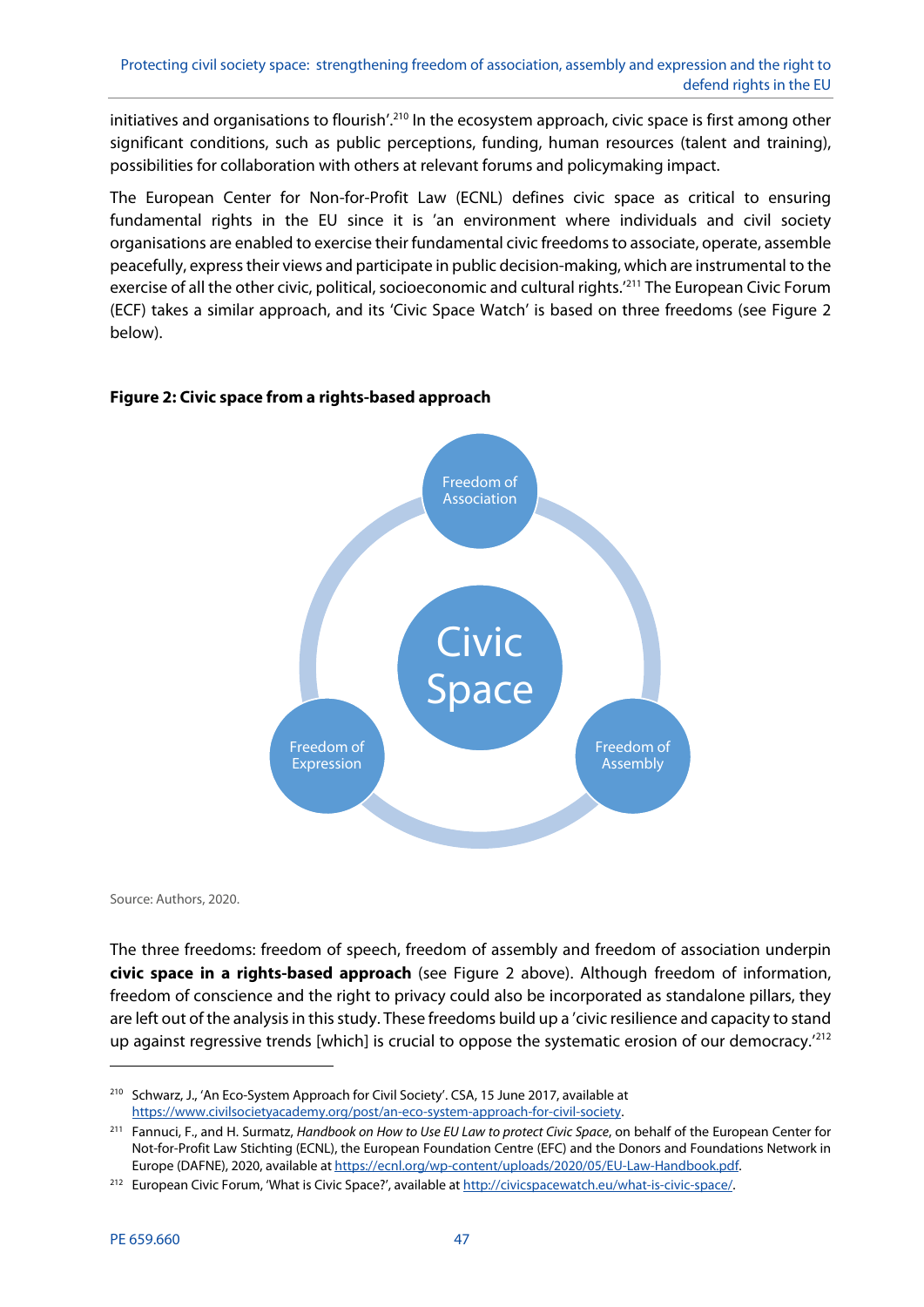Thus, the health of civic space should be assessed according to what happens to civil society organisations, civic mobilisation, activists and journalists, notably at times of crisis.

What has happened to those 'resisting' or pointing to (un)intentional gaps left in the protection of human rights or in upholding humanitarian obligations? The 2018 FRA report has shown the tight relationship between the general situation of fundamental rights in the Union and those who defend them. In the EU, civil society is experiencing challenges, namely: 1. worsening of the regulatory environment; 2. reduced participation in policymaking processes; 3. limited access to funding; 4.:intimidation, harassment, physical attacks.



### **Figure 3: Civic space within a 'civil society ecosystem' approach**

Source: Authors, 2020.

-

**The 'civil society ecosystem' approach** highlights the interdependence between different societal forces, such as public attitudes, funding, rights and justice (see Figure 3 above). The current negative legal and political environment is likely to affect majority perceptions of civil society, to introduce rules or practices that limit state and external funding or discourage individuals from private donations. Lack of funding can further limit opportunities for collaboration with EU-wide networks, regional and international organisations. Possibilities to participate in and influence policymaking at the national and EU levels are reduced as well as opportunities to report findings to the to be set up EU rule of law mechanism<sup>213</sup> and other regional and international human rights or other standard-setting bodies.

<sup>&</sup>lt;sup>213</sup> European Parliament, Resolution of 25 October 2016 with recommendations to the Commission on the establishment of an EU mechanism on democracy, the rule of law and fundamental rights, (2015/2254(INL)), Brussels, 2016; European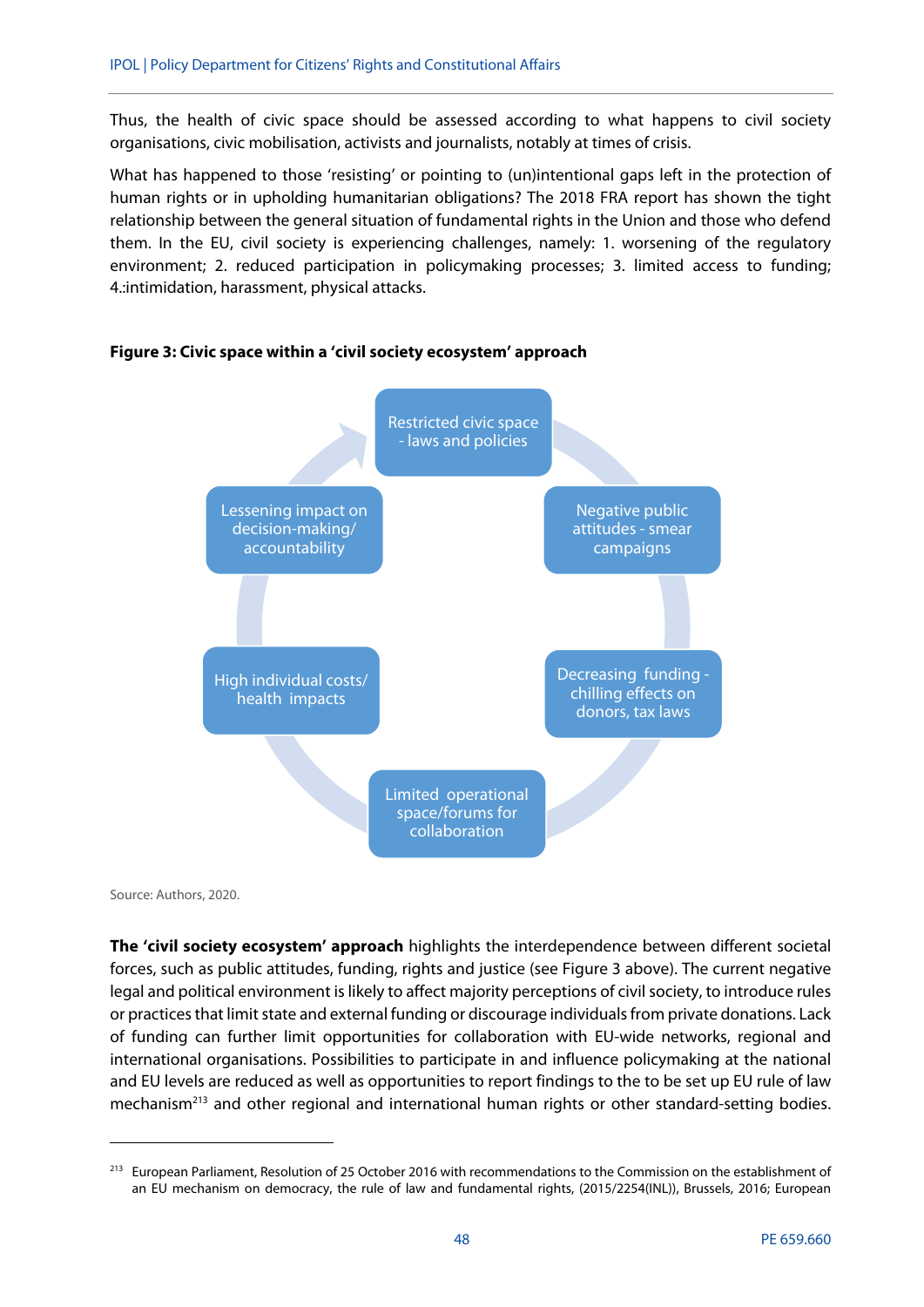Also, the ecosystem approach takes into account the situation of individuals who work or volunteer for civil society organisations or join citizen mobilisations, whether they are motivated or discouraged by legal, societal, political or financial conditions.

The European Commission in its First Annual Rule of Law report similarly has acknowledged the importance of 'enabling ecosystem' to uphold the rule of law and ensure democratic accountability:

The rule of law requires an enabling ecosystem based on respect for judicial independence, effective anti-corruption policies, free and pluralistic media, a transparent and high-quality public administration, and a free and active civil society. [...] Investigative journalists, independent media and the scrutiny of civil society are vital to keeping decision-makers accountable. 214

In the First Annual Rule of Law report, civil society actors are seen as playing a role of 'checks and balances' in a democratic society. The report also has highlighted numerous attacks on critical civil society in the countries under Article 7 procedure, and others, that are seen as 'Rule of Law' compliant.

Governments that are circumventing the rule of law do not target all types of civil society. They squeeze out and challenge **critical civil society actors** - those who adopt an adversarial posture, or who defend various minorities.215 Regimes in such countries see watchdog NGOs and other human rights defenders as inconvenient, in the same vein as censorious academics, investigative journalists or whistleblowers (see Figure 4 below shows overlaps between civic space and critical space). The limitations imposed on space for critical expression, from regulatory changes to campaigns of intimidation, lead to winnowing of civil society to pure service providers. Speech or actions perceived by the government as negative or overly political can lead to loss of tax-exempt status, charity status, state funding or access to staterun facilities, that is, where groups or individuals assist persons with disabilities, prisoners or refugees and asylum seekers.<sup>216</sup>

**.** 

Parliament, Resolution of 14 November 2018 on the need for a comprehensive EU mechanism for the protection of democracy, the rule of law and fundamental rights (2018/2886(RSP)), Brussels, 2018.

<sup>&</sup>lt;sup>214</sup> European Commission, '2020 Rule of Law Report: The rule of law situation in the European Union', COM(2020) 580 final, Brussels, 30 September 2020.

<sup>&</sup>lt;sup>215</sup> Carrera S., E. Guild, L. Vosyliūtė and P. Bard, 'Towards a Comprehensive EU Protection System for Minorities'. Study for the European Parliament's Committee on Civil Liberties, Justice and Home Affairs, August 2017, available at https://www.ceps.eu/publications/towards-comprehensive-eu-protection-system-minorities.

<sup>&</sup>lt;sup>216</sup> FRA 'Challenges facing civil society organisations working on human rights in the EU', 2018, op. cit.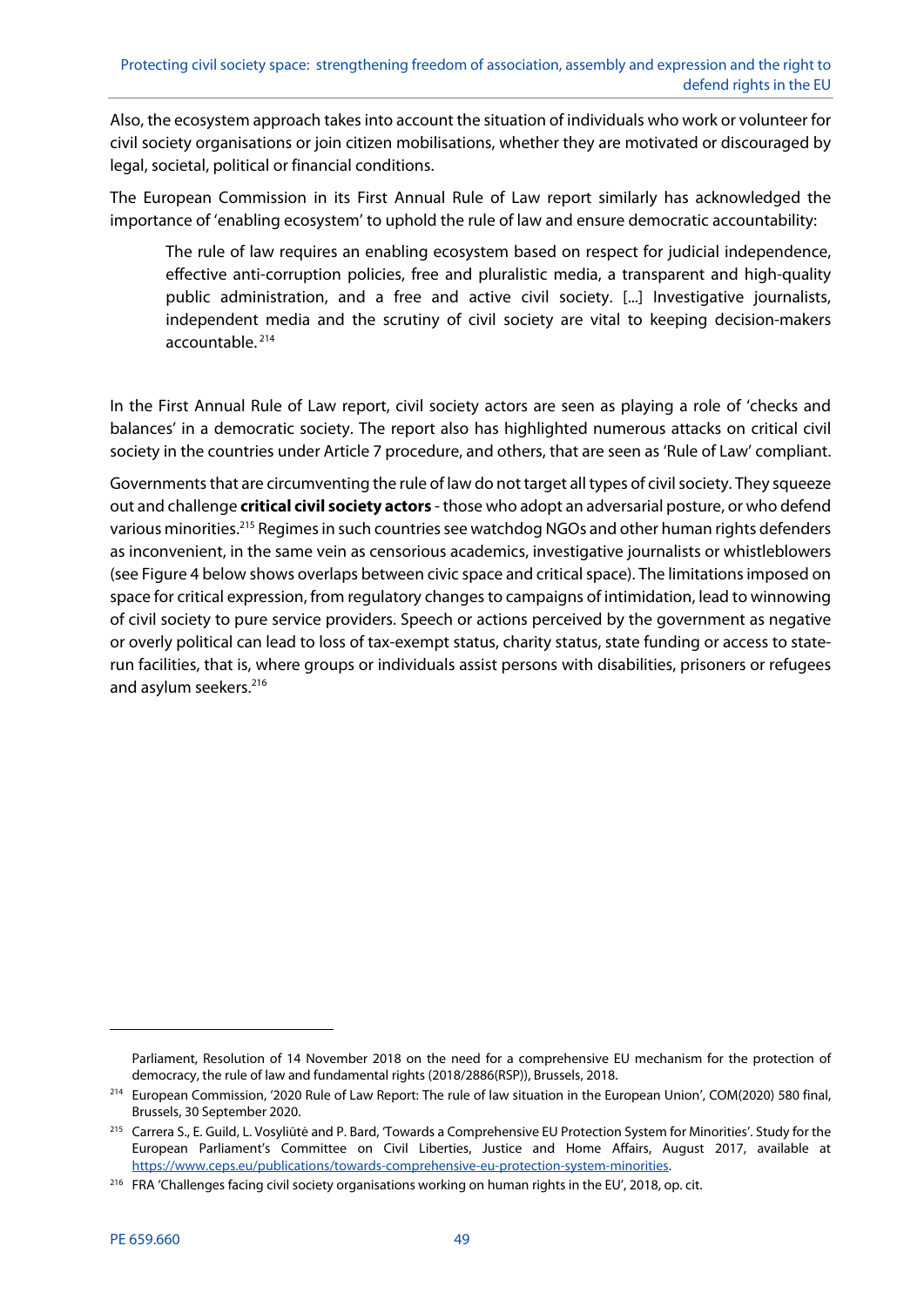



Source: Authors, 2020.

**.** 

Attacks on civic civil society space thus need to be taken particularly seriously. They demonstrate that some Member States and certain areas of the EU law are falling short of fundamental rights, the rule of law and democratic accountability standards. As Małgorzata Szuleka has aptly summarised, watchdog NGOs usually are 'the first victims' of regimes backsliding vis-à-vis the rule of law because such civic organisations are seen as 'the last guardians' of open and liberal societies. <sup>217</sup> Authoritarian governments fear civil society since it may still be capable of mobilising citizens and changing onesided narratives.

The worsening legislative and political environment takes a toll not only on competing ideas in a pluralist democratic society but also **on individuals**. Volunteers and employees of NGOs are singled out and targeted for their opinions, advocacy causes or revelations about malfeasance by national or EU institutions and agencies. Civil society members across the EU are sharing testimony about being under surveillance, intimidated, arrested, frisked, sexually or physically assaulted, searched, or even

<sup>217</sup> Szuleka, 'First Victims or Last Guardians?', 2018, op. cit.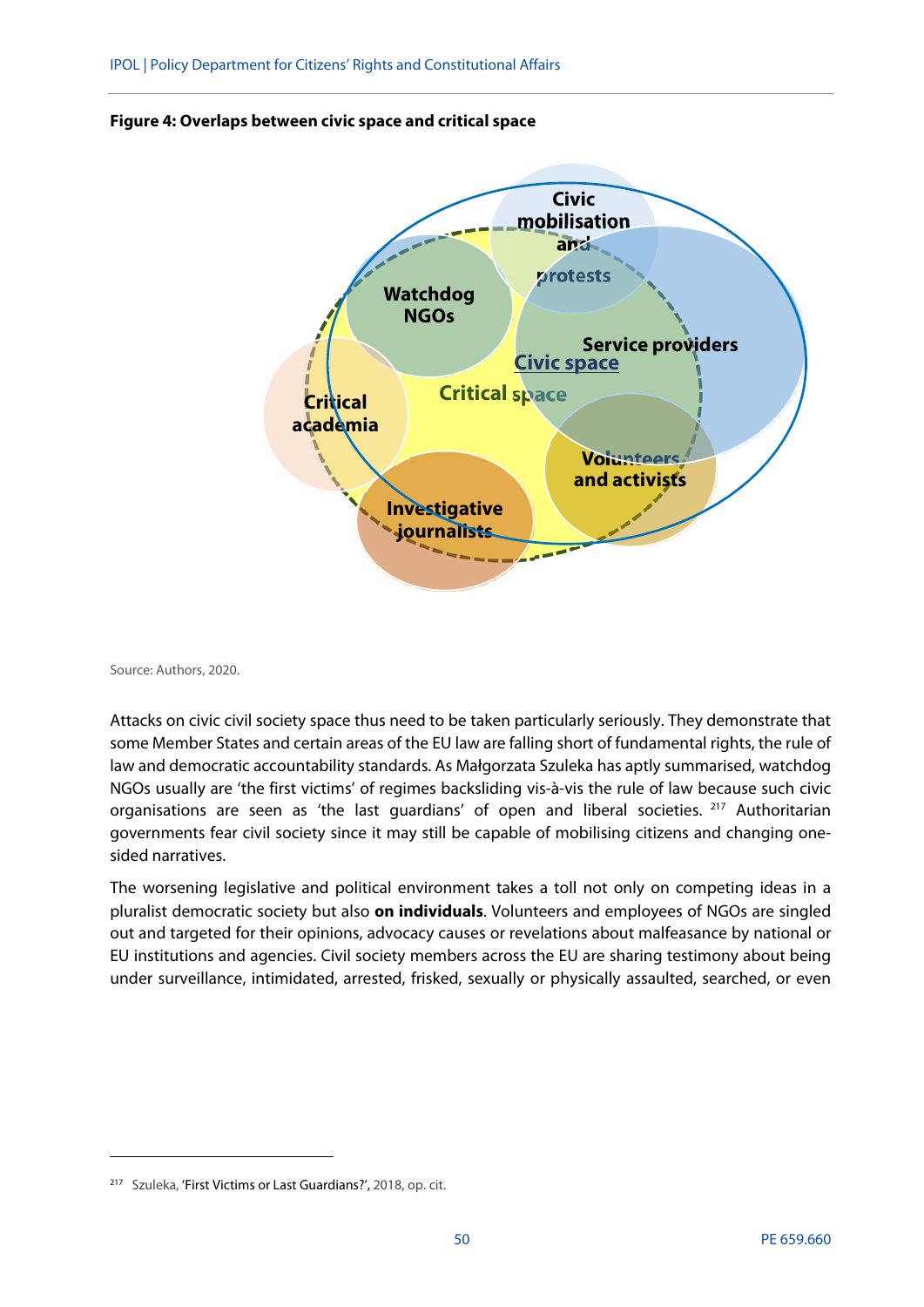criminalised for the types of activity they have undertaken.<sup>218</sup> Policing humanitarian assistance to refugees and other migrants and various aggressive tactics have been well documented.<sup>219</sup>

The civil society organisations, citizens, academics and journalists challenging the constitutional abuses of power in Hungary and Poland have been subjected to various smear campaigns on institutional and individual levels.<sup>220</sup> The recent FRA<sup>221</sup> and UN<sup>222</sup> civil society reports show that the cost of EU failing to check these abuses may lead to the erosion of EU founding values in some Member States. This is also true for certain fields of the EU law, where policymaking in crisis mode has compromised founding values, particularly where migration and borders and anti-terrorism efforts are concerned. 223

The dependence on official cooperation to fulfil a civil society agency's mission can also lead to insidious forms of **self-censorship**. For instance, in November 2016, when Amnesty International report on forced fingerprinting practices in EU hot spots came out,<sup>224</sup> another 70 NGOs supported the report. The Italian Ministry of Interior commented, during interviews, that none of the NGOs working with them in the hot spots had witnessed or knew about the forced fingerprinting practices. Indeed, various associations that had contracts with the government were very careful not to say anything that could be viewed as controversial.<sup>225</sup>

%20Strategic%20Litigation.pdf.

<sup>&</sup>lt;sup>218</sup> Fekete. L., F. Webber and A. Edmond-Pettitt, Humanitarianism: the unacceptable face of solidarity, Institute of Race Relations, London, 2017; Vigny, E., 'Calais: the police harassment of volunteers', Study of 1st November 2017 to 1st July 2018 on behalf of L'Auberge des Migrants, Utopia 56, Help Refugees, Refugee Info Bus, 2018, available at https://helprefugees.org/wp-content/uploads/2018/08/Police-Harrassment-of-Volunteers-in-Calais-1.pdf; Fekete, L., F. Webber and A. Edmond-Pettitt, When witnesses won't be silenced: citizens' solidarity and criminalisation, Institute of Race Relations, London, 2019; European Civic Forum, 'Activizenship 4', 2019, op. cit.

<sup>&</sup>lt;sup>219</sup> Carrera, S., V. Mitsilegas, J. Allsopp and L. Vosyliūtė, Policing Humanitarianism: EU Policies Aagainst Human Smuggling and Their Impact on Civil Society, Hart Publishing, London, January 2019, available at https://www.bloomsburyprofessional.com/uk/policing-humanitarianism-9781509923014/..; Allsopp, J. C., L. Vosyliūtė, and S. Brenda Smialowski, 'Picking 'low-hanging fruit' while the orchard burns: The costs of policing humanitarian actors in Italy and Greece as a strategy to prevent migrant smuggling', European Journal on Criminal Policy and Research, Special Issue (forthcoming in 2020); Vosyliūtė, L., 'How could strategic litigation prevent policing of humanitarianism?', ReSOMA Policy Options Brief, December 2019, available at http://www.resoma.eu/sites/resoma/resoma/files/policy\_brief/pdf/POB%20Strategic%20Litigation.pdf; Vosyliūtė, L. and

C. Conte, ReSOMA Final Synthetic Report: Crackdown on NGOs assisting refugees and other migrants, June 2019. http://www.resoma.eu/node/194. Conte, C., and S. Binder, 'Strategic Litigation: The role of EU and international law in criminalising humanitarianism', ReSOMA Discussion Brief, July 2019, available at http://www.resoma.eu/sites/resoma/resoma/files/policy\_brief/pdf/Discussion%20Policy%20Briefs%20-

<sup>&</sup>lt;sup>220</sup> Bárd, P., J. Bayer, N. Chun Luk and L. Vosyliūtė, 'SLAPP in the EU context', ad hoc study requested by DG JUSTICE within the frame of EU-CITZEN project, 29 May 2020, available at https://ec.europa.eu/info/sites/info/files/ad-hoc-literature-reviewanalysis-key-elements-

slapp\_en.pdf?fbclid=IwAR1q6y8CqvplX84nQO3q7oUu\_U2gT11NKr6GvPPrghFzn\_SJoi5Es02umeQ. Pardavi, Szuleka and Gheorghe, 'New decade, old challenges', 2020, op. cit.; Szuleka, M., 'First Victims or Last Guardians? The Consequences of Rule of Law Backsliding for NGOs: Case Studies of Hungary and Poland', CEPS Paper on Liberty and Security in Europe No. 2018-06, CEPS, Brussels, 24 April 2018, available at https://www.ceps.eu/publications/first-victims-or-last-guardiansconsequences-rule-law-backsliding-ngos-case-studies.

<sup>&</sup>lt;sup>221</sup> FRA 'Challenges facing civil society organisations working on human rights in the EU', 2018, op. cit.

<sup>&</sup>lt;sup>222</sup> UN OHCHR, Report, 'The case for a human rights approach to the rule of law in the European Union', Brussels, May 2020, available at https://europe.ohchr.org/EN/Stories/Documents/Publication.pdf.

<sup>&</sup>lt;sup>223</sup> Carrera, S., 'An appraisal of the European Commission of crisis: Has the Juncker Commission delivered a new start for EU Justice and Home Affairs?' CEPS Paperbacks, 21 January 2019, available at https://www.ceps.eu/publications/appraisaleuropean-commission-crisis.

<sup>&</sup>lt;sup>224</sup> Amnesty International, 'Hotspot Italy, How EU's flagship approach leads to violations of refugee and migrant rights', November 2016, available at https://www.amnesty.org/en/documents/eur30/5004/2016/en/.

<sup>&</sup>lt;sup>225</sup> Carrera, Mitsilegas, Allsopp and Vosyliūtė, Policing Humanitarianism, 2019, op. cit.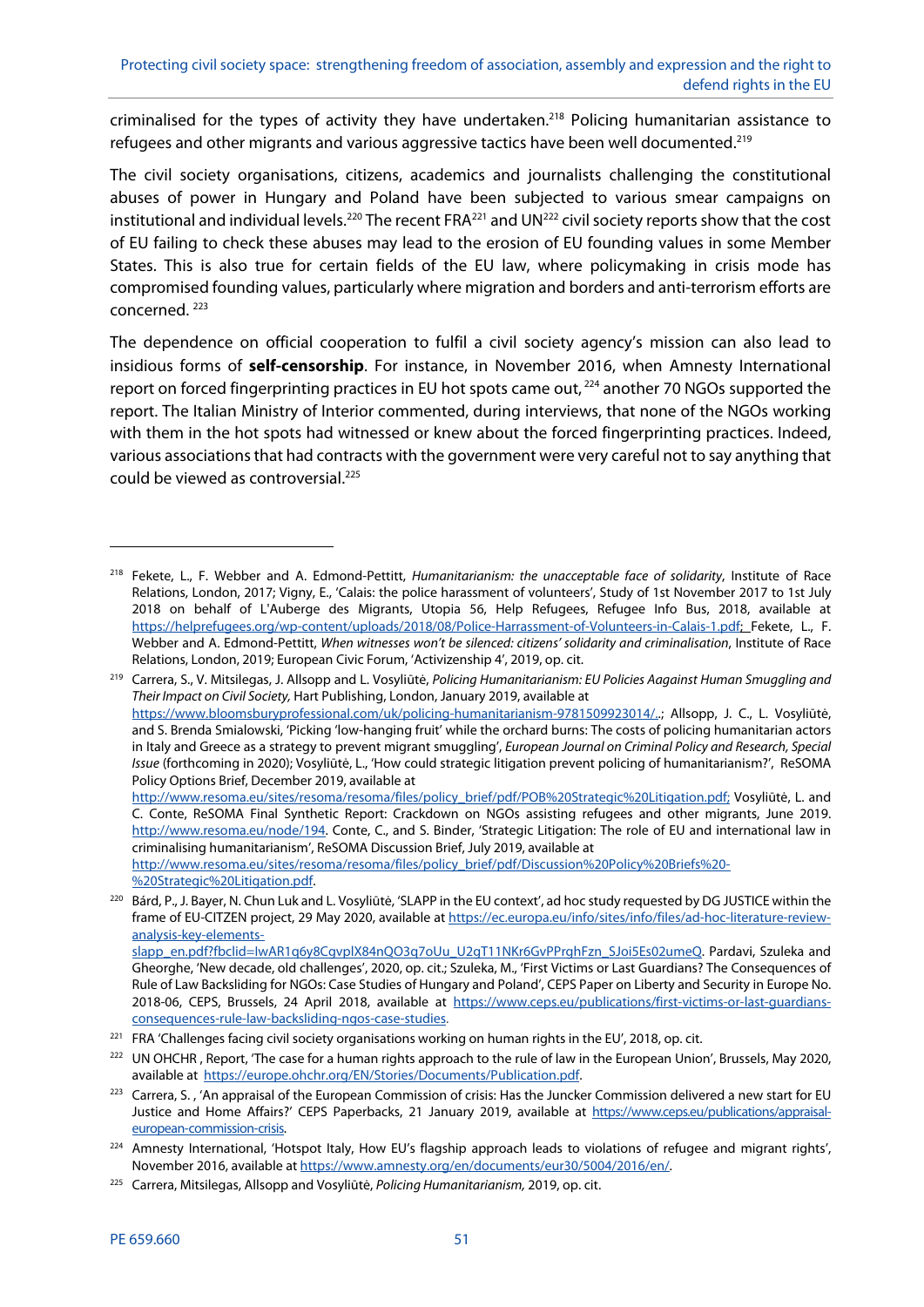Similarly, focus group participants explained how in Poland, associations established by the government, government-organised NGOs, or GONGs, are generously funded, while organisations more likely to antagonise the ruling party are left to 'starve'.<sup>226</sup> Thus, within the realm of civic space, some governments shielding themselves from criticism have created a binary of 'good' versus 'bad' NGOs. GONGs or even pure service providers are played against watchdog NGOs and human rights defenders at the local, national and even EU level.

On the one hand, even EU funding can be and is used as a tool of control by some governments. For instance, Asylum, Migration and Integration Fund (AMIF) money gets channelled through Ministries of Interior.227 On the other hand, **civil society lacks funding for critical and watchdog activities**, such as strategic litigation or advocacy.<sup>228</sup> Currently, these vital activities to uphold and promote EU fundamental rights are funded by various private foundations, like the one set up by the Hungarian-American philanthropist George Soros, rather than by the EU itself. This has led to a 'Stop Soros' campaign in Hungary, which was echoed in other EU Member States.

The European Commission proposed a budget of EUR 641.7 million for the new Right and Values programme in light of upcoming 2020 - 2027 multiannual financial framework:<sup>229</sup>

The new funding programme 'Rights and Values' will aim at protecting and promoting rights and values as enshrined in the EU Treaties and in the EU Charter of Fundamental Rights, including by supporting civil society organisations, in order to sustain open, democratic and inclusive societies.

The Rights and Values programme, together with the Justice programme, will be part of a new Justice, Rights and Values Fund of the EU budget 'that will also help to empower people by protecting and promoting rights and values and by further developing an EU area of justice' (in total, EUR 841 million foreseen for this envelope).230 This programme is of the key importance for watchdog NGOs and various human rights defenders to conduct their activities inside the EU.

The European Parliament has further proposed to triple the funding to the 'Rights and Values' programme and to allocate a budget of EUR 1.83 billion. The MEPs claimed that 'the EU should do more to promote democracy, rule of law and fundamental rights across the EU, including through support to civil society organisations'. 231The Commission refused to increase the funding. Besides, on 27 May 2020 the European Commission proposed to further cut the Rights and Values Programme's budget by more than 20%, in light of COVID-19 pandemic.<sup>232</sup>

More than 300 European and grass-roots organisations signed an open letter addressed to the President of the European Commission, Ursula von der Leyen, relevant Commissioners and other EU institutions calling to reconsider this decision, since civil society has been playing an important role in

 $226$  Focus group convoked for the purpose of this study on 25 May 2020 via Zoom.

<sup>&</sup>lt;sup>227</sup> Szuleka, 'First Victims or Last Guardians?', 2018, op. cit.

<sup>&</sup>lt;sup>228</sup> Focus group convoked for the purpose of this study on 25 May 2020 via Zoom.

 $229$  European Commission, Proposal for a Regulation of the European Parliament and of the Council establishing the Rights and Values programme (2021 to 2027), COM/2018/383, Brussels, 30 May 2018, p. 4.

<sup>230</sup> Ibid.

<sup>&</sup>lt;sup>231</sup> European Parliament, 'Promoting rule of law and fundamental rights in the EU', press release, 17 January 2019, available at https://www.europarl.europa.eu/news/en/press-room/20190109IPR23024/promoting-rule-of-law-and-fundamentalrights-in-the-eu.

<sup>&</sup>lt;sup>232</sup> European Commission, 'The EU budget powering the recovery plan for Europe', COM/2020/442 final, Brussels, 27 May 2020.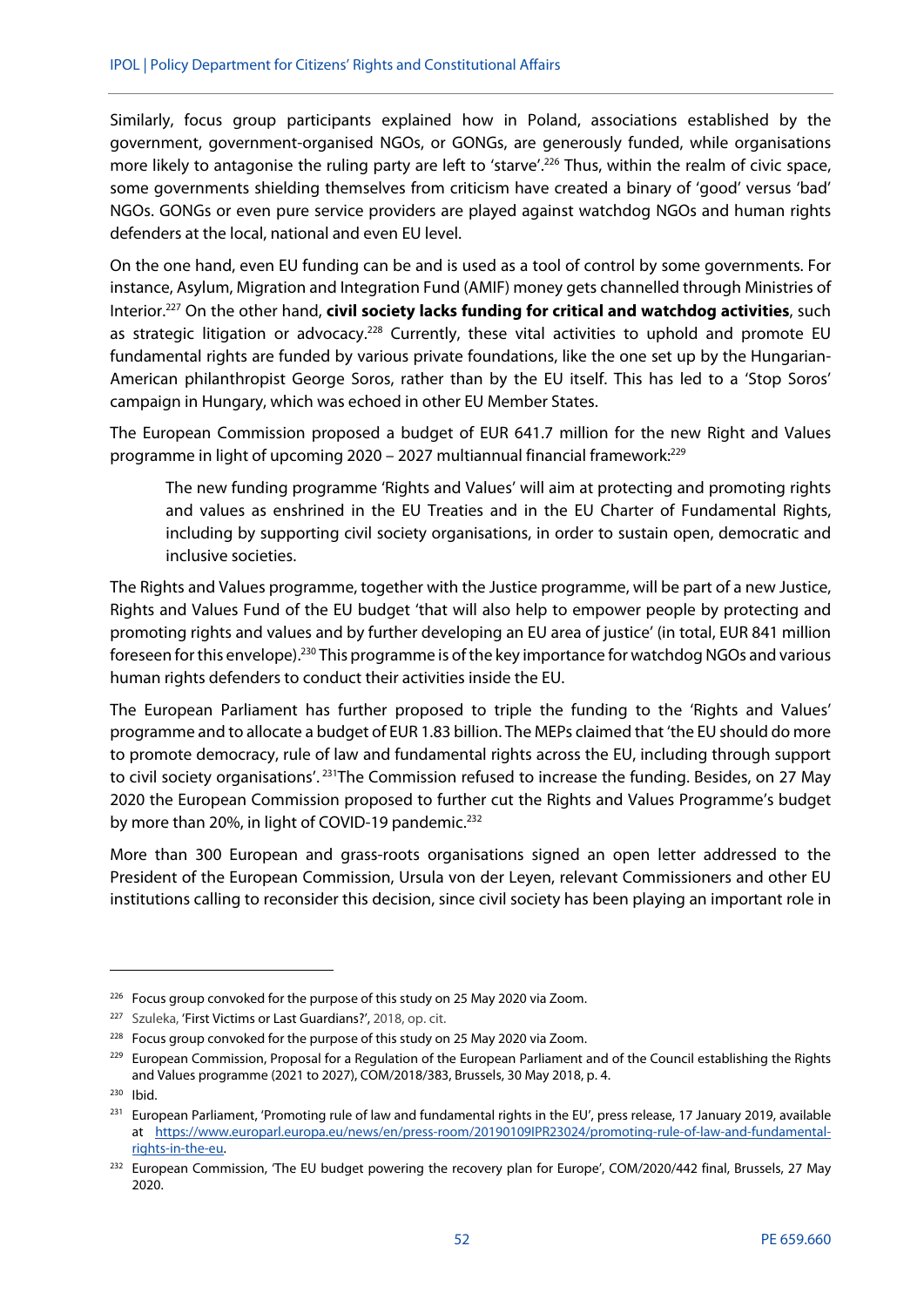addressing the pandemic and upholding rights.<sup>233</sup> The civil society representatives expressed their concerns:

We are afraid that cutting the funds for the civil society will only aggravate the social and political problems that the EU will be facing in the coming years. It will also send a wrong signal about the EU's commitment to its values and citizens' rights.<sup>234</sup>

Eventually, the European Commission has changed its position and advised the European Council not to cut further the EU budget for programmes aimed at uphold rights and values.<sup>235</sup> The EU leaders agreed that the financial envelope for all the Justice, Rights and Values Fund will remain unchanged and a budget of EUR 841 million is allocated.<sup>236</sup> Nevertheless, **EU funding for critical civil society activities to uphold EU values remains still significantly lower**, than what the European Parliament has been proposing in 2019.<sup>237</sup> The European Parliament in a subsequent resolution has deplored that 'European Council cancelled most of the top-ups'.<sup>238</sup>

Besides lack of funding, some of the interviewees were concerned about the design of the project calls under these programmes that prevent any sort of criticism. For instance, the European Commission often asked civil society actors to share 'best practices', without analysing the issues or lessons learned from improper practices.

The case studies presented in this Chapter from **Greece** (as a country not under Article 7 of the TEU procedure) **Hungary and Poland** (as countries under Article 7 of the TEU procedure) are not meant to be exhaustive but rather indicative of how the civil society ecosystem has been impaired by smear campaigns, changing regulatory environments, disproportionate or unjustified use of force against protesters, threats and attacks, funding pressures and the misuse of criminal law instruments against civil society actors. Such assaults are levelled against EU, regional and international standards (see Chapter 2). The case studies pay particular attention to civil society actors who bolster democratic accountability, uphold fundamental rights and monitor rule of law violations in the areas where the EU has gained considerable competence. Such areas include migration and borders, the Common European Asylum System, inclusion policies directed toward Roma communities, non-discrimination, rights of mobile EU citizens and environmental protection.

The **misuse of EU directives and operations**, in the sphere of criminal law, in particular, is another area of concern. For crimes of facilitation of irregular migration, for the fight against money laundering and organised crime, and various terrorism-related provisions, EU legal instruments are supposed to set minimum standards across the Union and to be implemented in line with fundamental rights and other EU principles. Nevertheless, as examples below indicate, civil society actors are increasingly being investigated by the targeted application of vague legal provisions that fall short of guidelines for better

<sup>&</sup>lt;sup>233</sup> European Civic Forum, 'Fundamental Rights: put our money where our mouth is', Open Letter to EU and national leaders about the next EU Budget, 8 June 2020, available at https://civic-forum.eu/publications/open-letter/letter-to-eu-andnational-leaders.

<sup>234</sup> Ibid.

<sup>&</sup>lt;sup>235</sup> European Civic Forum, Batrory Foundation et al., 'Follow-up Letter on European Rights and Values Programme', 6 July 2020, available at https://civic-forum.eu/wp-content/uploads/2020/07/Follow-up-letter-Rights-and-Values-Programme.pdf.

<sup>&</sup>lt;sup>236</sup> European Council, Special meeting of the European Council (17, 18, 19, 20 and 21 July 2020) – Conclusions, EUCO 10/20, Brussels, 21 July 2020.

<sup>&</sup>lt;sup>237</sup> Sapala, M., 'Cohesion funds, values and economic and monetary union in the 2021-2027 MFF: European Parliament position on Heading 2 – Cohesion and values, EPRS Briefing MFF 2021 – 2027, European Parliamentary Research Service, PE 633.148- May 2019.

<sup>&</sup>lt;sup>238</sup> European Parliament resolution of 23 July 2020 on the conclusions of the extraordinary European Council meeting of 17-21 July 2020 (2020/2732(RSP)), para. 13.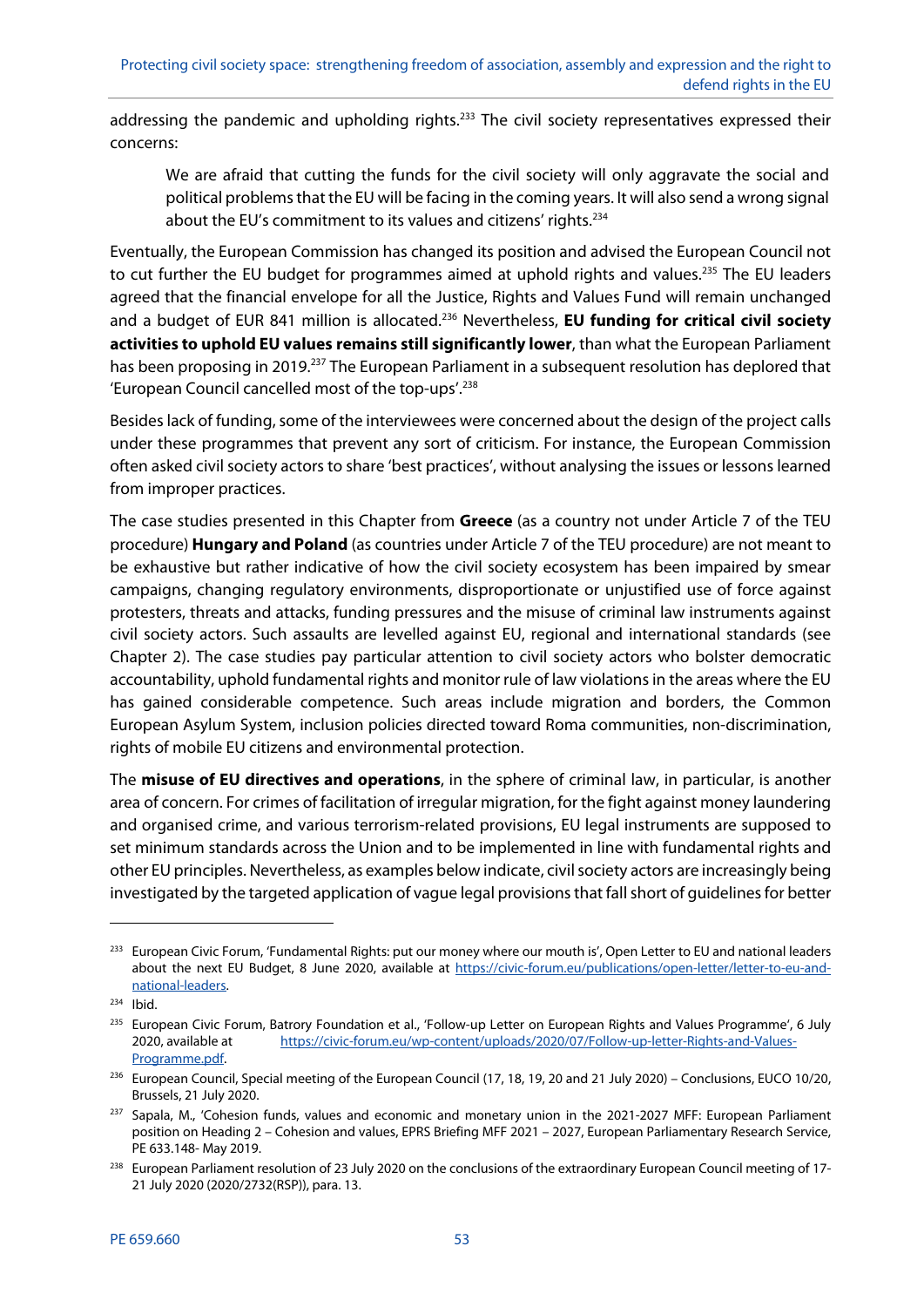legislation and better regulation. So far, the EU seems to have struggled to find an effective remedy that would preserve protections for watchdog NGOs and other human rights defenders while at the same time satisfying the concerns and sensitivities of some EU Member States.

As witnessed in the past five years, even the 'Guardian of the Treaties', the European Commission, has acted in crisis mode at times in response to the explosion of refugee populations, as some of the speedy solutions by the Commission and national governments have created injustices for most marginalised communities and those who are trying to assist them.239 In the words of European Civic Forum Director Alexandrina Najmowicz, 'when injustice becomes law, resistance becomes duty'.240 Thus, this Chapter aims to take into account **migratory, rule of law and health crises**, the way that attempts to cope with them have infringed on the freedom of association, freedom of assembly and freedom of speech of critical civil society actors, especially activists, humanitarians and other frontline human rights defenders.

# **3.1. Freedom of association**

#### $3.1.1.$ Crises and changing regulatory environment

The second FRA consultation with civil society has shown the worrying trends:

Among respondents from civil society organisations working at national and local level, almost half say that the situation in their country 'deteriorated' or 'strongly deteriorated'. The rest of such respondents believe that the situation 'stayed the same'. <sup>241</sup>

Moreover, some of these challenges are related to the legislative framework, 'in particular from provisions on freedom of expression and assembly, as well as data protection regulations, and legislation on consultation/participation' has been mentioned as raising 'unintended (side-) effects'.<sup>242</sup>

Since 2017, so-called NGO transparency laws have been passed **in Greece, Hungary and Romania.** Recently, the idea to pass such law has been discussed in **Poland**, where, as reported by the media, the Law and Justice–led government had already created administrative structures to oversee civil society.<sup>243</sup> Greece, Hungary and Poland have been selected for a more in-depth analysis, as the civic space ecosystem is under multiple pressures due to the changing legislative framework in these countries. This Subsection thus does not attempt to provide an EU-wide overview of ongoing legislative changes but a more in-depth look at how these proposals came about and how they are affecting civic space in these particular countries.

<sup>&</sup>lt;sup>239</sup> Carrera, S., 'An Appraisal of the European Commission of Crisis', 2019, op. cit.

<sup>&</sup>lt;sup>240</sup> European Civic Forum, 'Activizenship 4', 2019, op. cit.

<sup>&</sup>lt;sup>241</sup> European Union Agency for Fundamental Rights (FRA), 'Civic space – experiences of organisations in 2019: Second Consultation', Luxembourg, Publication Office of the European Union, July 2020. Available at https://fra.europa.eu/en/publication/2020/civic-space-experiencesp.1.

<sup>242</sup> Ibid.

<sup>&</sup>lt;sup>243</sup> 'Polish government considers law forcing NGOs to declare foreign funding', Reuters, 11 May 2020, available at https://www.reuters.com/article/poland-ngos-idUSL8N2CT53C.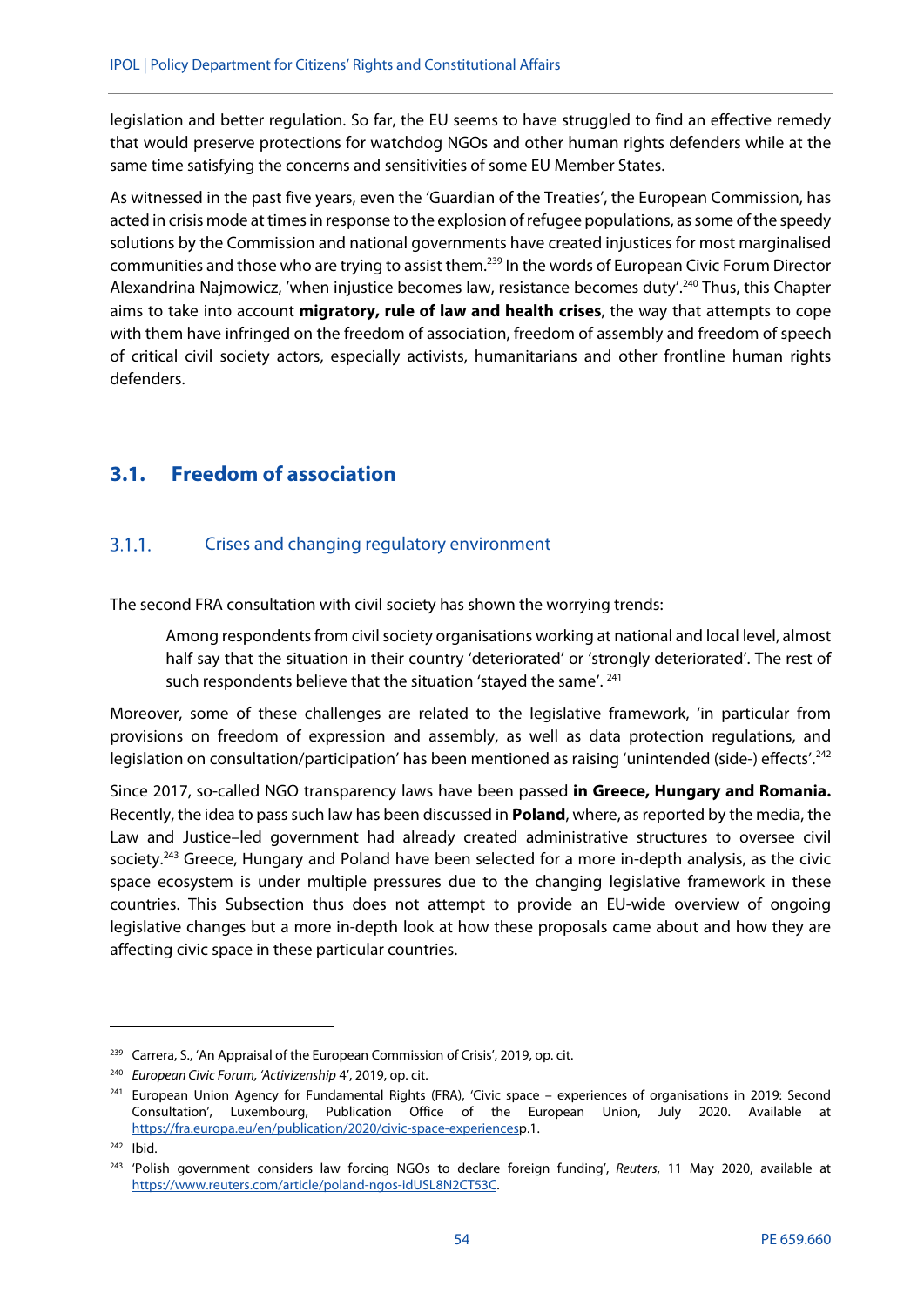### a. **Greece – regulatory change targeting NGOs assisting refugees and other migrants**

The new NGO 'transparency' registry' in Greece follows on the initial efforts to rein them in, which started shortly after the peak of arrivals of asylum seekers in summer 2015 (in response to the escalation of crises in Syria and elsewhere). In January 2016 a ministerial decision was proposed by the Greek government. It obliged all NGOs responding to a humanitarian 'crisis' and assisting asylum seekers to register with local authorities. The EU FRA recalls that already by that time, a legislative reform had 'put all NGOs in Lesvos directly under state control and refused to recognise the operations of independent and unregistered NGOs, effectively criminalising them.<sup>'244</sup>

The legislative reform came about even though 'several ministries [already] have lists with NGOs'.245 Empirical research conducted between 2016 and 2018 has confirmed that local authorities were registering both NGOs (legal persons) and volunteers for the purpose of accessing refugees and asylum seekers who are de facto detained in hotspots. Interviews with the EU and national law enforcement and border authorities conducted in 2017 revealed that Frontex, the EU's Border and Coast Guard Agency, had their lists of NGOs operating in Lesvos.<sup>246</sup> Research has shown that the UNHCR regularly held coordination meetings to avoid overlap and complications.<sup>247</sup> Thus, local and EU authorities as well as UN agencies had a close overview of who was doing what when it came to refugee/migrant assistance. Some civil society actors also said that their activities had already been subject to close monitoring and even policing.<sup>248</sup>

**A new NGO law** targeted those working for the international protection and social inclusion of migrants. It came about towards the end of 2019, at the peak of tensions between the local population, namely, people living on five Greek hot-spot islands and the Greek government over newly established pre-removal detention facilities and an increase in migrant flows.<sup>249</sup>

In November 2019, the Greek Parliament passed a new law that has enabled the Ministry of Migration and Asylum to establish a special 'transparency' registry for NGOs working in the field of international protection, migration and social inclusion.<sup>250</sup> The new law envisages that both Greek and foreign**based NGOs** and also **individuals working or volunteering for these NGOs need to submit their data** within a new **'NGO transparency registry'**. The law has come into force; nevertheless, the joint ministerial decree establishing the registry was passed only in April 2020.251

The Greek authorities have included some vague justifications for the law:

Their registration and certification is a necessary requirement not only for their activities within the Greek territory but also for their cooperation with the Greek authorities […] NGOs whose registration is pending or that have not registered are required to do so in a 3-month deadline from the publication of this article. […] With the decision of the minister of Migration and Asylum, there are defined the processes and required documents and certification at the

**.** 

<sup>&</sup>lt;sup>244</sup> FRA, 'Challenges facing civil society organisations working on human rights in the EU', 2018, op. cit., p. 22.

<sup>&</sup>lt;sup>245</sup> 'Greece's refugee, migrant NGO's face ban unless registered', The National Herald, 27 November 2019, available at https://www.thenationalherald.com/271063/greeces-refugee-migrant-ngos-face-ban-unless-registered/.

<sup>&</sup>lt;sup>246</sup> Carrera, Mitsilegas, Allsopp and Vosyliūtė, Policing Humanitarianism, 2019, op. cit.

<sup>247</sup> Ibid.

<sup>248</sup> Ibid.

<sup>&</sup>lt;sup>249</sup> European Union Agency for Fundamental Rights (FRA), Migration: Key fundamental rights concerns - Quarterly bulletin 1 – 2020, 18 February 2020, https://fra.europa.eu/en/publication/2020/migration-key-fundamental-rights-concernsquarterly-bulletin-1-2020.

 $250$  Greek Law No. 4636/19 of 1 November 2019.

<sup>&</sup>lt;sup>251</sup> Greek Joint Ministerial Decision 3063/2020 of 14 April 2020.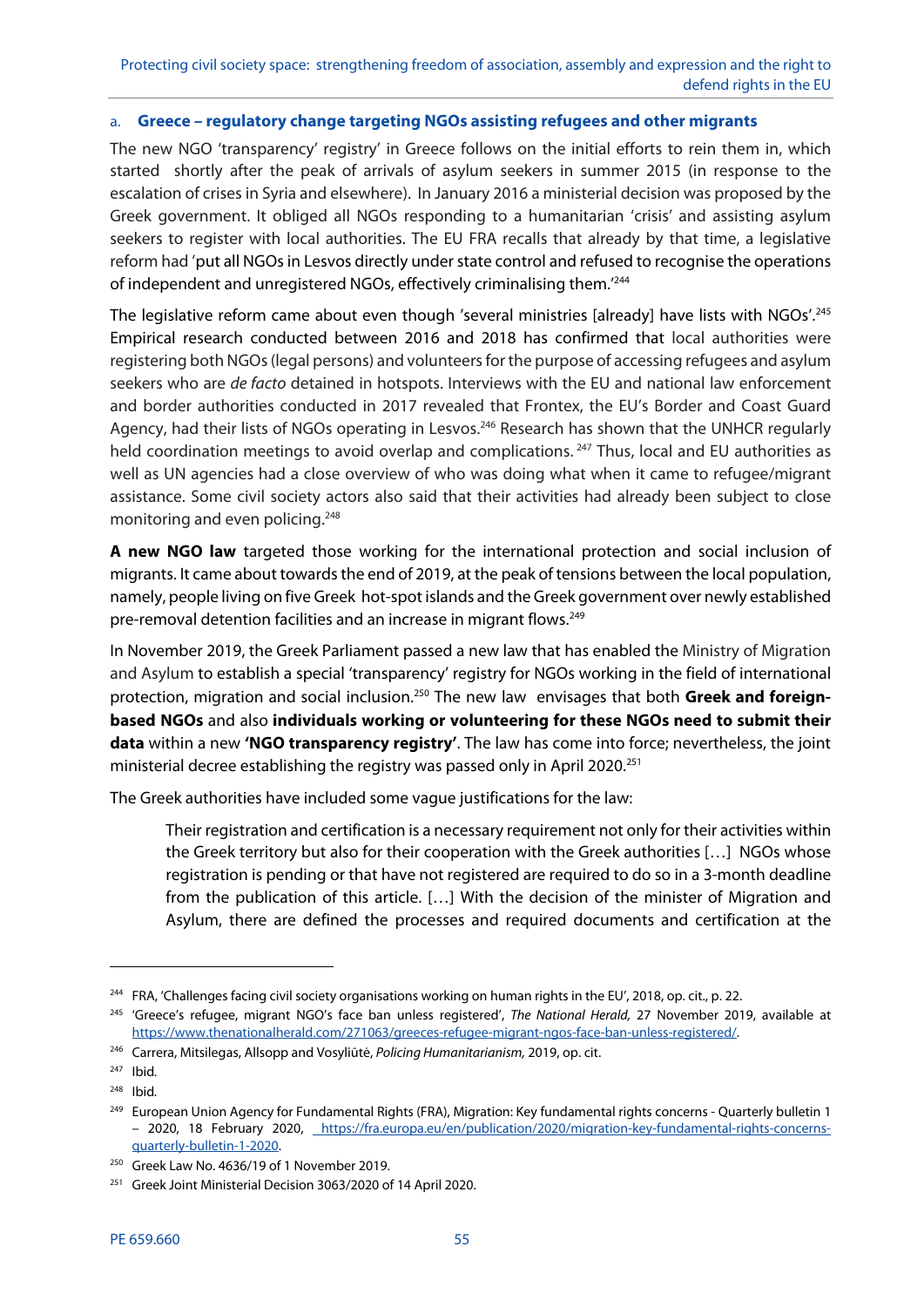registry, but also the prerequisites of removal from the registry and every other necessary detail of its function.<sup>252</sup>

In February 2020, Greek law introduced many additional requirements to register.<sup>253</sup> In April 2020, Join Ministerial Decree created registries, one for legal 'persons' (NGOs, associations) and another for individuals working with them (staff and volunteers).<sup>254</sup> This Joint ministerial decree allowed NGOs only three months to register their members, employees and partners who are active in Greece. This registry excluded non-registered and newly established organisations NGOs from applying since registration certificates were needed, also to prove two years of activity. This requirement was seen as particularly 'burdensome' by civil society since it required the following:

[...] annual and detailed project reports of activities of the last two years which, as a minimum, must refer to the operation of facilities type/ title/ number of beneficiaries/ cost of operation, services provided in accommodation facilities, actions undertaken by the entity in the previous two years, number of activities implemented per category of action/ titles of these activities, beneficiaries, cooperation with agencies, current interventions.<sup>255</sup>

The Joint Decree also created a civil society oversight structure under the Ministry of Asylum and Migration - the 'Special Secretary of Coordination of the Involved Institutions' with a wide margin of discretion, as this authority was supposed to verify submitted applications and had the power to reject them.

Civil society argued that this procedure lacked the principle of 'foreseeability' under the ECtHR jurisprudence on Article 11:

[In case] Hasan and Chausch v. Bulgaria<sup>256</sup> para. 84, where the Court found that '(i)n matters affecting fundamental rights it would be contrary to the rule of law, one of the basic principles of a democratic society enshrined in the Convention, for a legal discretion granted to the executive to be expressed in terms of an unfettered power. Consequently, the law must indicate with sufficient clarity the scope of any such discretion conferred on the competent authorities and the manner of its exercise'.<sup>257</sup>

Civil society organisations fear that this registry constitutes unjustified repression of their freedom of association and that any critical NGO can be easily de-registered and thus precluded from carrying out its watchdog function in Greece.<sup>258</sup> Also, according to the Council of Europe NGO law experts, such requirements seem onerous, complex, time-consuming and costly for NGOs. Thus, the new laws lack

 $252$  Greek Law No. 4636/19 of 1 November 2019.

<sup>253</sup> Greek Law No. 4662/2020 of 7 February 2020.

<sup>&</sup>lt;sup>254</sup> Greek Joint Ministerial Decision 3063/2020 of 14 April 2020; Greek Law 4686/2020 of 12 May 2020.

<sup>&</sup>lt;sup>255</sup> HIAS Greece, 'Some thoughts on the new Joint Ministerial Decision, regulating the registration of migration-related NGOs in Greece', 8 May 2020.

<sup>&</sup>lt;sup>256</sup> ECtHR, Case of Hasan and Chaush v. Bulgaria, Appl. no. 30985/96, judgment of 26 October 2000.

<sup>&</sup>lt;sup>257</sup> HIAS Greece, 'Some thoughts on the new Joint Ministerial Decision', 2020, op. cit.

<sup>&</sup>lt;sup>258</sup> Ibid. Also, Refugee Support Aegean (RSA) Report, 'Risk of repression: New rules on civil society supporting refugees and migrants in Greece', May 2020, available at https://rsaegean.org/wp-content/uploads/2020/05/RSA\_Comments\_NGO\_Registry.pdf.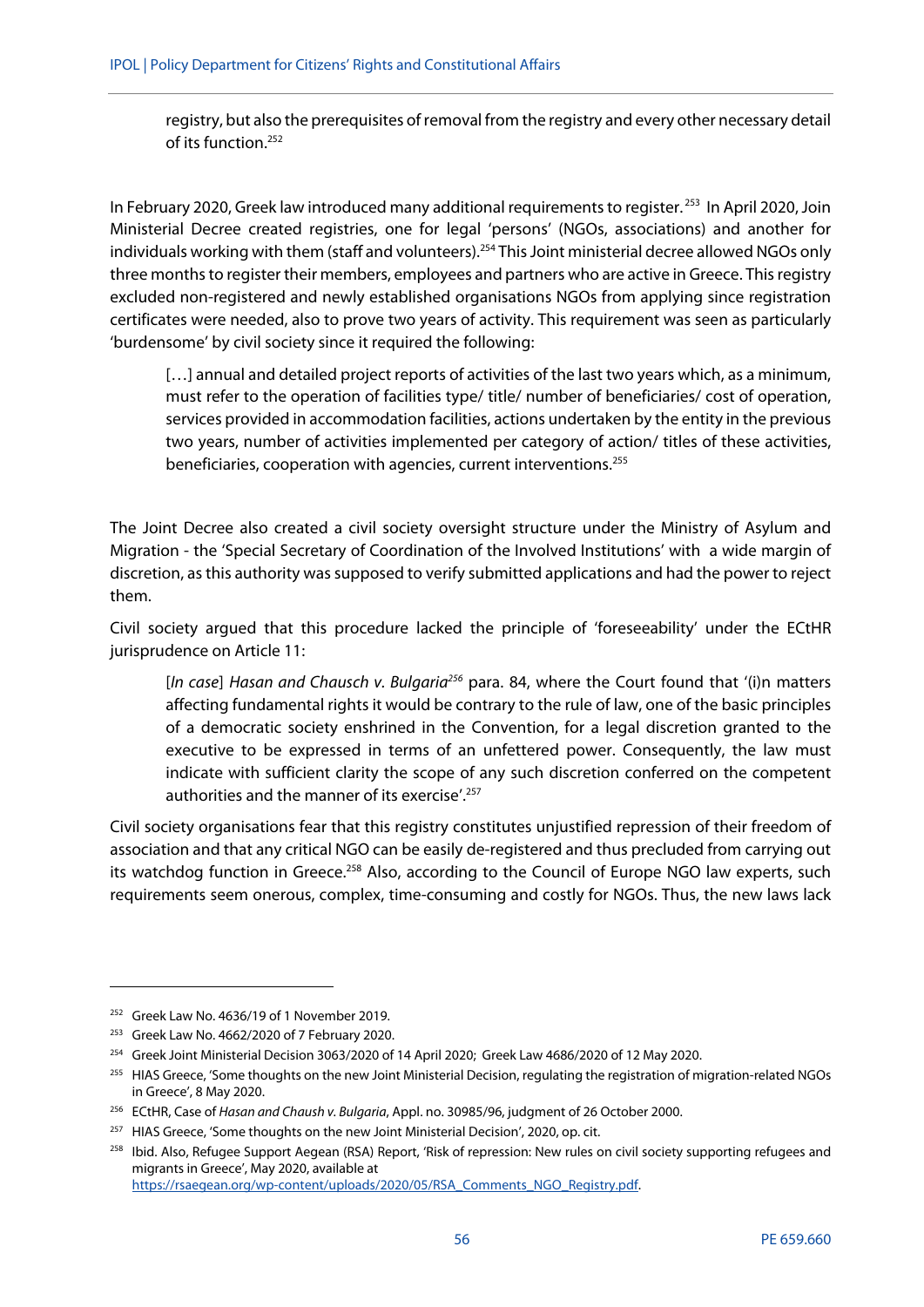legitimacy and proportionality in light of the European Convention on Human Rights and are likely to create chilling effects on civic space.<sup>259</sup>

Civil society has expressed grave concerns regarding the non-compliance of this law with Greek constitutional principles, as well as international and regional freedom of association (not to mention EU fundamental rights), standards.<sup>260</sup> In line with Article 22 of the International Covenant on Civil and Political Rights and Article 11 of the European Convention on Human Rights, as well as Article 12 of EU Charter of Fundamental Rights, the Greek government would need to prove that measures are not only legitimate but also that they are proportionate and necessary within a democratic society, and that less intrusive means, such as merely investigating cases where there is suspicion of misconduct, were not possible.

To comply with the EU General Data Protection Regulation, the authorities would need to include a limitation on purpose, and define who will access such a registry and under which circumstances since the stated rationale of 'more effective supervision' is not sufficiently concrete or precise as to create legal certainty. According to civil society representatives, many issues have not yet been clarified, for instance, who may access such database and for which purposes, and why the Ministry of Migration and Asylum needs the personal data of employees not on a case-by-case basis but as a matter of procedure.

The latest developments, according to the interviewees, are that '18 NGOs operating in camps have registered and 22 didn't manage to register yet. Apparently as of Monday [28 June 2020], these NGOs will not be able to enter the camps so their essential services (child protection, medical care etc) will be suspended.<sup>'261</sup> Besides, there is information that the Ministry of Migration and Asylum is preparing a new draft law for an NGO registry that will be voted on in Parliament at the end of July.262.'

Deliberation on this law was accompanied by smear campaigns against NGOs working with migrants, alluding their complicity in money laundering and thus justifying the need for tighter control (see more on narrative in the subsection 2.1.2). In the wake of the COVID pandemic, legislators have ventured further to restrict NGOs' operations in the migrant camps as well as freedom of assembly.<sup>263</sup> This led to cases of disciplining several organisations for non-compliance with COVID-19 restrictions, including migrants' self-organised groups. For instance, the migrant-led organisation Moria Corona Awareness was sued over a Facebook post.<sup>264</sup> (see Box 4 in Section 3.3 for more detail).

<sup>&</sup>lt;sup>259</sup> Ferstman, C. (on behalf of the CoE Expert Council on NGO Law of the Conference of INGOs of the Council of Europe), 'Opinion on the compatibility of recent and planned amendments to the Greek legislation on NGO registration with European standards', the CoE Expert Council on NGO Law CONF/EXP(2020)4, 2 July 2020, available at https://rm.coe.int/expert-council-conf-exp-2020-4-opinion-ngo-registration-greece/16809ee91d.

<sup>&</sup>lt;sup>260</sup> HIAS Greece, 'Some thoughts on the new Joint Ministerial Decision', 2020, op. cit.; Refugee Support Aegean (RSA) Report, 'Risk of repression', 2020, op. cit.

<sup>&</sup>lt;sup>261</sup> Unnamed NGO operating in Greece, E-mail correspondence with authors on Greek NGO law, 25 June 2020.

<sup>&</sup>lt;sup>262</sup> Greek Joint Ministerial Decision 10616/2020 has been published on 10 September 2020. It adds further specifications of operations concerning the 'Register of Greek and Foreign NGOs' and the 'Register of Members of NGOs', which are active in matters of international protection, immigration and social integration within the territory of Greece.

<sup>&</sup>lt;sup>263</sup> Karavokyris, G., The coronavirus crisis-law in Greece: A (constitutional) matter of life and death, VerfBlog, 2020 April 14, available at https://verfassungsblog.de/the-coronavirus-crisis-law-in-greece-a-constitutional-matter-of-life-and-death/.

<sup>&</sup>lt;sup>264</sup> 'NGO sued over Lesvos post', Kathimerini, 25 May 2020, available at http://www.ekathimerini.com/253027/article/ekathimerini/news/ngo-sued-over-lesvos-post.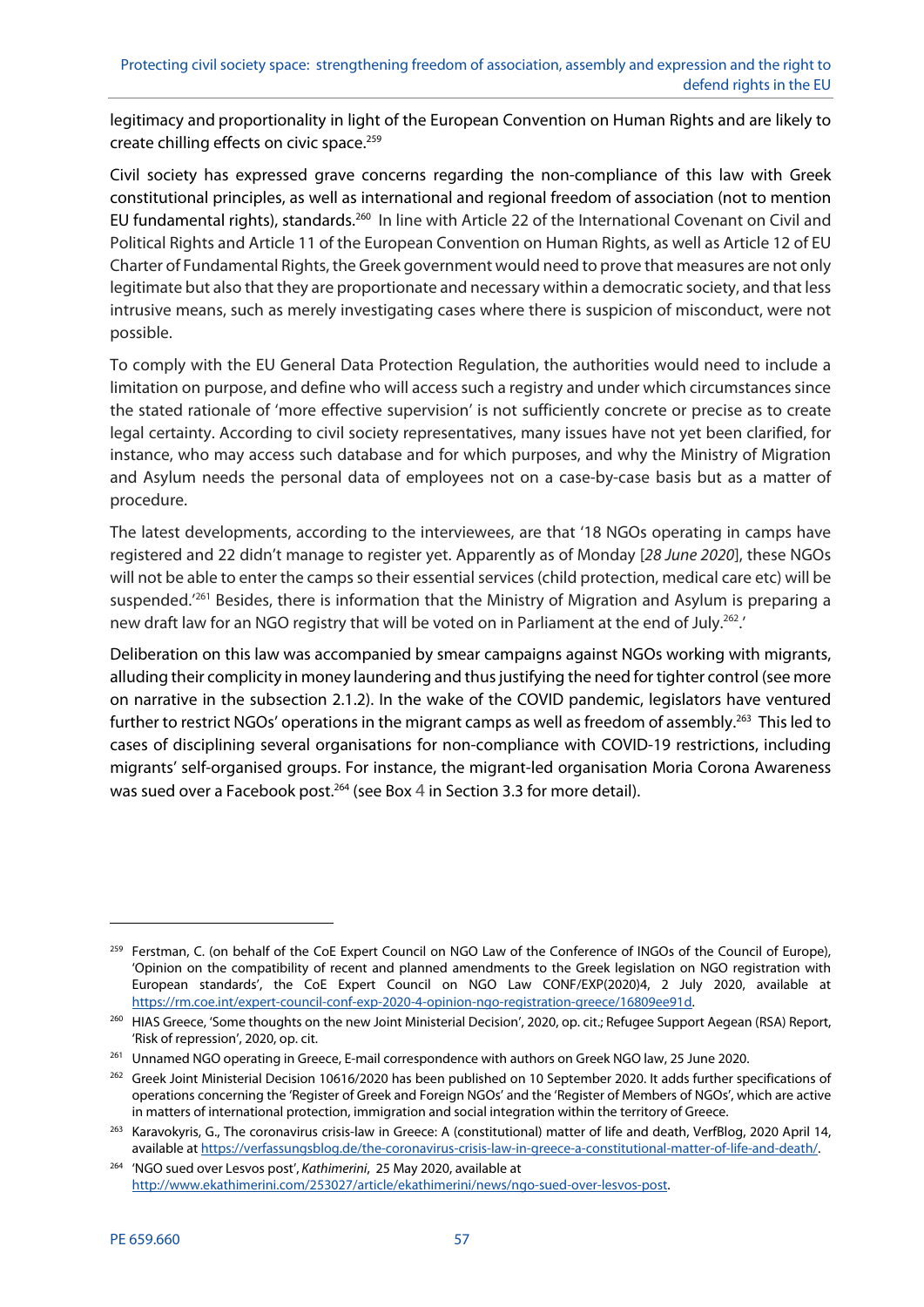### b. **Hungary – Lex NGO judgment, Bill No. T/333 and COVID-19 emergency decree**

The Lex NGO passed in 2017 was not unprecedented, yet it was the most aggressive attack on civil society in Hungary, setting off alarms in the rest of the EU. The Hungarian authorities have introduced the Lex NGO under the pretext of advancing 'transparency of associations'.265 However, the CJEU in its recent ruling C-78/18 declared that Lex NGO imposed 'discriminatory, unjustified and unnecessary restrictions on foreign donations to civil society organisations.'266

This CJEU's judgment in the Lex NGO case (C-78/18) was celebrated by civil society across Europe. The Observatory for the Protection of Human Rights Defenders (FIDH-OMCT) 'welcomes this decision and hopes it will put an end to the Hungarian government's constant attempts to delegitimise civil society organisations and impede their work.'267

Nevertheless, some academics were more cautious about the likelihood of Hungarian authorities complying with the CJEU ruling. <sup>268</sup> They called on the Commission to 'stand ready to promptly return to the ECJ to sanction non-compliance.<sup>' 269</sup> They were also careful about the potential misuse of Court's 'focus on indiscriminate nature of the law' (implying that should this law target not only foreign-funded NGOs but all NGOs), there may be fewer grounds to find a violation of EU law, since authorities can misuse the generic 'transparency' laws by applying them in a targeted manner, for instance, against 'those willing to challenge the weakening constraints on executive power and rule of law backsliding'.270

Besides, the 'Stop the Soros' package laws included targeted revisions of the Hungarian Criminal Code. On 29 May 2018, the Hungarian government presented a bill amending certain laws relating to measures to combat illegal immigration, known as Bill No. T/333. It aimed to portray information provision and legal aid to asylum seekers as criminal 'facilitation of illegal migration' within draft Article 353A of the Hungarian Criminal Code. The European Commission brought an action before the CJEU in November 2019, arguing that such provision violates asylum *acquis*, namely, the Asylum Procedures Directive (2013/32/EU) and the Reception Conditions Directive (2013/33/EU):

[...] by adopting measures which criminalise organising activity carried out in order to enable asylum proceedings to be brought in respect of persons who do not meet the criteria established in national asylum law, and which prescribe the adoption of restrictive measures with regard to persons accused or convicted of such an offence, Hungary has failed to fulfil its obligations under Article 8(2), Article 12(1)(c) and Article 22(1) of Directive 2013/32/EU, and under Article 10(4) of Directive 2013/33/EU.<sup>271</sup>

<sup>&</sup>lt;sup>265</sup> Bárd, P. 'The Open Society and Its Enemies: An attack against CEU, academic freedom and the rule of law.' CEPS Policy Insights No. 2017/14, April 2017, available at https://www.ceps.eu/ceps-publications/open-society-and-its-enemiesattack-against-ceu-academic-freedom-and-rule-law/.

<sup>&</sup>lt;sup>266</sup> CJEU, Case C-78/18, European Commission v Hungary (Transparency of associations), judgment of 18 June 2020, ECLI:EU:C:2020:476, para.1.

<sup>&</sup>lt;sup>267</sup> The World Organisation Against Torture (OMCT), 'Hungary: EU top court rules that Hungary's anti-NGO law unduly restricts fundamental rights, 18 June 2020 / Urgent Interventions, Human Rights Defenders, available at https://www.omct.org/human-rights-defenders/urgent-interventions/hungary/2020/06/d25904/.

<sup>&</sup>lt;sup>268</sup> Bárd, Grogan and Pech, 'Defending the Open Society against its Enemies', 2020, op. cit.

<sup>269</sup> Ibid, emphasis original.

<sup>270</sup> Ibid, emphasis original.

<sup>&</sup>lt;sup>271</sup> CJEU, Case C-821/19, European Commission v Hungary, pending. Commission's action brought on 8 November 2019, available at

http://curia.europa.eu/juris/document/document.jsf?text=&docid=222334&pageIndex=0&doclang=en&mode=req&dir =&occ=first&part=1&cid=18499068.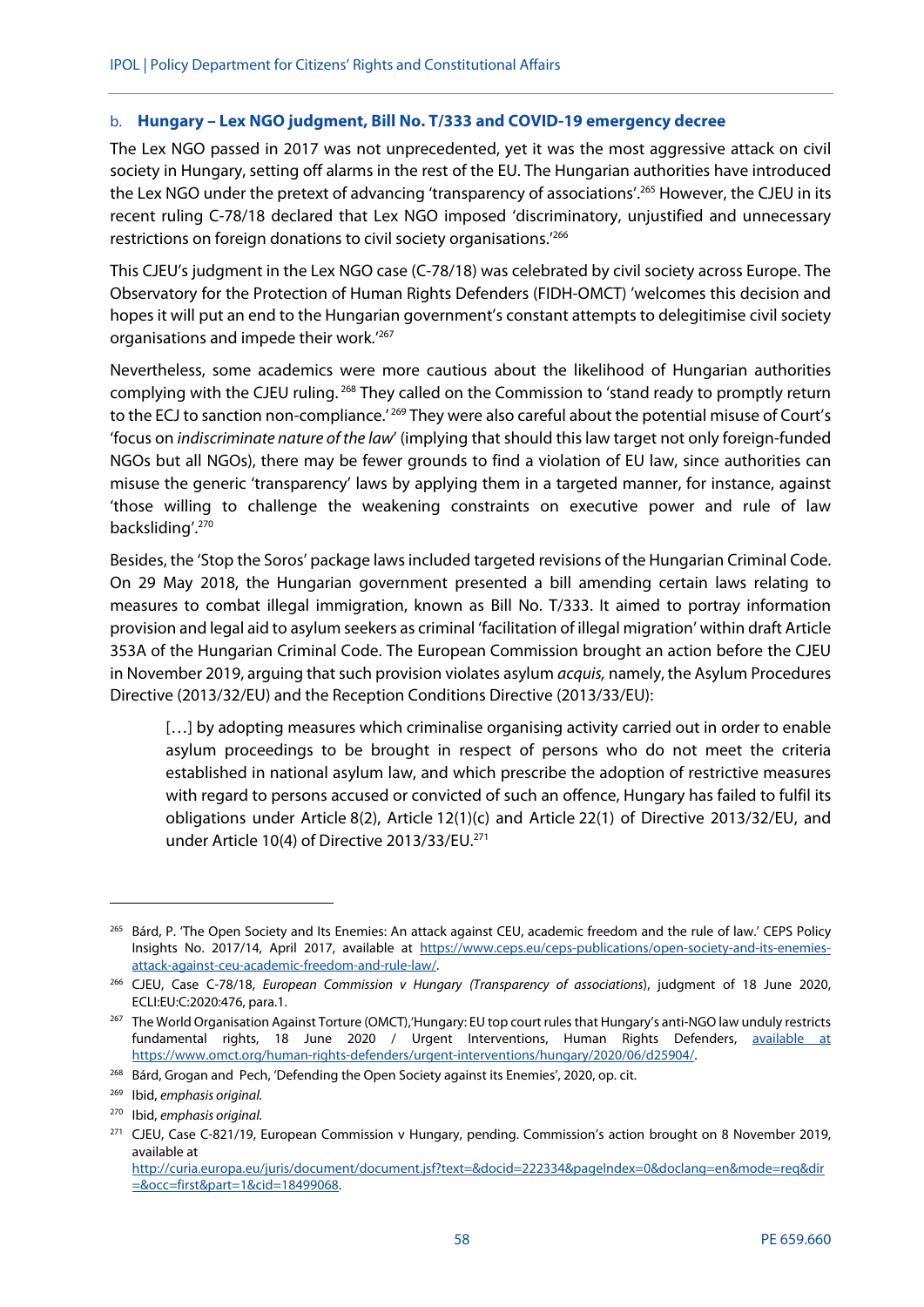Hungarian authorities have resorted to the EU Facilitation Directive (2002/90/EC), when justifying the criminalisation of civil society activities in the area of migration and asylum, after 14 civil society organisations submitted to the Hungarian Constitutional Court. The Hungarian Constitutional Court (in its decision No. 3/2019.(III. 7.) AB) argued, that (paras 59 – 60, emphasis added):

[59] The effect of the [Facilitation] Directive covers, in principle, **the obligation of establishing sanctions applicable to the wilful facilitation of unauthorised entry or transit manifested under the umbrella of humanitarian action** [Article 1 (2)], except when the Member State decided on applying its national laws and practice in the cases when this conduct is aimed at humanitarian assistance. [60] … It is sufficient to state that the **Directive obliges** the Member States to impose sanctions on the facilitation of unauthorised entry, transit and stay in the scope specified therein, however it also **allows the Member States to take further measures**.'272

The fact that legitimate civil society activities 'under the umbrella of humanitarian action' can currently be criminalised under EU law is a serious issue. The EU-level cooperation in criminal matters, including in the area of migrant smuggling, is based on 'mutual trust' and 'mutual recognition'. Thus, it is not only a breach of asylum acquis, as Commission is currently arguing, but a wider criminal justice and rule of law issue.

The OSCE ODIHR and Venice Commission went further and assessed Bill T/333 in light of freedom of association under Article 11 of the European Convention for Human Rights (ECHR):

[...] in principle, a legal provision concerning facilitating irregular migration, in light of the caselaw of the European Court of Human Rights, may pursue the legitimate aim of prevention of disorder or crime under the second paragraph of Article 11[ECHR], they [OSCE ODIHR and Venice Commission] stress that the legitimate aims must not be used as a pretext to control NGOs or to restrict their ability to carry out their legitimate work nor as a means to hinder persons from applying for asylum. The reasoning by the Hungarian authorities and the surrounding rhetoric of the criminal provision under examination raise serious doubts about the legitimacy of the aim behind the draft provision.<sup>273</sup>

The EU law has thus been used to create an environment that is not conducive to the activities of watchdog NGOs and human rights defenders inside the EU. On the one hand, civil society actors are expected to uphold fundamental rights, to ensure democratic accountability of governments' compliance with EU asylum acquis, Schengen Borders Code, and EUCFR, but on the other hand, EU laws still allow governments to criminalise them for precisely the same activity. The OSCE ODIHR has called out dangers for human rights defenders in similar situations, and that '[any]legal provisions that directly or indirectly lead to the criminalisation of such [human rights] activities should be immediately amended or repealed'.274

Recent COVID-19 related emergency law in Hungary also threatens the operations of independent civil society. The Hungarian emergency law became a subject of debate at the EU level. In the European Parliament's Committee on Civil Liberties, Justice and Home Affairs (LIBE), a debate with EC Vice President Vera Jourová and the Croatian Presidency of the EU 'underlined that the emergency measures taken by the Hungarian Government to fight the COVID-19 pandemic, including the

Hungarian Constitutional Court, Decision 3/2019. (III. 7.) AB, Budapest, 25 February 2019, Constitutional Court file No.: IV/1564/2018. Published in the Official Gazette (Magyar Közlöny) MK 2019/36, available at https://hunconcourt.hu/uploads/sites/3/2019/05/3\_2019\_en\_final.pdf.

<sup>&</sup>lt;sup>273</sup> Venice Commission and OSCE ODIHR, 'Hungary: Joint Opinion on the provisions of the so-called "Stop Soros" draft legislative package which directly affect NGOs', 2018, op. cit., para. 80.

<sup>&</sup>lt;sup>274</sup> OSCE ODIHR, Guidelines on the Protection of Human Rights Defenders, 10 June 2014, para. 24.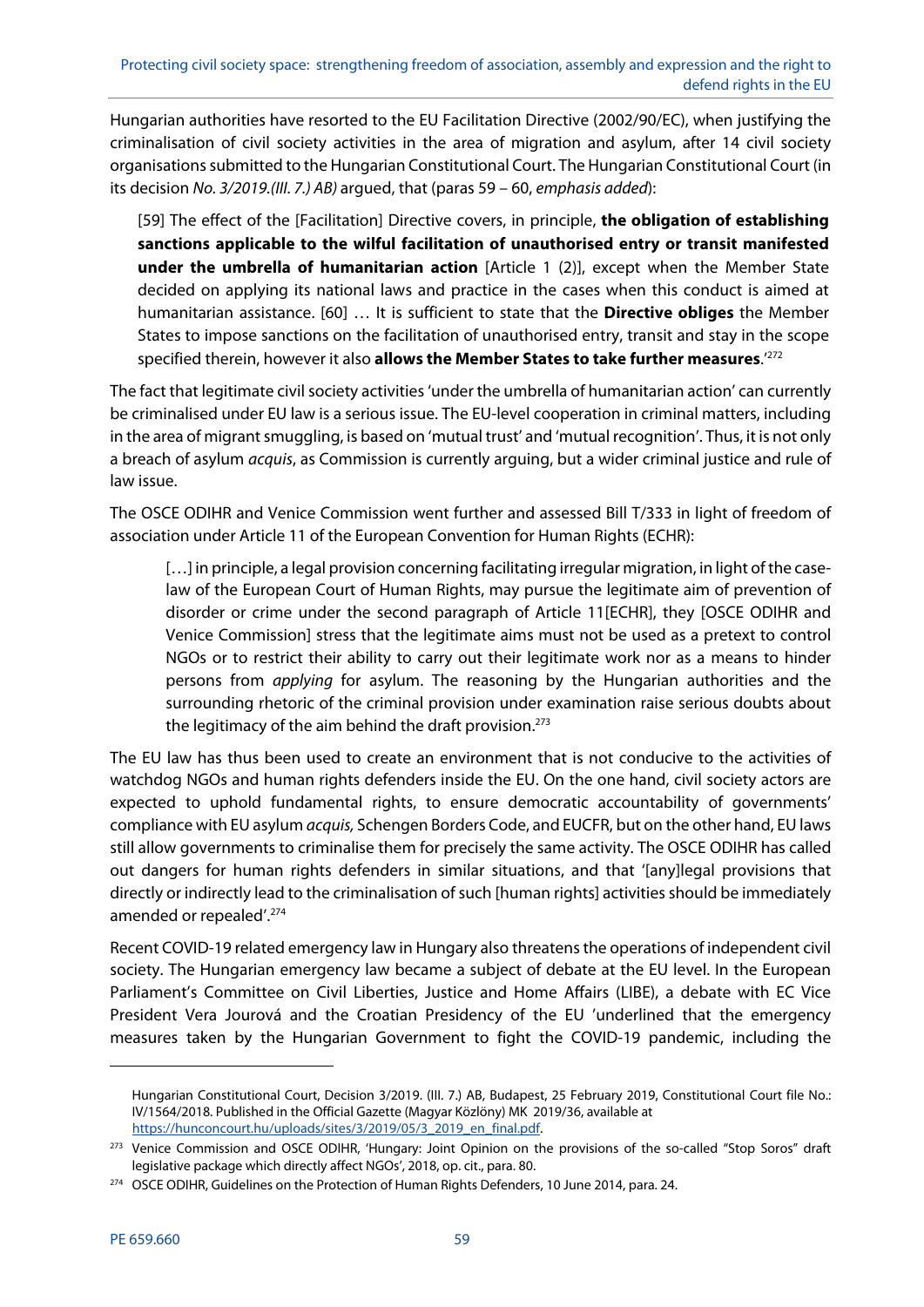declaration of an unlimited state of emergency, are not in line with EU rules and warned of the increasing risk to democracy.'275 During the LIBE debate MEPs implored the Commission 'to make full use of all available EU tools and sanctions to address this serious and persistent breach, including budgetary ones', and urged the Council 'to put back on its agenda the ongoing Article 7 procedure against Hungary.'276

The Hungarian government appeared to react to the pressure from the European Union institutions and to terminate the emergency decree. However, civil society space remains at risk. The Hungarian Helsinki Committee, raised concerns regarding the law terminating emergency measures as it seemed to dismantle further the rule of law and fundamental rights safeguards:<sup>277</sup>

Shortly before midnight on 26 May, Hungarian Deputy Prime Minister Zsolt Semjén submitted to parliament the Bill on Terminating the State of Danger (T/10747) and the Bill on Transitional Provisions related to the Termination of the State of Danger (T/10748). The government hails the Bills as allaying the fears of those who had warned about the dangers of government ruleby-decree powers. However, the proposals are unsuitable to dispel these fears. On the contrary: they shed a harsh light on the true nature of the regime.

Civil society monitoring situation of human rights defenders reacted sharply to this new threat. For instance, the World Organisation Against Torture called for the rejection of a bill that 'lacks essential safeguards for fundamental human rights and undermines the most essential tenets of democracy.<sup>'278</sup>

The Commission decided to split the annual reports into three issues - rule of law, democratic participation and fundamental rights. Such an approach lacks the recognition that the rule of law, fundamental rights and democracy are closely interrelated, reinforcing (or weakening) each other and thus cannot be treated as separate issues. It is welcomed, however, that the situation of civil society in different Member States is discussed among 'other checks and balances' (see Section 2.4. of the Commission's report).279 The in-depth assessment of challenges facing civil society actors is subject to a separate report on Democratic Participation in the EU. Nevertheless, only a comprehensive assessment would show the real situation and cumulative effects of various breaches in each of EU Member States. The civic space, in particular, watchdog NGOs and therefore human rights defenders, should constitute one of the key criteria in the Annual Democracy, Rule of Law and Fundamental Rights assessment by the independent expert body.<sup>280</sup>

<sup>&</sup>lt;sup>275</sup> European Parliament, Hungary and COVID-19: Debate on fundamental EU values under threat, 13 May 2020, Briefing, Newsletter - 13-16 May 2020 - Brussels plenary session available at https://www.europarl.europa.eu/news/en/agenda/briefing/2020-05-13/3/hungary-and-covid-19-debate-onfundamental-eu-values-under-threat.

<sup>276</sup> Ibid.

<sup>&</sup>lt;sup>277</sup> Amnesty International Hungary, Hungarian Civil Liberties Union and Hungarian Helsinki Committee, 'Never - Ending Story? Rapid analysis of the Bills T/10747 and T/10748', 27 May 2020, available at https://www.helsinki.hu/wpcontent/uploads/NeverEnding\_Story\_HHC-AI-HCLU\_rapid\_reaction\_27052020.pdf

<sup>&</sup>lt;sup>278</sup> World Organisation Against Torture (OMCT), 'Hungary: COVID-19 is no pretext to quarantine the rule of law, Urgent Interventions, Press Releases, 30 March 2020 / OMCT, available at https://www.omct.org/press-releases/urgentinterventions/hungary/2020/03/d25763/.

<sup>&</sup>lt;sup>279</sup> European Commission, '2020 Rule of Law Report:The rule of law situation in the European Union', COM(2020) 580 final, Brussels, 30 September 2020.

<sup>&</sup>lt;sup>280</sup> Bárd, Carrera, Guild, and Kochenov, 'An EU mechanism on democracy, the rule of law and fundamental rights', CEPS Paper in Liberty and Security in Europe, 2016.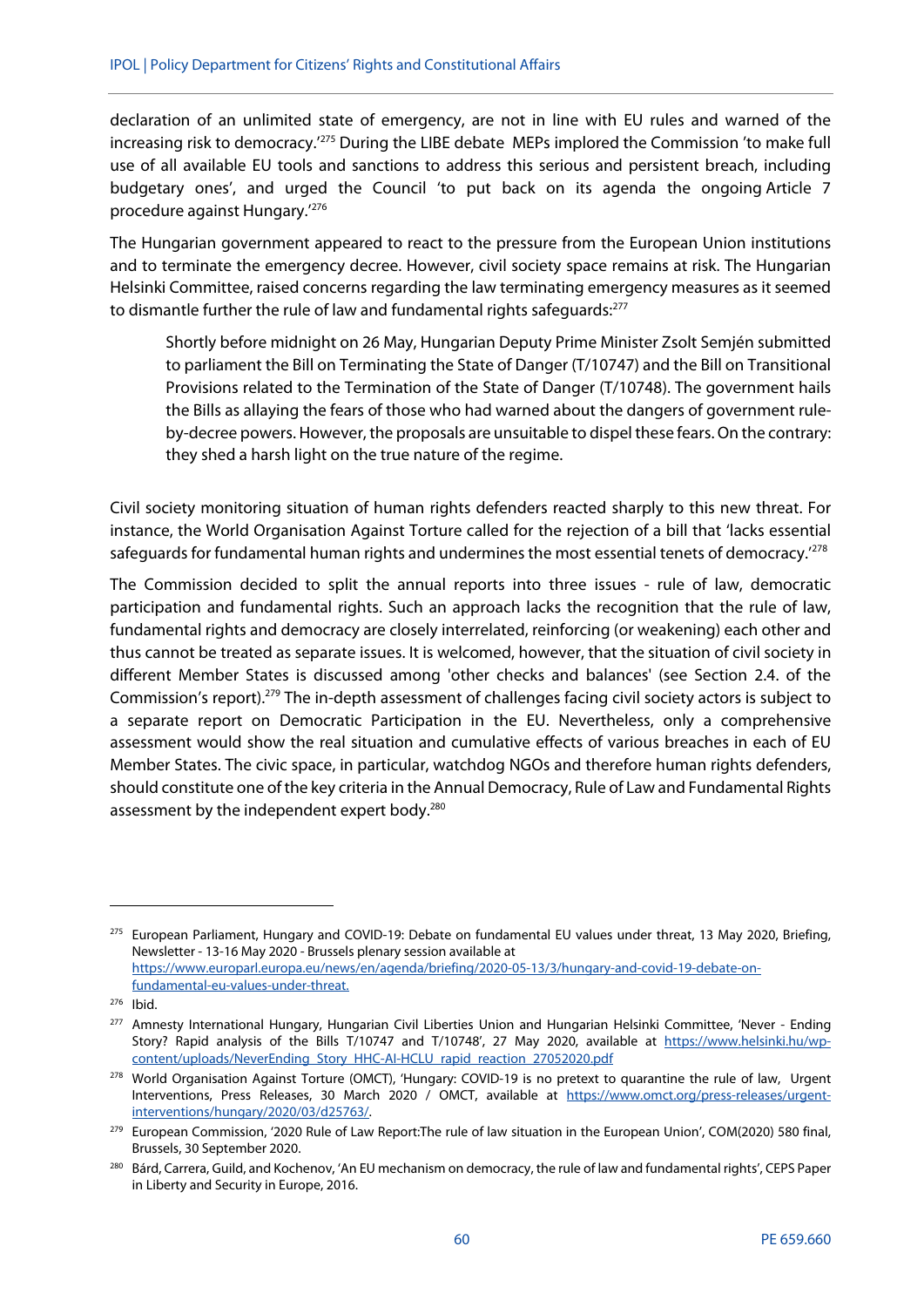The Venice Commission has 'consistently underlined that State security and public safety can only be effectively guaranteed in a democracy which fully respects the rule of law.'<sup>281</sup> It issued a reminder that the Rule of Law Checklist to be consulted during emergencies, among other issues, covers fair trial guarantees, issues related to corruption and collection of data and surveillance.<sup>282</sup> Regrettably, narrow interpretation of the rule of law sometimes tends to leave out the freedom of assembly, association and expression. The recent UN report 'The Case for a Human Rights Approach to the Rule of Law in the European Union' demonstrates the need to restore fundamental rights and civic space to centre stage in the debate on the rule of law. $^{283}$ 

### c. **Poland – the situation with rule of law and 'civic space'**

According to international institutions, in Poland NGO funding became subject to political oversight, meaning a tighter grip over watchdog organisations and those inclined to criticise official policies.<sup>284</sup> The National Freedom Institute - Center for the Development of Civil Society, established in 2017, to distribute public funds to NGOs, was quickly brought under the authority of the prime minister.<sup>285</sup> Poland's Commissioner for Human Rights, warned back in 2017 that changes in the regulatory environment have wider ramifications: 'If the government doesn't like some of the NGOs, people are going to think twice about supporting them', he said. 'Each money transfer is traceable, after all.'<sup>286</sup>

This new authority was later scrutinised by the UN Human Rights Office, the Polish Ombudsman and civil society representatives.<sup>287</sup> Such oversight mechanisms fall short of international and regional standards that call for state 'non-interference' in civil society funding.<sup>288</sup> Poland's Commissioner for Human Rights evidenced that the government violated the impartiality principle when facilitating civil society funding via newly established authority:

[...] certain civil society organizations that were not pro-Government would have trouble getting funding, and were already finding it increasingly difficult to express their opinions in public, as they are often unable to adequately access official media.<sup>289</sup>

Civil society representatives defined this authority 'as the main instrument to silence individuals or entities that do not agree with the Government'.<sup>290</sup> Also, in many countries, a less intrusive alternative is civil society self-regulation and a civil society partnership model in designing and disbursing EU funds.

<sup>&</sup>lt;sup>281</sup> CoE Venice Commission, 'Emergency Powers - What Standards?' CoE Directorate General on Human Rights and Rule of Law, 14 April 2020, available at https://www.coe.int/en/web/human-rights-rule-of-law/venice-commission-covid19.

<sup>&</sup>lt;sup>282</sup> CoE Venice Commission, Rule of Law Checklist, CDL-AD(2016)007-e, adopted by the Venice Commission at its 106th Plenary Session (Venice, 11-12 March 2016), available at https://venice.coe.int/webforms/documents/?pdf=CDL-AD(2016)007-e.

<sup>283</sup> UN OHCHR, 'The case for a human rights approach to the rule of law in the European Union', 2020, op. cit.

<sup>&</sup>lt;sup>284</sup> UN OHCHR 'Poland: UN Human Rights Office Troubled by Shrinking Civic Space, Growing Extremist Rhetoric', Brussels, 7 March 2018, available at https://europe.ohchr.org/EN/NewsEvents/Pages/DisplayNews.aspx?NewsID=134&LangID=E.

<sup>&</sup>lt;sup>285</sup> Ciobanu, C., and W. Kosc, 'Warsaw grabs purse strings of Polish NGOs,' POLITICO, 8 December 2017, available at https://www.politico.eu/article/pis-polish-ngos-fear-the-governments-embrace/..

<sup>286</sup> Ibid.

<sup>&</sup>lt;sup>287</sup> UN OHCHR, 'Poland: UN Human Rights Office Troubled by Shrinking Civic Space', 2018, op. cit.

<sup>&</sup>lt;sup>288</sup> UN Special Rapporteur on the rights to freedom of peaceful assembly and of association, Report to 39<sup>th</sup> session of the UN Human Rights Council, A/HRC/23/39, 2013, op. cit.

<sup>289</sup> UN OHCHR, 'Poland: UN Human Rights Office Troubled by Shrinking Civic Space', 2018, op. cit.

<sup>290</sup> Ibid.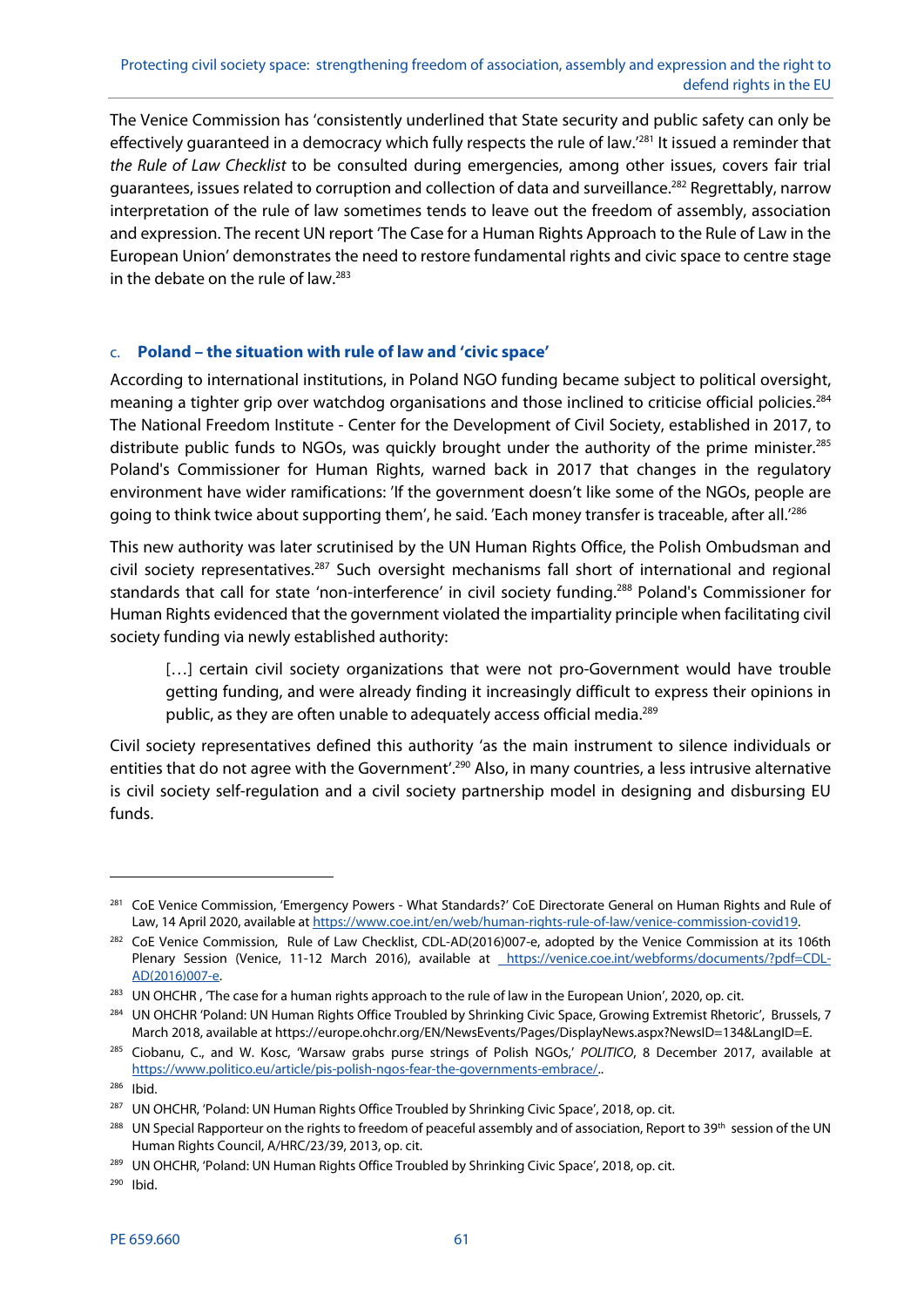On 11 May 2020, in the aftermath of COVID-19 restrictions, the ruling Law and Justice party (in its Polish acronym, PiS) announced that it was considering a home-grown version of Hungary's Lex NGO. Poland's environment minister has announced publicly that such a law 'would oblige nongovernmental organisations to declare any foreign sources of financing'.291 Nevertheless, the Polish government does not seem willing to pursue this proposal further.<sup>292</sup> In this case, the very proposal constituted a smear campaign against the Polish NGOs. For instance, Ewa Kulik-Bielinska, director of the Batory Foundation in Poland, said that 'the aim was to portray NGOs as organisations that work in the interests of foreign intelligence or foreign capital, discrediting them in the eyes of the public'.293

Such state interferences (or attempts to do it) with the civil society funding in Poland resonates with the recent CJEU judgment in the Lex NGO case (Case C-78/18), where the Court was scrutinising the negative effects created by Hungarian authorities, such as creating a climate of 'general mistrust' and stigmatising certain NGOs.<sup>294</sup>

#### $3.1.2.$ Smear campaigns, and intimidation of civil society actors

EU institutions are obliged by the Treaties to ensure good governance and sound legislation that provide for legal certainty for all citizens and associations to function freely, including critical civil society actors. Paradoxically, at times EU legislation has served not as an additional layer of protection but **as an additional means of policing and criminalisation**. The negative impacts of the EU Facilitators Package, that consists of the Facilitation Directive (2002/90/EC) 'defining the facilitation of unauthorised entry, transit and residence' and the accompanying Council Framework Decision (2002/946/JHA) 'on the strengthening of the penal framework to prevent the facilitation of unauthorised entry, transit and residence'. 295 have been analysed in-depth in a study requested by the EP's Petitions Committee, or (PETI).296

The EU Facilitation Directive (2002/90/EC) was designed to slash the facilitation of irregular arrivals of asylum seekers and other migrants and their irregular stay. However, in multiple ways it is falling short of the UN Migrant Smuggling Protocol, EU Fundamental Rights Charter and the EU 'good governance' and 'better legislation principles'.<sup>297</sup> For instance, while the UN Smuggling Protocol defines a crime of 'migrant smuggling' only when it is committed for 'financial or other material benefit', the EU Facilitation Directive created a vague provision of 'facilitation of entry' that criminalises 'any assistance' and **does not require proof of financial or other gain for facilitation of entry**. 298

<sup>&</sup>lt;sup>291</sup> 'Polish government considers law forcing NGOs to declare foreign funding,' Reuters, 11 May 2020, op. cit.

<sup>&</sup>lt;sup>292</sup> Focus group convoked for the purpose of this study on 25 May 2020 via Zoom.

<sup>&</sup>lt;sup>293</sup> 'Polish government considers law forcing NGOs to declare foreign funding, Reuters, 11 May 2020, op. cit.

<sup>&</sup>lt;sup>294</sup> CJEU, Case C-78/18, European Commission v Hungary (Transparency of associations), judgment of 18 June 2020, para. 118, ECLI: EU:C:2020:476.

<sup>&</sup>lt;sup>295</sup> Council Directive 2002/90/EC of 28 November 2002 defining the facilitation of unauthorised entry, transit and residence, OJ L 328, 5.12.2002, p. 17–18; Council framework Decision 2002/946/JHA of 28 November 2002 on the strengthening of the penal framework to prevent the facilitation of unauthorised entry, transit and residence, OJ L 328, 5.12.2002, p. 1–3.

<sup>&</sup>lt;sup>296</sup> Carrera, S., L. Vosyliūtė, J. Allsopp, G. Sánchez and S. Brenda Smialowski, 'Fit for purpose? The Facilitation Directive and the criminalisation of humanitarian assistance to irregular migrants: 2018 update', Study for the EP Petitions Committee, January 2019, available at https://www.ceps.eu/publications/fit-purpose-facilitation-directive-and-criminalisation-humanitarian-assistance

<sup>&</sup>lt;sup>297</sup> Vosyliūtė, 'How could strategic litigation prevent policing of humanitarianism?', 2019, op. cit.

<sup>&</sup>lt;sup>298</sup> Carrera, Vosyliūtė, Allsopp, Sánchez and Brenda Smialowski, 'Fit for purpose?', 2019, op. cit.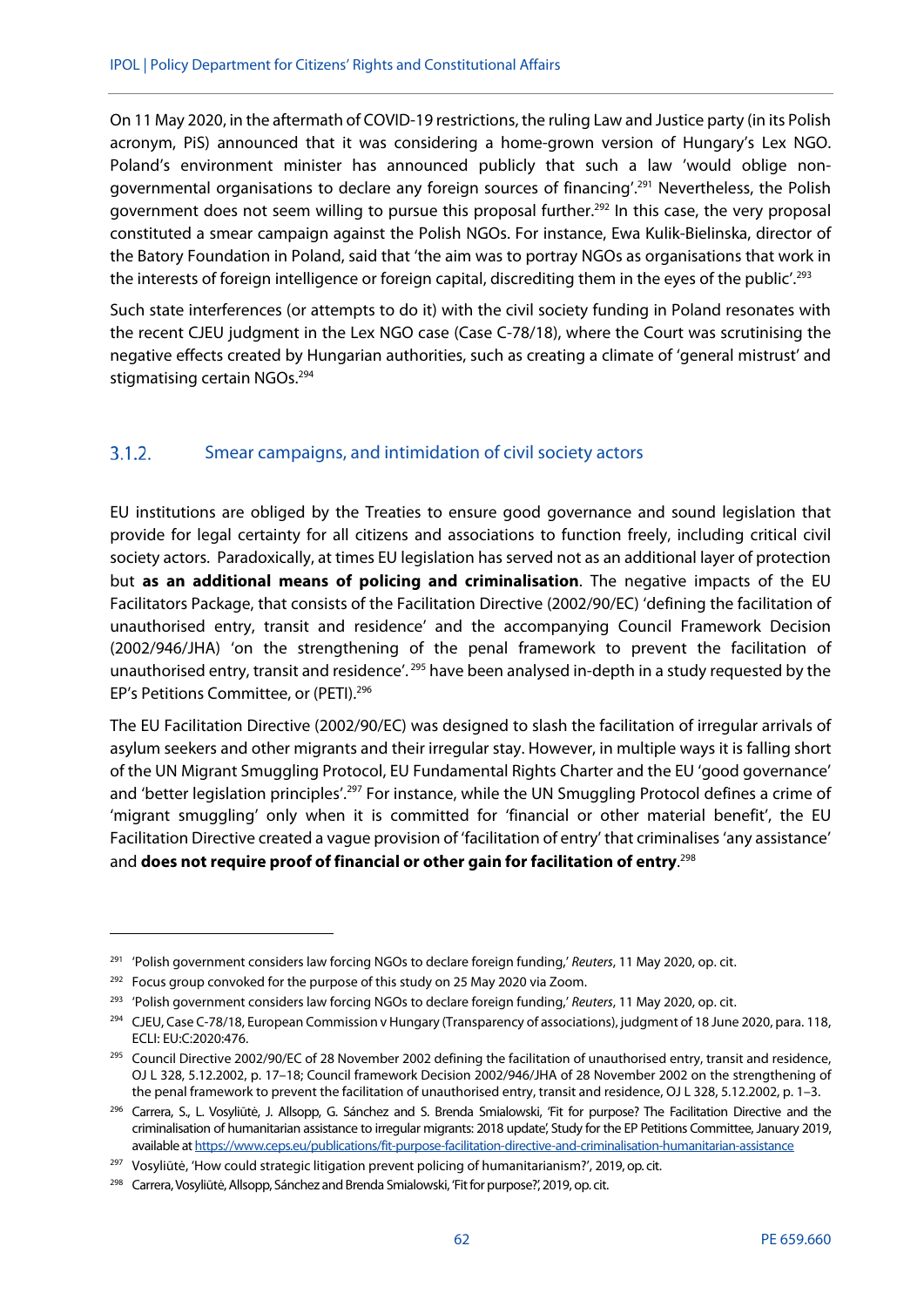The legal uncertainty created by the vague definition of crime enabled the investigation and prosecution of civil society actors and their family members who assist for charitable or altruistic purposes. These purposes were not intended to be criminalised by the drafters of the UN Migrant Smuggling Protocol, since it is not the aim of criminal justice to circumvent such activities. Nevertheless, the EU version of 'crimes of facilitation' has enabled a broad use of criminal measures to achieve greater migration management efficiency, but disregards the various chilling effects it has created for asylum seekers and other migrants and civil society actors assisting them.299 ReSOMA research shows that at least 171 individuals have been brought under criminal prosecution/investigation on charges of 'facilitating or irregular entry and/or irregular stay' in the four years between 2015 and 2019.<sup>300</sup>

Migrant search and rescue (SAR) NGOs alone, in the two years between 2018 and 2020, experienced 40 cases of criminal charges, disciplining including administrative fines, de-flagging, seizure and confiscation of ships, or their crews otherwise were prevented from leaving or docking in the ports.301 National provisions on 'espionage', 'conspiracy against the state' and 'threat to public policy and public security' have been instrumental in criminalising various legitimate activities carried out by civil society.<sup>302</sup>

The recent Council of Europe Expert Council on NGOs and the UN Special Rapporteur on Human Rights of Migrants reports have demonstrated how vague criminal definitions curtailed freedom of association.303 The research highlights that some EU-level regulatory definitions, such as 'crimes of facilitation' under the Facilitation Directive (2002/90/EC) have been more closely linked to other aggravating or 'related crimes', such as 'participation in organised criminal group' or 'money laundering', or 'financing criminal activity'.304

For instance, 'participation in an organised criminal group' cannot be applied if the activity carried out by two or more people does not fall under the definition of a base crime.<sup>305</sup> This once again shows how important for the protection of civic space it is to have a clear criminal definition since by default civil

<sup>&</sup>lt;sup>299</sup> Vosyliūtė and Conte, 'Crackdown on NGOs assisting refugees and other migrants', 2019, op. cit.

<sup>300</sup> ReSOMA, 'The criminalisation solidarity in Europe', 2020, op. cit.; Allsopp, Vosyliūtė, and Brenda Smialowski, 'Picking "lowhanging fruit" while the orchard burns', 2020, op. cit.

<sup>301</sup> European Union Agency for Fundamental Rights, '2020 update - NGO ships involved in search and rescue in the Mediterranean and legal proceedings against them', 15 June 2020, available at available at https://fra.europa.eu/en/publication/2020/2020-update-ngos-sar-activities.

<sup>&</sup>lt;sup>302</sup> Conte and Binder, 'Strategic Litigation', 2019, op. cit.

<sup>&</sup>lt;sup>303</sup> UN Special Rapporteur on the human rights of migrants, Report on right to freedom of association of migrants and their defenders, A/HRC/44/42, 13 May 2020, available at https://undocs.org/en/A/HRC/44/42; Council of Europe (CoE), Expert Council on NGO Law, Guidelines on protecting NGO work in support of refugees and other migrants, prepared by the Expert Council on NGO Law of the Conference of INGOs of the Council of Europe, CONF/EXP(2020)3, May 2020, available at https://rm.coe.int/expert-council-conf-exp-2020-3-guidelines-on-protecting-ngo-work-in-su/16809e4a81.

<sup>304</sup> See for instance: Venice Commission and OSCE ODIHR, 'Hungary: Joint Opinion on the provisions of the so-called 'Stop Soros' draft legislative package which directly affect NGOs (in particular draft Article 353A of the Criminal Code on facilitating illegal migration), Venice Commission Opinion No. 919 and 2018 OSCE/ODIHR Opinion No. NGOHUN/326/2018, Strasbourg, 25 June 2018, available at

https://www.venice.coe.int/webforms/documents/default.aspx?pdffile=CDL-AD(2018)013-e; Ferstman, 'Opinion on the compatibility of recent and planned amendments to the Greek legislation on NGO registration with European standards',the Expert Council on NGO Law of the Conference of INGOs of the Council of Europe, 2020, op. cit. Ferstman, C. (on behalf of the CoE Expert Council on NGO Law of the Conference of INGOs of the Council of Europe), 'Using criminal law to restrict the work of NGOs supporting refugees and other migrants in Council of Europe Member States: A review of the practice and the identification of guidelines', Strasbourg, December 2019, available at https://rm.coe.int/expertcouncil-conf-exp-2019-1-criminal-law-ngo-restrictions-migration/1680996969.

<sup>305</sup> Guild, E., S. Carrera, L. Vosyliūtė, A. Scherrer and V. Mitsilegas, 'The Cost of Non-Europe in the Area of Organised Crime', Study for the European Parliament's Committee on Civil Liberties, Justice and Home Affairs, 2016 April 2. Available at https://www.ceps.eu/publications/cost-non-europe-area-organised-crime.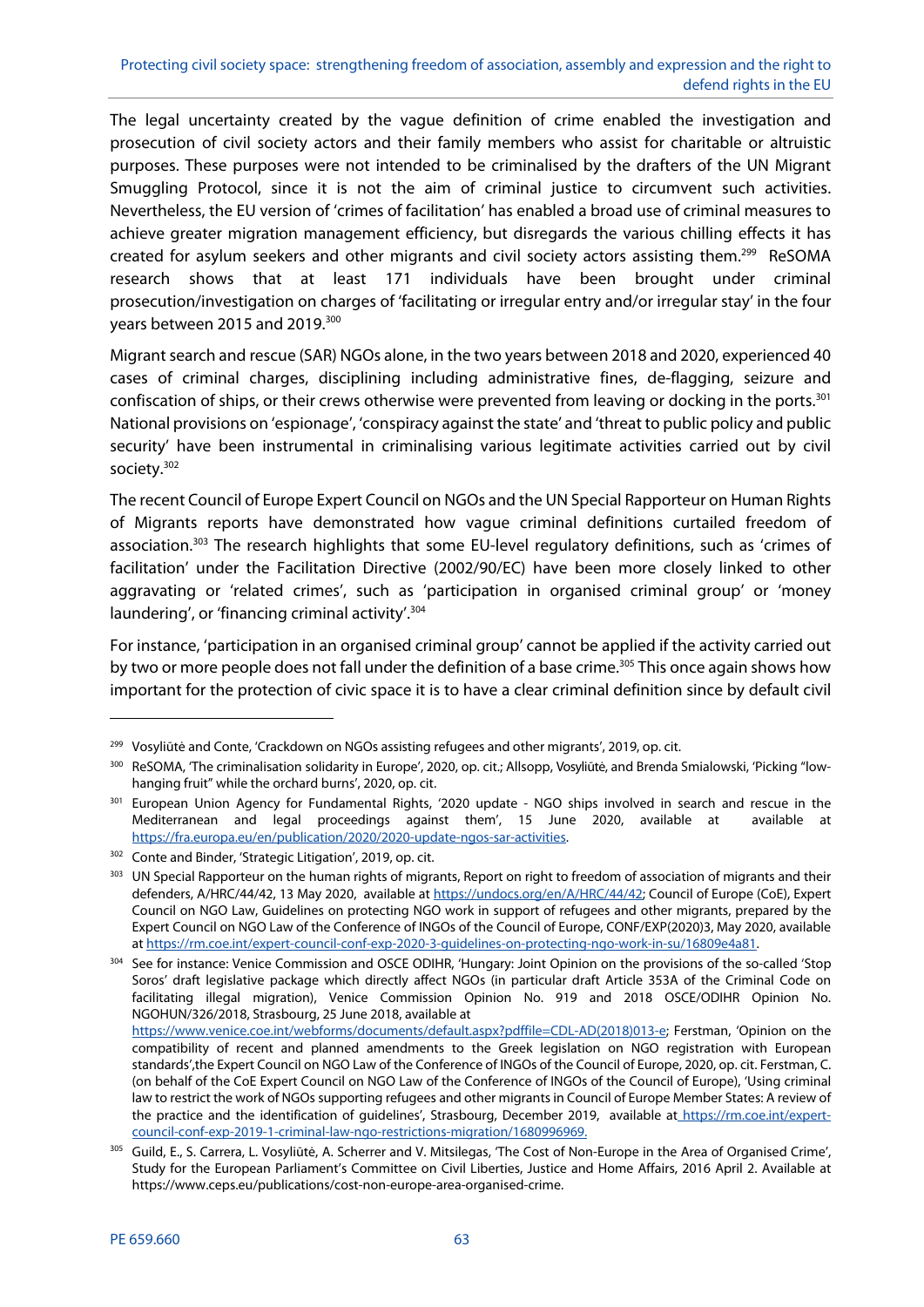society activities are organised. Thus, a vague base crime can easily be misapplied, with aggravation of 'participation in a criminal organisation', for instance in SAR cases (discussed below). This also poses risks to those donating money for civil society causes, since in turn they can also be accused of 'financing criminal activity'. Thus, the EU has sufficient cause to review these concerns in light of the EU Charter of Fundamental Rights (EUCFR). For instance, ample evidence has been gathered on the misuse of 'facilitation of irregular migration' as a key rationalisation for tightening the official grip over civil society organisations that are engaged in assisting refugees and other migrants.<sup>306</sup>

Anti-money laundering directives are another source of contention. The EU Directive 2018/1673 on Combating Money Laundering by Criminal Law has foreseen some clear safeguards, nevertheless, it is subject to other vague criminal provisions.<sup>307</sup> For instance, the definition of money laundering must conform to some criminal financial purpose (Article 2), and yet, 'smuggling' is among the enumerated purposes. Thus, it seems that the vague definition of 'facilitation of entry' kicks in through the back door via this provision of the law. Nevertheless, as the EU Anti-money laundering Directive 2018/1673 acknowledges in para. 21, the international, regional and EU standards all maintain that anti-money laundering investigations and prosecutions are subject to review for the EU legal principles and fundamental rights, not the least proportionality (Preamble of The EU Directive 2018/1673 on Combating Money Laundering by Criminal Law, emphasis added):

This Directive respects the principles recognised by Article 2 of the Treaty on European Union (TEU), respects fundamental rights and freedoms and observes the principles recognised, in particular, by the Charter of Fundamental Rights of the European Union, including those set out in Titles II, III, V and VI thereof which encompass, inter alia, the right to respect for private and family life and the right to protection of personal data, the principles of legality and proportionality of criminal offences and penalties, **covering also the requirement of precision, clarity and foreseeability in criminal law,** the presumption of innocence, as well as the rights of suspects and accused persons to have access to a lawyer, the right not to incriminate oneself and the right to a fair trial.

Some governments initiated NGO 'transparency' laws that have been accompanied by smear campaigns of civil society working in the area of migration and asylum. Mostly, critical civil society actors have been portrayed as 'untransparent', 'foreign agents', or working 'undercover for criminal organisations and money laundering [schemes]'.<sup>308</sup> Such laws are often inspired by non-democratic regimes but end up (mis)using the provisions falling under the rubric of the EU criminal law. For example, anti-money laundering narrative was woven around legislative initiatives in Greece and Hungary. In other countries, the prevalent narrative was about migrant smuggling, for example in Italy the narrative was around the 'Code of Conduct for SAR NGOs' that was followed by some governments

<sup>306</sup> Carrera, Mitsilegas, Allsopp and Vosyliūtė, Policing Humanitarianism, 2019, op. cit.; ReSOMA The criminalisation solidarity in Europe', 2020, op. cit.; Vosyliūtė and Conte, 'Crackdown on NGOs assisting refugees and other migrants', 2019, op. cit.

<sup>&</sup>lt;sup>307</sup> Directive (EU) 2018/1673 of the European Parliament and of the Council of 23 October 2018 on combating money laundering by criminal law, OJ L 284, 12.11.2018, p. 22–30.

<sup>&</sup>lt;sup>308</sup> See for instance: Ferstman, 'Using Criminal Law to Restrict the Work of NGOs Supporting Refugees and Other Migrants in Council of Europe Member States' 2019, op. cit.; Pardavi, Szuleka, Gheorghe, 'New decade, old challenges', 2020, op. cit.; Vosyliūtė, 'How could strategic litigation prevent policing of humanitarianism?', 2019, op. cit.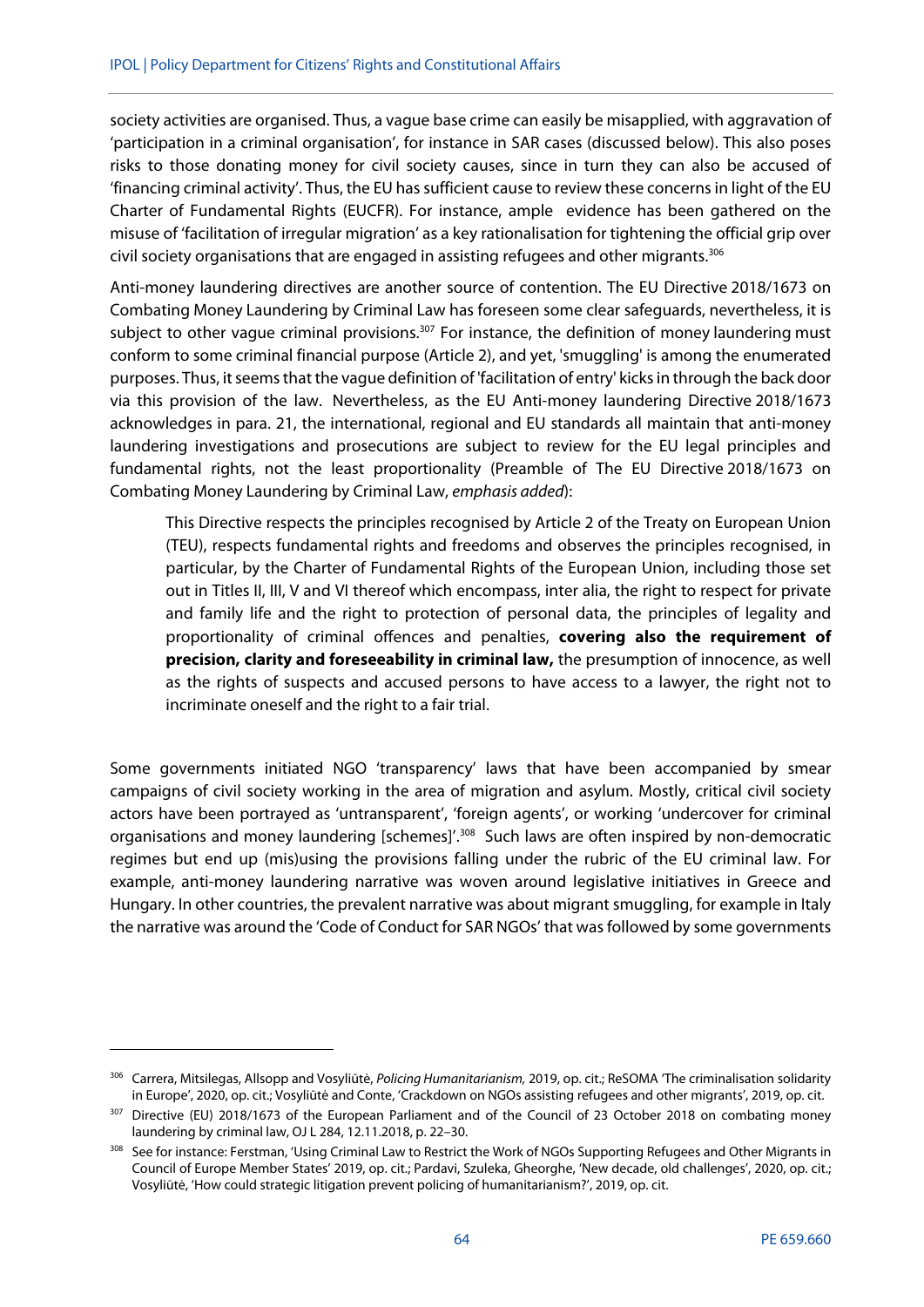in the Malta Declaration.<sup>309</sup> In Hungary, both narratives intertwined but were eventually challenged by the Commission (see Subsection 3.1.1. b).

The laws mentioned above cast a shadow over certain NGOs working on state territory, are too onerous to be justifiable from the perspective of the ICCPR, Article 22. If the police have reasonable suspicion about money laundering or migrant smuggling they are obliged to pursue it precisely as a criminal case, rather than creating 'predictive policing tools', making general accusations that amount to a reputational assault. International and regional freedom of association standards also preclude states from creating additional discriminatory registration requirements that are targeting only NGOs assisting refugees and migrants or those that get foreign funding.<sup>310</sup> Moreover, the EU General Data Privacy Regulation (EU 2016/679), precludes national authorities and private actors from sharing data whether about individuals or associations, when they fall outside the purpose for which such data has been gathered (the purpose limitation clause).

# a. **Narrative around the new Greek law explicitly targeting NGOs working in the area of migration and asylum**

The new Greek 'NGO transparency' registry explicitly targets civil society actors working in the area of migration and asylum (as discussed in Subsection 3.1.1. a.). The new laws cast suspicion over NGO activities and stirred controversy on various occasions, including incidents of verbal and physical attacks against the volunteers.<sup>311</sup>

Greek officials publicly claimed that the fight against money laundering was the goal behind the need for a separate registry under the Ministry of Migration and Asylum:312

The move came after the anti-money laundering authority under Supreme Court Deputy Prosecutor Anna Zairi, started compiling registered NGOs to eventually audit them, saying it wants to probe financial transactions. The authority wants to investigate possible illegal financial transactions that would point to money laundering.

The press release about the law suggesting that NGOs will have only 10 days to comply with the new registry or face a ban was portrayed as enhancing transparency. In light of international and regional freedom of association standards discussed in Chapter 2, it constitutes quite a disproportionate penalty.313 According to civil society representatives who participated in the focus group conducted for this study, the new law looks like a collective penalty for all NGOs working in the area of migration. It institutionalizes suspicions of corruption, money laundering and the like. Similar criteria are not applied to private entities that are providing services in the refugee camps, such as food, hygiene,

<sup>&</sup>lt;sup>309</sup> Carrera, S., and R. Cortinovis, 'The Malta declaration on SAR and relocation: A predictable EU solidarity mechanism?', CEPS Policy Insight, No. 2019-14, 11 October 2019, available at https://www.ceps.eu/ceps-publications/the-malta-declarationon-sar-and-relocation/.

<sup>&</sup>lt;sup>310</sup> Ferstman, 'Opinion on the compatibility of recent and planned amendments to the Greek legislation on NGO registration with European standards',the Expert Council on NGO Law of the Conference of INGOs of the Council of Europe, 2020, op. cit.

<sup>311</sup> European Civic Forum, 'Violence against migrants, volunteers and NGOs intensifies in the islands – Interview with Greek Forum of Refugees – Civic Space Watch', 17 February 2020, available at http://civicspacewatch.eu/greece-violenceagainst-migrants-volunteers-and-ngos-intensifies-in-the-islands-interview-with-greek-forum-of-refugees/.

<sup>&</sup>lt;sup>312</sup> 'Greece's refugee, migrant NGO's face ban unless registered', The National Herald, 27 November 2019, op. cit.

<sup>&</sup>lt;sup>313</sup> 'Greece gives NGOs 10 days to register or face ban,' Kathimerini, 26 November 2019, available at http://www.ekathimerini.com/246872/article/ekathimerini/news/greece-gives-ngos-10-days-to-register-or-face-ban.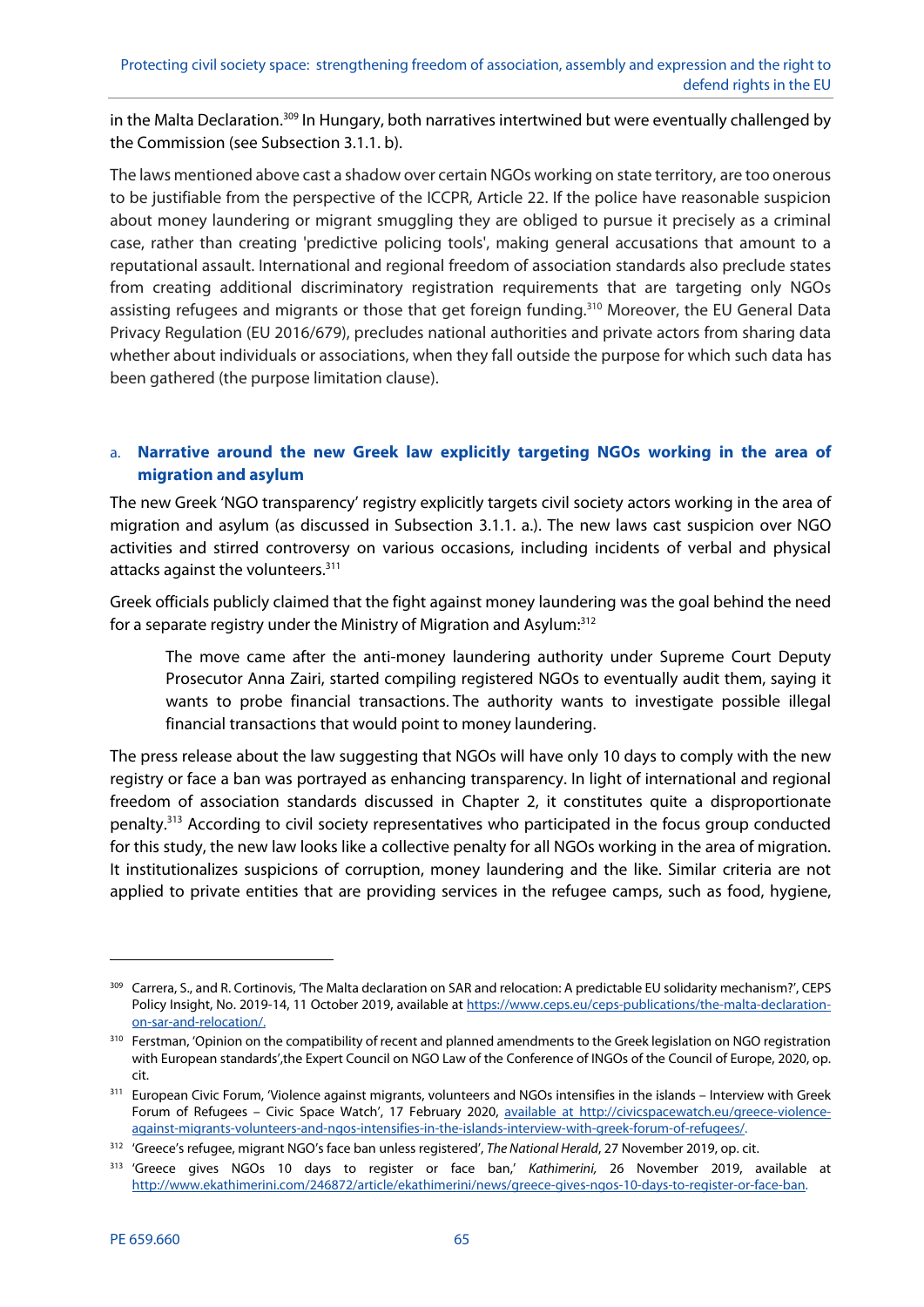rubbish collection, security. The law thus touched off fresh allegations against NGOs working in the field: $314$ 

Deputy Migration Minister George Koumoutsakos has denounced **the illegal networks of financial exploitation of immigrants involving NGOs, lawyers and doctors**. Government spokesman Stelios Petsas told reporters on Tuesday that the new law would help 'control the activities of hundreds of NGOs operating in Greece'. […] Petsas said the registry will include 'members, staff and partners of organisations, so there is transparency and responsibility, as many NGOs may have helped decisively' in managing the issue of migration, 'but others operated in a faulty and parasitic manner. The new law also provides that the registry will be overseen by a specially appointed secretary.

Civil society organisations, like the European Civic Forum, have characterised the narrative around this law as 'very alarming and connected with increased tensions and violence'.<sup>315</sup> A recent interview with the Greek Forum of Refugees describing the situation linked the increase of racist and hate crime attacks against volunteers with the aggressive rhetoric of public officials. 316

Nevertheless, the risks to freedom of association extend well beyond narrative. The new registry and related rules open the door to a new form of control by the Ministry of Migration and Asylum. In a democratic society, NGOs should be bound by the general laws and not specially tailored decrees. Such decrees and potential misuse of the database would put watchdog NGOs and other human rights defenders in a difficult position.

A recent Council of Europe report found that even previous, generally applicable NGO law has already been used to discipline some NGOs working in the area of migration: **'**Tax officials have attended at community centres working with migrants in Athens and on the islands and imposed arbitrary fines for failing to comply with new procedures not communicated in advance.' 317

## b. **Smear campaigns across the EU against SAR NGOs and human rights defenders assisting migrants**

Smear campaigns against SAR NGOs have been started on the assumption that such NGOs act as 'migrant taxis' or potential migrant smugglers. Such campaigns have been condemned by UN experts. They have called on the Italian authorities to stop controversial legal changes and to uphold human rights.318 These campaigns, as a European Civic Forum report shows, have resulted in an overall drop in trust towards the whole civil society sector, not just SAR NGOs.<sup>319</sup>

<sup>&</sup>lt;sup>314</sup> Karaoulanis, T., 'Greece passes new law to better monitor NGOs dealing with migration', *Euractiv*, 5 February 2020, available at https://www.euractiv.com/section/justice-home-affairs/news/greece-passes-new-law-to-better-monitorngos-dealing-with-migration/, (emphasis added).

<sup>&</sup>lt;sup>315</sup> European Civic Forum 'Violence against Migrants, Volunteers and NGOs Intensifies in the Islands', 2020, op. cit.

<sup>316</sup> UNHCR, 'Racist Violence Recording Network expresses concern over xenophobic reactions against refugees - UNHCR Greece', https://www.unhcr.org/gr/en/13232-racist-violence-recording-network-expresses-concern-over-xenophobicreactions-against-refugees.html.

<sup>&</sup>lt;sup>317</sup> Ferstman, 'Using Criminal Law to Restrict the Work of NGOs Supporting Refugees and Other Migrants in Council of Europe Member States', 2019, op. cit., para. 112.

<sup>318</sup> UN OHCHR, 'Legal Changes and Climate of Hatred Threaten Migrants' Rights in Italy, Say UN Experts', 21 November 2018, available at https://www.ohchr.org/EN/NewsEvents/Pages/DisplayNews.aspx?NewsID=23908&LangID=E.

<sup>319</sup> European Civic Forum, 'Activizenship 4', 2019, op. cit.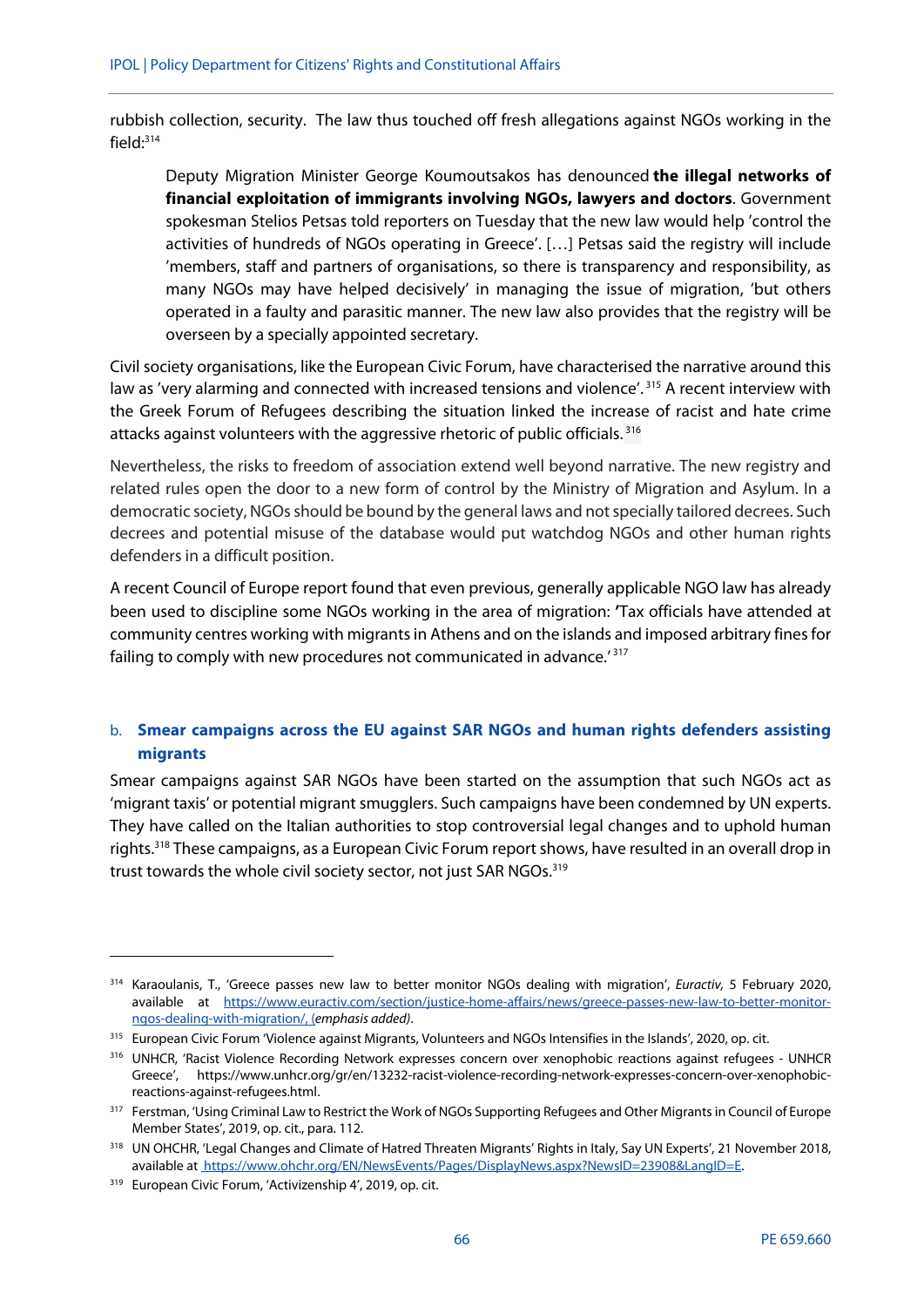The UN SR on the Human Rights of Migrants has highlighted how such smear campaigns, surveillance and in particular disciplining and criminalisation actions negatively affect the rights of migrants.<sup>320</sup> Empiric research showed how such narratives and practices lead to less security and rights.321 At the moment national laws transposing the EU Facilitation Directive (2002/90/EC) do not require law enforcement to have a reasonable suspicion about financial or other material gain to start the prosecution, nor do they need to collect evidence to prove it. Conversely, they and the resulting legislation make it more difficult for law enforcement officials to address the issue from a criminal justice perspective.

Earlier research has illustrated how, as a result of such smear campaigns and vague EU legal provisions, some civil society organisations assisting refugees and other migrants became subject to policing and surveillance.322 For instance, the **Italian** authorities placed a secret agent on the Save the Children Vos Hestia ship to gather intelligence about the NGO SAR operations. The infiltration of an undercover agent was done on the presumption that they were potentially 'colluding with' migrant smugglers.<sup>323</sup>

In September, 2019 **Frontex** launched a public tender that aimed to create a 'pre-warning mechanism' or 'predictive intelligence tool' on irregular migration, by tracking the social media profiles of suspect smugglers, smuggled migrants, diaspora communities and also NGOs assisting migrants. The idea was dropped after Privacy International challenged the tender specifications on the grounds of potential data privacy violations. 324

**In Greece**, five volunteers from Spanish and Danish SAR NGOs were arrested on 14 January 2016.325 Although the five volunteers were acquitted, Greek authorities started a new criminal investigation targeting mainly Emergency Response Centre International (ERCI) volunteers on the basis of very slim evidence.326 As ReSOMA research explains:

Their ongoing prosecution is the largest case of criminalisation of solidarity in Europe, as the investigation has involved a total 37 people, with 24 now being prosecuted and five in pretrial detention. They have been charged with several felonies, including espionage, assisting human-smuggling networks, membership of a criminal organisation, and money laundering.<sup>327</sup>

This case has gained attention from various international and regional bodies, including FRA and the UN Special Rapporteur on the Human Rights of Migrants.<sup>328</sup> The court hearing has been postponed to October due to the COVID-19 situation. If found guilty, ERCI volunteers would face 25 years in prison.

Some criminalised individuals also experienced reprisals after speaking out at EU and international forums. For instance, Salam Kamal Aldeen, founder of Danish NGO Team Humanity (that was operating

<sup>320</sup> UN Special Rapporteur on the human rights of migrants, Report on Right to freedom of association of migrants and their defenders, A/HRC/44/42, 13 May 2020, available at https://undocs.org/en/A/HRC/44/42.

<sup>&</sup>lt;sup>321</sup> Carrera, Mitsilegas, Allsopp and Vosyliūtė, Policing Humanitarianism, 2019, op. cit.

<sup>&</sup>lt;sup>322</sup> Vosyliūtė, 'How could strategic litigation prevent policing of humanitarianism?', 2019, op. cit.

<sup>&</sup>lt;sup>323</sup> Hall, R., 'Inside Italy's plot to infiltrate migrant rescue boats in the Mediterranean", GlobalPost Investigations, Public Radio International (PRI), , 28 June 2018, available at https://gpinvestigations.pri.org/inside-italys-plot-to-infiltrate-migrantrescue-boats-in-the-mediterranean-d7ae5b969c61.

<sup>&</sup>lt;sup>324</sup> Privacy International, '#PrivacyWins: EU Border Guards Cancel Plans to Spy on Social Media (for now)', 19 November 2019, available at https://privacyinternational.org/advocacy/3289/privacywins-eu-border-guards-cancel-plans-spy-socialmedia-now.

<sup>325</sup> Carrera, Vosyliūtė, Allsopp, Sánchez and Brenda Smialowski, 'Fit for purpose?', 2019, op. cit.

<sup>326</sup> Conte and Binder, 'Strategic Litigation', 2019, op. cit.

<sup>327</sup> ReSOMA, 'The criminalisation solidarity in Europe', 2020, op. cit.; Vosyliūtė and Conte, 'Crackdown on NGOs assisting refugees and other migrants', 2019, op. cit.

<sup>&</sup>lt;sup>328</sup> UN Special Rapporteur on the human rights of migrants, Report on Right to freedom of association of migrants and their defenders, 2020, op. cit.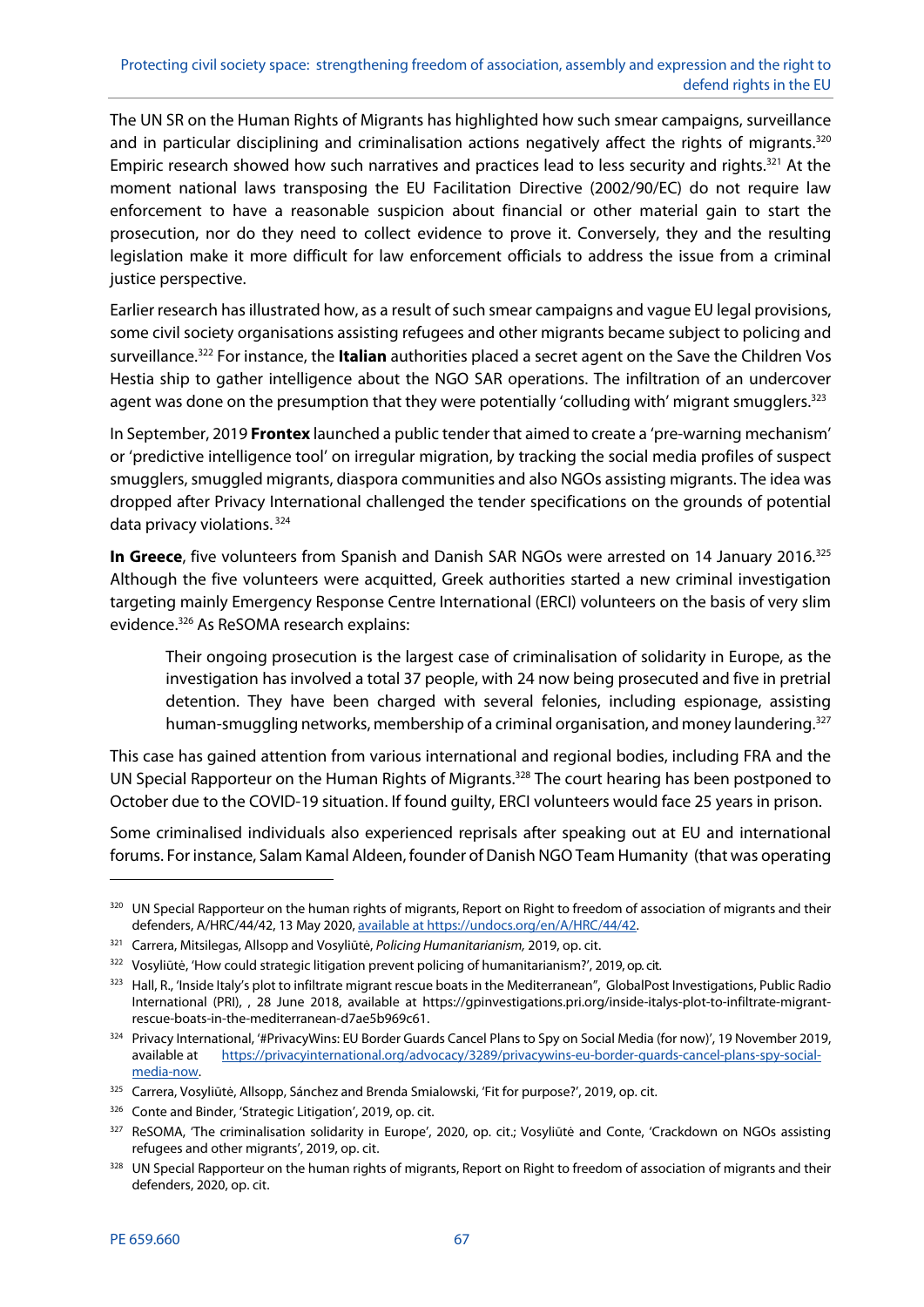**in Greece** since 2015) has been enlisted as a 'threat to public policy and public security' in Greece, according to lawyers defending him, following his participation at the hearing of the European Parliament.<sup>329</sup> He has been banished from the country and thus physically prevented to continue his humanitarian activities near Moria camp.

Broadly drafted laws end up limiting legitimate civil society activities in a ways that are disproportional and not necessary in a democratic society.<sup>330</sup> The above-mentioned practices create a situation when all NGOs working in the area of asylum, migration and integration are categorized as 'bad apples'. Since the category becomes broader, it gets more difficult for law enforcement to process all the information and to identify the actual 'bad apples', for instance, to identify those that have been acting with a profit motive. In this way, 'bad laws' undermine not only civic space, but also the trust between law enforcement and NGOs that is so important in this sensitive area. Without trust, NGOs will be less likely to cooperate with national authorities and police when issues arise, for instance when they hear accounts about smugglers, who abuse migrants.<sup>331</sup>

### c. **Environmental activists in UN Climate Summit**

Another UN OHCHR report concerned the 24<sup>th</sup> UN Climate Summit that was organised in Poland in December 2018 (COP 24). Environmental activists and human rights defenders were harassed or not allowed into the country to prevent them from attending this important UN-level event in Katowice.<sup>332</sup> In preparation for the UN Climate Summit, several UN Special Rapporteurs have called Polish authorities to ensure 'free and full participation, specifically the promulgation of a new safety and security law which was drafted for the conference and which they said could hamper civil society's involvement.' 333 They highlighted the importance of 'full and effective participation and access to COP24 to all civil society representatives, and to enable all human rights defenders to gather and exercise their rights to freedom of expression and opinion, association and peaceful assembly.<sup>'334</sup>

#### COVID-19 restrictions on operational space and rights  $3.1.3.$

The COVID-19 public health crisis has become yet another pretext to restrict operational civil society space. The UN Special Procedures came together to define the limits on the states' margin of appreciation when deliberating emergency-related laws, and how not to infringe different rights.<sup>335</sup> For instance, the UN experts also called governments to engage NGOs representing the most marginalised and thus likely the most affected groups in decision-making. They noted that 'However, measures are largely imposed from the top-down, and the regular consultation and participation processes are

<sup>329</sup> Global Legal Action Network (GLAN), 'Salam Aldeen', available at https://www.glanlaw.org/salamaldeen.

<sup>330</sup> Ferstman, 'Using Criminal Law to Restrict the Work of NGOs Supporting Refugees and Other Migrants in Council of Europe Member States' 2019, op. cit.

<sup>331</sup> Carrera, S., J. Allsopp and L. Vosyliūtė, 'Policing the mobility society: the effects of EU anti-migrant smuggling policies on humanitarianism', International Journal of Migration and Border Studies, vol. 4/3. 9 August 2018, available at https://doi.org/10.1504/IJMBS.2018.093912.

<sup>332</sup> UN OHCHR, 'Poland: UN Experts Condemn Measures to Stop Human Rights Defenders Join Climate Talks', 13 December 2018, available at

https://www.ohchr.org/EN/NewsEvents/Pages/DisplayNews.aspx?NewsID=24017&LangID=E.

<sup>333</sup> Ibid.

<sup>334</sup> Ibid.

<sup>335</sup> UN OHCHR, 'COVID-19: States Should Not Abuse Emergency Measures to Suppress Human Rights – UN Experts', 16 March 2020.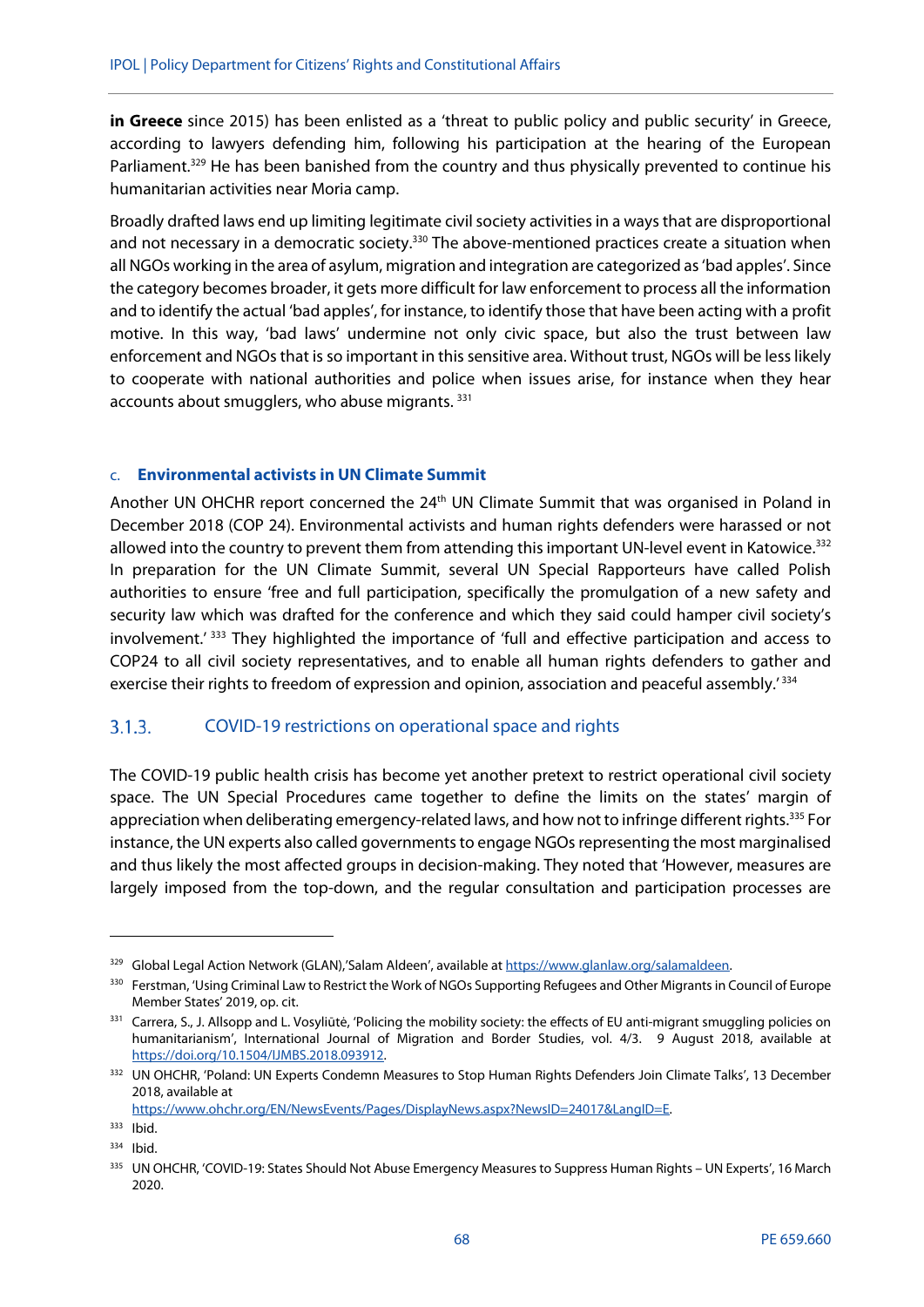frequently disrupted by confinement or circumvented.'336 They further provided the guidelines on Freedom of Assembly and Association.<sup>337</sup>

Watchdog NGOs reported how COVID-19 was used 'as an excuse for non-assistance' to migrants **at high seas**. 338 The Council of Europe Commissioner for Human Rights, Dunja Mijatović, explained that actions by **Italian and Maltese authorities** 'have led to the closure of ports to SAR NGO vessels carrying rescued migrants, and to the discontinuation of activities to co-ordinate rescue operations and disembarkation of those in distress'.339 Later commenting on the blocking of 400 people by **Malta**, she reiterated that 'despite the challenges presented by Covid-19, safe and prompt disembarkation of persons rescued at sea should continue.'340

NGOs and volunteers **assisting migrants and asylum seekers in hotspots** and other semi-detention facilities have also experienced restrictions. For instance, volunteers in 'Calais jungle' **in France,** assisting asylum seekers and other migrants to cope with the dire situation were sanctioned for violating social distancing rules.<sup>341</sup> The application of 'social distancing' rules should take into account the rights of others, in this case – the right to human dignity, and even the right to basic services, such as food and water. According to the international and regional standards on human rights, the restrictions that make obsolete the very right that governments are trying to defend (in this case, social distancing was intended to uphold public health, including migrants' health) would be deemed as disproportionate.

**In Greece**, refugees and migrants have experienced more severe restrictions of their freedoms due to COVID-19. Civil society has been vocal about the prolongation of lockdown in Greek hotspots: 'while Greece loosened restrictions for locals and tourists, refugees and asylum seekers are still held under inhumane conditions in overcrowded camps. The restrictive measures limit refugees and asylum seekers to access hospitals, legal advice and to meet their basic needs.<sup>'342</sup> In light of the UN guidance this measure could be seen as discriminatory as it provides one set of rules for nationals, and other for asylum seekers and migrants. This has also meant that civil society could not access the people who are under strict lockdown. For instance, a Greek NGO working on Chios and Samos stated in a media interview that 'We are deeply worried by the psychosocial and medical impact these measures have on

https://www.ohchr.org/EN/NewsEvents/Pages/DisplayNews.aspx?NewsID=25786&LangID=E.

<sup>336</sup> UN OHCHR, "'Leave No One behind"' - Don't Forget Your Commitments in Your Response to the COVID-19 Crises, UN Expert Urges States', 9 April 2020, available at

<sup>337</sup> UN OHCHR, 'COVID-19 Restrictions Should Not Stop Freedom of Assembly and Association, Says UN Expert', 14 April 2020, available at https://www.ohchr.org/EN/NewsEvents/Pages/DisplayNews.aspx?NewsID=25792&LangID=E.

<sup>&</sup>lt;sup>338</sup> The Alarm Phone, 'The Covid-19 Excuse: Non-Assistance in the Central Mediterranean Becomes the Norm', 11 April 2020, available at https://alarmphone.org/en/2020/04/11/the-covid-19-excuse/.

<sup>339</sup> The Council of Europe, Commissioner for Human Rights, Statement 'States should ensure rescue at sea and allow safe disembarkation during the COVID-19 crisis', 16 April 2020, available at https://www.coe.int/en/web/commissioner/view/-/asset\_publisher/ugj3i6qSEkhZ/content/states-should-ensure-rescue-at-sea-and-allow-safe-disembarkation-during-thecovid-19-crisis.

<sup>340</sup> The Council of Europe, Commissioner for Human Rights, Statement 'Immediate Action Needed to Disembark Migrants Held on Ships off Malta's Coast', 4 June 2020, available at https://www.coe.int/en/web/commissioner/view/-/asset\_publisher/ugj3i6qSEkhZ/content/immediate-action-needed-to-disembark-migrants-held-on-ships-off-malta-scoast.

<sup>341</sup> Utopia 56, 'L'état d'urgence sanitaire: autorise-t-il les violences envers les exilées et les intimidations envers les bénévoles ?', 28 April 2020, available at http://www.utopia56.com/en/actualite/letat-durgence-sanitaire-autorise-t-ilviolences-envers-exilees-intimidations-envers.

<sup>&</sup>lt;sup>342</sup> Europe Must Act, 'Grassroots NGOs Demand Equal Lockdown Measures for Refugees on the Aegean Islands'. 22 June 2020, available at https://www.europemustact.org/post/grassroots-ngos-demand-equal-lockdown-measures.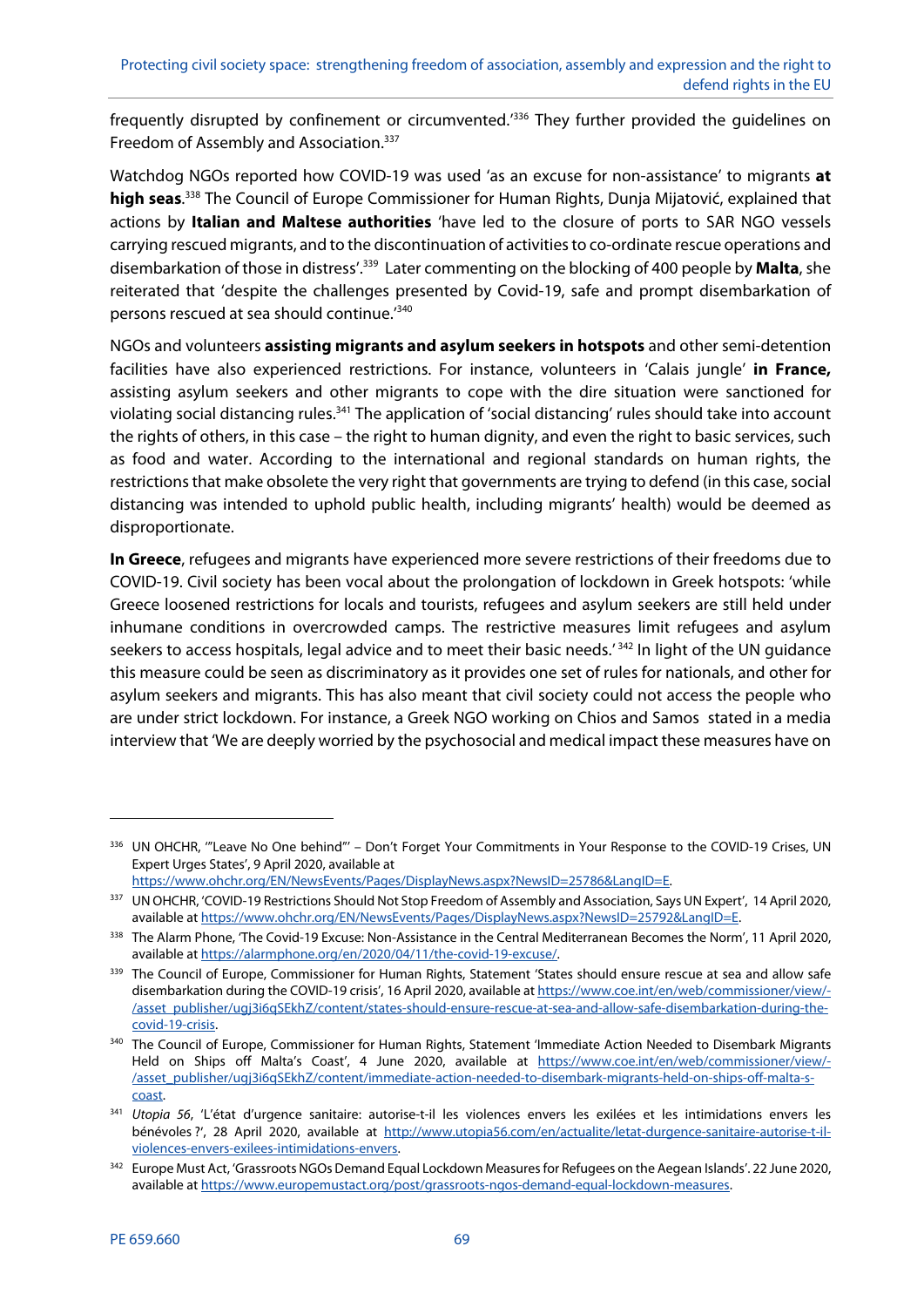the refugee populations living in these overcrowded camps. We want to understand the rationale behind extending these measures for such a specific community.<sup>'343</sup>

In countries such as Bulgaria, Hungary, Poland and Spain, civil society organisations working with **LGBT communities and those advocating** for their rights also felt targeted by restrictive laws and/or rhetoric. 344 According to ILGA-Europe, in **Spain**, LGBTQ gatherings were scapegoated for 'spreading the virus', while in **Bulgaria** similar message has been created by broadcasting homophobic statements of Erdogan.345 In many more countries access to health, treatment became an issue.346 **In Hungary**, soon after the Fidesz-led government seized emergency powers to deal with the pandemic, the law prohibiting a change of gender in birth certificates and other official documents came about, targeting the intersex and transgender community.<sup>347</sup>

As reported by the media, in Poland, encouraged by PiS, approximately 100 local authorities made declarations about establishing **'LGBT-free zones'**. 348 The European Parliament expressed concerns regarding the treatment of women, transgender and LGBTQ community in Hungary and Poland. The European Parliament asserted that it ' strongly rejects any attempts to backtrack on SRHR and LGBTQ rights, and in this context condemns the attempts to further criminalise abortion care, stigmatise HIV positive people, and undermine young people's access to sexuality education in Poland, as well as the attack on transgender and intersex people's rights in Hungary'.349

The European Network of Roma Grass-Roots Organisations (ERGO) at the time of writing has been gathering information on how COVID-19 affected **Roma communities** and those who assist them.<sup>350</sup> An NGO in **Spain**, the Fundación Secretariado Gitano, carried out a telephone survey among 11,000 Roma people to find out their actual needs and to communicate them to the government.<sup>351</sup> It can be seen as example of the important role played by watchdog NGOs in shedding light for national and the EU authorities on the needs of disproportionately affected communities and the evidence-based ways to address them.

To conclude, many of the examples of restrictions listed above do not meet the UN guidance on how to uphold the civic space while dealing with COVID-19.<sup>352</sup> Such restrictions are not necessary and most of the time are disproportionate to the public health need. However, frequently, the public authorities do not employ 'the least intrusive means of accomplishing the public health objective'. Any restrictions shall bequalified as 'discriminatory' if they target only certain associations with disproportionate,

<sup>343</sup> Ibid.

<sup>344</sup> ILGA-Europe, 'COVID-19 impacts on LGBTI communities in Europe and Central Asia: A rapid assessment report', 19 June 2020, available at https://ilga-europe.org/sites/default/files/covid19-lgbti-assessment-2020.pdf.

<sup>345</sup> Ibid, para. '2. Hate speech by political and religious leaders'.i

<sup>346</sup> Ibid, para. '1. Health and access to health'.

<sup>347</sup> ILGA-Europe, 'Hungary Rolls Back Legal Protections, Puts Trans and Intersex People at Risk' 19 May 2020, available at https://ilga-europe.org/resources/news/latest-news/hungary-rolls-back-legal-protections-puts-trans-and-intersexpeople-risk.

<sup>348</sup> Noack, R., 'Polish Towns Advocate 'LGBT-Free' Zones While the Ruling Party Cheers Them On', Washington Post, 19 July 2019, available at https://www.washingtonpost.com/world/europe/polands-right-wing-ruling-party-has-found-a-newtargetlgbt-ideology/2019/07/19/775f25c6-a4ad-11e9-a767-d7ab84aef3e9\_story.html.

<sup>349</sup> European Parliament, Resolution of 17 April 2020 on EU coordinated action to combat the COVID-19 pandemic and its consequences (2020/2616(RSP)), para. 48.

<sup>350</sup> ERGO Network, 'The Impact of Covid-19 Pandemic on Roma, Sinti and Traveller Communities', available at http://ergonetwork.org/2020/07/the-impact-of-covid-19-pandemic-on-roma-sinti-and-traveller-communities/.

<sup>351</sup> Fundación Secretariado Gitano, 'The Fundación Secretariado Gitano Carries out a Telephone Survey to 11,000 Roma People That Reveals the Serious Social Impact of the Covid-19 Crisis', 27 April 2020, available at https://www.gitanos.org/actualidad/archivo/131067.html.

<sup>352</sup> UN OHCHR, 'Civic space and COVID-19: Guidance', 4 May 2020, op. cit.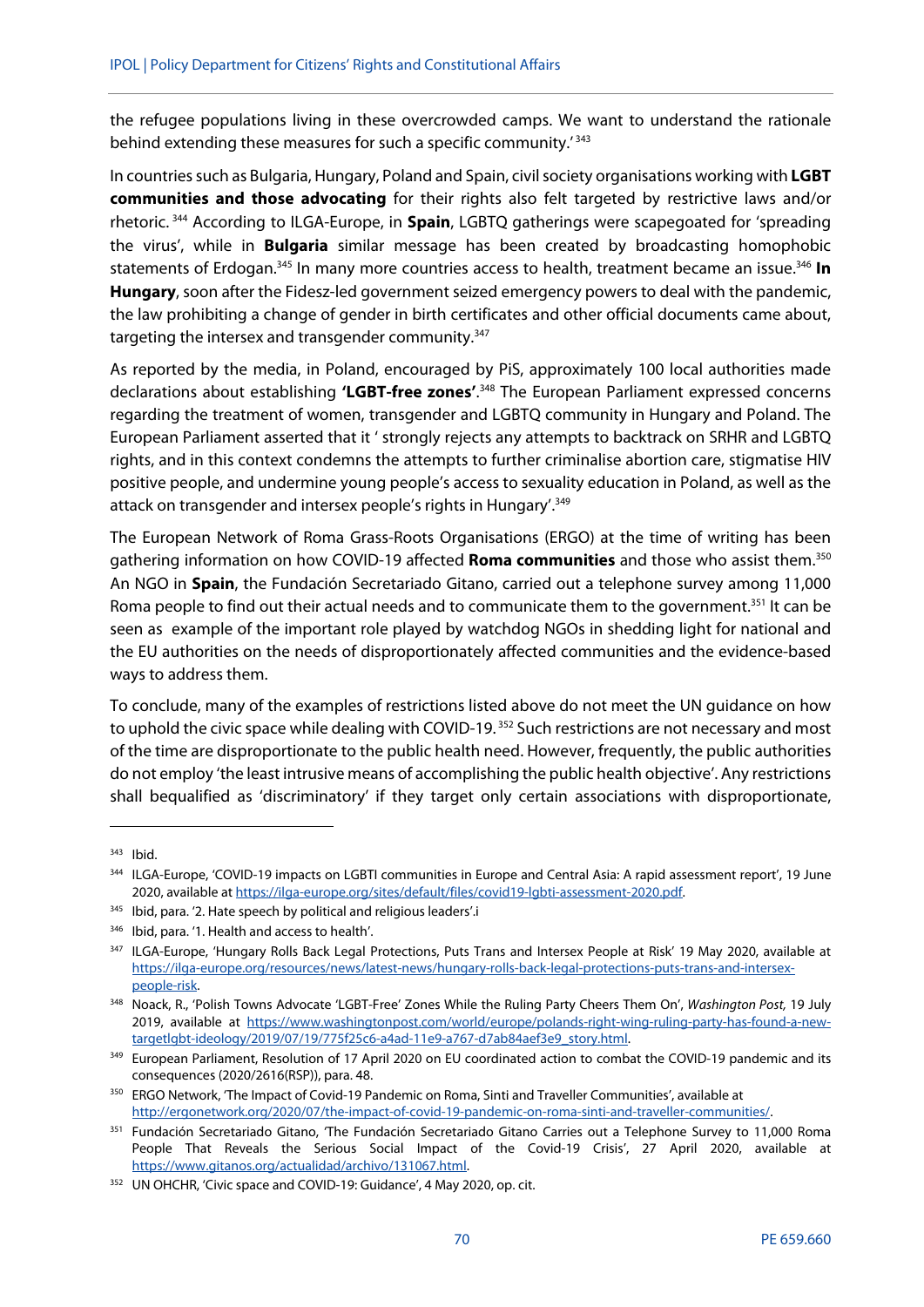stricter or more onerous requirements, for instance, associations of refugees and other migrants and those who assist them or associations of LGBTQ communities and those who advocate on behalf of them.

## **3.2. Freedom of assembly: disproportionate use of force, criminalisation of protest participants and COVID-19**

#### $3.2.1.$ Disproportionate or unjustified use of force and harassment against protestors

The UN Special Rapporteurs were concerned with the intimidation and humiliation of **'yellow vest'** protesters **in France in 2018**. The UN experts noted that:

Since the start of the yellow vest protest movement in November 2018, we have received serious allegations of excessive use of force. More than 1,700 people have been injured as a result of the protests across the country.<sup>353</sup>

In this case, the French national authorities made an assumption and labelled the whole assembly as 'violent', simply aiming to disperse the participants, which led to more violence and more backlash. The UN standards on the 'right to peaceful assembly' under ICCPR Article 21 require national authorities to act on the presumption that assembly as such is peaceful and that it is the job of the authorities to distinguish violent participants from non-violent ones. For instance, in this case, UN General Comment No. 37 on the right to peaceful assembly highlighted that:

[...] isolated acts of violence by some participants should not be attributed to others, the organisers or to the assembly as such. Thus, some participants in an assembly may be covered by article 21, while others in the same assembly are not.<sup>354</sup>

The UN General Comment No. 37 states that violence during the assembly can originate from several sources:

[...] whether or not an assembly is peaceful must be answered with reference to violence that originates from the participants. Violence against participants in a peaceful assembly by the authorities, or by *agents provocateurs* acting on their behalf, does not render the assembly nonpeaceful. The same applies to violence by members of the public aimed at the assembly, or by participants in counter-assemblies.

To arrest or prevent such individuals, the authorities have to 'present credible evidence that, before or during the event, those participants are inciting others to use violence, and such actions are likely to cause violence; the participants have violent intentions and plan to act on them, or violence on their part is imminent.'355

<sup>353</sup> UN OHCHR, 'France: UN Experts Denounce Severe Rights Restrictions on 'Gilets Jaunes' Protesters,' 14 February, 2019, available at https://www.ohchr.org/EN/NewsEvents/Pages/DisplayNews.aspx?NewsID=24166&LangID=E.

<sup>354</sup> UN Human Rights Committee (CCPR), General Comment No. 37: Right of peaceful assembly, CCPR/C/GC/37, 27 July 2020, para. 17.

<sup>355</sup> Ibid. para. 19.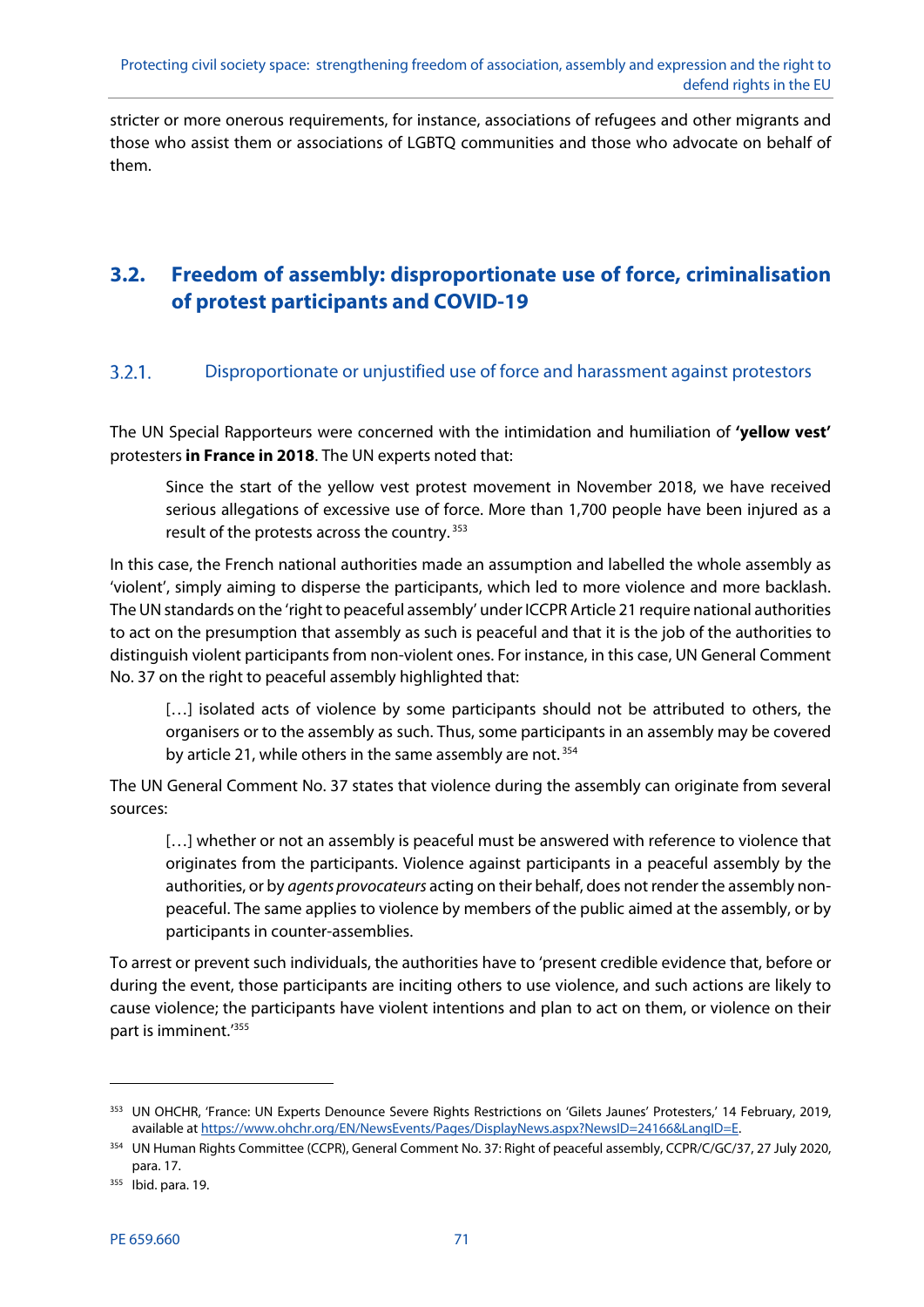Moreover, the guidance issues clarification on the duties of those policing the assemblies. First and foremost, that whenever violence arises, the 'law enforcement officials should seek to de-escalate situations that might result in violence.<sup>'356</sup>

It also does not justify arbitrary arrests, disproportionate use of force since:

They [law enforcement officials] are obliged to exhaust non-violent means and to give a warning if it is absolutely necessary to use force, unless doing either would be manifestly ineffective. Any use of force must comply with the fundamental principles of legality, necessity, proportionality, precaution and non-discrimination applicable to articles 6 and 7 of the Covenant, and those using force must be accountable for each use of force. Domestic legal regimes on the use of force by law enforcement officials must be brought in line with the requirements posed by international law, quided by standards such as the Basic Principles on the Use of Force and Firearms by Law Enforcement Officials and the UN Human Rights Guidance on Less-Lethal Weapons in Law Enforcement.<sup>357</sup>

According to UN General Comment No. 37, even violent protestors should enjoy all the remaining rights, such as the right to a fair trial, as well as prohibitions of arbitrary deprivation of liberty, and nonderogatory prohibition of torture, inhuman and degrading treatment, and equality of treatment before the law.

The recent report of the UN Special Rapporteur on the Human Rights of Migrants has highlighted how **migrants' associations** have faced additional challenges for organising and contacting civil society associations, and have faced retaliation when speaking out about detention conditions by holding **hunger strikes and protests.**<sup>358</sup> For instance, **in Greece**, more than 110 asylum seekers and only two Greek nationals were arrested in Sappho square, when the latter attacked peaceful protests in April 2018.<sup>359</sup> The death of an Afghan asylum seeker in the Moria camp, sparked sit-in protests to raise concerns about their deplorable conditions. The European Council on Refugees and Exiles (ECRE) reported:

Around 200 asylum seekers, mainly from Afghanistan, had gathered in the Sappho square of Lesvos to condemn the inhumane reception and living conditions on the island. The protest escalated as a group of far-right activists threw stones and flares at them, resulting in several injuries and the arrest of two Greek nationals and around 110 asylum seekers, including children. The detained asylum seekers were charged with **illegal occupation of the square**  and the use of force and resistance against the police.<sup>360</sup>

The asylum seekers were acquitted on 8 May 2019. However, Vassilis Kerasiotis, the Director of Hebrew Immigrant Aid Society (HIAS) Greece, who defended 33 asylum seekers, commented:

The mere fact that 110 participants of a peaceful protest were tried in a court of justice, after suffering a racist attack and disproportionate use of violence by the police, is deeply

<sup>356</sup> Ibid para 78.

<sup>&</sup>lt;sup>357</sup> Ibid para 78.

<sup>&</sup>lt;sup>358</sup> UN Special Rapporteur on the human rights of migrants, Report on Right to freedom of association of migrants and their defenders, 2020, op. cit., paras. 63-64.

<sup>359</sup> European Council on Refugees and Exiles (ECRE), '100 Asylum Seekers Acquitted in Greece after Protest', 17 May 2019, available at https://www.ecre.org/100-asylum-seekers-acquitted-in-greece-after-protest/.

<sup>360</sup> Ibid, emphasis added.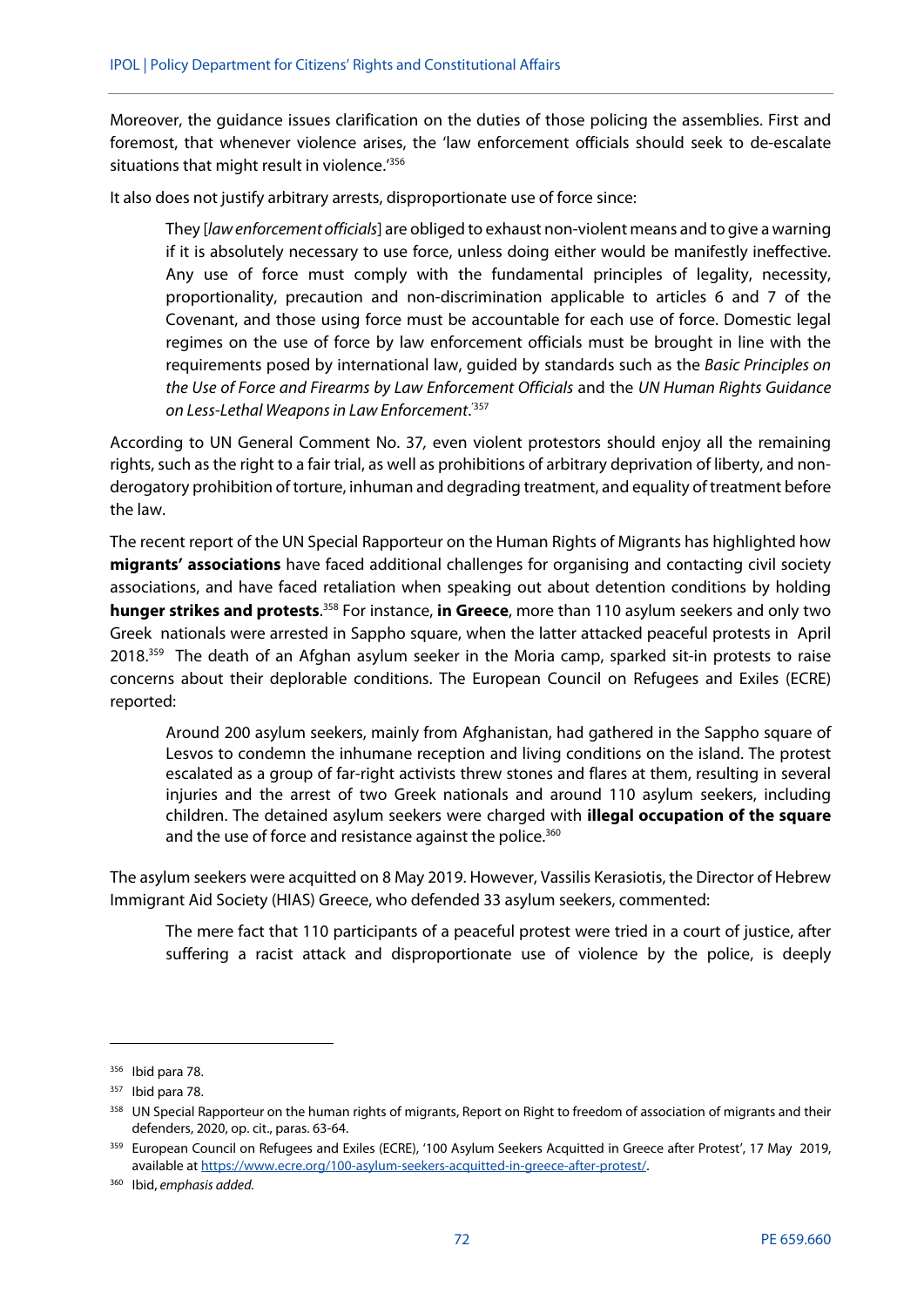concerning. Local actors also raised concern over the impunity for the extremists involved in the attack, as 26 persons have been identified but none of them have faced trial yet.<sup>361</sup>

This issue raises the issue of discriminatory policing of the assembly since it was not the 'violent counter-protesters' (in this case local far-right group members) but the peaceful participants of the assembly (asylum seekers) that were dispersed and even prosecuted for using the public space to protest. In this case, the asylum seekers' right to peaceful assembly was violated. Moreover, based on civil society submission, it can be argued that in this case the principle of non-discrimination and the principle of equality before the law also seems to have been violated by the Greek authorities.<sup>362</sup>

Therefore, General Comment No. 37, and the OSCE ODIHR guidelines on the right to peaceful assembly and on the policing of such assemblies are valuable practical tools that can guide national authorities, and especially law enforcement authorities, to respect and protect peaceful assembly rights. The EU could also promote such handbooks via its venues of cooperation on criminal and judicial matters. For instance, the European Union Agency for Law Enforcement Training (CEPOL) could play a role in promoting and training police officers on how to police assemblies, in line with the UN and European standards.

In this regard, the European Parliament has recently called upon the European Commission to 'to create an independent expert group tasked with developing **an EU Code of Police Ethics**'.363 Such a code should build on the OSCE ODIHR Handbook on policing of assemblies.<sup>364</sup> Besides addressing racial profiling and non-discrimination, the code should also inform police about their role in respecting and protecting the human rights defenders, in light of the UN Declaration on Human Rights Defenders and the OSCE ODIHR Guidelines on the Protection of Human Rights Defenders.

#### Use of 'terrorism' and other criminal clauses against protestors and activists  $3.2.2.$

Although the EU counter-terrorism directive specifies 'terrorist offences' in Article 3, in practice there seems to have been a wide margin of discretion given to the EU Member States. <sup>365</sup> Ahmed H, a Syrian refugee who was a long-term resident in Cyprus, was one of many victims of judicial harassment **in Hungary**. He spent four years in jail in Hungary under terrorist charges for participating in or initiating a peaceful protest among refugees and other migrants stranded at the Hungarian-Serbian border. The Hungarian authorities alleged that the protest had been mounted against the Hungarian state and was a terrorist attempt. Amnesty International and other NGOs campaigned for the release of Ahmed H. While eventually he was found not guilty, his punishment entailed being deprived of liberty and from seeing his family for four years.<sup>366</sup>

<sup>361</sup> Ibid, emphasis added.

<sup>362</sup> Ibid.

<sup>&</sup>lt;sup>363</sup> European Parliament, Motion for a Resolution on the anti-racism protests following the death of George Floyd (2020/2685(RSP)), 16 June 2020, para. 24.

<sup>364</sup> OSCE ODIHR, Human rights handbook on policing of assemblies, 2016, available at https://www.osce.org/files/f/documents/c/5/226981.pdf.

<sup>365</sup> Directive (EU) 2017/541 of the European Parliament and of the Council of 15 March 2017 on combating terrorism and replacing Council Framework Decision 2002/475/JHA and amending Council Decision 2005/671/JHA, OJ L 88, 31.3.2017, p. 6–21.

<sup>366</sup> Amnesty International, 'Ahmed H Finally Home', 2019, op. cit.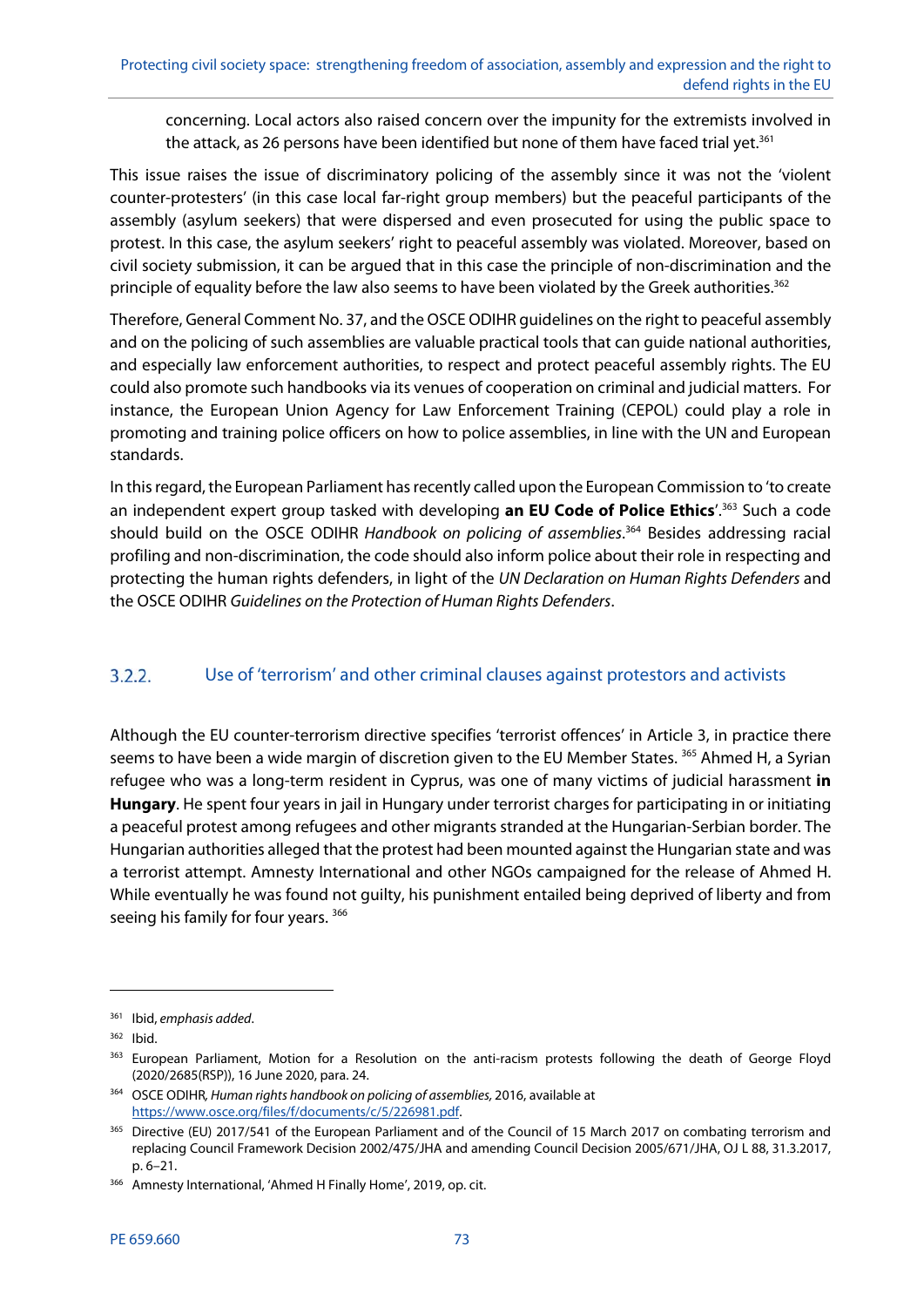**In the UK,** in 2017 (at that time still an EU Member State), Stansted 15 is another prominent case where the anti-terrorism charge has been used against human rights defenders. In this case, activists in Stansted attempted to prevent a deportation flight:

They had broken into Stansted airport's 'airside' area in March 2017 and chained themselves together around a Boeing 767 chartered by the Home Office to deport 60 people to Nigeria, Ghana and Sierra Leone. After a 10-week trial, a jury found them guilty of the charge – an offence that carries a potential life sentence.<sup>367</sup>

The UK accused the protesters of terrorism and endangering airport security, although the act itself entailed the activists chaining themselves to the aircraft and could not be seen as posing a risk to staff or other passengers. The UN experts also found that UK had used its security laws disproportionately in the conviction of Stansted 15.368

#### Covid-19 restrictions on freedom of assembly  $3.2.3.$

The UN SR on Freedom of Assembly and Association has been concerned about the developments across the world. He noted that restrictions on assemblies cannot be blanket:

Laws limiting public gatherings, as well as freedom of movement, have been passed in many States. Restrictions based on public health concerns are justified, where they are necessary and proportionate in light of the circumstances. … In addition, those laws and regulations have often been broad and vague, and little has been done to ensure the timely and widespread dissemination of clear information concerning these new laws, nor to ensure that the penalties imposed are proportionate, or that their implications have been fully considered.<sup>369</sup>

Freedom of assembly has also been curtailed **in all EU Member States**, **except Sweden**. 370 COVID-19 related emergency laws have been restricting the right to peaceful assembly in the several EU Member States. Civil society has questioned whether such prohibitions are in line with national and European laws.371

In the city of Giessen in **Germany**, protests against the COVID-19 restrictions on fundamental rights have been prohibited by the local authorities.<sup>372</sup> However, civil society has brought this provision before the local courts, later the case was appealed and went to the German Federal Constitutional Court that carefully balanced freedom of assembly with the public health risk. The German Federal

1

<sup>367</sup> Gayle, D., 'Stansted 15: No Jail for Activists Convicted of Terror-Related Offences'. The Guardian, 6 February 2019, available at http://www.theguardian.com/global/2019/feb/06/stansted-15-rights-campaigners-urge-judge-to-show-leniency.

<sup>368</sup> UN OHCHR, ' The UK Must Stop Disproportionate Use of Security Laws after Conviction of Stansted 15, Say UN Rights Experts', 6 February 2019, available at

https://www.ohchr.org/EN/NewsEvents/Pages/DisplayNews.aspx?NewsID=24141&LangID=E.

<sup>369</sup> UN OHCHR, 'States Responses to Covid 19 Threat Should Not Halt Freedoms of Assembly and Association', 2020, op. cit.

<sup>370</sup> Marzocchi, O., 'The impact of Covid-19 measures on democracy, the rule of law and fundamental rights in the EU', Briefing, requested by the LIBE Committee Monitoring Group on Democracy, Rule of Law, Fundamental Rights, European Parliament, Directorate-General for Internal Policies PE 651.343, 23 April 2020.

<sup>&</sup>lt;sup>371</sup> European Center for Not-for-Profit Law (ECNL), 'Can EU Citizens Be Stripped of Their Right to Protest? Public Emergencies, Peaceful Assembly and EU Law', 12 June 2020, available at https://ecnl.org/can-eu-citizens-be-stripped-of-their-right-toprotest-public-emergencies-peaceful-assembly-and-eu-law/.

<sup>372</sup> German Federal Constitutional Court 'Application for a temporary injunction against a ban on the meeting was partially successful' Decision of April 15, 2020, Case No. BvR 828/20, Press release No. 25/2020, April 16, 2020, available at https://www.bundesverfassungsgericht.de/SharedDocs/Pressemitteilungen/DE/2020/bvg20-025.html.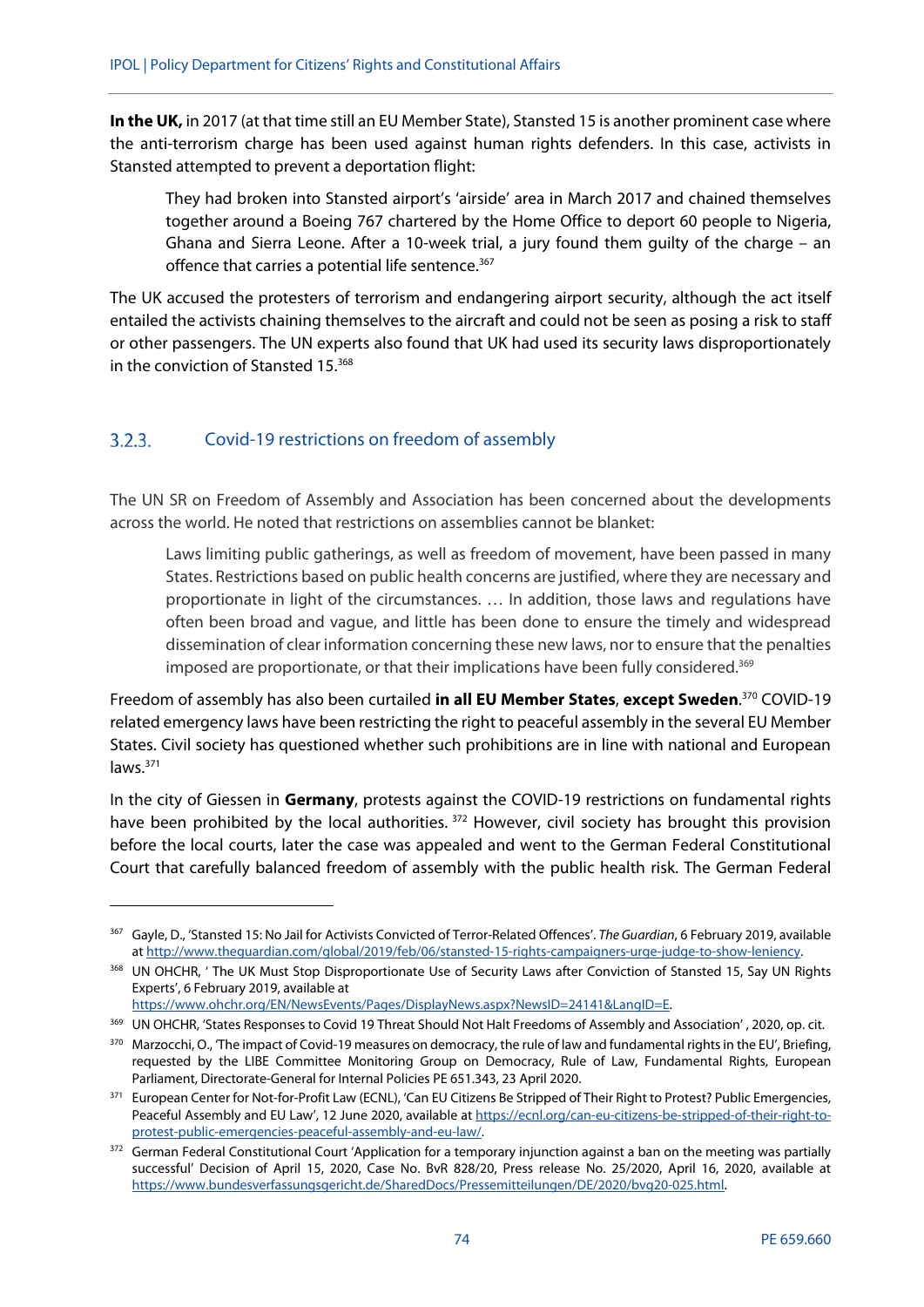Court found that a blanket restriction of assemblies to only two persons that was imposed by one of the Giessen city was unjustifiable:

The assembly authority [of Giessen] had incorrectly assumed that the ordinance of the Hessian state government to combat the coronavirus contained a general ban on assemblies of more than two people who do not belong to the same household and therefore violate the constitutionally protected freedom of assembly because they did not take into account that there was scope for their protection to make decisions.<sup>373</sup>

This case sets a positive precedent since the Court upheld the right to protest. In light of pandemic, protestors were subject to additional social distancing rules. This subsequently became a standard for protests in Germany. It goes in line with international and regional standards on right to peaceful assembly.

In many cities across the EU on 6 June 2020, many **Black Lives Matter** protests took place. For instance, in Paris, **France**, local authorities attempted to ban the protest for 'the public health' risks (in light of COVID-19 pandemic, only 10 persons were allowed to gather at a time) and 'fears of public unrest'.374 Approximately 5500 protestors gathered in Paris, despite the restrictions. Authorities seemed to tolerate the assembly and did not clash with participants. Although, a week later, on 13 June 2020 in Paris, police has blocked a more numerous demonstration of 15 000 people. This time authorities invoked the COVID-19 ban and media reported the clashes with the police, the use of tear gasses.<sup>375</sup> This demonstration was calling justice for Adama Traore, who like George Floyd in the US, died of asphyxiation while in police custody in 2016 and no one was charged for his killing.

However, some of the Black Live Matter assemblies were unduly equated with some participants or rather provocateurs who were looting stores, after the gathering. For instance, on the same day, in Brussels, **in Belgium**, 10 000 protestors gathered for a peaceful assembly. After the official demonstration police attempted to disperse the crowd by channelling them to smaller streets. $376$  In some shopping streets a group of individuals, called 'trouble makers' by the Mayor of Brussels, broke shop windows, and others provoked police by throwing stones. Police subsequently resorted to using water cannons and tear gas to disperse the crowd and arrested more than 150 suspected individuals.<sup>377</sup>

The international standards on right to peaceful assembly state, that 'only the minimum force necessary may be used where this is required for a legitimate law enforcement purpose during an assembly' 378 and that **dispersal is a measure of the last resort**.

The UN SR on the Freedom of Assembly and Association warned against the **discriminatory or targeted use of prohibition of assemblies**: 'In many cases, it appears these measures are being

<sup>373</sup> Ibid.

<sup>374</sup> Sandford, A. 'George Floyd: Protests Continue in Europe despite Virus Restrictions', Euronews, 6 June 2020, available at https://www.euronews.com/2020/06/06/black-lives-matter-protesters-take-to-streets-in-europe-despite-pandemicrestrictions.

<sup>375</sup> Dellanna, A. 'Black Lives Matter: Tear Gas Fired as Thousands Defy Ban on Gatherings.' Euronews, 13 June 2020, available at https://www.euronews.com/2020/06/13/black-lives-matter-police-fire-tear-gas-in-paris-to-disperse-unauthorisedmarch-of-15-000.

<sup>376</sup> Moens, B. 'Thousands Protest Racism in Brussels before Violence Breaks Out'. POLITICO, 7 June 2020, available at https://www.politico.eu/article/thousands-protest-racism-in-brussels-as-us-black-lives-matter-movement-sweepseurope/.

<sup>377</sup> Ibid.

<sup>378</sup> UN Human Rights Committee (CCPR), General Comment No. 37: Right of peaceful assembly, CCPR/C/GC/37, 27 July 2020, para. 79.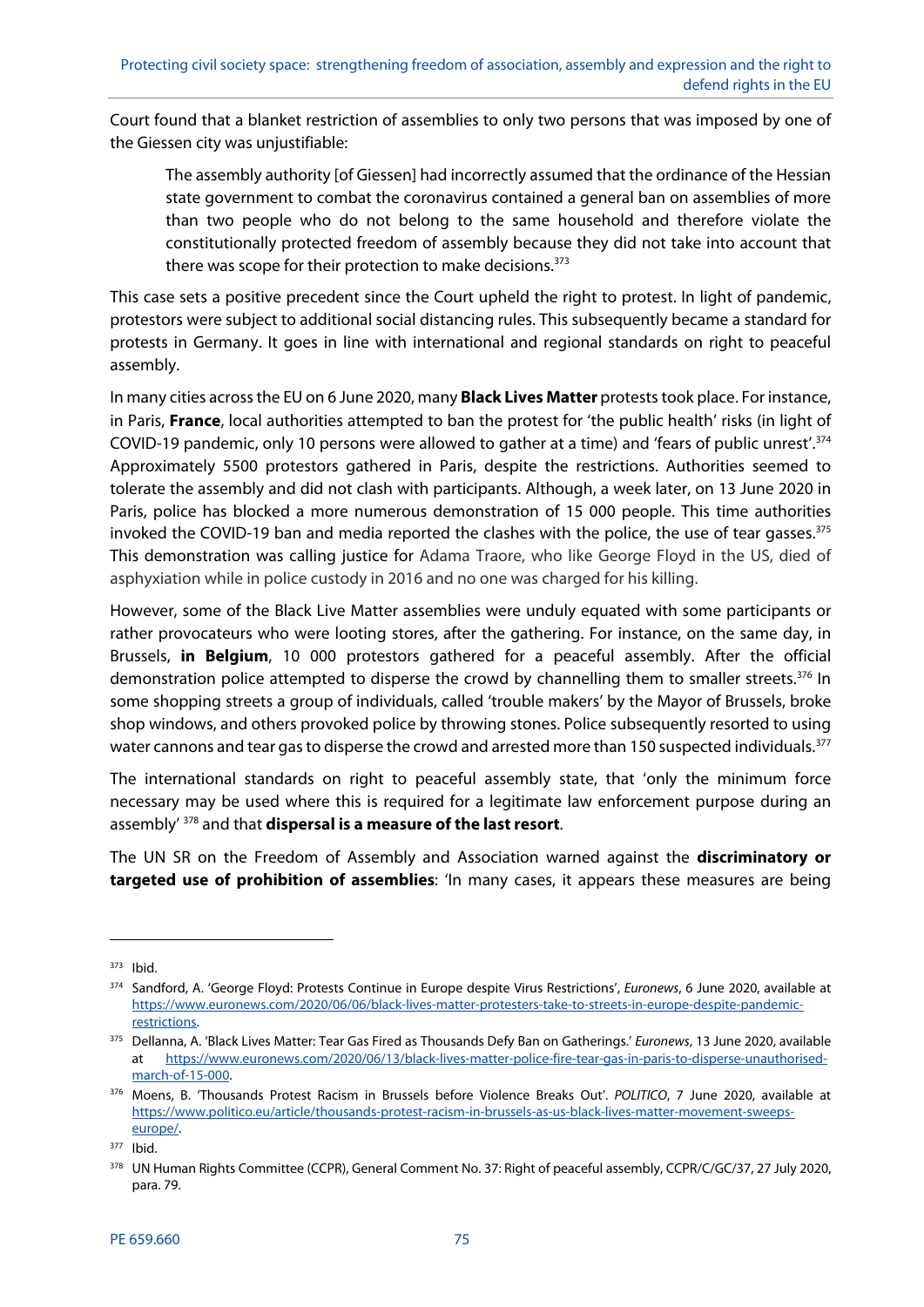enforced in a discriminatory manner, with opposition figures and groups, together with vulnerable communities, constituting prime targets.' 379

**In Greece** assemblies that infringed COVID-19 restrictions have been treated differently by the police. Those organised by public authorities, such as the Mayor of Athens, were policed to provide security for the inauguration of the fountain, for example, even though social distancing rules were not upheld.380 Yet, other gatherings, where according authorities 'anarchist' groups assembled to socialise in public squares, were subject to violent policing.<sup>381</sup> The media outlet Balkans Insight gathered accounts from the social media where episodes of violent policing are vividly depicted:

[...] witnesses spoke of broken teeth, officers spitting in a woman's face and the detained being bundled off, five to a patrol car, in clear violation of social distancing rules. Fragments of mobile phone video showed motorbike-riding police sweeping through the square and down surrounding streets for a long period after the initial raid, firing teargas and detaining fleeing groups of people.382

The case ended up before the Greek Ombudsman and the Greek Public Order Minister. The latter commented that: 'The police have no reason to be in the squares.' <sup>383</sup> Nevertheless, the violent policing of St George Square sparked subsequent protests against police brutality. In light of the above, UN Special Rapporteurs' opinions remain applicable. UN Special Rapporteurs have reiterated that during COVID-19 police **violence against protestors is not justifiable**: 'Breaking a curfew, or any restriction on freedom of movement, cannot justify resorting to excessive use of force by the police; under no circumstances should it lead to the use of lethal force.'384

## **3.3. Restrictions on freedom of expression exercised by civil society and other human rights defenders**

The assassination of investigative journalist Daphne Galizia Caruana **in Malta** shocked both EU citizens and EU institutions. In recent years, many investigative journalists have become the target of **'strategic** 

<sup>379</sup> UN OHCHR, 'States Responses to Covid 19 Threat Should Not Halt Freedoms of Assembly and Association' – UN Expert on the Rights to Freedoms of Peaceful Assembly and of Association, Mr. Clément Voule, 14 April 2020, available at https://www.ohchr.org/EN/NewsEvents/Pages/DisplayNews.aspx?NewsID=25788&LangID=E.

<sup>&</sup>lt;sup>380</sup> 'Crowding Overshadows Inauguration of Omonia Fountain, Athens Mayor under Fire', Keep Talking Greece, 14 May 2020, available at https://www.keeptalkinggreece.com/2020/05/14/omonia-square-fountain-crowding-athens-mayor-underfire/.

<sup>381 &#</sup>x27;In Pandemic-Era Greece, Fighting for Control of the Square', Balkan Insight, 14 May 2020, available at https://balkaninsight.com/2020/05/14/in-pandemic-era-greece-fighting-for-control-of-the-square/.

<sup>382</sup> Ibid.

<sup>383</sup> Ibid.

<sup>384</sup> UN OHCHR, 'COVID-19 Security Measures No Excuse for Excessive Use of Force, Say UN Special Rapporteurs', 17 April 2020, available at: https://www.ohchr.org/EN/NewsEvents/Pages/DisplayNews.aspx?NewsID=25802&LangID=E.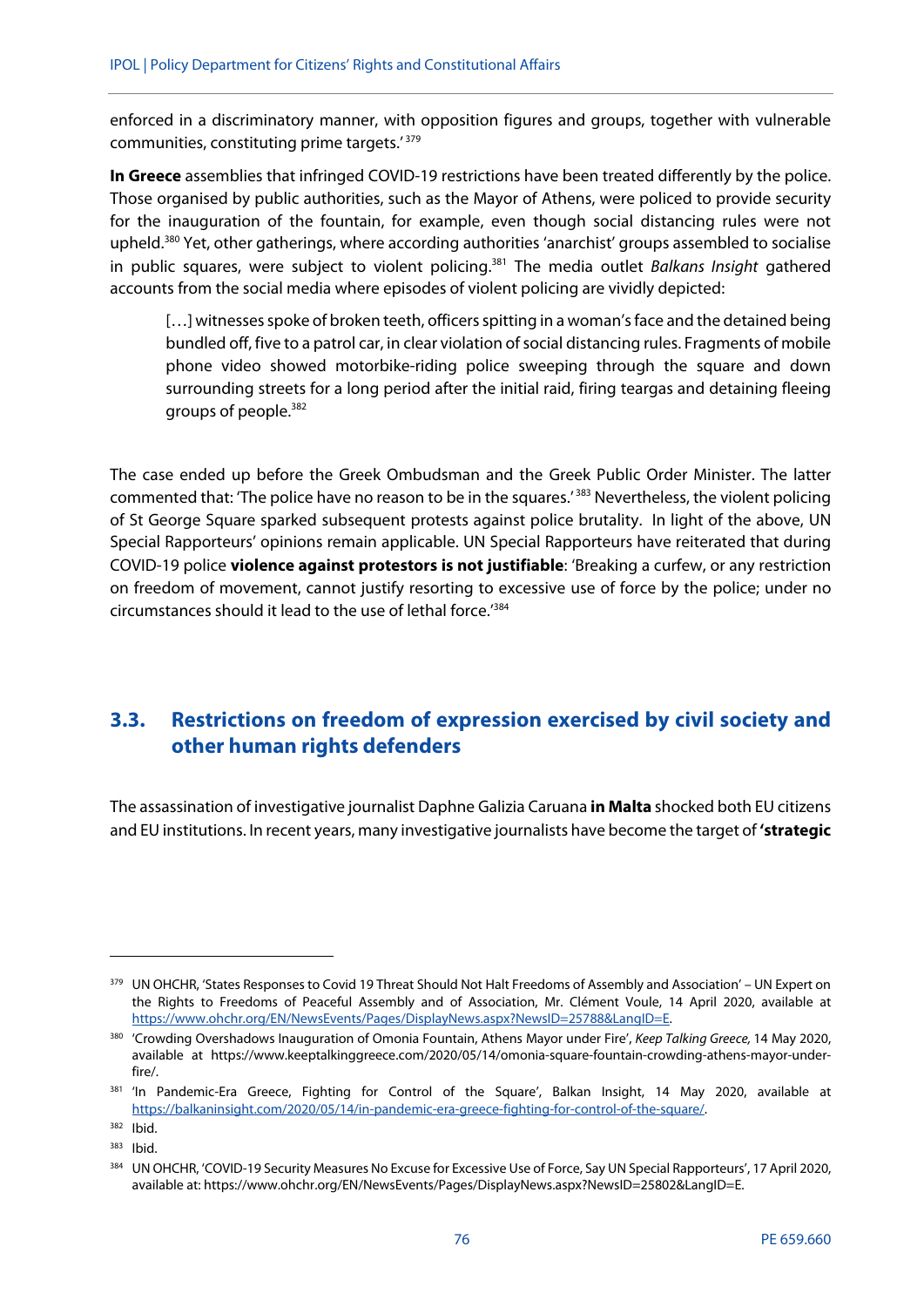**lawsuits against public participation' (SLAPPs)** initiated by private entities and governments or powerful individuals on the grounds of libel and defamation.<sup>385</sup>

Just like journalists (and quite often together with journalists), watchdog NGOs and other human rights defenders are attempting to reveal the wrongdoings of those in power. This Section provides several examples of SLAPPs against NGOs in Cyprus (Box 1), Poland ((Box 2 and Box 3) and Greece (Box 4). Also, SLAPPs-like attacks are made against critical academics, journalists and public officials, and those involved with and speaking on behalf of marginalised communities, or other civil society at national or even the EU foras.

The recent attack against **Karolina Dreszer-Smalec**, a member of the European Economic and Social Committee (EESC) Diversity Europe Group (Group III), which represents civil society organisations in Europe covering a wide range of interests, including human rights is a vivid illustration of how the very functioning of the EU institutions and democratic deliberations are dependent on freedom of speech being exercised by critical civil society, academics, journalists and concerned citizens<sup>386</sup> (see Box 3: Poland: retaliation against Ms Karolina Dreszer-Smalec, Member of the EESC).

In 2018, FRA provided accounts from civil society in Hungary, where: 'public officials, especially in small towns, continued to use libel and defamation laws to silence criticisms from citizens and journalists; there were allegedly several dozen cases per year in which public officials pursued both criminal and civil charges (often simultaneously) against individuals for criticising officials or their policies.' 387

FRA describes how statements by critical civil society actors such as various 'watchdog NGOs' and other human rights defenders 'may sometimes be perceived to be defamatory or insulting by politicians or state officials.<sup>'388</sup> The FRA report has reiterated that while the right to a good reputation needs to be carefully balanced with the freedom of speech, differentiation can be made according to who is speaking. For instance, the European Court of Human Rights has drawn an important distinction such that 'the limits of acceptable criticism are accordingly wider as regards a politician as such than as regards a private individual.<sup>'389</sup> Besides, the ECtHR in Lingens case finds that statements of fact and value judgements or opinions also afford a different level of discretion (see Chapter 2 for an in-depth elaboration of this point).

The examples below illustrate how crucial it is for the EU to protect those that are acting in the 'public interest' – upholding fundamental rights, rule of law and democratic accountability or are simply trying to respond to a humanitarian emergency.<sup>390</sup>

<sup>&</sup>lt;sup>385</sup> Bárd, Bayer, Chun Luk and Vosyliūtė, 'SLAPP in the EU context', 2020, op. cit. See also, European Centre for Press and Media Freedom (ECPMF), 'SLAPPs: Strategic Lawsuits Against Public Participation', 19 December 2019, available at https://www.rcmediafreedom.eu/Dossiers/SLAPPs-Strategic-Lawsuits-Against-Public-Participation.

<sup>386</sup> The World Organisation Against Torture (OMCT), 'Poland: Threats and retaliation against Ms. Karolina Dreszer-Smalec, a Member of the European Economic and Social Committee', urgent interventions / human rights defenders, June 26, 2020, available at https://www.omct.org/human-rights-defenders/urgent-interventions/poland/2020/06/d25935/.

<sup>387</sup> FRA, 'Challenges facing civil society organisations working on human rights in the EU', 2018, op. cit, p. 24.

<sup>388</sup> Ibid.

<sup>389</sup> ECtHR, Case of Lingens v. Austria, No 9815/82, 8 July 1986, para. 42. 'Unlike the latter, the former inevitably and knowingly lays himself open to close scrutiny of his every word and deed by both journalists and the public at large, and he must consequently display a greater degree of tolerance'

<sup>&</sup>lt;sup>390</sup> Bárd, Bayer, Chun Luk and Vosyliūtė,'SLAPP in the EU context', 2020, op. cit.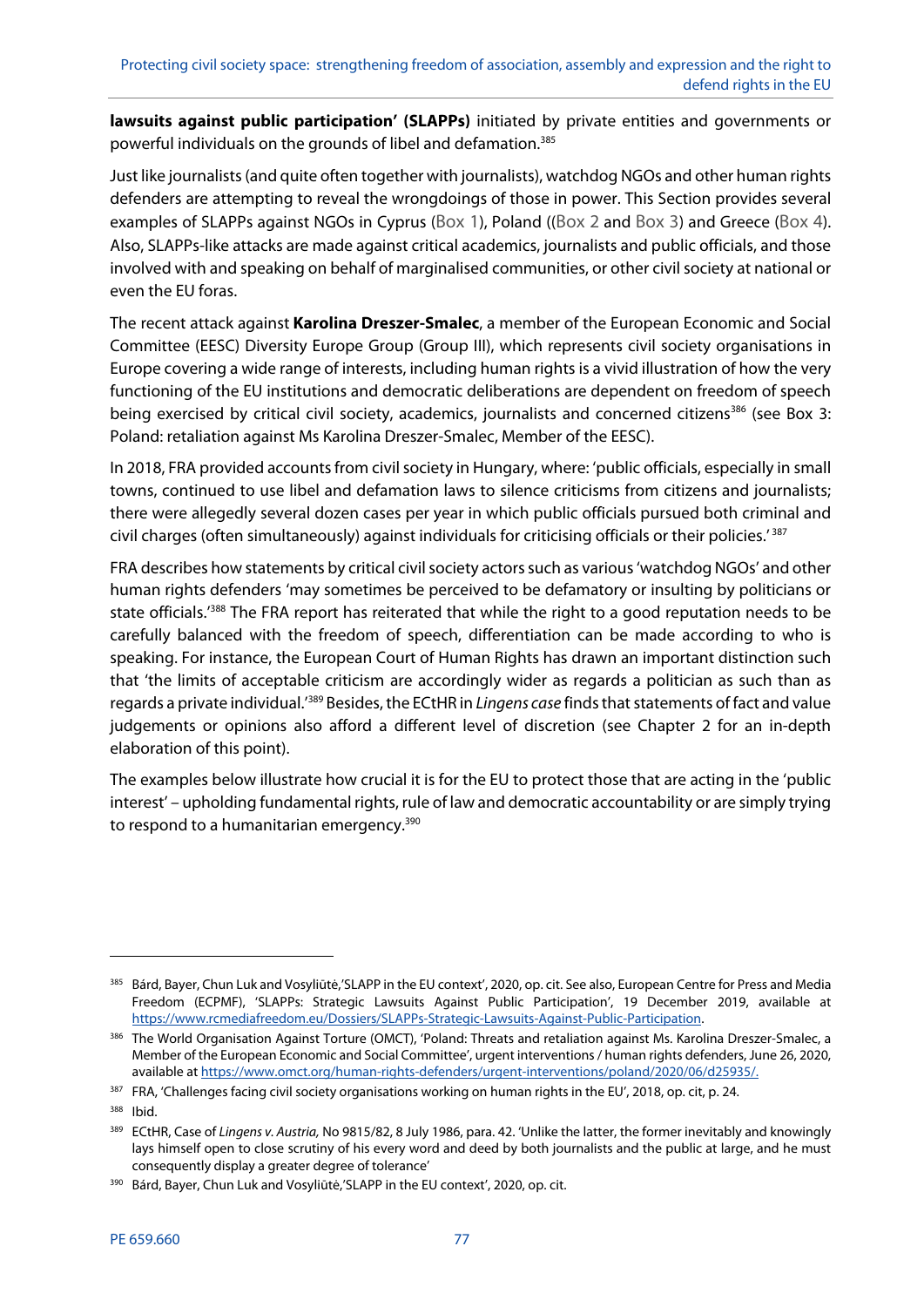### Box 1: Cyprus: Defamation case against NGO KISA

KISA is a civil society organisation working in the area of migration and asylum, nondiscrimination and anti-racism. It is also part of FRA NGO Platform [1]. Ten years ago, KISA initiated a call to other NGOs to petition against two, at that time Cyprus representatives at the European Union Agency for Fundamental Rights (FRA) Management Board: Mr CC and his alternate at the FRA Board Mr XX [2].

According to KISA press release, the facts of the case were following [2]:

Mr XX was considered to be among the administrators of the website that contained the online hate speech. Mr CC gave an interview at the relevant blog. The Cypriot authorities decided to investigate whether the post consisted the hate speech. Mr CC represented his alternate, Mr XX, against the actions of the authorities to investigate the hate speech online.

Therefore, according to KISA, alleged involvement of Mr CC, implied condoning the hate speech online of Mr XX and was seen as non-compliant with their ongoing public mandate at FRA. The KISA initiated a petition among Cypriot NGOs to object their position at FRA Board. It has not been made public, nor was it shared with the FRA, when persons concerned learned about the initiative and sued KISA for libel (a written defamatory statement).

The case was decided only in June 2020, and NGO was found guilty for the defamation by Cypriot courts. KISA has reiterated their reservations regarding the 'right to fair trial' and has found this decision extremely burdensome. In their press release, KISA explains that [2]:

'The award of damages amounting to **EUR10,000**, plus interest for a period of ten years while the case was in court as well as legal expenses, strikes a severe blow against a nonprofit organisation with no resources other than those from projects funded by the EU.'

Source:

The case serves as an example of how defamation lawsuits can be used to prevent public scrutiny of people who are taking a public role, in this case within the FRA – the very EU institution, that aims at upholding Fundamental Rights Charter. Another focus group discussant mentioned multiple libel suits initiated against a Polish academic, Wojciech Sadurski. The case below illustrates how chilling effects on freedom of speech for critical academia can be used as a strategy to intimidate watchdog NGOs and other human rights defenders.

<sup>[1]</sup> KISA, Mission & Objectives, available at https://kisa.org.cy/mission-objectives/;

<sup>[2]</sup> KISA, KISA Convicted for Action in 2010 against Online Hate Speech, 2020, available at https://kisa.org.cy/kisa-convictedfor-action-in-2010-against-online-hate-speech/.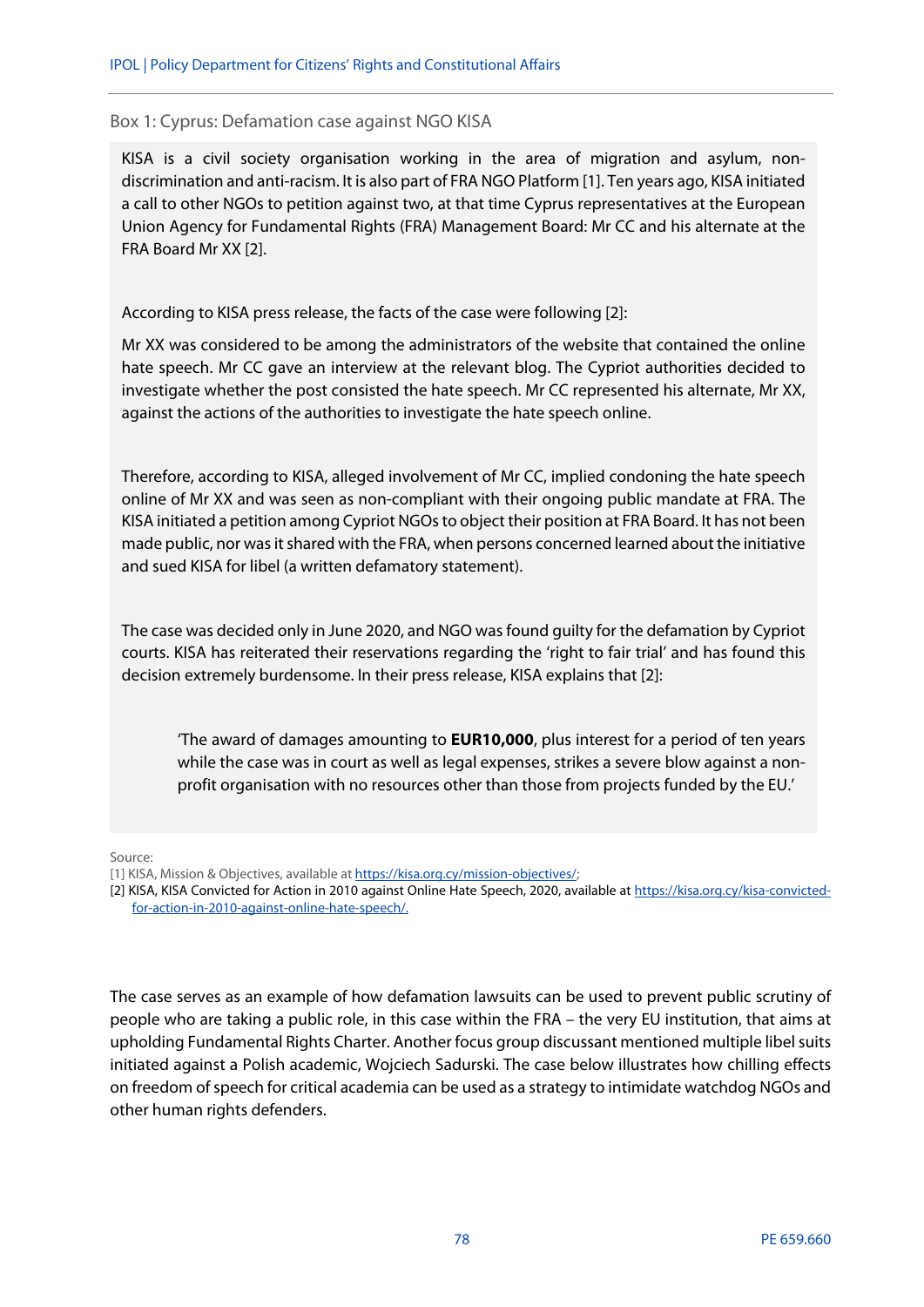Box 2: Poland: four libel cases brought against academic Wojciech Sadurski

Wojciech Sadurski is a constitutional law professor at Sidney University. In 2019 he published a book, Poland's Constitutional Breakdown [1] (part of Oxford comparative constitutional law series), that was critical of Poland's governing PiS party. In reaction to the book, as well as to his op-eds and tweets, four legal suits were brought against Mr Sadurski. As he explains [2]:

'Two of them are started by Polish State TV that is fully government funded and managed thus is an entity of a Polish Government. Both are defamation cases. Except that one is civil and another – criminal. Third one is [a civil] defamation case by Polish ruling party – Law and Justice. […] And fourth one is a private [criminal] defamation suit is by a very prominent figure, member of current legal establishment […] but it is in an early obligatory mediation stage'.

There have been other criminal defamation cases in Poland against investigative journalists, public figures and officials, including national Human Rights Commissioner. However, it is unprecedented that one person would face four different cases. Mr Sadurski asserts that he has been the target of this strategic lawsuit due his academic standing. Euronews reported that [3]:

'If Sadurski loses both civil cases, he will face fines of 20,000 PLN (€4,600) per case to be made in the form of charitable donations as well as footing all legal costs. TVP is also seeking a public apology to be published as an advert on Onet, one of the most used Polish web portals.[…] Criminal defamation [case]… if successfully prosecuted in the third trial, he could be handed either a large punitive fine, community service or potentially a prison sentence of up to two years.'

If successful, this judicial harassment creates a precedent that would lead to wider chilling effects on freedom of speech. It aims to intimidate and silence civil society and citizens' mobilisations that are still willing to criticise the government for violations of the rule of law, fundamental rights and democratic accountability [3 & 4].

Sadurski received support from 650 scholars and professors from all around the globe, who underlined that freedom of speech is an important tenet of democratic society. They highlighted that [4]:'such attempts to silence critics are not solely a matter of Polish law but also of European Union law and European human rights law, particularly in the context of the ongoing Article 7 TEU procedure against Poland'. As of the end of July 2020 the case was still pending.

Source:

[3] Walsh, D., 'Critic of Poland's Ruling Party PiS Slams 'Politically Motivated' Libel Cases'. Euronews, 13 May 2019, available at https://www.euronews.com/2019/05/13/critic-of-poland-s-ruling-party-pis-slams-political-motivated-libel-cases.

As reported by the World Organisation Against Torture, the Polish government has also recently retaliated against civil society representative Ms Karolina Dreszer-Smalec who, as a Member of the EESC, is fulfilling Article 11 of TEU. Accusations against Ms Dreszer-Smalec include 'spreading lies and false information', made in response to her critical inputs into democratic accountability, rule of law

<sup>[1]</sup> Wojciech Sadurski, 'Poland's Constitutional Breakdown', Oxford University Press, 2019 May;

<sup>[2]</sup> IACL-AIDC, 'Wojciech Sadurski Interviewed by Tom Daly'. IACL-IADC Blog, 11 June 2020, available at https://blog-iaclaidc.org/scholar-conv/2020/6/11/wojciech-sadurski;

<sup>[4]</sup> Verfassungsblog, 'Open Letter in Support of Professor Wojciech Sadurski', available at https://verfassungsblog.de/openletter-in-support-of-professor-wojciech-sadurski/.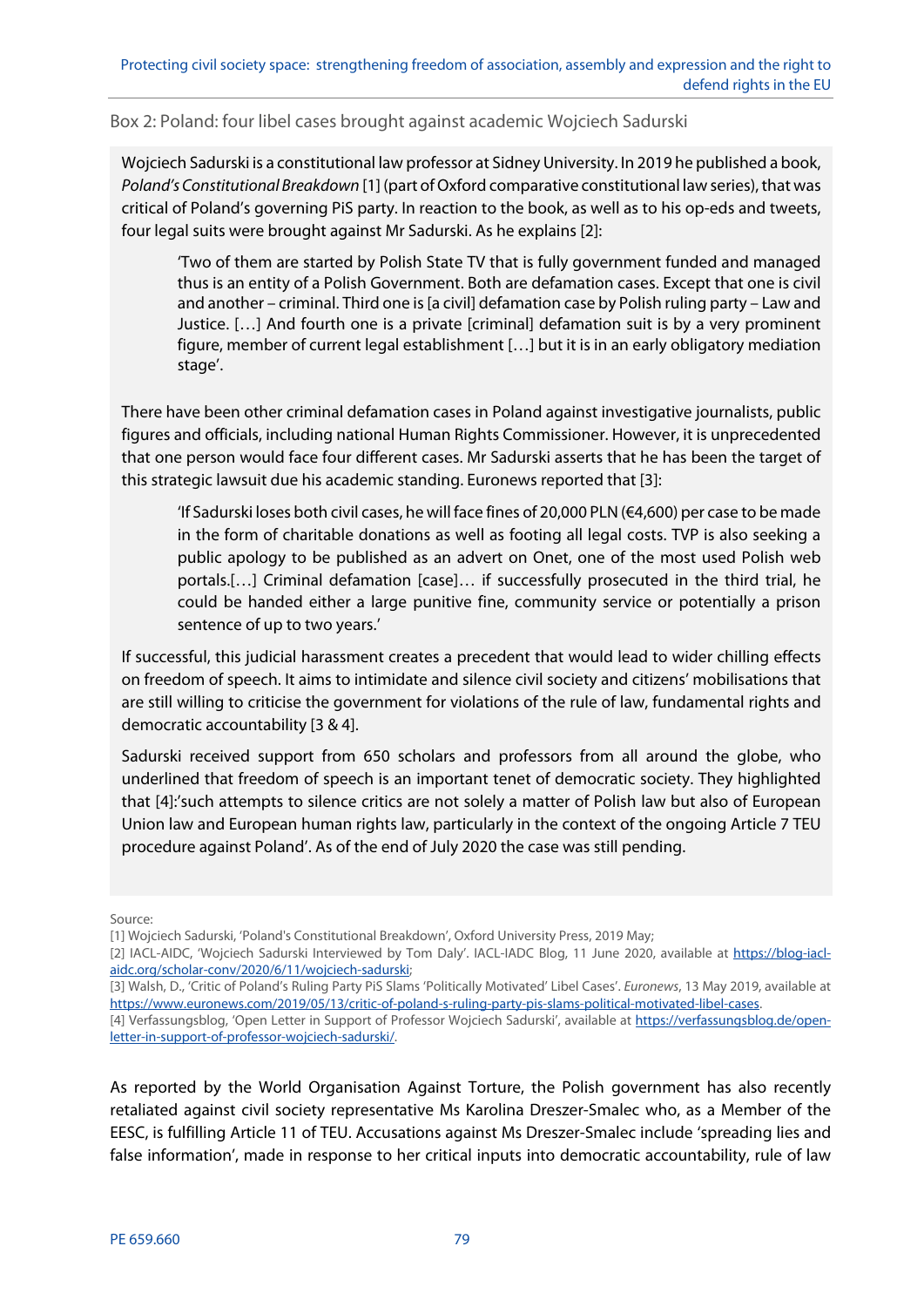and fundamental rights.<sup>391</sup> This case needs to be analysed in light of the Sadurski case. Various professionals acting within their mandates, such as academics, investigative journalists, and even Polish Ombudsman Adam Bodnar, have been sued for libel.<sup>392</sup>

Box 3: Poland: retaliation against Ms Karolina Dreszer-Smalec, Member of the EESC

Ms. Karolina Dreszer-Smalec has been a member of EESC, Diversity Europe Group (Group III) since 2015. She has been initially nominated to the EESC as she is also the vice-president of the National Federation of Polish NGOs (OFOP), and vice-president of the National Platforms at the European Civic Forum (ECF). In 2018, she was appointed vice-president of the EESC Fundamental Rights and Rule of Law Group (FRRL Group). She was involved organising a mission to Poland and drafting a critical report on the situation of the Rule of Law and Fundamental Rights in Poland. In 2020, she was elected by the EESC to serve for the next term up to 2023. However, the civil society evidence demonstrates that government objected to her nomination and defamed her in national media.

In June, 2020 the retaliations against Ms Dreszer-Smalec and the accompanying narrative about 'lies' and 'false information' came under the radar of the World Organisation Against Torture (OMCT) Human Rights Defenders Observatory [1]:

'The OMCT has expressed serious concerns over the Polish authorities open retaliation against an EESC member for her work in support of the rule of law and fundamental rights. The Observatory expresses and considers these acts as an unlawful interference in the Committee's work and an attempt to intimidate civil society organisations defending fundamental rights and the rule of law. The Observatory also fears that Ms. Karolina Dreszer-Smalec and other local civil society organisations could suffer further pressure and hindrance to their work and human rights activities in Poland, and that this could have a chilling effect on Polish civil society.'

The OMCT also highlighted that such retaliations against civil society representatives are not compatible with respect for the EU fundamental values enshrined in Article 2 of the TEU. And thus called on EU institutions to 'strongly condemn' such interferences with civil society independence. The OMCT also reiterated that this episode deserved EU institutions' scrutiny in light of ongoing (pre- )Article 7 proceedings against Poland.

Source: [1] The World Organisation Against Torture (OMCT), 'Poland: Threats and Retaliation against Ms. Karolina Dreszer-Smalec, a Member of the European Economic and Social Committee', Urgent Interventions / human rights defenders, June 26, 2020, available at https://www.omct.org/human-rights-defenders/urgent-interventions/poland/2020/06/d25935/. Related media reports: Wyborcza.Pl. 30 May 2020, available at https://wyborcza.pl/7,75398,25987498,pis-nie-pozwala-nanominacje-polki-w-unii-europejskiej-bo-jest.html?disableRedirects=true; NGO.pl, Bitwa o EKES. Przegrał dialog, 28 May 2020, available at https://publicystyka.ngo.pl/bitwa-o-ekes-przegral-dialog.

<sup>391</sup> The World Organisation Against Torture, 'Poland: Threats and Retaliation against Ms. Karolina Dreszer-Smalec', 2020, op. cit.

<sup>392</sup> Walsh, D., 'Critic of Poland's Ruling Party PiS Slams 'Politically Motivated' Libel Cases'. Euronews, 13 May 2019, op. cit.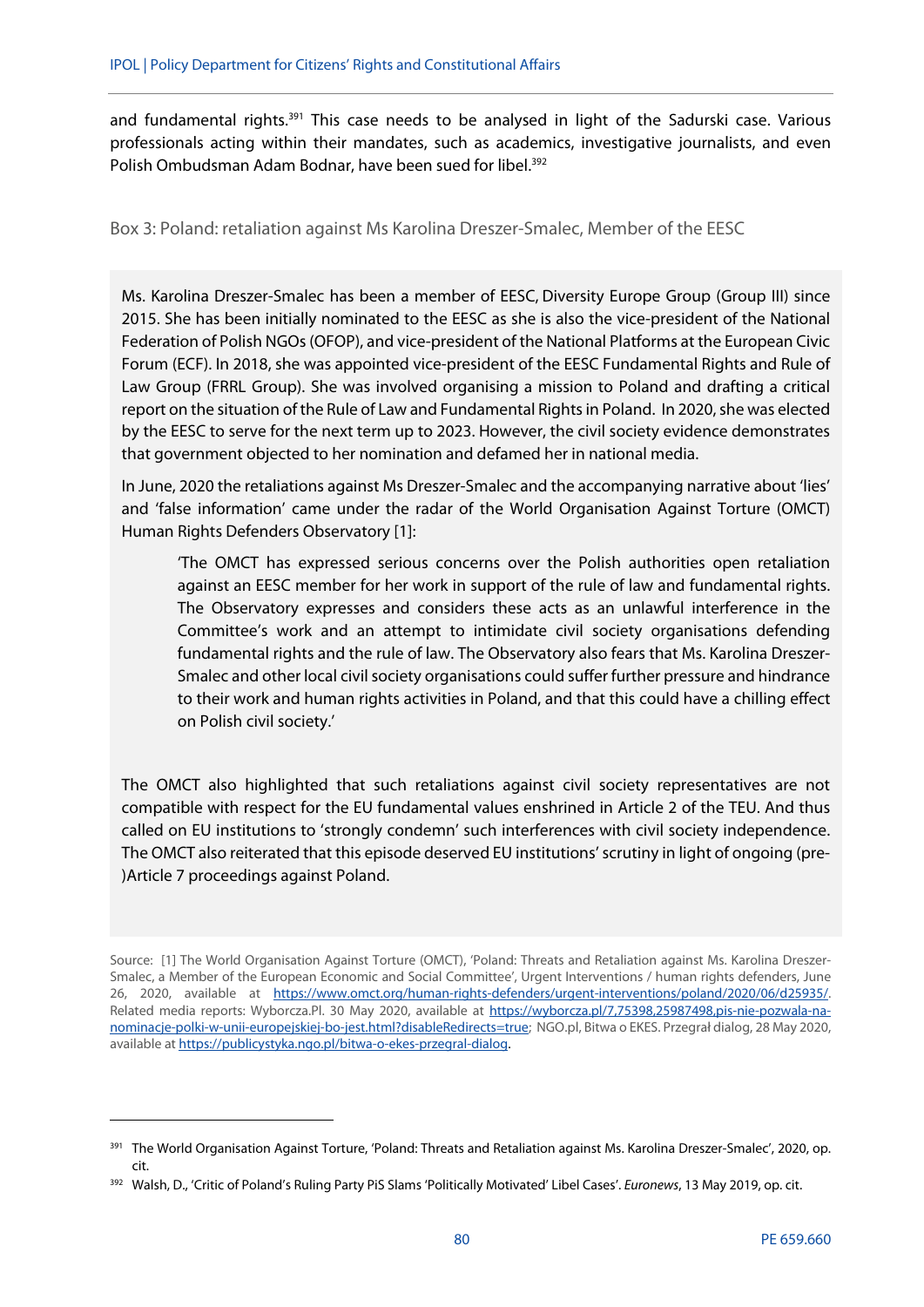The last, somewhat anecdotal example from **Greece** comes as an illustration of why EU legislators need to protect freedom of speech, at the times of 'crises'. As UN Special Rapporteurs have asserted, freedom of speech is ever more important when citizens and civil society are trying to respond to COVID-19 pandemic.<sup>393</sup>

### Box 4: Greece: Moria Corona Awareness Team faces lawsuit over Facebook post

The NGO that was trying to halt the spread of COVID-19 in the Moria refugee camp was sued by Greek authorities over a Facebook post allegedly 'questioning national sovereignty'. International Race Relations – Calendar of Resistance[1] re-posted this piece of news from Kathimerini [2 ]:

'The Regional Authority of the Northern Aegean said on Monday that it was taking legal action against a nongovernment organization called Moria Corona Awareness Team after it referred to "the Greek side of the island" of Lesvos in a post on its Facebook page last Thursday, thereby implying that there is a non-Greek side of the island. The regional authority said it had lodged a legal suit against the NGO with a prosecutor, "because the questioning of our indisputable national sovereignty is a criminal offense." On its Facebook page, the organization said it was set up in March by migrants living in Lesvos' overcrowded Moria camp to raise awareness about the pandemic and that it has collaborated with the Greek NGO Stand by Me Lesvos.'

This example raises several questions about the surveillance of civil society's online presence, the proportionality of lawsuits and, more generally, about attitudes towards pro-migrant rights NGOs and civic mobilisations.

Source:

[1] Institute of Race Relations (IRR), 'Calendar of Racism and Resistance – Incorporating Covid-19 Roundup (20 May – 3 June 2020)', 3 June, available at http://www.irr.org.uk/news/calendar-of-racism-and-resistance-incorporating-covid-19-roundup-20-may-3-june-2020/; [2] 'NGO Sued over Lesvos Post', Kathimerini. 25 May 2020. available at

http://www.ekathimerini.com/253027/article/ekathimerini/news/ngo-sued-over-lesvos-post.

Despite international and regional human rights standards recommending that defamation shall be decriminalised and subject to civil law, several EU Member States still consider defamation or libel as a criminal offence (see Chapter 2). At the EU level, there is no clear guidance on the issue either. Also, claimants can choose in which jurisdiction to pursue the case. This is often used to intimidate those speaking in the public interest.<sup>394</sup>

Currently, there are insufficient safeguards to prevent SLAPPs. Jurisdictional rules allow several parallel lawsuits to be mounted, and the very likelihood of paying costly litigation expenses can serve as a chilling effect on journalists, NGOs and individual activists that act on grounds of public interest.<sup>395</sup> SLAPPs strategy is not even to win the case but to exhaust the other party – to make litigation costly,

<sup>&</sup>lt;sup>393</sup> UN OHCHR, 'States Responses to Covid 19 Threat Should Not Halt Freedoms of Assembly and Association', 2020, op. cit.

<sup>394</sup> Bárd, Bayer, Chun Luk and Vosyliūtė,'SLAPP in the EU context', 2020, op. cit.

<sup>395</sup> Ibid.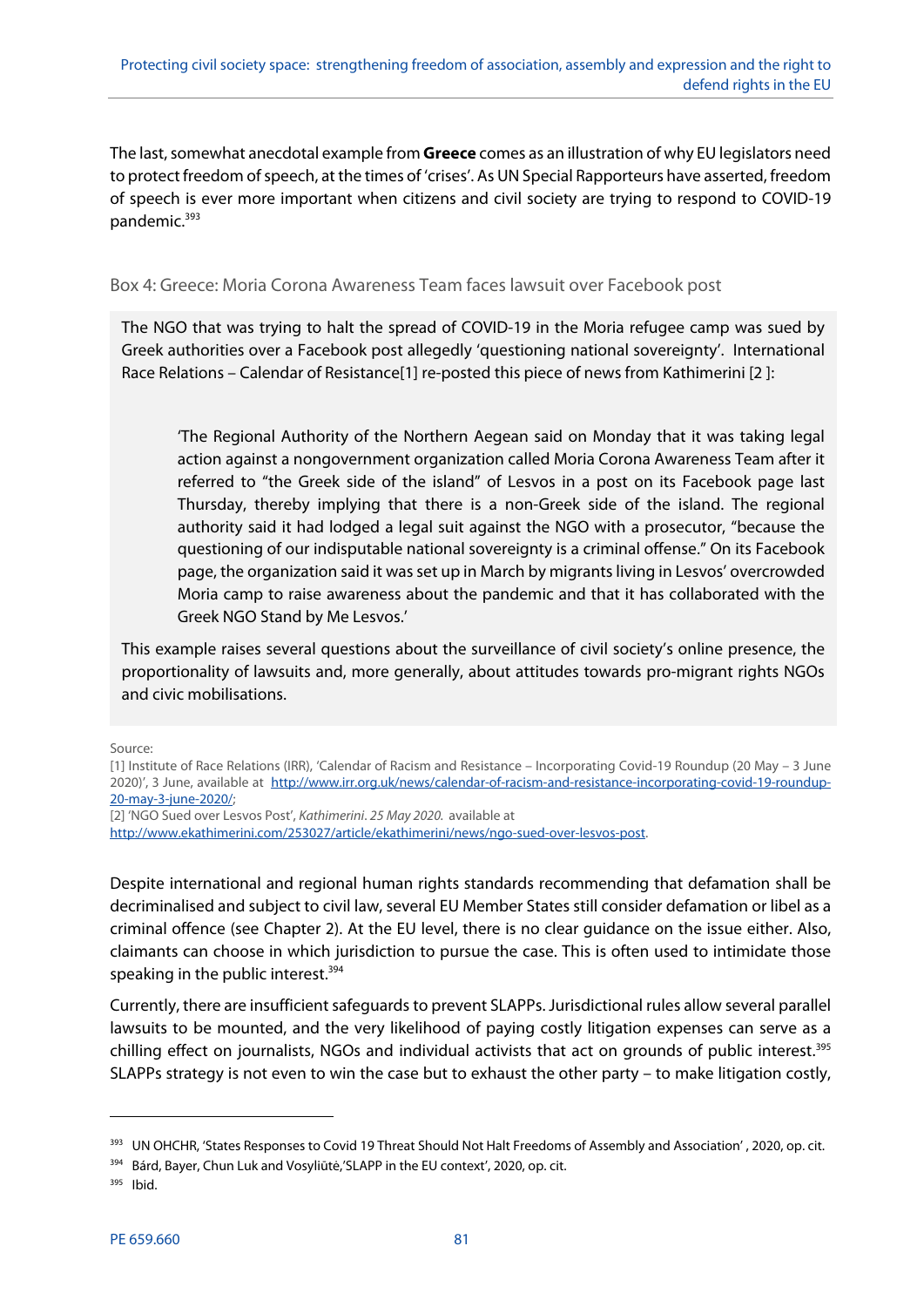lengthy and burdensome. Public participation is thus halted, as limited civil society resources are drawn away from their primary activities.<sup>396</sup>

Therefore, the EU should play a role in safeguarding 'political speech' Article 11 (freedom of expression) in light of Article 12 (freedom of association), as enshrined in the EU Charter of Fundamental Rights (EUCFR). There could even be a heightened role for the EU to protect the civil society that is in dialogue with EU institutions (under Article 11 of the TFEU) and those upholding EU values (enshrined in Article 2 of the TEU). It seems incompatible with the EUCFR that state officials can accuse watchdog NGOs and other human rights defenders of 'defamation' or 'libel' with no possibility for a subsequent investigation into the motives of initiating such prosecution.

**.** 

<sup>396</sup> Ibid.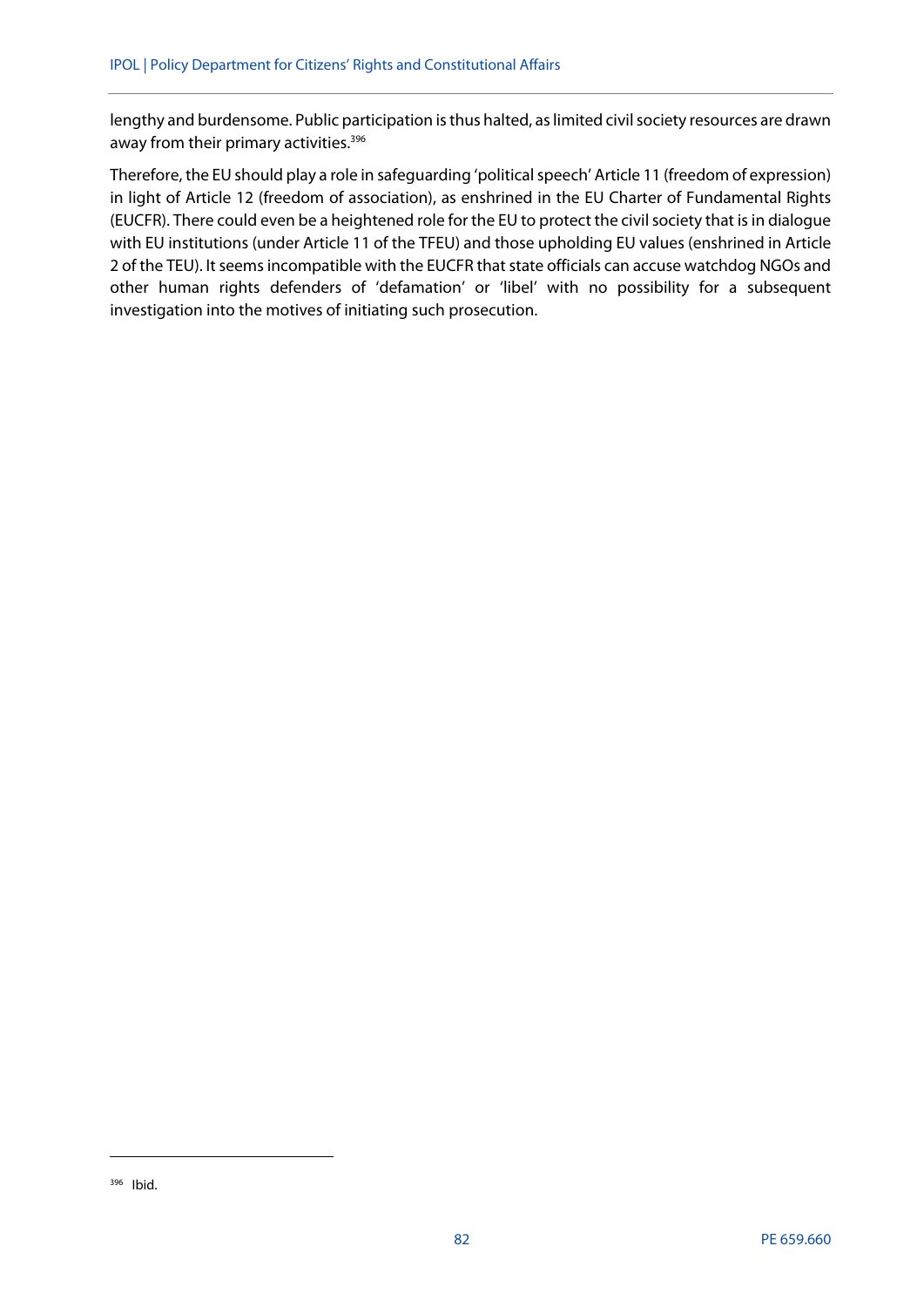# **PROPOSED SOLUTIONS TO SAFEGUARD CRITICAL CIVIL SOCIETY SPACE AT EU LEVEL AND THEIR FEASIBILITY**

### **KEY FINDINGS**

An independent and critical 'civil society' is fundamental to 'good governance' (Article 15 of the TFEU). At the same time, EU institutions need to ensure 'open and transparent dialogue' with civil society. This Chapter looks at different policy options to protect civic space by operationalising these provisions within EU treaties:

- **European Association** Status refers to the EU legislative initiative to set standards for common statutes to ensure that the whole non-profit sector will have a **legal personality** recognised at the EU level and across EU Member States. This policy option could reduce the risks of governments setting up a discriminatory and hostile regulatory environment. Nevertheless, Article 352 of the TFEU requires unanimity in the Council and this could represent an obstacle in the short run. The EU could also promote Member State's accession to the **CoE Convention** on the Recognition of the Legal Personality of International Non-Governmental Organisations.
- **EU Internal Guidelines on Human Rights Defenders** is a non-legislative EU policy tool to ensure the internal/external EU policy consistency check. It could provide detailed instructions on how to respect, protect and promote Human Rights Defenders by EU institutions and agencies, as well as by the Member States in areas falling within the competence of the Union. Also, it could promote the implementation of the UN Declaration on Human Rights Defenders and the OSCE ODIHR Guidelines on Human Rights Defenders.
- **EU Civil Society Stability Index** this proposal is inspired by Freedom House and similar indexes. It suggests that the EU could request the FRA, or could finance an independent body, to devise a rigorous methodology to conduct continuous **monitoring** and assess the 'health' of the critical civic space ecosystem. The results of such an index could also feed into EP Democracy, Rule of Law and Fundamental Rights reports and the wider EU rule of law mechanism.
- **EU Network of Focal Points for Civil Society** each EU institution should designate a focal point for civil society, with the aim of ensuring the swift exchange of information when civil society is witnessing violations of EU law, or when civil society itself faces challenges and retaliations for upholding fundamental rights, thereby providing inputs into the EU rule of law mechanism, and upholding the democratic accountability of their governments.

This Chapter elaborates on various proposals that have been suggested by civil society and EU institutions. The main question in this assessment is: to what extent could these proposals address the challenges facing 'critical civic space'? The in-depth assessment, based on desk research, focus group discussion and interviews, highlights four policy options (see Key Findings above):

- **European Association Status**
- **EU Guidelines on human rights defenders**
- **EU Civil Society Stability Index**
- **EU Network of Focal Points for Civil Society**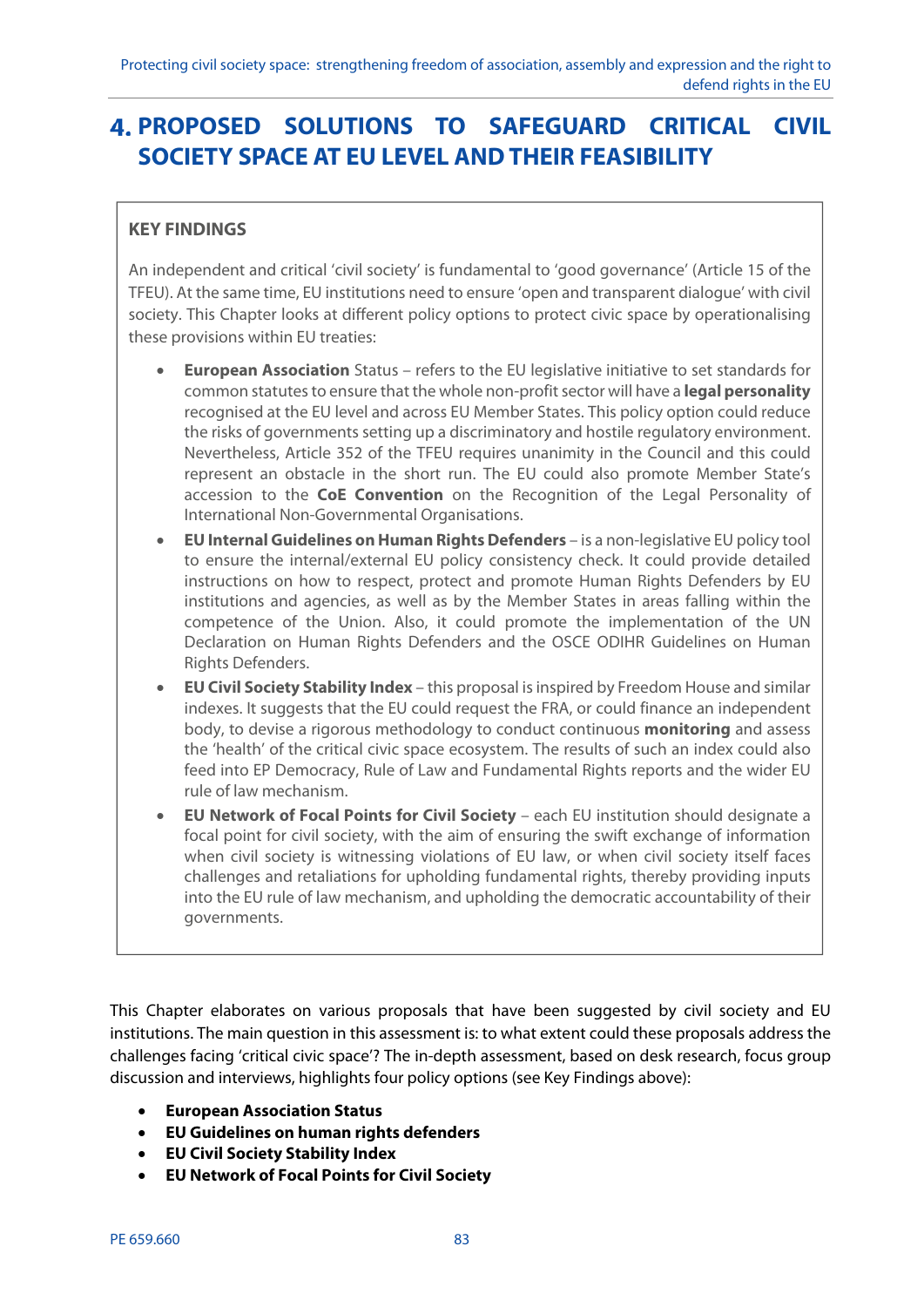These proposals are not mutually exclusive and can be realised in combination. Table 1 below sets out the main challenges or difficulties from the perspective of civil society.<sup>397</sup> These proposals are closely linked with the European Parliament's EU mechanism on Democracy, the Rule of law and Fundamental Rights, where an independent expert panel could monitor the issues regarding civic space, among other things.398 The latter is yet to be followed up by the Commission.

| <b>Policy options</b><br>discussed                      | <b>Timeline</b> | The shortcomings                                                                                                                                                                                                                                                                                                                                              | The value-added                                                                                                                                                                                                                                                                                                                                                                             |
|---------------------------------------------------------|-----------------|---------------------------------------------------------------------------------------------------------------------------------------------------------------------------------------------------------------------------------------------------------------------------------------------------------------------------------------------------------------|---------------------------------------------------------------------------------------------------------------------------------------------------------------------------------------------------------------------------------------------------------------------------------------------------------------------------------------------------------------------------------------------|
| <b>European</b><br><b>Association</b><br><b>Status</b>  | Long<br>term    | The unanimity rule and principle of<br>subsidiarity under Article 352 of the<br>TFEU;<br>MS still maintains its tax and<br>employment laws;<br>MS could 'misuse' merger/conversion<br>procedures by requesting additional<br>documentation or need for 're-<br>registration' or shaping it into yet<br>another NGO 'Code of Conduct'                          | Narrowing possibilities to misuse the<br>regulatory framework against freedom of<br>association;<br>Adding legal certainty by defining the<br>notion of 'non-profit actors' in the EU;<br>Enabling cross-border cooperation and<br>engagement of EU citizens.                                                                                                                               |
| <b>EU Guidelines</b><br>on human<br>rights<br>defenders | Medium-<br>term | Not legally binding;<br>Risk of narrowing the meaning of<br>'defenders' for legally established NGOs,<br>NHRIs, Ombudspersons, but not activists,<br>volunteers and citizen mobilisations that<br>are covered by the UN Declaration of<br>Human Rights;<br>Risk of not protecting HRDs where EU<br>policies fall short of EU fundamental<br>rights standards. | Undergoing a consistency check between<br>EU's internal/ external policy on HRDs;<br>Drawing lessons and experiences from<br>EEAS in third countries;<br>Recognising that EU Member States fall<br>short of the EUCFR and thus EU needs<br>human rights defenders to uphold EU<br>fundamental rights standards;<br>The creation of tools to protect HRDs from<br>retaliation and reprisals. |
| <b>EU Civil Society</b><br><b>Stability Index</b>       | Medium-<br>term | Need for funding;<br>Robust and impartial methodology;<br>A trap of creating a relativism that 'there<br>are issues everywhere.'                                                                                                                                                                                                                              | Possibility to inform the EU citizens and EU<br>policymakers via dissemination about<br>challenges;<br>Possibility to track and early signal the<br>worsening 'ecosystem' for critical civil<br>society.                                                                                                                                                                                    |

#### **Table 1: Overview of policy options**

<sup>&</sup>lt;sup>397</sup> These 'civil society' views have been identified during the focus group and subsequent interviews conducted for this study.

<sup>398</sup> Bárd, P., S. Carrera, E. Guild, E., and D. Kochenov, 'An EU mechanism on democracy, the rule of law and fundamental rights. CEPS Paper in Liberty and Security in Europe, 2016, available at https://www.ceps.eu/ceps-publications/eu-mechanismdemocracy-rule-law-and-fundamental-rights/. van Ballegooij, W. and T. Evas, 'An EU mechanism on democracy, the rule of law and fundamental rights: European Added Value Assessment accompanying the legislative initiative report' ,(Rapporteur: Sophie in 't Veld) In-depth Analysis, October 2016, European Added Value Unit, EPRS, available at https://www.europarl.europa.eu/RegData/etudes/IDAN/2016/579328/EPRS\_IDA(2016)579328\_EN.pdf.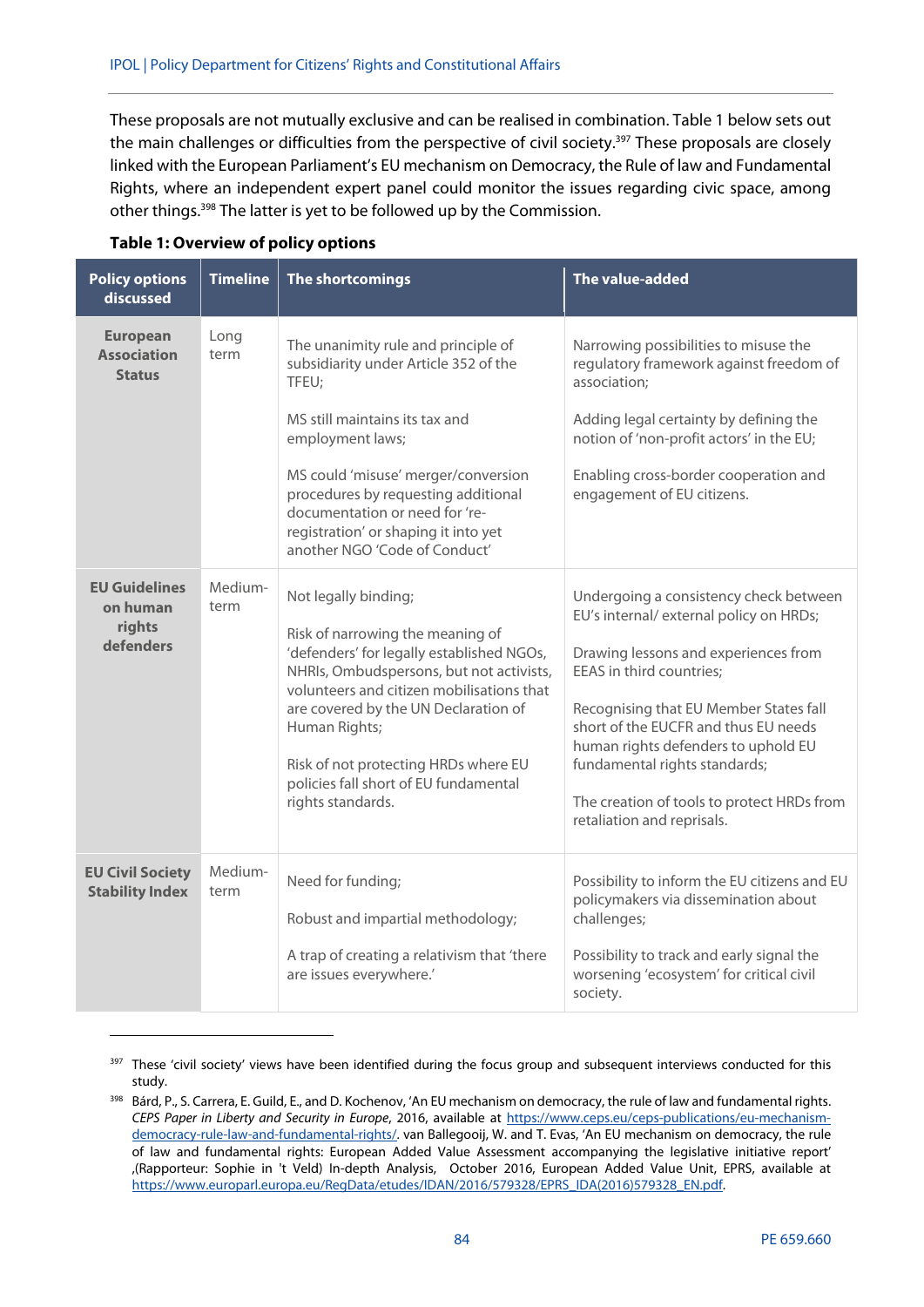| <b>EU Focal Points</b><br>for Civil Society | Short-<br>term | Risk of being treated as 'tick-box' if the<br>role of civil society is not fully<br>understood;                                                     | Creating 'trust-based' relationship with EU<br>institutions and policymakers;<br>Focal points could be encouraged to react |
|---------------------------------------------|----------------|-----------------------------------------------------------------------------------------------------------------------------------------------------|----------------------------------------------------------------------------------------------------------------------------|
|                                             |                | Even if focal points are informed, they<br>could be denied the power to act to<br>address the issues raised or lack of the<br>willingness to do it. | and use political leverage when issues<br>arise.                                                                           |

Source: Authors, 2020.

Besides four proposals chosen for in-depth assessment, some other ideas on strengthening civil society are briefly described below. For instance, the EESC has proposed the possibility of designating an Ombudsperson to monitor the civic space in the EU.<sup>399</sup> The FRA highlighted the importance of strengthening independence and funding of National Human Rights Institutions (NHRIs) and Equality bodies.400 In addition, FRA's Fundamental Rights Platform called for increased funding for Charter training. <sup>401</sup> The FRA report suggested ideas for tracking how much of the EU, national and private funding is spent in the area of fundamental rights.

Interviewees highlighted the need to increase direct EU funding for promoting and upholding fundamental rights. In particular, the **Strategic Litigation Fund** should not only elaborate on best practices in advocacy and litigation<sup>402</sup> but also provide much-needed funding for watchdog NGOs and other human rights defenders, also their lawyers, to play their role in upholding fundamental rights.

The second FRA consultation on civic space also has highlighted funding-related challenges:

The prevalence of short-term, project-based funding makes it difficult for CSOs to plan and operate sustainably in the long term. Adequately resourced, the proposed EU Justice, Rights and Values Fund would be an important initiative in this regard. <sup>403</sup>

Civil society representatives managed to revert COVID-19 related additional cuts on Justice, Rights and Values Fund. They have been calling the European Commission, to follow the European Parliament's proposal to increase this fund to EUR 1.83 billion, to uphold EUs values in these trying times.<sup>404</sup>

<sup>&</sup>lt;sup>399</sup> European Economic and Social Committee (EESC), 'Financing of CSOs by the EU' (own-initiative opinion), Adopted on 19 October 2017, Official Journal: OJ C 81, 2.3.2018, p. 9–15.

<sup>400</sup> FRA, 'Fundamental Rights Report 2020', 2020, op. cit.,p. 25.

 $401$  Ibid.

<sup>402</sup> European Commission, 'Capacity building for litigating cases relating to democracy, rule of law and fundamental rights violations', Justice programme call, JUST-PPPA-LITI-AG-2018, available at https://ec.europa.eu/info/fundingtenders/opportunities/portal/screen/opportunities/topic-details/just-pppa-liti-ag-2018.

<sup>403</sup> FRA, 'Civic space – experiences of organisations in 2019: Second Consultation', 2020, op. cit., p.1.

<sup>404</sup> European Civic Forum, Batrory Foundation et al., 'Follow-up Letter on European Rights and Values Programme', 6 July 2020. Available at https://civic-forum.eu/wp-content/uploads/2020/07/Follow-up-letter-Rights-and-Values-Programme.pdf.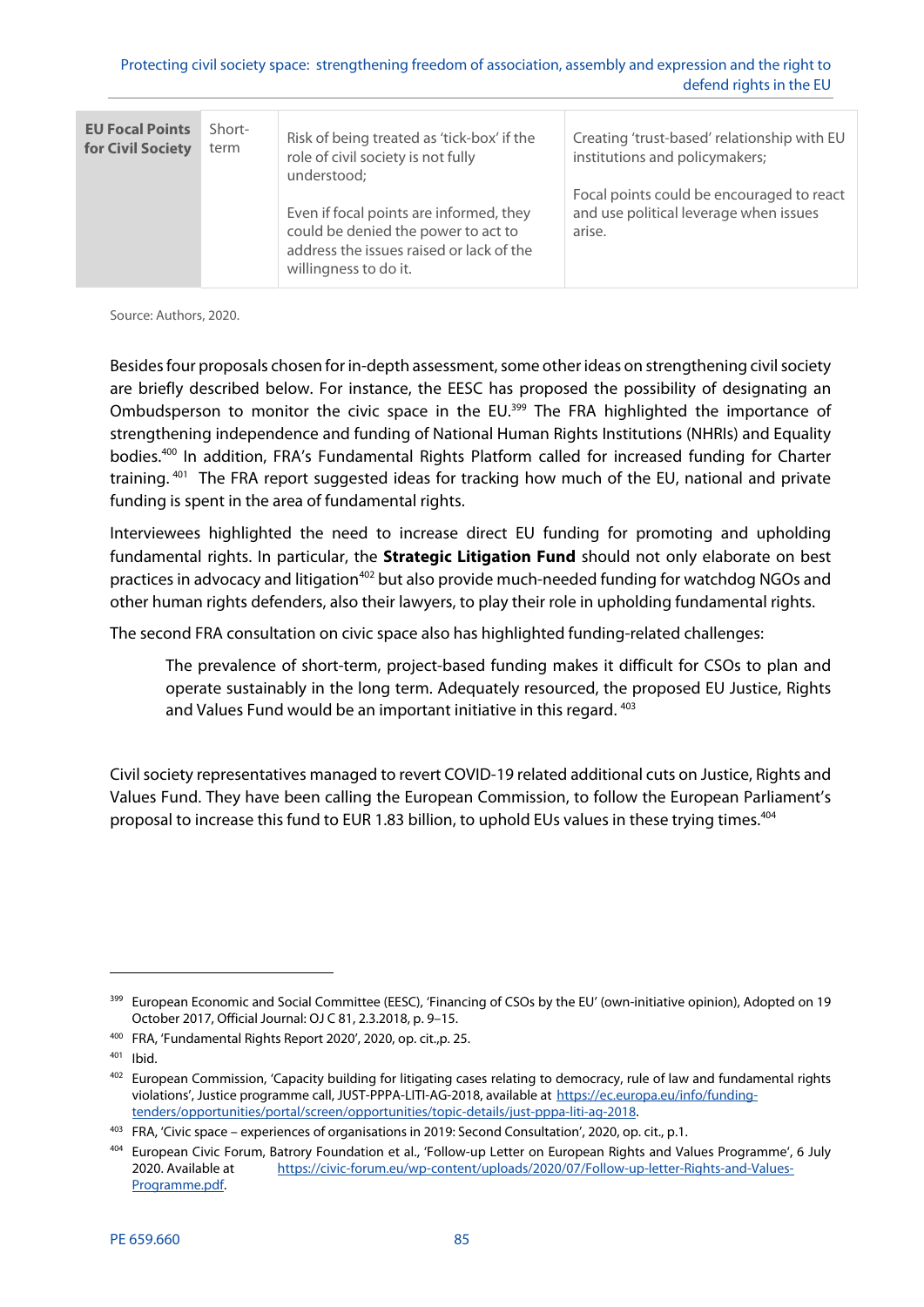### **4.1. European association status**

The origins of the so-called statute for a European association<sup>405</sup> take us back three decades in time (see Subsection 2.3.1. for an in-depth discussion).<sup>406</sup> 'Freedom of association' experts have described the overly complicated and lengthy EU legislative process that ended without results as 'demotivating'.407 Thus, for organisations that facing ongoing legal, policy and funding challenges (see Chapter 3), it was not seen as a tool that responded to their immediate needs. The return (that is to say the possibility to get it passed and the subsequent protection) on investment (time for advocacy) among focus group participants was considered to be rather low.408

Nevertheless, there is some potential of this policy option, since it has been based on the so-called internal market logic. The **legal basis and subsidiarity** were the main reasons for the Member States of the then European Community to contest the proposal. However, recent CJEU judgments in the Lex CEU case and Lex NGO case (C-78/18 Commission v Hungary (transparency of associations))<sup>409</sup>show that freedom of education and freedom of association are closely linked and can be protected by using EU internal market arguments.

The proposed **European Association Statute (EAS)** originated in the resolution of the European Parliament of 13 March 1987 on non-profit-making associations in the European Communities,<sup>410</sup> calling on the Commission to draft a proposal for a Regulation that would constitute a 'Communitywide statute for associations covering the requirements of associations operating in more than one Member State and national associations.'411 The Commission followed up this call in its Communication to the Council in 1989.<sup>412</sup> The EESC endorsed this proposal.<sup>413</sup> The Commission presented its proposal for a Council Regulation for a Statute for a European Association on 6 March 1992.414 After an exchange with the Parliament, the Commission submitted an amended version of the proposed Regulation to the Council in 1993.<sup>415</sup> The proposal for a Regulation was accompanied by a supplementing directive regarding involvement of employees.<sup>416</sup>

However, the legislative process on the EAS did not make much further progress and **in 2005 the Commission withdrew its proposal**, in light of 'Better Regulation' guidelines, since 'not sufficient

<sup>&</sup>lt;sup>405</sup> During focus group discussion, only two out of 16 participants knew about the European Association Statute.

<sup>406</sup> Anheier, H.K., and J. Kendall. Third Sector Policy at the Crossroads: An International Non-Profit Analysis. Routledge, 2012; Wöffen, T., 'European Associations: The Political Debate and Basic Legal Questions', We are Europe, Version: October 2018, available at https://we-are-europe.org/wp-content/uploads/2018/11/wae\_eas\_historyandlegal\_221018.pdf.

<sup>&</sup>lt;sup>407</sup> Focus group convoked for the purpose of this study on 25 May 2020 via Zoom.

<sup>408</sup> Ibid.

<sup>&</sup>lt;sup>409</sup> CJEU, Case C-78/18, European Commission v Hungary (Transparency of associations), judgment of 18 June 2020, ECLI:EU:C:2020:476. For an in-depth analysis of the judgment, see Bárd, Grogan and Pech, 'Defending the Open Society against its Enemies', 2020, op. cit.

<sup>410</sup> European Parliament, Resolution of 13 March 1987 on non-profit-making associations in the European Communities OJ No C 99, 13 April 1987, p. 205.

<sup>411</sup> Wöffen, 'European Associations: The Political Debate and Basic Legal Questions', 2018, op. cit.

<sup>412</sup> Commission Communication to the Council, SEC(89) 2187 final of 18 December 1989

<sup>413</sup> European Economic and Social Committee, OJ No C 332, 31.12.1990, p. 81.

<sup>414</sup> Commission of European Communities, Amended proposal for a Council Regulation (EEC) on the statute for a European association (92/C99/01 )COM(91)273final—SYN386.

<sup>415</sup> Ibid.

<sup>416</sup> Commission of European Communities, Amended proposal for a Council Directive supplementing the statute for a European association with regard to the involvement of employees, (II) (93/C 236/02) COM(93) 252 final.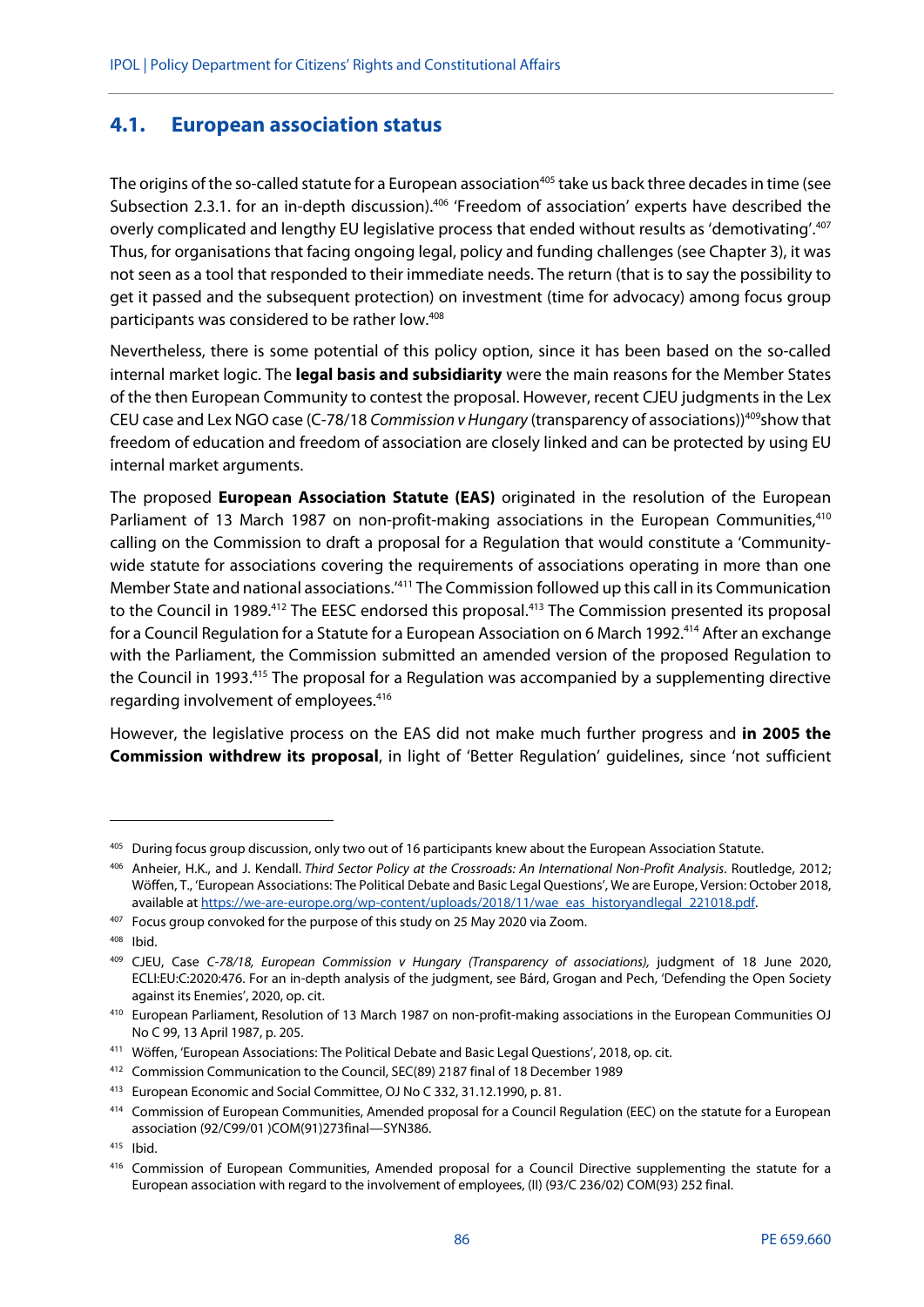progress had been made' on this file.417 In 2012, the European Commission submitted the proposal for a European Foundation Statute. As with the EAS proposal, little progress was made, and in 2015 the European Commission similarly withdrew the proposal for European Foundation Statute.418

In 1993, when the Commission submitted its amended EAS regulation proposal to the Council, it used the argument that associations are important actors within economic life.<sup>419</sup> The Commission used Article 100a of the Treaty Establishing the European Community (TEC) as the legal basis for the proposal, giving the Commission the power to progressively create the internal market by common approximation, competition and taxation rules.<sup>420</sup> The Commission highlighted the role of the so-called third sector within the economy of European Communities and supported the view that it must enjoy the same freedoms, including 'full freedom of establishment'.

For instance, it reiterated that:

[...] the completion of the internal market means that there must be full freedom of establishment for all activities which contribute to the objectives of the Community, irrespective of the form taken by the body which carries them on.<sup>421</sup>

The Commission went on to argue how non-profit associations, by addressing 'general interest', contribute to the objectives of the Community and highlighted their contributions 'in [economic] fields such as education, culture, social work or development aid'. The amended proposal acknowledged that associations not only are non-profit but also have their mandate, as they 'operate in accordance with their own principles, which are different from those applying to other businesses'.<sup>422</sup>

The Commission provided a wide definition of 'European Association' (Article 1) and proposed requiring that Member States swiftly recognise the legal personality (Article 2). The text highlighted that 'legal personality shall include in particular the following rights necessary for the pursuit of the EA's objectives:

- (a) to conclude contracts and perform other legal acts;
- (b) to acquire movable and immovable property;
- (c) to receive donations and legacies, including through appeals to public generosity;
- (d) to employ staff;
- (e) to be a party to legal proceedings.

The role of associations within the functioning of 'internal market' has led to objections from EU Member States:

1

<sup>417</sup> Wöffen, 'European Associations: The Political Debate and Basic Legal Questions', 2018, op. cit.

<sup>418</sup> See OJ C 80, 7.3.2015, p. 21.

<sup>419</sup> COM(93) 252 final — SYN 386.

<sup>420</sup> Treaty establishing the European Community (Nice consolidated version) Part Three: Community policies - Title VI: Common rules on competition, taxation and approximation of laws - Chapter 3: Approximation of laws - Article 95 - Article 100a - EC Treaty (Maastricht consolidated version), available at https://eur-lex.europa.eu/legalcontent/EN/TXT/?uri=CELEX%3A12002E095.

<sup>421</sup> Commission of European Communities, Amended proposal for a Council Regulation (EEC) on the statute for a European association (1) (93/C 236/01) COM(93) 252 final - SYN 386 (Submitted by the Commission pursuant to Article 149 (3) of the EEC Treaty on 6 July 1993.

<sup>422</sup> Commission of European Communities, Amended proposal for a Council Regulation (EEC) on the statute for a European association (1) (93/C 236/01) COM(93) 252 final - SYN 386 (Submitted by the Commission pursuant to Article 149 (3) of the EEC Treaty on 6 July 1993.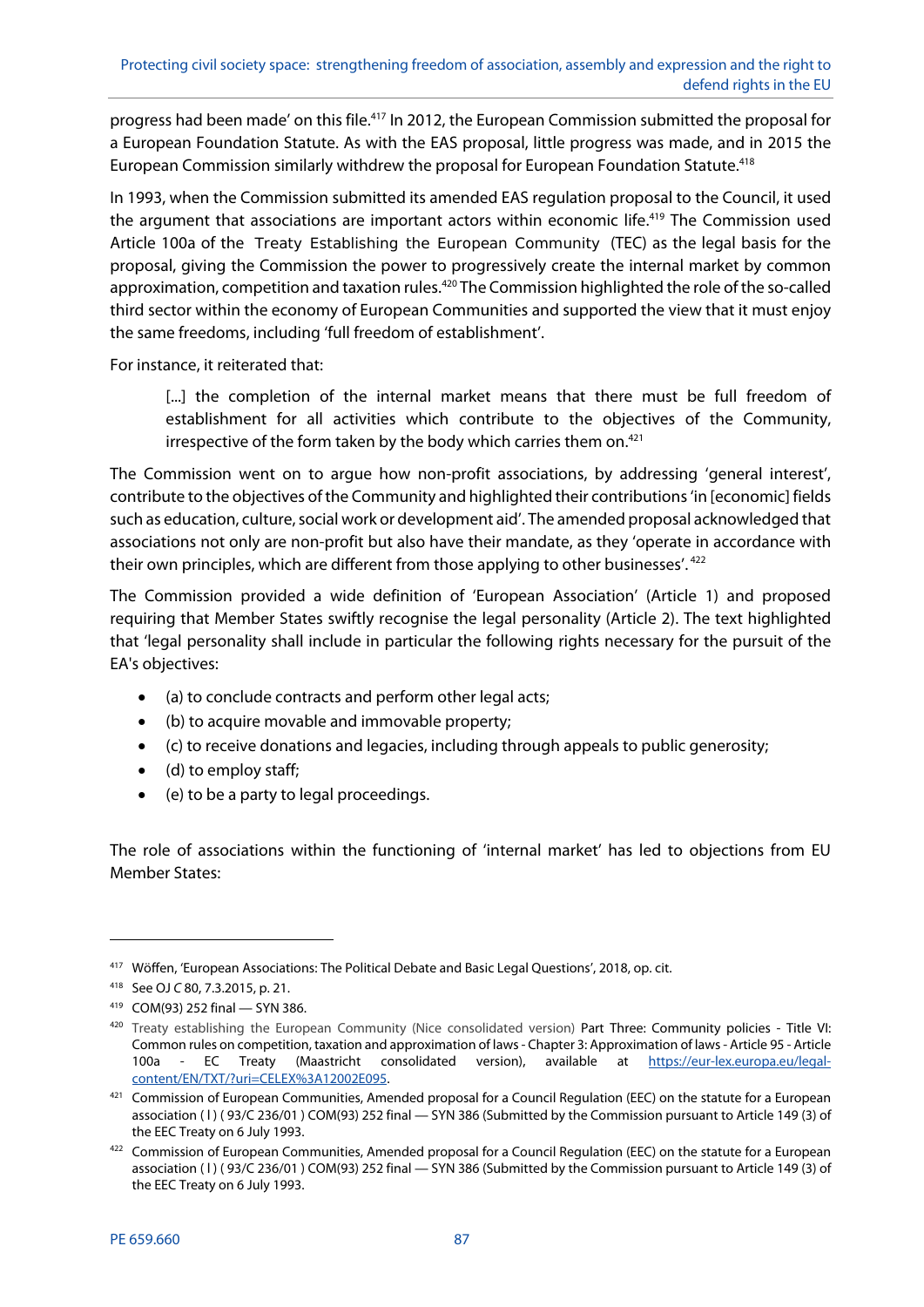Governments known to be fundamentally opposed to the proposal at the time were Germany, Denmark, and the United Kingdom. They argued in part that it was against the principle of subsidiarity to provide EU legislation in the field of associations that should remain in the sole jurisdiction of Member States. Also, they questioned that there was any proven need for an EAS.423

Approximation of laws under Article 100a of the TEC required **unanimity at the Council**. This way, they have effectively challenged EU competence over non-profit actors and foundations. Some **opposition was mounted by civil society** as well. For instance, the German Free Welfare Organization argued in 1998 that 'free welfare associations, which dominate the third sector in Germany are voluntary, ideal associations, and inherently cannot be "economic" entities or firms'.<sup>424</sup> The Commission proposal was seen as too 'idealistic' by Member States, and overly 'pragmatic' by some civil society organisations.

Currently, the post-Lisbon Article 352 of the TFEU also requires a unanimous vote. As focus group participants explained, 'the failure of the European Foundations statute demolished any hope for the EAS'.425 While newly Lisbon-introduced articles could be used as a reason for a new EAS proposal, such as Article 2 of the TEU on EU fundamental values, Article 11 of the TEU on engagement with civil society, or Article 12 of the EUCFR, the unanimity vote at the Council could continue to jeopardise the feasibility of such a legislative proposal.

As previous study has highlighted, the 'unanimity rule' can be particularly concerning when some EU countries are in 'pre-Article 7' procedures but are still voting on the rule of law, democratic accountability and fundamental rights-related matters.<sup>426</sup> That said, an examination of the desirability and feasibility of a new initiative on the EAS could be carried out by launching a public and stakeholder consultation on the matter, and exploring the views and positions of Member States on this possibility.

The Commission could make a stronger claim about 'having a legal basis' after the Lex NGO judgment (Case C-78/18). The CJEU, in this case, upheld the Commission arguments for the infringement procedure, namely that undue **restriction of civil society funding affects the freedom of movement of capital under Article 63 of the TFEU**. Therefore, the Commission could use the same argument to propose Internal EU Guidelines on human rights defenders. However, when the issues fall under areas governed by the EU law, for instance in the area of migration and asylum, EU institutions already have the mandate to ensure the compliance with the EUCFR and Article 2 of the TEU.<sup>427</sup>

As an alternative, the EU could promote the ratification of the CoE **'European Convention on the**  Recognition of the Legal Personality of International Non-Governmental Organisations',<sup>428</sup> as suggested by Wöffen. However, as he noted, 'so far, it has been ratified only by 12 European countries.

<sup>423</sup> Wöffen, 'European Associations: The Political Debate and Basic Legal Questions', 2018, op. cit.

<sup>424</sup> Anheier, H. K., L. Carlson and J. Kendall 'Third sector policy at the crossroads: Continuity and change in the World of nonprofit organisations, in Anheier, H. K., and J. Kendall (eds.), Third Sector Policy at the Crossroads, 2012, op. cit. Emphasis original.

<sup>&</sup>lt;sup>425</sup> Focus group convoked for the purpose of this study on 25 May 2020 via Zoom.

 $426$  Bárd, Carrera, Guild, and Kochenov, 'An EU mechanism on democracy, the rule of law and fundamental rights', 2016, op. cit.

<sup>427</sup> Peers, S. 'EU Law Analysis: Should the EU Sanction Its Member States for Breaches of Rule of Law and Human Rights? Part 2: The Application of Ordinary EU Law'. EU Law Analysis, 29 October 2019. Available at https://eulawanalysis.blogspot.com/2019/10/should-eu-sanction-its-member-states.html.

<sup>&</sup>lt;sup>428</sup> CoE, European Convention on the Recognition of the Legal Personality of International Non-Governmental Organisations' on 24 April 1986, available at https://www.coe.int/en/web/conventions/full-list/-/conventions/treaty/124.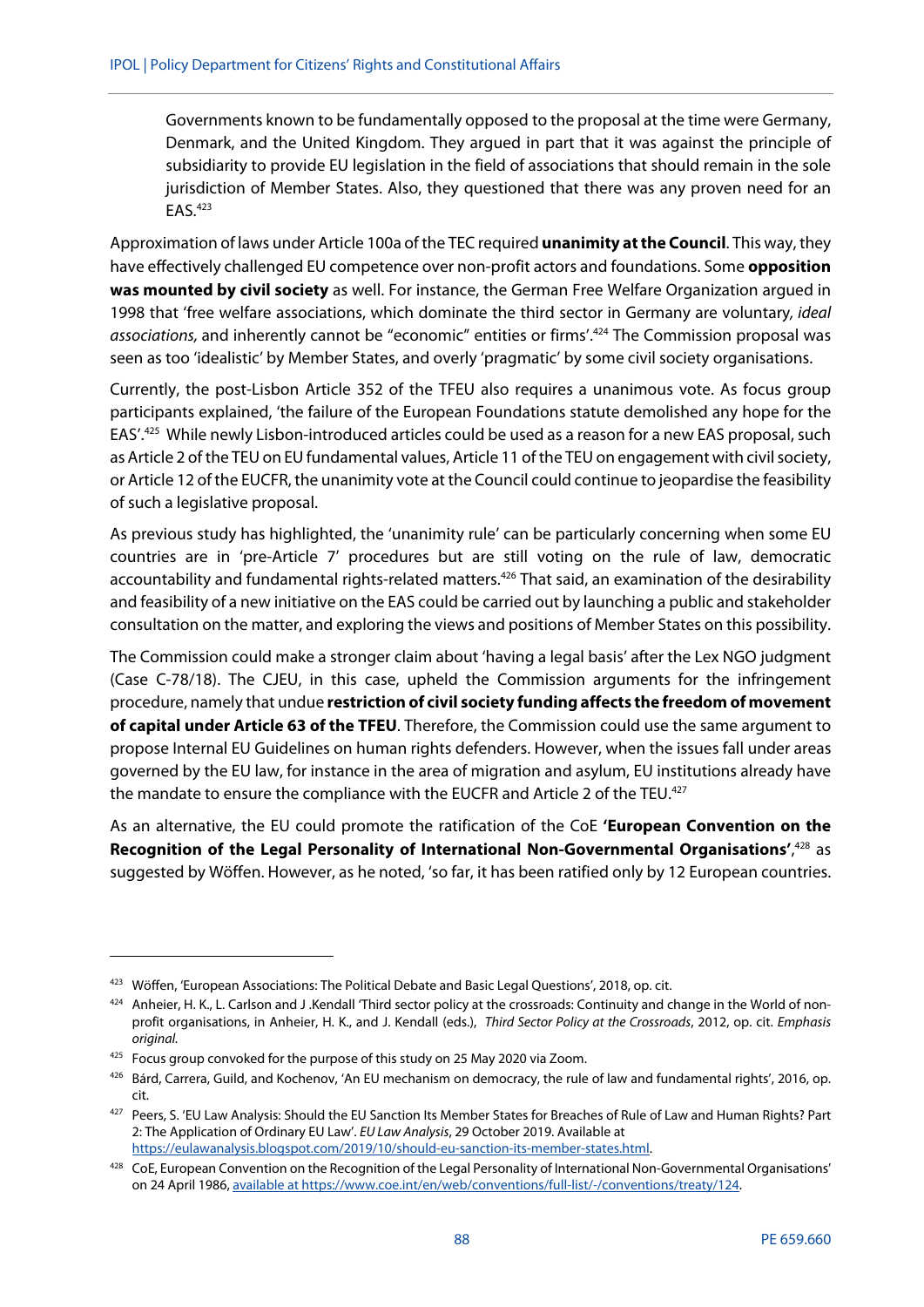Many large countries, such as Germany, Italy, Spain, Poland, and Sweden, have not yet ratified it and will probably never do.<sup>'429</sup>

The Hungarian Lex NGO, the relative judgment by the CJEU and the fact that similar draft laws are tabled and discussed in other EU MS, could renew interest in achieving an EAS at EU level and/or ratifying the CoE Convention. Also, the EU institutions could use political leverage and incentives to convince EU Member States to ratify the abovementioned CoE convention, while EU-level drafting on the EAS is ongoing.

Besides, the 'lack of harmonization in the area of tax treatment is a significant obstacle for European associations.'430 Article 352 of the TFEU also provides the basis for a supplemental directive regarding harmonised taxation, which could, for instance, regulate exemptions for the non-profit sector, since the EU has jurisdiction on indirect taxes under Article 113 of the TFEU. Further, Article 115 of the TFEU foresees a possibility to harmonise taxes when 'it is necessary for the functioning of the internal market' and 'to avoid distortion of competition'.431

It could be interesting to explore whether **a tax exemption** or the setting of a ceiling for taxes for NGOs is desirable or feasible, for instance, whether the EU could introduce clauses preventing governments from introducing excessive and discriminatory taxes. In Hungary, for example, NGOs and other actors aiming to assist and integrate refugees and migrants are subjected to 40% tax, when other types of activities are tax exempt. Whether taxes on CSOs could also be seen as indirect taxes on the EU budget could be further examined, since AMIF (the Asylum, Migration and Integration Fund), ESF, FEAD (now ESF+) and other funds could theoretically be used to finance such discriminatory civil society tax. Furthermore, in some countries, non-profit NGOs are taxed while in others they are exempted from taxation. This could also be seen as creating an uneven playing field when competing for EU funding.

Nevertheless, international and regional freedom of association standards cover both, registered and unregistered entities. Thus, any deliberations on EAS, should not be used as an excuse to reduce civic space to registered associations.

## **4.2. EU internal guidelines on human rights defenders**

Some civil society representatives proposed to draft EU Internal Guidelines on Human Rights Defenders.<sup>432</sup> It could be a non-binding yet authoritative policy tool. Should they be adopted, such EU internal guidelines could articulate concrete procedures on how they should be respecting, protecting and promoting the work of human rights defenders. In this way, EU Member States and EU institutions could play a greater role in realising the EU Charter on Fundamental Rights and EU legal principles inside the EU.

There are several ways for EU institutions to realise the objectives of these Guidelines; this Section focuses on two possible scenarios. In the first, the current EEAS Guidelines on Human Rights Defenders (discussed in Subsection 2.3.3.) could be used as a basis for non-binding internal guidelines.

<sup>429</sup> Wöffen, 'European Associations: The Political Debate and Basic Legal Questions', 2018, op. cit.

<sup>430</sup> Ibid.

<sup>431</sup> Ibid.

<sup>&</sup>lt;sup>432</sup> See for instance, PICUM et al., Civil society inputs to the forthcoming European Commission guidelines on preventing the criminalization of human rights defenders, February 2020.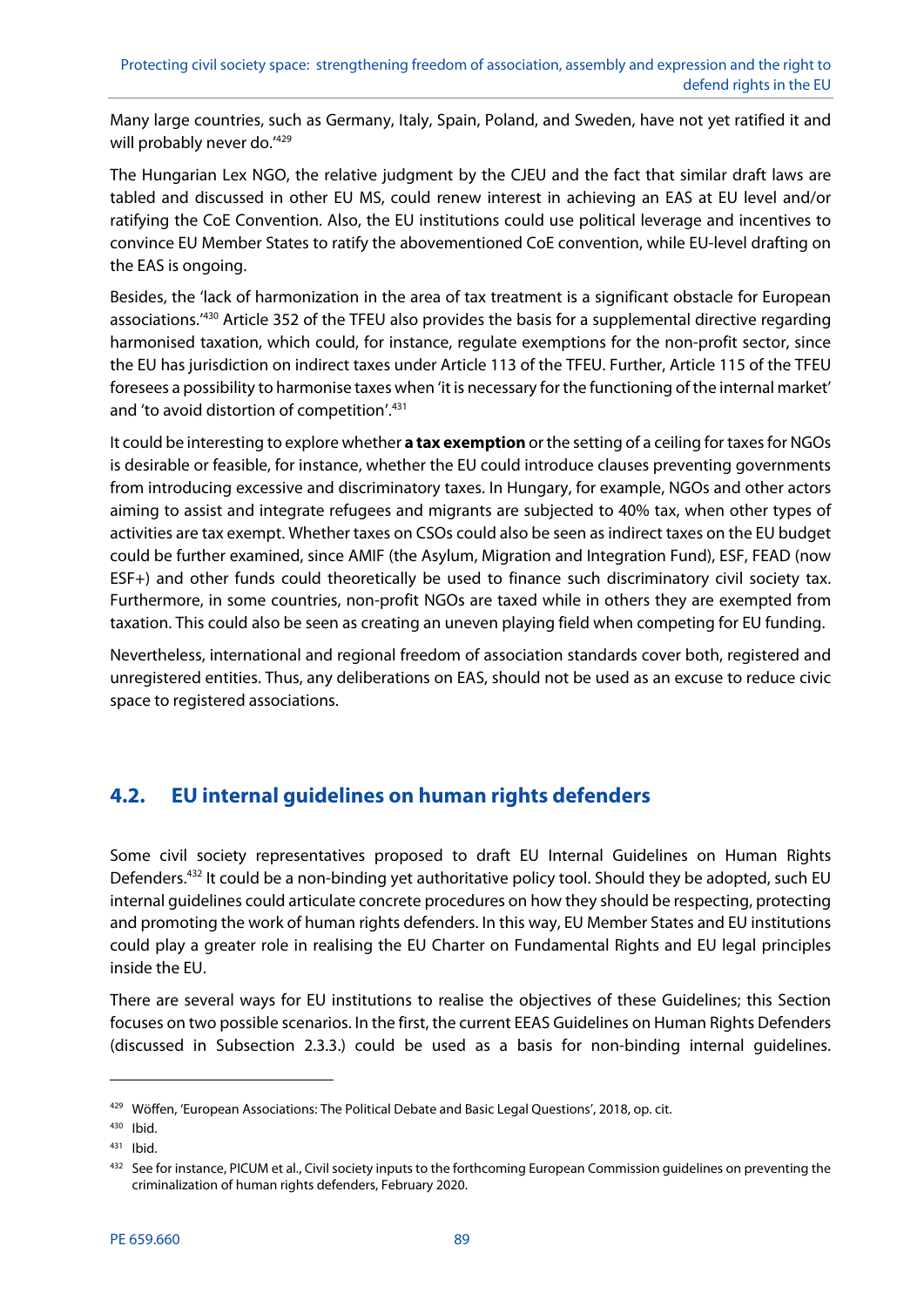Alternatively, inspiration could be drawn from the EU's Whistleblowers' Protection Directive (EU 2019/1937) to create a legally binding tool to protect those that are defending EU values against reprisals and retaliations by states.

### **Non-binding EU internal guidelines on human rights defenders**

These Guidelines are used by the EU External Action Service to guide its missions, which are expected to follow concrete procedures to protect and promote human rights defenders (see Subsection 2.3.3.). By analogy, European Commission and Parliament representations and agencies (EU staff) within the EU could use similar internal guidelines and undertake the role of protecting and promoting human rights defenders carrying out their activities in the Union.

**The consistency check is needed between EU external and internal policies on HRDs**. While the UN Human Rights Defenders declaration reaffirms principles of indivisibility, interrelatedness and impartiality of human rights, EU institutions seem to differentiate between human rights inside and outside the EU, by offering different levels of recognition and protection for human rights defenders. The EU Internal Guidelines on Human Rights Defenders could be framed around the EU commitment to strengthen its respect of the EUCFR, which has been legally binding for a decade. This initiative could be already launched in the announced Commission proposal for a 'New Strategy for the Implementation of the Charter of Fundamental Rights' foreseen for the 4th quarter of 2020. The internal guidelines could also be accompanied by additional and theme-specific handbooks and training for EU personnel (i.e. in the context of Frontex or Europol deployments) in EU Member States.

Also, the FRA's Fundamental Rights Platform has called 'for practical implementing guidelines that can help national bodies to implement EU law in compliance with the Charter.<sup>' 433</sup> For instance, 58 civil society organisations have called upon the European Commission to exempt Human Rights Defenders from criminalisation under the Facilitators' Package.<sup>434</sup> While some focus group participants stressed the need to equip a wide range of human rights defenders within the EU and especially the watchdog NGOs with such guidelines at EU level, some had doubts as they saw a risk that the European Commission could use this opportunity to narrow the scope of the UN Human Rights Defenders Declaration if such EU internal guidelines were to be developed.<sup>435</sup> However, from their point of view, the main controversy is the protection of activists and volunteers who do not formally belong to associations.

Within the Commission it should be the role of the **Directorate General on Justice and Consumer Rights** (DG JUST) to initiate such non-binding internal guidelines. DG JUST could take the lead in encouraging the European Commission's representation offices within the EU Member States to undertake a similar role to that played by EU Missions in third states in engaging with and promoting the work of human rights defenders. For instance, to protect and shield them from governments and protect human rights defenders that are contributing to the rule of law assessments, or to attend trials of human rights defenders.

1

<sup>433</sup> FRA, 'Fundamental Rights Report 2020', 2020, op. cit., p. 25.

<sup>434</sup> PICUM et al., Civil society inputs to the forthcoming European Commission guidelines on preventing the criminalization of human rights defenders, 2020, op. cit.; PICUM et al., Joint Statement: The EU must stop the criminalisation of solidarity with migrants and refugees, 26 July 2019, available at https://picum.org/wp-content/uploads/2019/08/190731-Joint-Statement-Criminalisation-5.pdf.

<sup>&</sup>lt;sup>435</sup> Focus group convoked for the purpose of this study on 25 May 2020 via Zoom.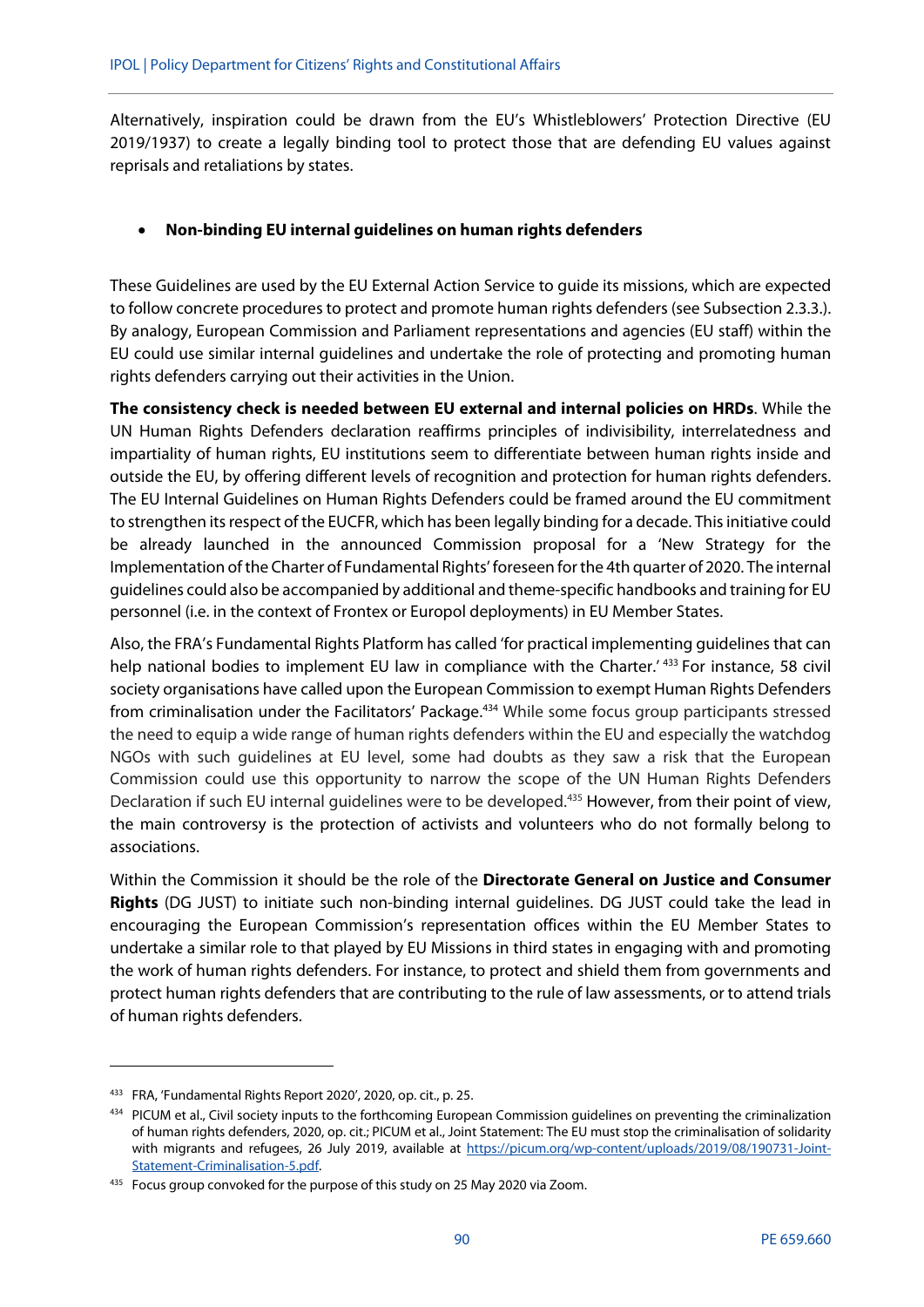Alternatively, the **European Parliament** should take the lead, given its mandate as a democratic institution representing European citizens and defending their rights. For instance, the European Parliament – and notably its committee on Civil Liberties, Justice and Home Affairs – adopted a resolution on the situation on fundamental rights in the Union in the previous year(s). The last report providing an overview of the situation in 2017 expressed concerns regarding:

the obstacles existing to the work of human rights defenders, including civil society organisations (CSOs) active in the field of fundamental rights and democracy, including serious restrictions on freedom of association and freedom of speech for the organisations and citizens concerned, as well as restrictions on financing;[…] stresses that they should be able to carry out their work in a safe and well-supported environment.<sup>436</sup>

The report on the situation inside the EU arrives at similar conclusions to those on human rights outside the EU.437 Within the LIBE committee, a Working Group (WG) on Democracy, the rule of law and fundamental rights is currently conducting this internal and external consistency check. This working group has discussed the situation of human rights defenders and civic space in general and then specifically in light of the impact of COVID-19 pandemic on CSOs. For instance, in the meeting of 28 May, the WG discussed 'how to protect civil society organisations from threats and attacks and the ways to audit the negative impacts of legislative changes.<sup>'438</sup> The mandate of this group could be further extended to protect human rights defenders and mobilise the EU-wide reaction, when needed.

The EP also insisted on ensuring that adequate financial support is provided to NGOs through the European Values Initiative, that now became Justice, Rights and Values Fund.439 This was reiterated also by the EESC in its own-initiative opinion that called for the European Instrument for Democracy and Human Rights (EIDHR)-like mechanism inside the EU, among other issues.<sup>440</sup> Nevertheless, recent cuts to the funding of Justice, Rights and Values Fund and vague rule of law conditionality prove that human rights issues may be more difficult to discuss and resolve when speaking about EU Member States (see in-depth discussion in Chapter 3).

### **Binding EU internal guidelines/directive on human rights defenders**

The EU legislators could build on the Whistleblowers' Protection Directive (EU) 2019/1937 in two ways. Firstly, it provides a 'protection of financial interests of the Union' as one of the possible legal bases (under Articles 310(6) and 325(1) and (4) of the TFEU. The recent CJEU judgment in the Lex NGO case (Case C-78/18) provides the Commission and Parliament with the new legal basis to act in this area of civil society funding - freedom of capital (Article 63 of the TFEU). There is also an increasing recognition that civil society plays a role in the economy and ensuring financial interests of the Union. Secondly, it could serve as a template to guard against similar retaliations to those reporting to the to be set up EU

1

<sup>436</sup> European Parliament resolution of 16 January 2019 on the situation of fundamental rights in the European Union in 2017 (2018/2103(INI)), 2019, para. 30.See also, Draft Report on the situation of fundamental rights in the European Union - Annual Report for the years 2018 – 2019, (2019/2199(INI)), Rapporteur: Clare Daly, Committee on Civil Liberties, Justice and Home Affairs, 3 February 2020.

<sup>437</sup> European Parliament, Resolution of 15 January 2020 on human rights and democracy in the world and the European Union's policy on the matter – annual report 2018 (2019/2125(INI)), 15 January 2020, para. 24.

<sup>438</sup> European Union Agency for Fundamental Rights (FRA), 'Exploring Civil Society Space with the European Parliament's Rights Monitoring Group.', 5 June 2020, available at https://fra.europa.eu/en/news/2020/exploring-civil-society-spaceeuropean-parliaments-rights-monitoring-group.

<sup>439</sup> European Parliament, 'Promoting rule of law and fundamental rights in the EU', 2019, op. cit..

<sup>440</sup> European Economic and Social Committee (EESC), 'Financing of CSOs by the EU' op. cit.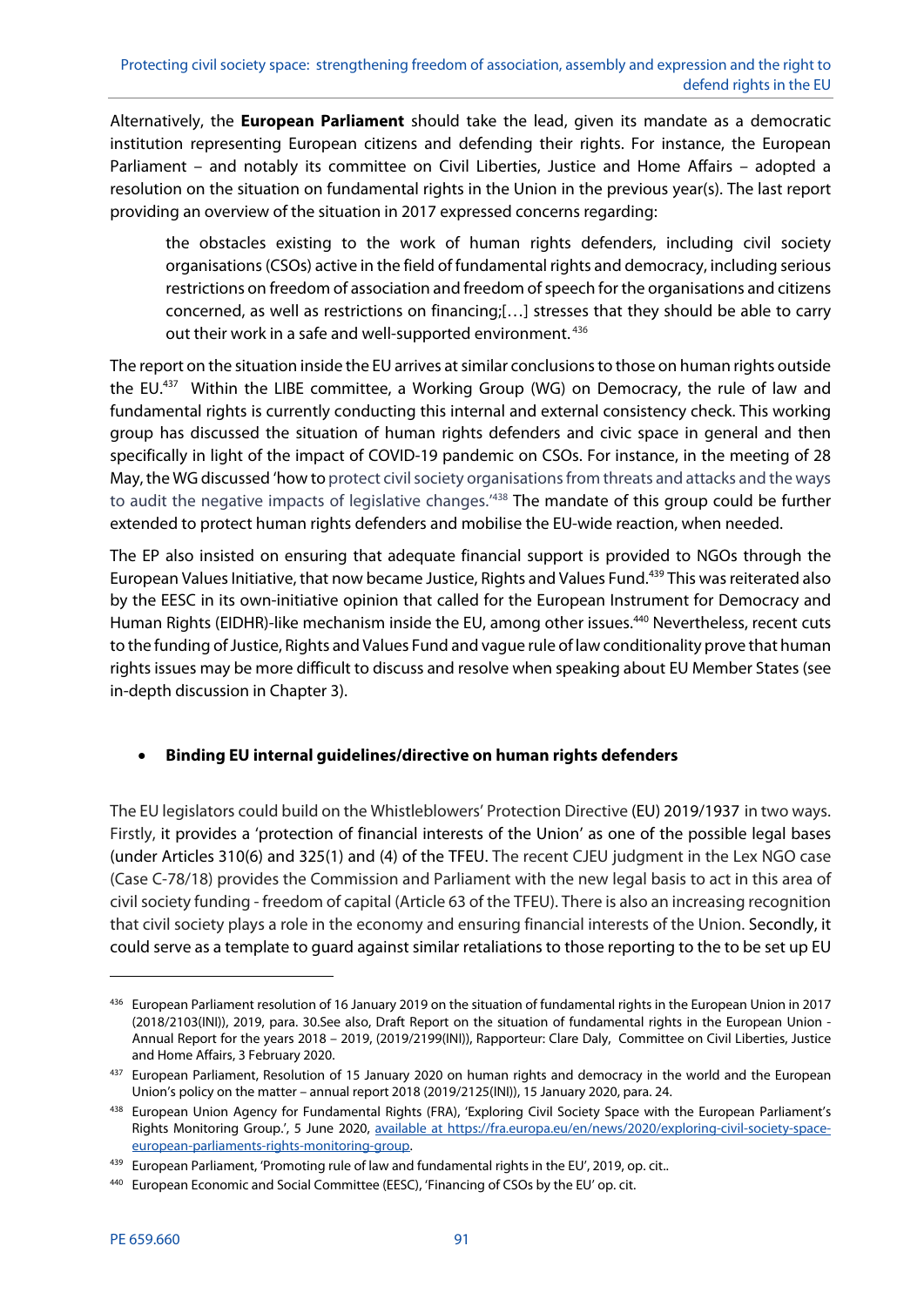rule of law mechanism,<sup>441</sup> submitting Democracy, rule of law and fundamental rights (DRF) reports or otherwise ensuring democratic accountability. 442

Such whistleblower-like protection is very important for civil society reporting in the framework of the EU rule of law mechanism. Civil society representatives stated that while they find the exercise meaningful and want to be engaged in the mechanism, it entails the risk of reprisals and retaliation from national governments.443 The EESC member contributing to the EESC DRF report on Rule of Law in Poland experienced retaliations for her activities.<sup>444</sup> Therefore, the EU needs to develop 'EU protection schemes' for those who report on rule of law and fundamental rights issues.

A recent study finds that the directive, besides work-related retaliations, can also prevent cases of defamation and libel.<sup>445</sup> Similarly, human rights defenders who are often targeted by SLAPPs because of their work, they too 'should not incur a liability of any kind as a result of their reports or public disclosures.<sup>'446</sup>

<sup>441</sup> European Parliament, Resolution of 25 October 2016 with recommendations to the Commission on the establishment of an EU mechanism on democracy, the rule of law and fundamental rights, op. cit.; European Parliament Resolution of 14 November 2018 on the need for a comprehensive EU mechanism for the protection of democracy, the rule of law and fundamental rights op. cit.

<sup>442</sup> Directive (EU) 2019/1937 of 23 October 2019 on the protection of persons who report breaches of Union law

<sup>&</sup>lt;sup>443</sup> Focus group convoked for the purpose of this study on 25 May 2020 via Zoom.

<sup>444</sup> The World Organisation Against Torture, 'Poland: Threats and Retaliation against Ms. Karolina Dreszer-Smalec', 2020, op. cit.

<sup>445</sup> Bárd, Bayer, Chun Luk and Vosyliūtė, 'SLAPP in the EU context', 2020, op. cit.

<sup>446</sup> *Id.* in Recital (97) and Article 21(7).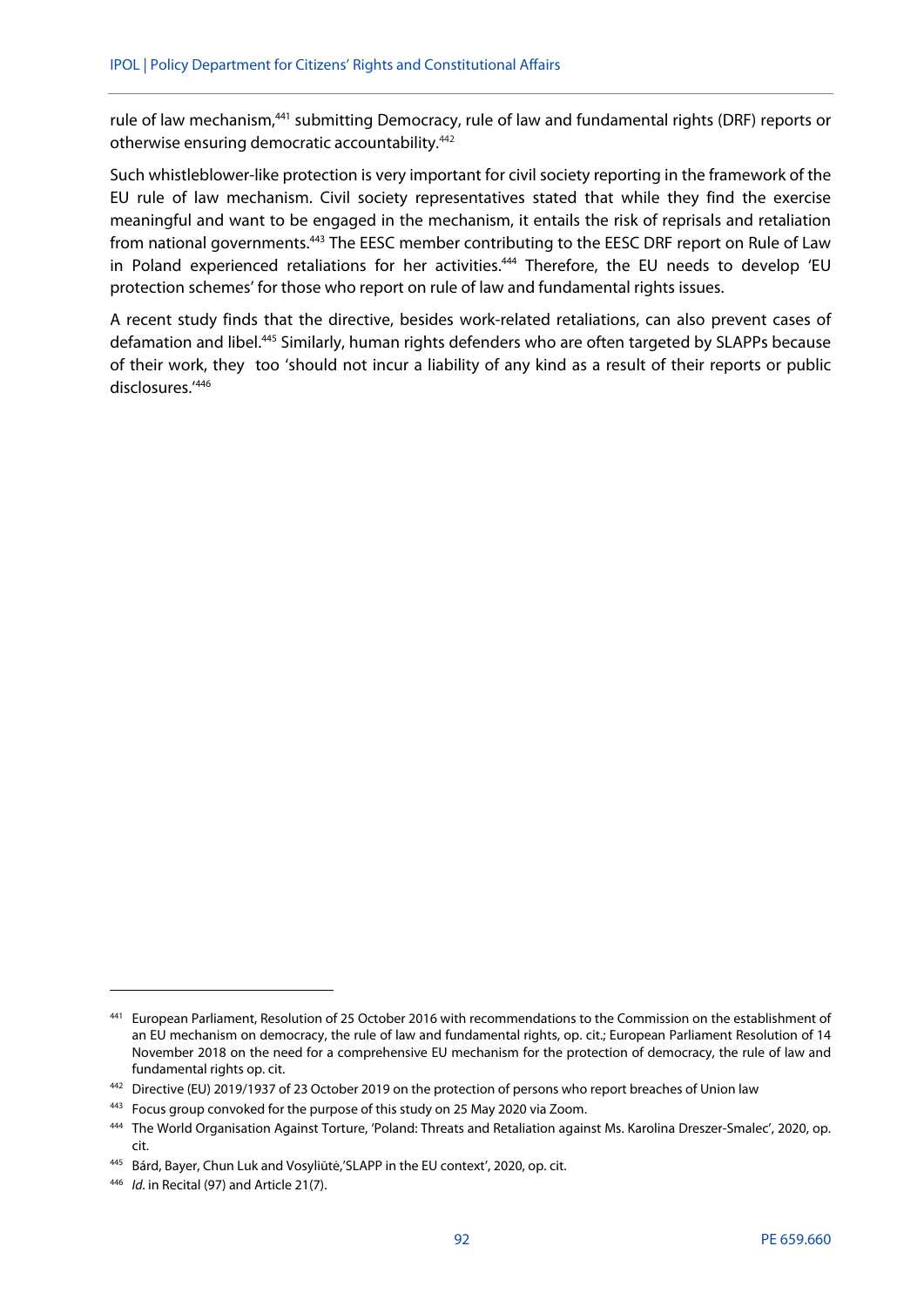#### Box 5: Building on the Whistleblowers Protection Directive

The Whistleblowers Protection Directive (EU) 2019/1937 was adopted in October 2019.[1] This Directive is not aimed at regulating the operations of civil society actors, but the role of civil society is mentioned. The Directive enabled whistleblowers to report corruption or other breaches of EU law in cases where the EU is funding and implementing various policy measures, from waste management, to food safety or public health. The explanatory memorandum of the legislative proposal provides that **the legal basis is the protection of the financial interests of the Union:**

'On the protection of financial interests of the Union, the Treaty stipulates in Articles 310(6) and 325(1) and (4) TFEU, the need for Union legislative action on setting out equivalent and deterrent measures to protect them against unlawful activities.'[2]

By analogy, an argument could be made to introduce a similar directive that not only private individuals but **also civil society organisations** – by uncovering various breaches of EU law, including corruption, mismanagement of EU funds in the areas from environment to migration – are also safeguarding the financial interests of the Union and beyond. This legal basis could be strengthened by the recent CJEU judgment in the Lex NGO case, since freedom of association was seen as falling under the TFEU Article 63 - freedom of movement of capital protections.

The Directive could also serve as **a template to draft a directive protecting from similar retaliations when watchdog NGOs or human rights defenders are reporting to the EU rule of law mechanism.** Directive EU 2019/1937 calls for protection from retaliations against various actors who disclose whistleblowers' reports, including **civil society** [1]. It is done 'as a means of safeguarding freedom of expression and media freedom' (recital 43).

The Directive acknowledges that even when providing free, impartial and legal advice to whistleblowers, civil society risks becoming the target of various pressures (recital 89):

 'Member States should ensure that such organisations do not suffer retaliation, for instance in the form of economic prejudice through a restriction on their access to funding or blacklisting that could impede the proper functioning of the organisation.'

Source:

[1] Directive (EU) 2019/1937 of the European Parliament and of the Council of 23 October 2019 on the protection of persons who report breaches of Union law, PE/78/2019/REV/1, OJ L 305, 26.11.2019, p. 17–56.

[2} European Commission, Proposal for a Directive on the protection of persons reporting on breaches of Union law, COM/2018/218 final - 2018/0106 (COD), 23 April 2018.

https://eur-lex.europa.eu/legal-content/EN/TXT/?uri=CELEX:52018PC0218#footnote21.

The main challenge for the Commission to go forward with either binding or non-binding EU Internal Guidelines on Human Rights Defenders could be the increasing sensitivity of Member States on the issue and potential political blockage. Another issue that could be used by Member States backsliding on the rule of law is the lack of an EU legal basis. Nevertheless, the answer could be that Internal Guidelines are not a legislative initiative, unlike the EAS (discussed above). Some interviewees argued that 'sensitivities are overrated' and that long ignored or delayed 'inconvenient' conversations about the state of fundamental rights escalate into even more 'inconvenient' infringements or Article 7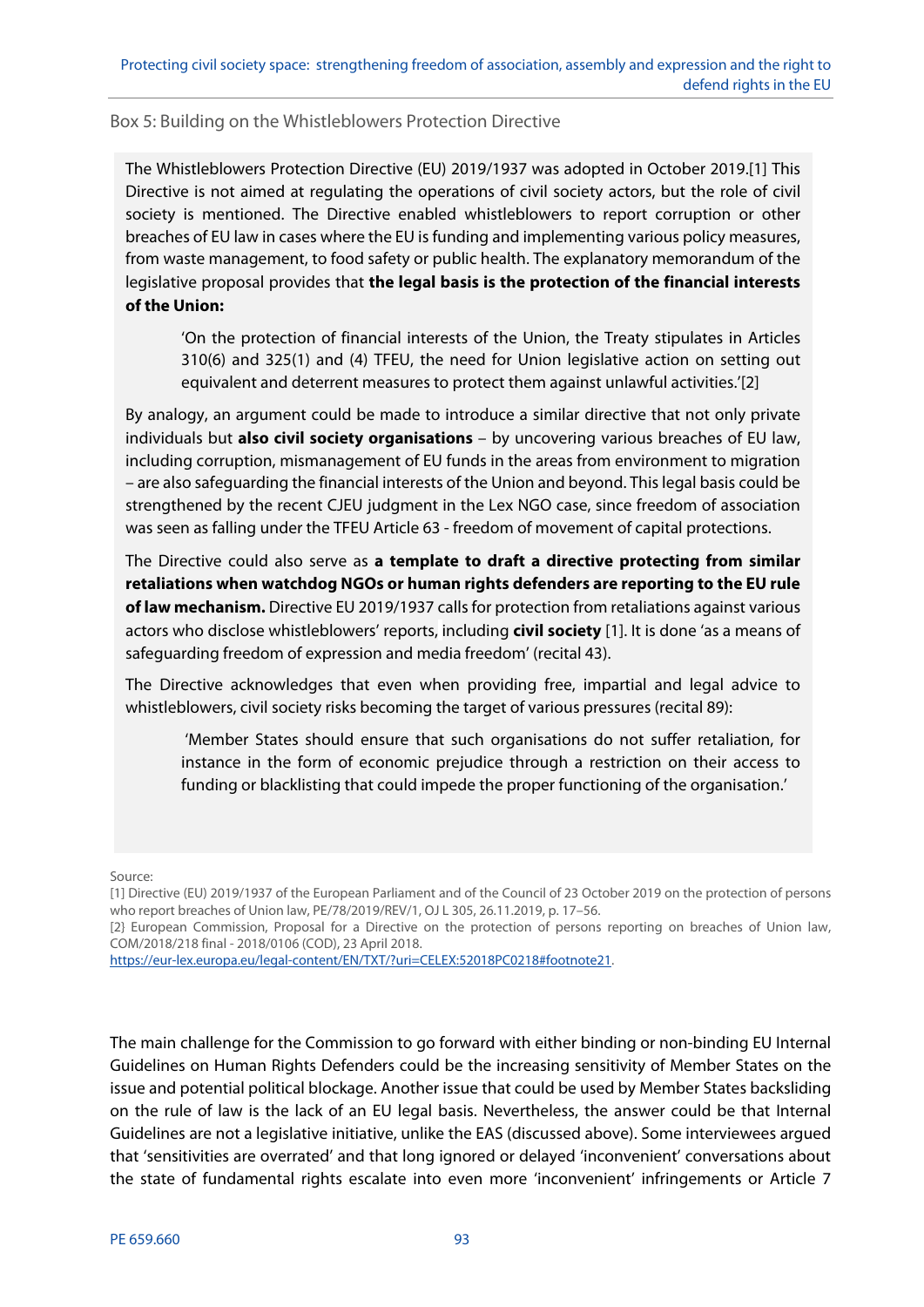procedures. Civil society reports have argued that in situations like those of Hungary, Poland and Romania, when legislative proposals targeting civil society become laws, it is no longer time for debate, but for infringement procedures at the CJEU.<sup>447</sup>

It is very difficult for EU institutions and agencies to communicate the fact that human rights defenders are at risk inside the EU. Sometimes, such human rights defenders experience similar forms of surveillance, intimidation and harassment, disciplining and criminalisation. As has been described in Chapter 3, vague criminal provisions, including those resulting from the EU level legislation, such as the EU Facilitation Directive (2002/90/EC), can be misused against watchdog NGOs and human rights defenders.448

Civil society representatives highlighted the importance of **firm and speedy EU reaction to the smear campaigns** and **attacks on civil society**. 449 The EU could intervene more often to condemn attacks and smear campaigns against civil society and individuals working in the area of human rights. 450 On several occasions, MEPs have observed trials of watchdog NGOs and other human rights defenders. For instance, in a follow-up to a petition received by the Parliament's Committee on Petitions (PETI),<sup>451</sup> besides the official response received by the Commission, some MEPs took a personal initiative and followed the trials of SAR NGOs.<sup>452</sup>

Chapter 3 elaborated on the risks and challenges that watchdog NGOs and other human rights defenders including, citizens' mobilisations, volunteers on the ground, and even civil society representatives at EU bodies, have to face when carrying out their activities. Also, academics, as well as investigative journalists, even judges and whistleblowers are experiencing various pressures when attempting to uphold fundamental rights and ensure democratic accountability vis-a-vis the EU institutions.453 All of these actors qualify as human rights defenders, in light of the definition provided by the UN Declaration on Human Rights Defenders. However, **no regional mechanism is developed to protect HRDs in Europe**.

Civil society representatives suggested **'replicating' the models of the UN** where it provides for possibilities of UN mediation and funding.<sup>454</sup> While there are various emergency funding schemes available at the international level, they are little known among civil society actors working inside the EU.

**.** 

<sup>447</sup> Pardavi, Szuleka and Gheorghe, 'New decade, old challenges', 2020, op. cit.

<sup>448</sup> Council Directive 2002/90/EC of 28 November 2002 defining the facilitation of unauthorised entry, transit and residence, OJ L 328, 5.12.2002, p. 17–18.

<sup>&</sup>lt;sup>449</sup> Focus group convoked for the purpose of this study on 25 May 2020 via Zoom.

<sup>450</sup> Ibid.

<sup>451</sup> Schmid Porras, P., 'Petition No 1247/2016 to European Parliament, Committee on Petitions by Paula Schmid Porras (Spanish) on behalf of NGO Professional Emergency Aid (PROEM-AID) concerning the criminalisation of persons engaging with migrants in an irregular situation and the criminalisation of humanitarian assistance at sea', Brussels, 31 July 2017, available at https://www.europarl.europa.eu/petitions/en/petition/content/1247%252F2016/html/Petition-No-1247%252F2016-by-Paula-Schmid-Porras-%2528Spanish%2529-on-behalf-of-NGO-Professional-Emergency-Aid- %2528PROEM-AID%2529-concerning-the-criminalisation-of-persons-engaging-with-migrants-in-an-irregular-situationand-the-criminalisation-of-humanitarian-assistance-at-sea.

<sup>452</sup> For instance MEPs observed the trial of two Team Humanity and three PROEM AID volunteers in Lesvos on 8 May 2018, that ended in acquittal of all volunteers. Also, MEPs followed-up with Greek authorities regarding pre-tral arrest of ERCI volunteers, who were kept at the high-security prison for more than three months.

<sup>453</sup> Bárd, Bayer, Chun Luk and Vosyliūtė,'SLAPP in the EU context', 2020, op. cit.

<sup>&</sup>lt;sup>454</sup> Focus group convoked for the purpose of this study on 25 May 2020 via Zoom.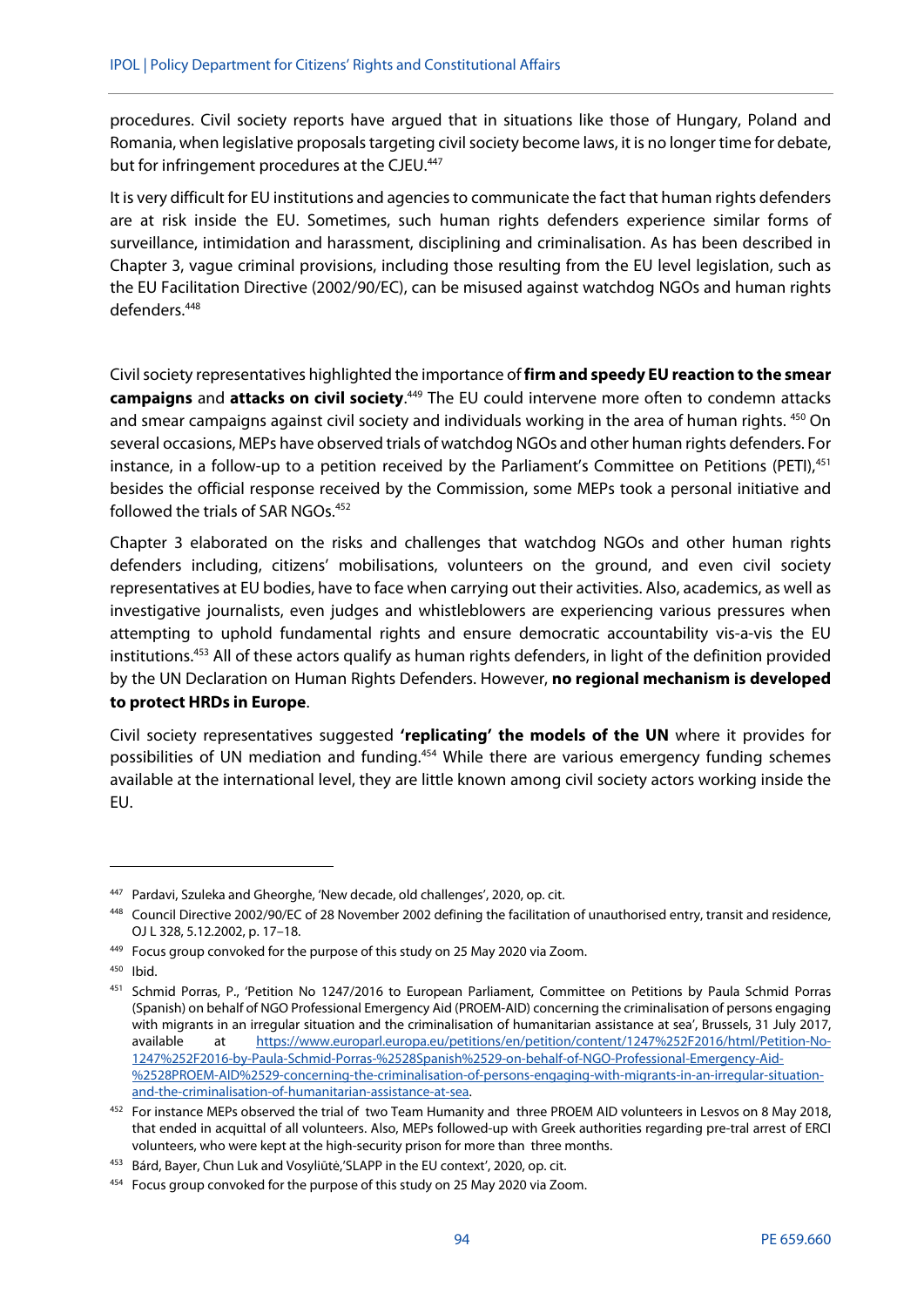Some international and regional organisations are stepping up the protection of human rights defenders. For example, OSCE ODIHR at the moment is developing a toolbox on how to ensure the physical and operational security of human rights defenders operating in OSCE countries. In particular, the **OSCE ODIHR Guidelines on Human Rights Defenders** could serve as a blueprint for the EU institutions and their agencies when interacting with civil society.

### **4.3. EU civil society stability index**

The need for **EU civil society stability index** has been proposed by human rights organisations working in the context of rule of law backsliding in Hungary, Poland and Romania.455 They claimed that such an index would highlight and make it easier to understand what is the state of civic space in each EU Member State. This index could also feed into the EU rule of law review, given the robust methodology and its independent set up.

Box 6: Towards the EU civil society stability index

A recent civil society report [1] highlighted the usefulness of reports prepared by USAID Civil Society Sustainability Index, where the US Missions are covering in detail legal and socio-political changes in countries in Central and Eastern Europe and the Balkans. The authors regretted that at the EU level 'there is no pan-European, comprehensive and regular study analysing the state of civil society and the situation of civil society organizations in the European Union.'[1]

The authors acknowledged the value of such research, by recalling the FRA study on Civil society challenges conducted in 2018 [2]. They called on FRA to 'regularly conduct monitoring of civic space' and also the European Commission 'to prepare annual reports describing the trends and changes in the civic sector.' Most importantly this report should not only serve for publicity, but also 'should become a part of the rule of law review cycle and form the basis of a dialogue between the EU institutions and national governments as well as affected stakeholders.'

#### Source:

[1]Pardavi, M., M. Szuleka, G. Gheorghe, 'New decade, old challenges: Civic Space in Hungary, Poland and Romania', Report of Hungarian Helsinki Committee, Helsinki Foundation for Human Rights and APADOR-CH, March 2020. [2] European Union Agency for Fundamental Rights (FRA) 'Challenges facing civil society organisations working on human rights in the EU', Luxembourg, Publication Office of the European Union, 2018,

https://fra.europa.eu/en/publication/2018/challenges-facing-civil-society-organisations-working-human-rights-eu.

Another output by the ECNL and Civil Society Europe (CSE) has devised a potential methodology for a civic space/civic freedoms monitoring mechanism that could feed into the rule of law cycle.<sup>456</sup> The

<sup>455</sup> Pardavi, Szuleka and Gheorghe, 'New decade, old challenges', 2020, op. cit.

<sup>456</sup> European Centre for Non Profit Law (ECNL), et al.,' Strengthening Rule of Law Through Supporting Civic Space', Draft Paper For Discussion, July 2020.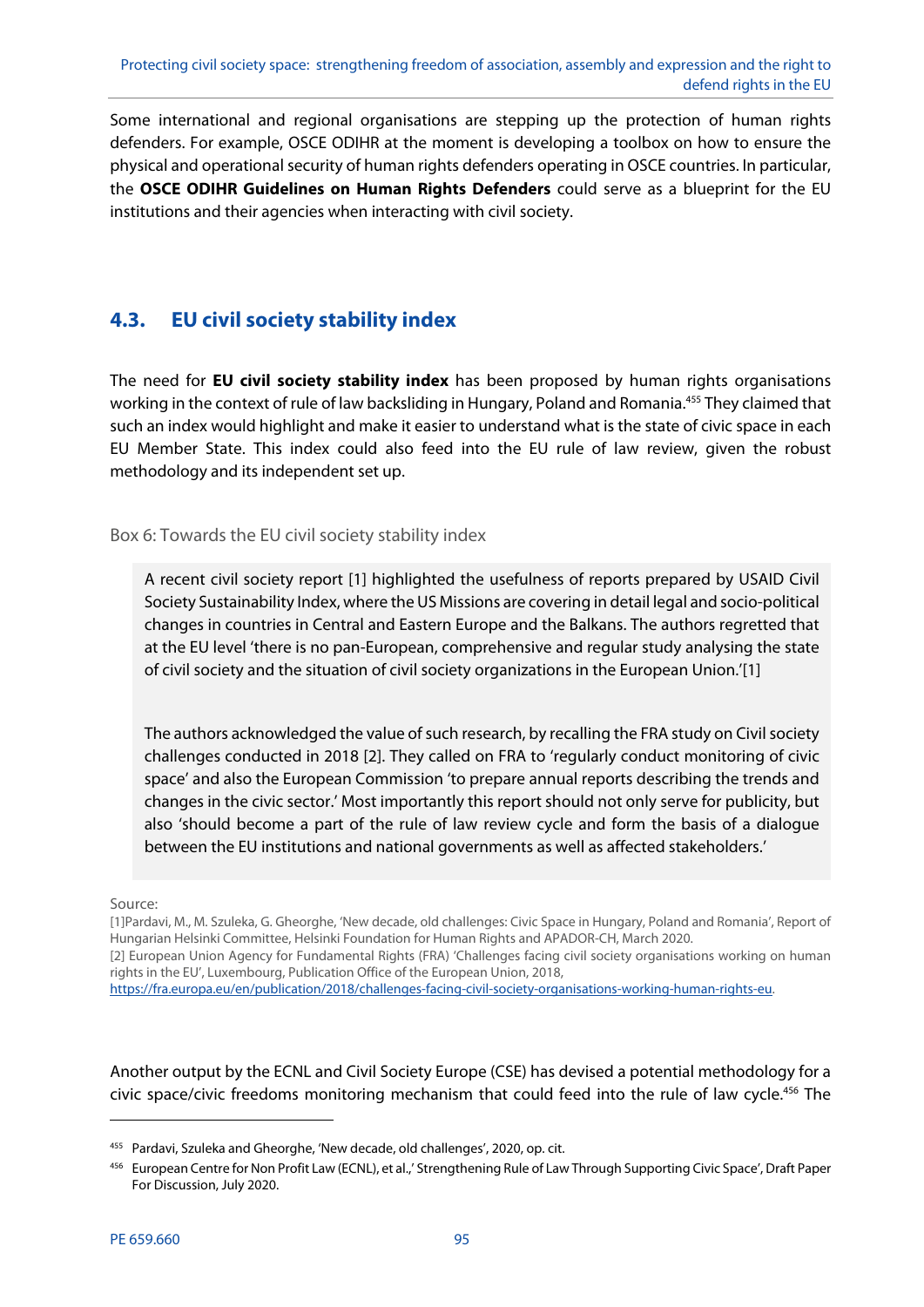methodology includes the indicators the EU already uses when monitoring non-EU countries to ensure consistency checks.

The EU could deploy a similar index based on international and regional standards, and add the EU rule of law specificities. In the first RoL report civil society was analysed among 'other checks and balances', however, the situation of civil society should constitute one of the key criteria.<sup>457</sup> Similarly, the FRA Fundamental Rights Platform also has asserted the need for the EU 'to revamp its efforts to collect information on how the EU Member States apply the Charter'.<sup>458</sup> While some civil society representatives considered that the FRA could draft such an EU Civil Society Stability Index; others thought it could be independent, drafted by well-known civil society organisations or academia, as for the Freedom House indexes.<sup>459</sup> This study considers the benefits of civil society and academia to ensure independence and impartiality. However, the EU should grant appropriate funding to perform such an important task.

Civic space is hard to conceptualise for the general public and even for policymakers; for this reason, the index would prove useful. Also, EU-level institutions could track developments early on and intervene promptly. Among the main challenges is the need for a robust methodology. Governments unhappy with the outcome of such an evaluation could fight back by criticising methodological issues. Interviewees underlined that such an index would need to have a robust methodology to capture the civil society and civic space within the wider rule of law, fundamental rights and democratic institutions context. Thus, it should combine qualitative and quantitative methods to reveal not only numbers but also to explain the dynamics playing out in a specific country and across the EU. Further, the index should include both the amount of funding received by civil society actors to carry out their activities and the type of civil society organisation. The index indicators would need to be well defined to avoid the results being relative, for instance, by only referring to absolute funding for civil society actors without specifying or watchdog NGOs and human rights defenders. In some countries, while human rights defenders are 'starved out', organisations established by government – so-called GONGs – are well funded.<sup>460</sup>

The index methodology should take into account legislative changes and issues related to funding, smear campaigns, attacks and harassment, non-investigation of crimes perpetrated against civil society actors and their employees or volunteers. The EU civil society stability 'index' could also be linked to existing observatories, such as the OMCT, Civic Space Watch, to track attacks against human rights defenders. It is ensuring to see that the European Commission, in its first annual rule of law report took a similar approach.<sup>461</sup>

<sup>&</sup>lt;sup>457</sup> European Commission, '2020 Rule of Law Report: The rule of law situation in the European Union', COM(2020) 580 final, Brussels, 30 September 2020.

<sup>458</sup> FRA, 'Fundamental Rights Report 2020', 2020, op. cit.

<sup>&</sup>lt;sup>459</sup> Focus group convoked for the purpose of this study on 25 May 2020 via Zoom.

<sup>460</sup> Ibid.

<sup>461</sup> European Commission, '2020 Rule of Law Report:The rule of law situation in the European Union', COM(2020) 580 final, Brussels, 30 September 2020.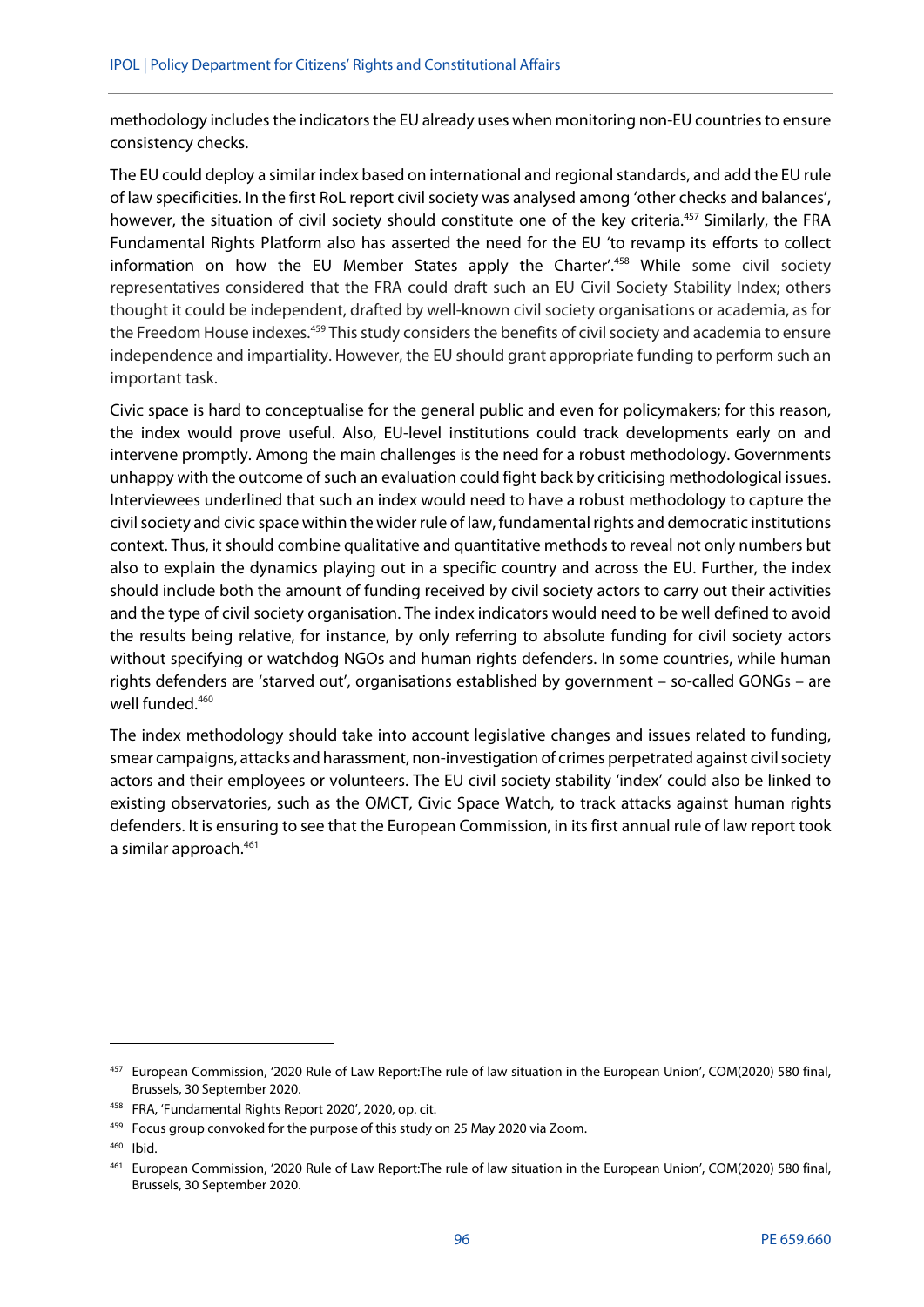### **4.4. EU focal point for attacks against civil society**

Article 11 (2) of the TEU requires EU institutions to 'maintain an open, transparent and regular **dialogue**  with representative associations and civil society' (emphasis added) by establishing an EU focal point or a network of focal points for civil society. Civil society actors working in the area of migration, human rights and rule of law have said that they do not know how to approach the EU institutions and agencies when issues arise.<sup>462</sup> It is not clear for them where and to whom they could speak about legislative changes, funding restrictions or physical attacks and harassment.

Civil society organisations in countries where rule of law is backsliding, like Hungary and Poland, feel that at the domestic level it is hard, indeed increasingly impossible to access justice and receive fair treatment<sup>463</sup>. They seek the protection of the civic space at the EU level. After all, watchdog civil society is also supposed to uphold the EU values enshrined in Article 2 of the TEU. Thus, the EU, to ensure the effective enjoyment of the right of freedom of association and freedom of assembly, should establish open and transparent communication channels for affected civil society organisations. For example, in the recent report by the Hungarian Helsinki Committee, the Polish Foundation for Human Rights and APADOR from Romania it is stated that:

[...] contact points for civil society organisations should be established within the structures of the European Parliament and the European Commission, which should serve as units gathering information on attacks on civil society organisations and civil society activists and fast-tracking this information to relevant specialised units within both of these institutions.<sup>464</sup>

The portfolio of Věra Jourová, the Vice President of the European Commission for Values and Transparency , is the one best placed to act as a **focal point**. 465 There is a clear division of responsibilities within Jourová's cabinet between advisors focusing on civic space and those focusing on freedom of speech. The more prominent role this contact person can play in the cabinet, the better they can represent civil society. For example, such focal contact point could mediate with national governments when the legal basis for Commission's infringement is lacking, and when pressures on civil society actors run against the spirit and principles of the EU enlisted in the Article 2 of TEU and the EUCFR.

Many human rights activities carried out by CSOs take place in areas of EU competence (i.e. implementation of asylum *acquis*, Schengen *acquis*, Roma integration policies, EU citizens' rights, 'the Green Deal'), so CSOs also ensure the accountability of Member States, EU agencies and even different EU institutions. Article 11 (1) of the TEU also obliges EU institutions to, 'by appropriate means, give citizens and representative associations the opportunity to make known and publicly exchange their views in all areas of Union action'.

Thus, in addition to the EU legislative consultations and 'citizens' dialogues', there could be more sustainable access to different Commission DGs and EU agencies, so that they would have dedicated persons for relations with civil society too. One of the interviewees asserted that such an initiative could translate into a **broader EU Network of Contact points for Civil Society**. Potentially it could create closer links with civil society and diversify the Commission's 'socialisation' and gathering of information methods, which could lead to more nuanced policymaking.

<sup>&</sup>lt;sup>462</sup> Focus group convoked for the purpose of this study on 25 May 2020 via Zoom.

<sup>463</sup> Ibid.

<sup>464</sup> Pardavi, Szuleka and Gheorghe, 'New decade, old challenges', 2020, op. cit.

<sup>&</sup>lt;sup>465</sup> Focus group convoked for the purpose of this study on 25 May 2020 via Zoom.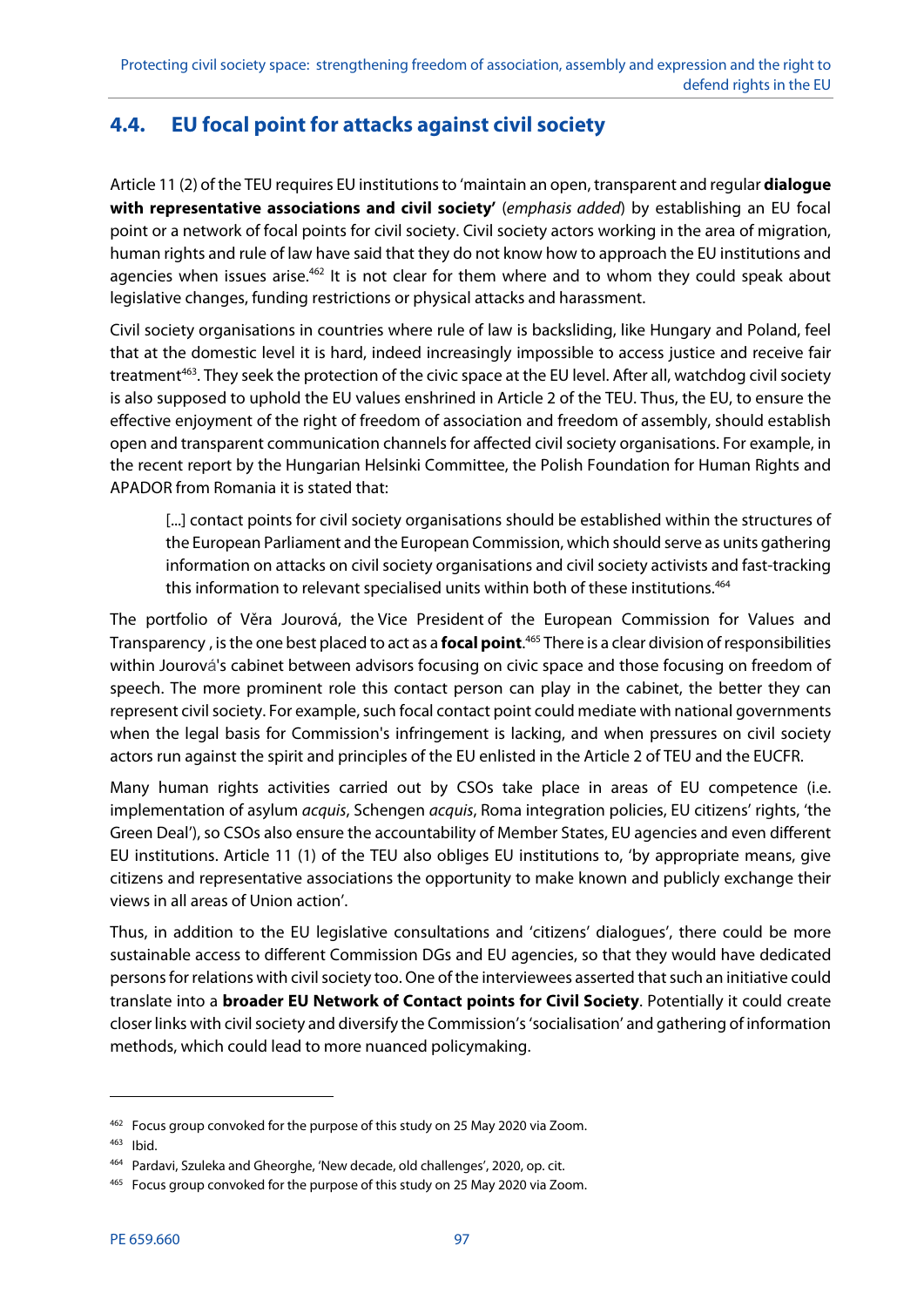The **EESC** is another EU institution that represents employers, workers and various interests, among them - various **civil society organisations**. Contacts with EESC are maintained either via the Secretariat of Diversity Europe Group (III) or via concrete EESC members that are preparing relevant opinions. The EESC has also launched a call for a study looking into various effects of COVID-19 on civil society, and made various important opinions on rule of law and civic participation, calling for Civil Society Days.

Nevertheless, because the EESC does not have legislative initiative power like the EC or the EP, it is often not used as a venue by and for civil society.<sup>466</sup> Some interviewees were critical of the fact that EESC members are appointed by their countries. Such procedure lacks visibility and does not engage civil society to 'elect their representatives'. According to one interviewee, this creates difficulties for watchdog organisations in certain countries to be represented at the EESC. The recent episode discussed in this study about retaliation against the Polish EESC member (see Section 3.3.) is yet more proof that the institution and its members need to preserve their independence when representing civil society.

**.** 

<sup>466</sup> Ibid.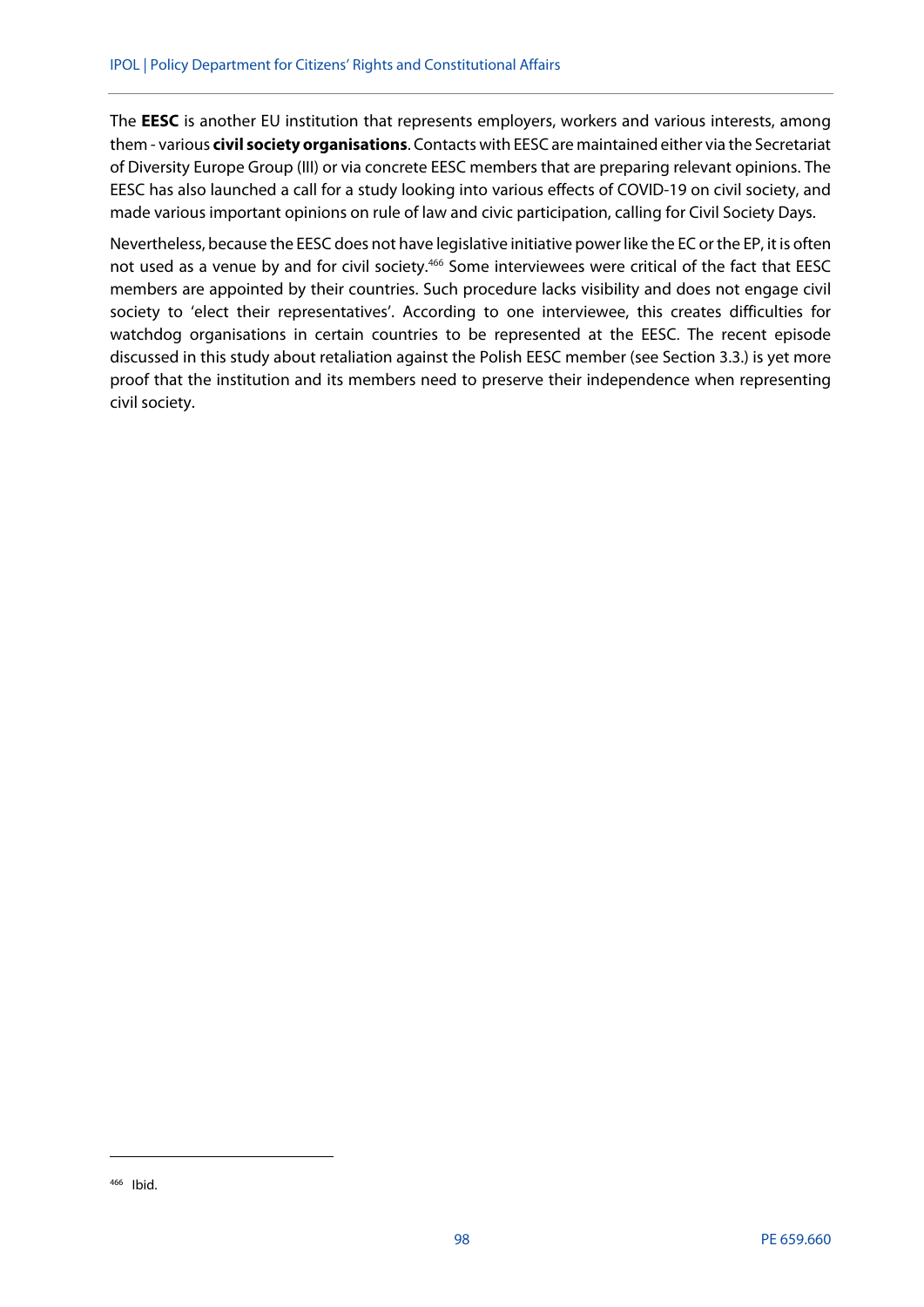# **CONCLUSIONS, RECOMMENDATIONS AND POLICY OPTIONS**

### **5.1. Conclusions**

The EU institutional evidence shows that various developments **over the past five years, have**  worsened functional conditions for civil society actors across the EU.<sup>467</sup> The main hypothesis driving this study is that civic space is not shrinking equally for all civil society actors. Some governments are targeting those that frequently criticise them, especially watchdog NGOs and other human rights defenders, while others that take a less critical stance may not face such restrictions. Some NGOs are even generously rewarded for legitimising certain government policies and practices that may fall short of international or European human rights standards.

The study argues that **the role of these critical civil society actors is essential** in democratic societies and essential to upholding the rule of law, fundamental rights and democratic accountability – the Union's founding values – as enshrined in the Article 2 of the Treaty on European Union (TEU). **The EU, therefore, has a role to protect civic space from unjust and undue interference** by Member States and even by the Union's own institutions and agencies. The 'protection' proposed in this study is not meant to 'paternalise' civil society but rather to monitor governments' respect of civic and political rights, to prevent retaliation against watchdog NGOs and other human rights defenders, and to strengthen their independence and impartiality.

The European Commission and the Member States, faced with exceptional situations and extraordinary pressures, have resorted to 'policymaking in the crisis mode'.<sup>468</sup> In recent years, 'crises' have been declared in the areas of **rule of law,** the **Common European Asylum System** and, most recently, **public health**. The policymakers acting in 'crisis mode' are aiming for flexibility and speed, often by limiting democratic accountability, restricting civil society space and infringing fundamental rights.

EU institutions have been struggling to address the **rule of law crisis in Hungary and Poland**. There, civil society actors have been under continuous pressure, yet they have played a central role in ensuring democratic accountability. Watchdog NGOs and other human rights defenders highlighted the rule of law backsliding at EU, regional and international forums. In Hungary and Poland critical civil society actors have taken to the streets to challenge the legality of various restrictive laws and practices. Some watchdog NGOs have also submitted cases before Constitutional courts in Hungary and Poland, as well as before European Court of Human Rights (ECtHR) in Strasbourg and contributed to the infringement proceedings started by the European Commission before the Court of Justice of the European Union (CJEU) in Luxembourg.469 This has led to retaliation on various fronts. For instance, in Poland, governing party Law and Justice (PiS) assumed control over civil society via establishment of the National Freedom Institute - Center for the Development of Civil Society, in 2017. This centre, under the

1

<sup>467</sup> FRA, 'Civic space – experiences of organisations in 2019: Second Consultation', 2020, op. cit. ; FRA, 'Fundamental Rights Report 2020', 2020, op. cit.; FRA 'Challenges facing civil society organisations working on human rights in the EU', 2018,op. cit.; European Parliament resolution of 16 January 2019 on the situation of fundamental rights in the European Union in 2017 (2018/2103(INI)); European Parliament, Draft Report on the situation of fundamental rights in the European Union - Annual Report for the years 2018 – 2019, (2019/2199(INI)), op. cit..

<sup>468</sup> Carrera, 'An appraisal of the European Commission of crisis', 2019, op. cit.

<sup>469</sup> Pardavi, Szuleka and Gheorghe, 'New decade, old challenges', 2020, op. cit.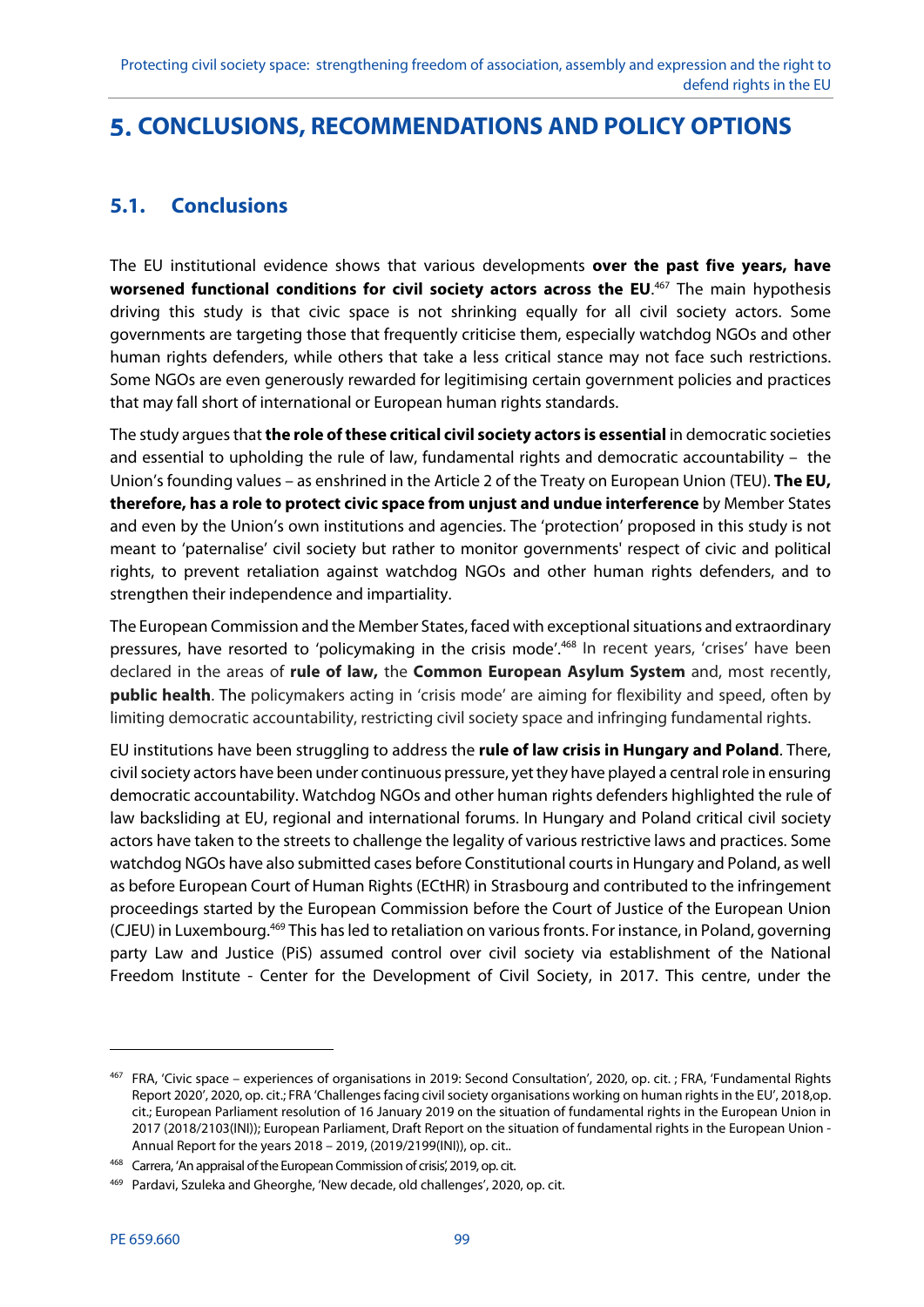authority of the prime minister, had a mandate to distribute public funds to  $NGOs<sub>1</sub><sup>470</sup>$  while international standard on freedom of association requires 'non-interference' with civil society funding.471 The Fidesz-led government in Hungary in 2017 introduced what was termed '**the Lex NGO'** under the pretence of greater transparency of associations. This law has created an unfavourable legislative environment for organised civil society. Furthermore, government and pro-government media engaged in a smear campaign depicting watchdog NGOs as 'foreign agents'.472

A recent Court of Justice of the European Union (CJEU) judgment in **Case C-78/18 Commission v Hungary (transparency of associations)** that 'Hungary has introduced discriminatory, unjustified and unnecessary restrictions on foreign donations to civil society organisations' in breach of the EU law.<sup>473</sup> The Court showed that civil society funding falls within the Union's competence under Article 63 of the TFEU – concerning the free movement of capital. The CJEU found a violation of this freedom, as well as of provisions within the Charter of Fundamental Rights of the European Union (EUCFR), namely: Article 7 – the right to respect for private life, Article 8 – the protection of personal data and Article 12 – freedom of association. The Court also expounded upon the wider 'dissuasive and deterrent effects' on the functioning of civil society if organisations obtain grants from individuals or foundations abroad.<sup>474</sup> The CJEU stressed how the Lex NGO created 'a generalised climate of mistrust' in Hungary, and stigmatised civil society actors.<sup>475</sup> The Court highlighted governments' obligation not to interfere unjustifiably in civil society activities and thus established that their **independence and impartiality** is the key condition to be respected in the EU.

**Article 11 (2) of the TEU** specifies that the EU institutions 'shall maintain an **open, transparent and regular dialogue with representative associations and civil society**'. Nevertheless, several examples show that 'speaking truth to power' at EU forums may lead to reprisals. The Polish government retaliated against Karolina Dreszer-Smalec, who represents Polish civil society organisations at the European Economic and Social Committee (EESC). She was vilified in national media, and the prolongation of her mandate was rejected after she contributed to the EESC report on the rule of law and fundamental rights.<sup>476</sup> Currently, there is no mechanism to protect civil society from such reprisals when ensuring democratic accountability, upholding the rule of law, or defending fundamental rights.

During the so-called **European humanitarian and refugee crisis** civil society actors attempted to plug the gaps in humanitarian aid. They also observed the implementation of the EU asylum acquis and compliance with fundamental rights standards at the external borders of the Schengen area and on the high seas.477 Some **governments have scapegoated such civil society actors** as the main reason for irregular arrivals, disregarding ongoing conflicts and protracted displacement.<sup>478</sup> The SAR NGOs and migrant rights' defenders were subject to smear campaigns, verbal and physical attacks, administrative

<sup>470</sup> Ciobanu and Kosc, 'Warsaw grabs purse strings of Polish NGOs,' POLITICO, 8 December 2017, op. cit.; UN OHCHR, 'Poland:UN Human Rights Office Troubled by Shrinking Civic Space', 2018, op .cit.

 $471$  UN Special Rapporteur on the rights to freedom of peaceful assembly and of association, Report to 39<sup>th</sup> session of the UN Human Rights Council, A/HRC/23/39, 2013, op. cit.

<sup>472</sup> Pardavi, Szuleka and Gheorghe, 'New decade, old challenges', 2020, op. cit.

<sup>&</sup>lt;sup>473</sup> CJEU, Case C-78/18, European Commission v Hungary (Transparency of associations), judgment of 18 June 2020, ECLI:EU:C:2020:476, para.1.

<sup>474</sup> Bárd, Grogan and Pech, 'Defending the Open Society against its Enemies', 2020, op. cit..

<sup>&</sup>lt;sup>475</sup> CJEU, Case C-78/18, European Commission v Hungary, op. cit., para. 118

<sup>476</sup> The World Organisation Against Torture, 'Poland: Threats and Retaliation against Ms. Karolina Dreszer-Smalec', 2020, op. cit.

<sup>477</sup> Carrera, Mitsilegas, Allsopp and Vosyliūtė, Policing Humanitarianism, 2019, op. cit.

<sup>478</sup> Carrera and Cortinovis, 'The Malta declaration on SAR and relocation', 2019, op. cit.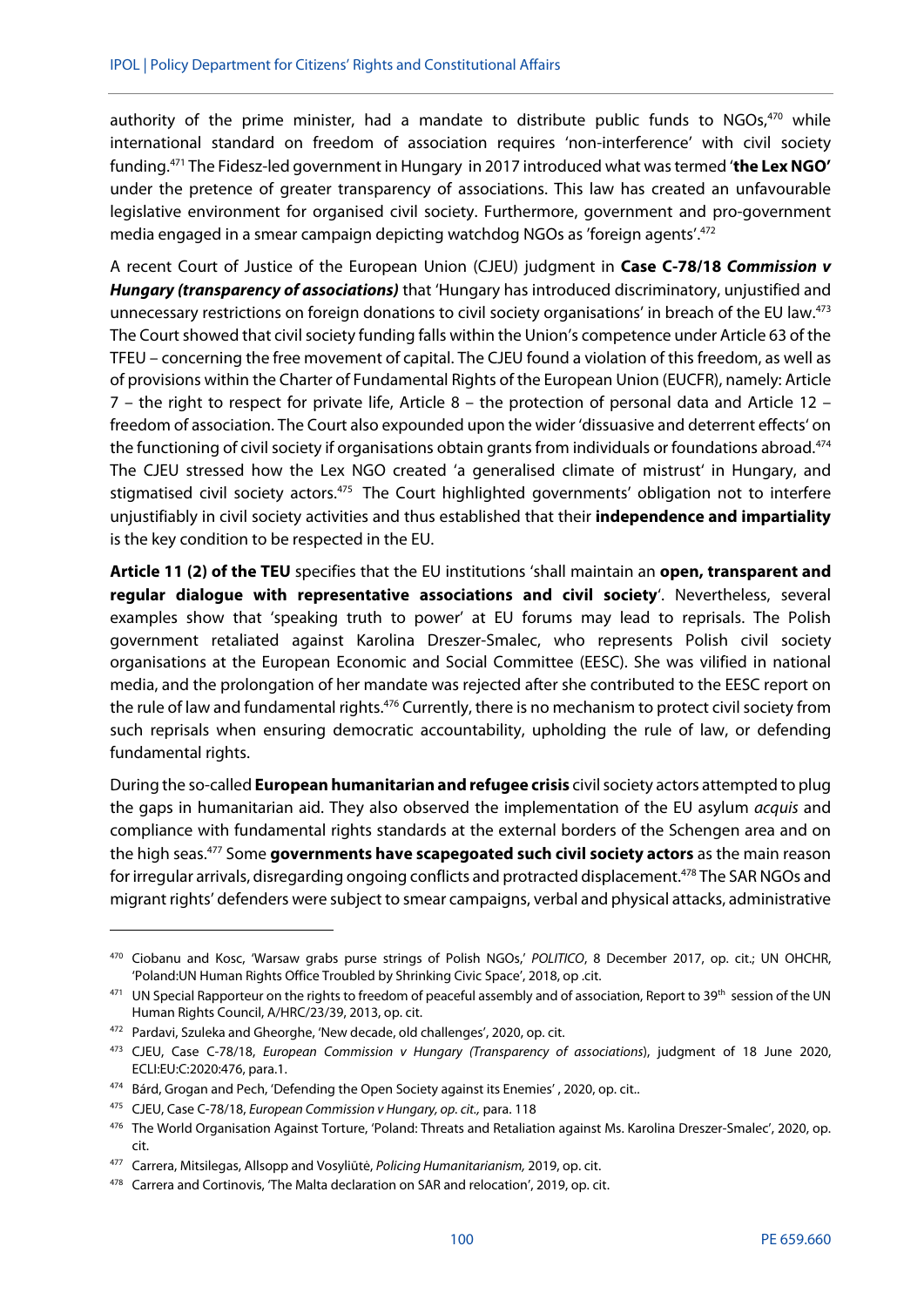fines and even criminal prosecutions.<sup>479</sup> In some countries, like Hungary and, more recently, Greece, regulatory changes and practices targeted associations and volunteers working in the area of asylum, migration and integration.480

At the moment there is another infringement case pending before the **CJEU on the criminalisation of activities in support of asylum and residence applications (Case C-821/19).** Its ruling is likely to touch on Article 11 - Freedom of expression and information, as one of the core freedoms constituting civic space and the role of civil society in upholding the fundamental rights of others, ensuring correct implementation of asylum *acquis*. Thus, such legislative initiatives targeting civil society space should not be reduced to mere violations of fundamental rights and secondary EU laws. They entail attempts to limit democratic accountability in the areas falling within EU competence, in this case – in the Area of Freedom, Security and Justice. Thus, it is also a question of rule of law, as mutual trust and mutual recognition are undermined by removing independent watchdogs.

The **COVID-19** pandemic, beginning in March 2020, has exacerbated some of the aforementioned trends. Some **governments used this occasion to further restrict civic space**. 481 The UN Special Rapporteur on the rights to freedom of peaceful assembly and association, Clément Nyaletsossi Voule, expressed concerns 'about worrying trends and limitations emerging from civil society reports around the world, including on civil society's ability to support an effective COVID-19 response.<sup>482</sup> The report provides several illustrations that EU Member States were not immune to this trend either. For instance, in Hungary, a new law has been passed criminalising 'fake news' and thus creating a chilling effect on views not corresponding with those of the government.<sup>483</sup>

**COVID-19 restrictive measures disproportionately affected minority groups** and those associated with them. For instance, volunteers in Calais, France, assisting asylum seekers and other migrants in coping with a dire situation were sanctioned for violating social distancing rules.<sup>484</sup> A legal suit against a Corona Awareness Team, a migrant self-help mobilisation in the Moria refugee camp on the Greek island of Lesvos, is another example. Greek authorities sued the Team for 'questioning national sovereignty' after it referred to the 'Greek side of the island' in a Facebook post.<sup>485</sup> The Council of Europe's Commissioner for Human Rights, Dunja Mijatović, raised concerns about practices and policies pursued by Italian and Maltese authorities that prevent SAR NGOs from disembarking rescued migrants. She stated that 'the COVID-19 crisis cannot justify knowingly abandoning people to drown, leaving rescued migrants stranded at sea for days, or seeing them effectively returned to Libya where they are exposed to grave human rights violations.' 486

<sup>479</sup> Carrera, Vosyliūtė, Allsopp, Sánchez and Brenda Smialowski, 'Fit for purpose?', 2019, op. cit..

<sup>480</sup> See for instance: Venice Commission and OSCE ODIHR, 'Hungary: Joint Opinion on the provisions of the so-called 'Stop Soros' draft legislative package which directly affect NGOs', 2018, op. cit.; Ferstman, 'Using Criminal Law to Restrict the Work of NGOs Supporting Refugees and Other Migrants in Council of Europe Member States' 2019, op. cit.; Ferstman, 'Opinion on the compatibility of recent and planned amendments to the Greek legislation on NGO registration with European standards',the Expert Council on NGO Law of the Conference of INGOs of the Council of Europe, 2020, op. cit..

<sup>481</sup> Marzocchi, 'The Impact of Covid-19 Measures on Democracy, the Rule of Law and Fundamental Rights in the EU', 2020, op. cit.

<sup>482</sup> UN OHCHR, 'States Responses to Covid 19 Threat Should Not Halt Freedoms of Assembly and Association', 2020, op. cit.

<sup>483</sup> ECNL, 'Free Speech under Quarantine', 2020, op. cit.

<sup>484</sup> Utopia 56, 'L'état d'urgence sanitaire', 2020, op. cit.

<sup>485 &#</sup>x27; NGO Sued over Lesvos post', Kathimerini, 25 May 2020, op. cit.

<sup>486</sup> The CoE, Commissioner for Human Rights, 'States Should Ensure Rescue at Sea and Allow Safe Disembarkation during the COVID-19 Crisis', 2020, op. cit.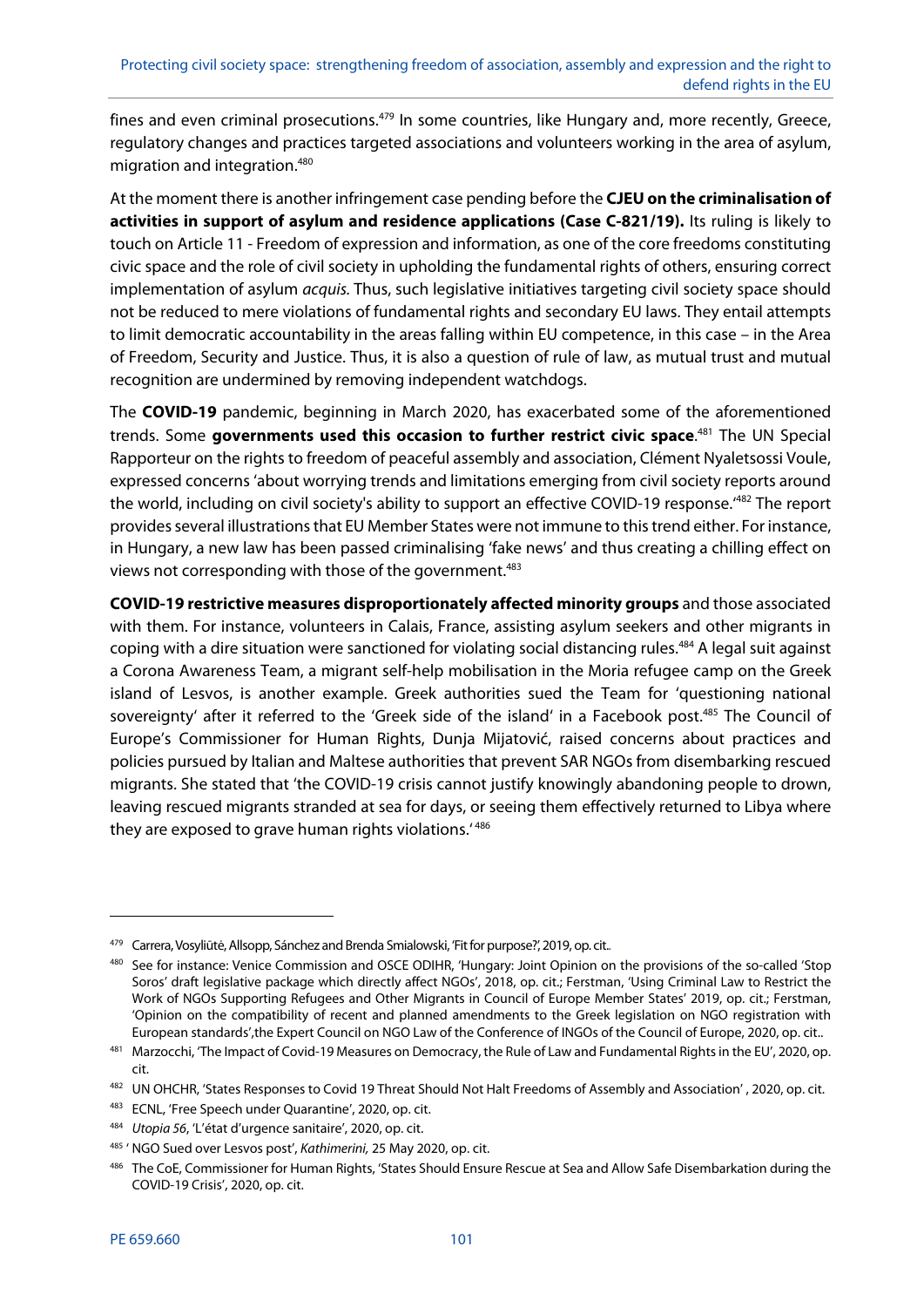### **5.2. Recommendations**

The recommendations below are horizontal, reflecting an assessment of the legal framework and the ongoing challenges. The recommendations also incorporate some of the policy options described in Chapter 4 as being best suited to address certain challenges.

### **Recommendation 1: EU governments need to be better monitored on how they respect freedoms, underlying the civic space as part of the ongoing EU mechanism of democracy, the rule of law and fundamental rights**

- First and foremost, the European Commission needs to follow up on earlier European Parliament calls to set up **a comprehensive EU mechanism on democracy, the rule of law**  and fundamental rights.<sup>487</sup> This study illustrates that civil society is placed tightly in this triangular relationship. Watchdog NGOs and human rights defenders are playing a crucial role in alerting EU institutions about the rule of law 'backsliding', the phenomenon that cannot be discussed in isolation from fundamental rights and democratic accountability. Therefore, the European Commission in its follow-up should ensure the comprehensive nature of this mechanism.
- Second, this mechanism should monitor how international, regional and EU standards in the area of freedoms of expression, assembly and association, as well as the right to defend human rights, are respected.
- Third, the European Commission should use infringement proceedings more swiftly, where the EU has competence (such as the AFSJ), to sanction government attempts to restrict the civic space. Particular attention should be paid when governments 'acting in a crisis mode' restrict the independence and impartiality of civil society actors or limit their operational space.488 By sanctioning such governments, EU institutions would strengthen democratic accountability and the conditions for mutual trust.
- Fourth, even on issues that seemingly fall outside of EU secondary law, in the spirit of Article 2 of the TEU, EU co-legislators should use their political leverage and condemn various initiatives aimed at restricting civic society, for instance by following up on the European Parliament's call to observe 'non-violent policing of assemblies and protests'.<sup>489</sup>
- This study assessed the benefits of creating **an independent EU civil society index, a policy option that has been proposed by civil society.** This index could be set up collaboratively by civil society and academia to ensure impartiality and independence. Based on a rigorous methodology, including qualitative country-by-country assessments, such an index would track whether the **independence of civil society organisations** is improving or worsening across EU Member States. The index could feed into a comprehensive EU mechanism on democracy, the rule of law and fundamental rights, as proposed by the European Parliament,

1

<sup>487</sup> European Parliament, Resolution of 25 October 2016 with recommendations to the Commission on the establishment of an EU mechanism on democracy, the rule of law and fundamental rights, op. cit.; European Parliament Resolution of 14 November 2018 on the need for a comprehensive EU mechanism for the protection of democracy, the rule of law and fundamental rights, op. cit.

<sup>488</sup> Carrera, 'An appraisal of the European Commission of crisis', 2019, op. cit.

<sup>489</sup> European Parliament, Resolution of 14 February 2019 on the right to peaceful protest and the proportionate use of force (2019/2569(RSP)).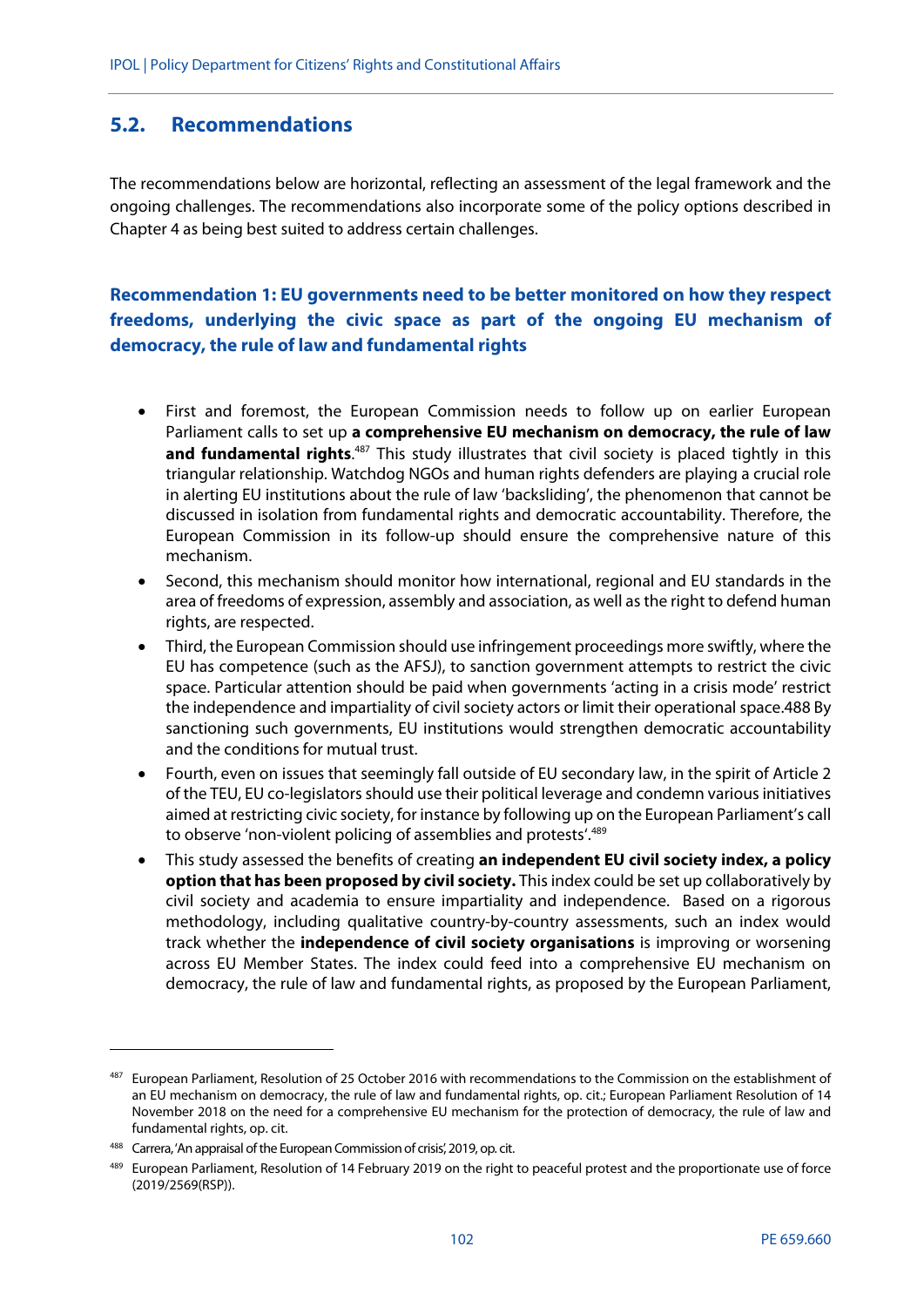promptly.490 While this mechanism is pending, the index could also inform the annual Rule of Law report, among the key criteria.<sup>491</sup>

- The situation of civil society in different Member States is discussed among 'other checks and balances' in the first annual Rule of Law report (Section 2.4. of the Commission's report).<sup>492</sup> The in-depth assessment of challenges facing civil society actors is subject to a separate report on Democratic Participation in the EU. However, only a comprehensive assessment would show the real situation and cumulative effects of various breaches in each of EU Member States. The civic space, in particular, watchdog NGOs and human rights defenders, should constitute one of the key criteria in the Annual Democracy, Rule of Law and Fundamental Rights assessment.
- Another policy option explored in this study proposes revisiting the **European Association Statute to ensure a level playing field** and common registration requirements for various NGOs across the EU in light of existing freedom of association standards. The European Association Statute was drafted by the Commission in 1992, but due to lack of progress on this file, it was withdrawn in 2005. It also required unanimous support at the Council. In light of the recent CJEU ruling on the Lex NGO, co-legislators could also be using Article 63 of the TFEU – concerning the free movement of capital as a legal basis.

### **Recommendation 2: The EU should have more legal and policy tools to deal with governments that retaliate against watchdog NGOs and other human rights defenders**

- In light of Article 11 (2) of the TEU, EU institutions and agencies should provide legal protection for civil society (where issues directly fall under the EU's competence) and exert political pressure to ensure that these rights are not restricted and violations are dealt with appropriately.
- Article 15 of the Treaty on the Functioning of the European Union (TFEU) recognises civil society's role in the EU's good governance; this role should include safeguards against reprisals and retaliation.
- Civil society participants requesting a preliminary ruling by the CJEU when litigating before national courts **should be eligible for specific protections from retaliation**, such as the possibility to access **interim procedures** equivalent to those of Rule 39 of the European Court of Human Rights.<sup>493</sup>
- The European Commission should draw up internal quidelines to respect and protect human rights defenders when they uphold EU values inside the Union. This should be done to ensure a consistency check on human rights policy, both internally and externally. Such **EU Internal Guidelines on Human Rights Defenders** guidelines would need to follow the UN Declaration on Human Rights Defenders, the Organization for Security and Co-operation in Europe (OSCE)/Office for Democratic Institutions and Human Rights (ODIHR) Guidelines on the Protection of Human Rights Defenders and European External Action Service's Ensuring protection - guidelines on human rights defenders. Such guidelines could be an authoritative policy tool reminding obligations of EU Member States, EU institutions, or agencies.

**.** 

<sup>490</sup> European Parliament, Resolution of 14 November 2018 on the need for a comprehensive EU mechanism for the protection of democracy, the rule of law and fundamental rights, op. cit.

<sup>491</sup> European Commission, 'Rule of Law Report', 2020, available at https://ec.europa.eu/info/policies/justice-andfundamental-rights/upholding-rule-law/rule-law/rule-law-report\_en.

<sup>492</sup> European Commission, '2020 Rule of Law Report: The rule of law situation in the European Union', COM(2020) 580 final, Brussels, 30 September 2020.

<sup>&</sup>lt;sup>493</sup> Carrera, De Somer and Petkova, 'The Court of Justice of the European Union as a fundamental rights tribunal', 2012, op. cit., p. 21.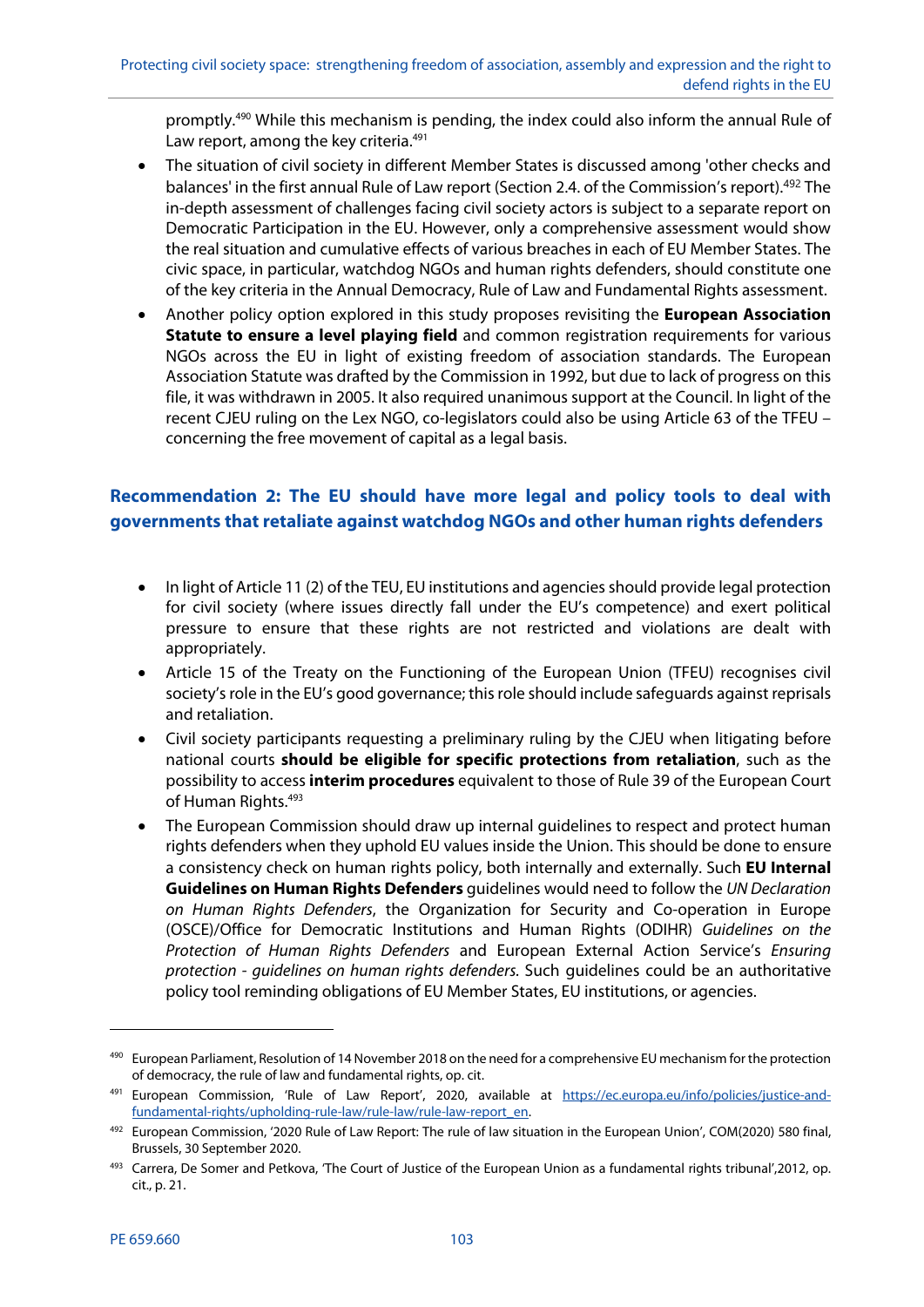- Whenever governments that are considered to be in contempt of the rule of law and thus subject to TEU **Article 7** procedures target the watchdog function performed by NGOs and other human rights defenders, EU legislators should assess this **in light of Article 2 of the TEU as an issue of rule of law, fundamental rights and democratic accountability.**
- Another policy option proposed by civil society and assessed in this study calls on EU colegislators to **draft a directive to protect human rights defenders from retaliation.** Just like whistleblowers in the private sector, civil society actors are bringing to light various questionable practices in the public sector and help to protect the financial interests of the Union. Watchdog NGOs and other human rights defenders routinely denounce malpractices like corruption or mismanagement of EU funds. These denouncements are directly linked to **the protection of financial interests of the Union,** as stipulated in Articles 310(6) and 325(1) and (4) of the TFEU and indirectly – by pointing to non-compliance with fundamental rights.

#### **Recommendation 3: Strengthening the independence and impartiality of civil society**

- The European Commission should introduce clear **rule of law conditionality and compliance with fundamental rights** for any EU funding schemes.
- Budget for of the **European Rights and Values programme for 2021 -2027, should be significantly increased**, in line with European Parliament's calls in 2019,<sup>494</sup>since it aims to support watchdog activity and defend human rights. The EU should also increase the budget of **strategic litigation fund,** which would enhance civil society's ability to defend itself and uphold the EU Charter of Fundamental Rights (EUCFR) and other EU laws.
- EU legislators should strengthen **civil society organisations' standing within the Court of Justice of the European Union**. Unlike in the European Court of Human Rights, non-state third-party interveners or amicus curiae (friends of the court) in the EU do not have the right to submit their observations or to conduct public interest litigation on behalf of a vulnerable group.495
- Another policy option would explore the **European Union designating contacts or a network of contacts for civil society.** That way, the Union would be better equipped to monitor civil society space and to react swiftly if circumstances warrant it.

### **Recommendation 4: EU co-legislators should create a conducive environment for watchdog NGOs and other human rights defenders at the EU level**

 EU co-legislators need to **uphold the 'better regulation' and 'better legislation' principles** by providing legal certainty for all, including civil society. Thus, legislators should remedy the vague definitions of crime that are routinely (mis)used by some governments to target watchdog NGOs and human rights defenders, especially if they are based on EU law (as in the case of the Facilitation Directive (2002/90/EC)).

1

<sup>&</sup>lt;sup>494</sup> European Parliament suggested to triple initially proposed Commission's funding for this programme and to constitute EUR 1.83 billion budget in the new multiannual financial framework for 2021-2027, see: European Parliament, 'Promoting rule of law and fundamental rights in the EU', 2019, op. cit.

<sup>495</sup> Ibid, pp. 20-21.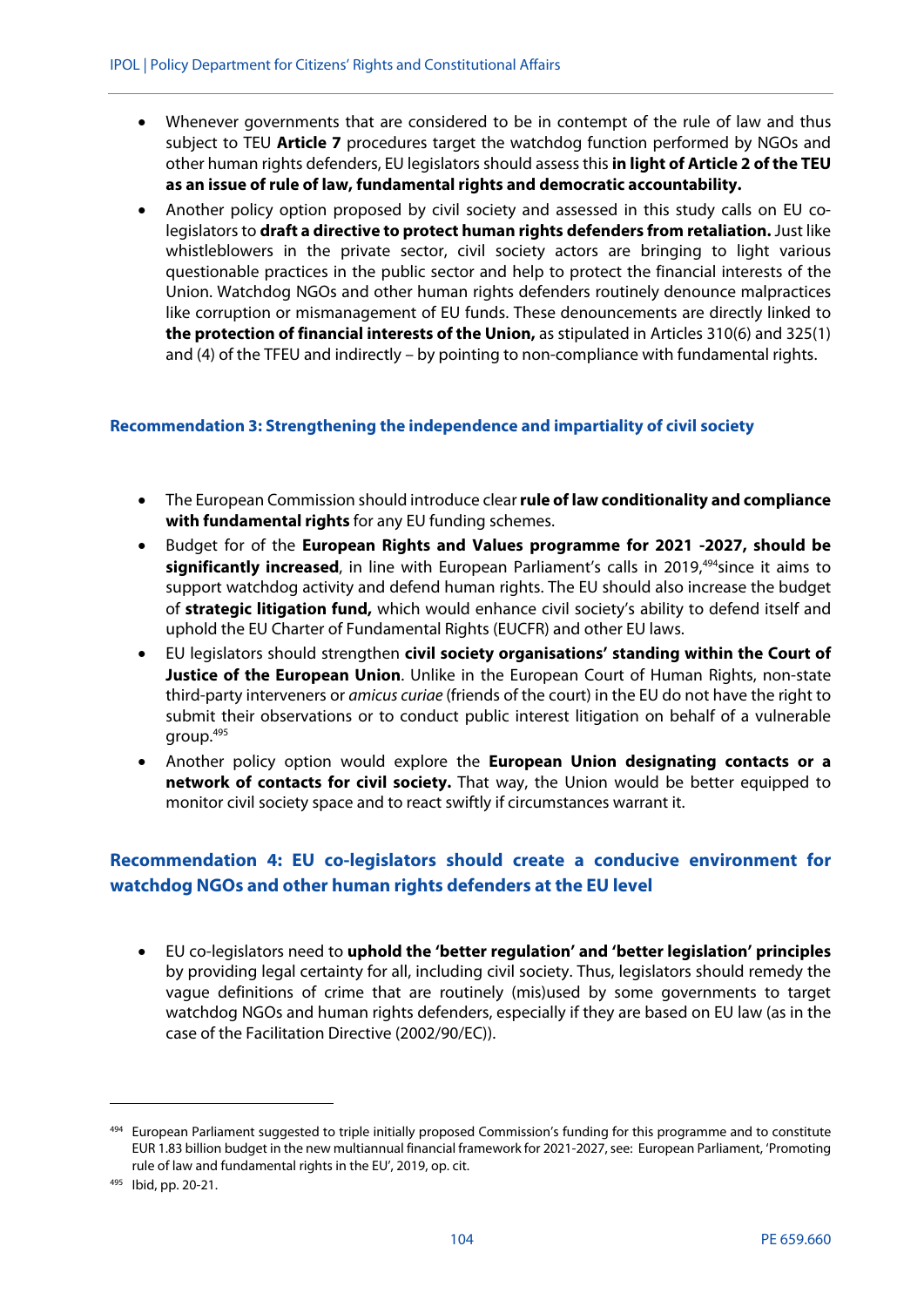To prevent undue policing of civil society actors, the European Commission should 'create an independent expert group tasked with developing **an EU Code of Police Ethics**'.496 Such a code should build on the OSCE ODIHR Handbook on policing of assemblies.<sup>497</sup> Besides detailing policies on non-discrimination and guarding against racial profiling, the code should also advise on the role of policing in respecting and protecting human rights defenders.

<sup>496</sup> European Parliament, Motion for a Resolution of 16 June 2020 on the anti-racism protests following the death of George Floyd (2020/2685(RSP)), para. 24.

<sup>497</sup> OSCE ODIHR, Human rights handbook on policing of assemblies, Warsaw, 2016, op. cit.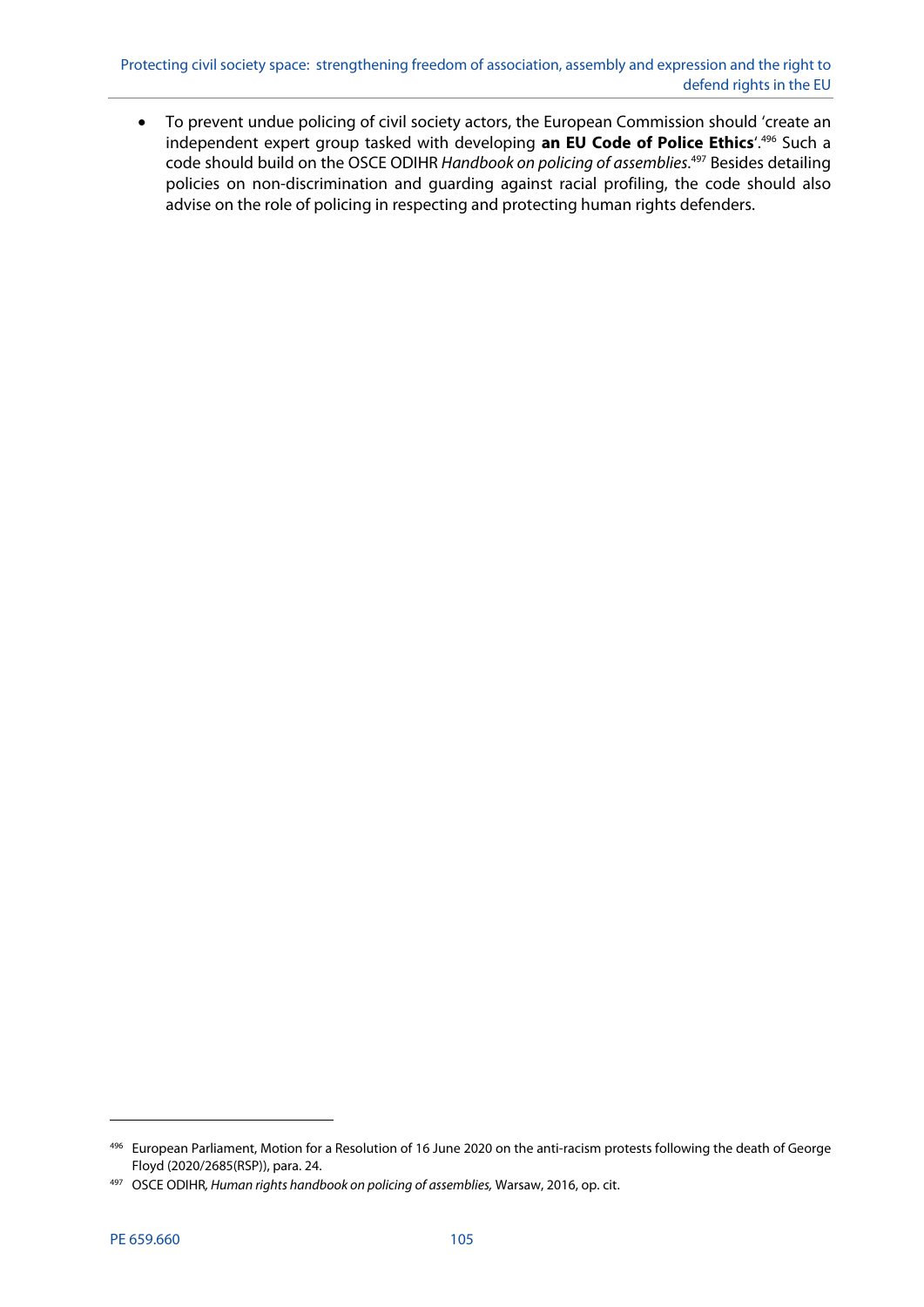# **REFERENCES**

#### **ACADEMIC AND CIVIL SOCIETY PUBLICATIONS**

- Allsopp, J.C., L. Vosyliute, S. Brenda Smialowski, 'Picking 'low-hanging fruit' while the orchard burns: The costs of policing humanitarian actors in Italy and Greece as a strategy to prevent migrant smuggling', European Journal on Criminal Policy and Research, Special Issue (forthcoming in 2020).
- Amnesty International Hungary, Hungarian Civil Liberties Union and Hungarian Helsinki Committee, 'Never - Ending Story?', Rapid analysis of the Bills T/10747 and T/10748, 27 May 2020, available at https://www.helsinki.hu/wp-content/uploads/NeverEnding\_Story\_HHC-AI-HCLU rapid reaction 27052020.pdf.
- Amnesty International, 'Ahmed H Finally Home: What Happened', 28 September 2019, available at https://www.amnesty.org/en/latest/news/2019/09/ahmed-h-what-happened/.
- Amnesty International, 'Hotspot Italy, How EU's flagship approach leads to violations of refugee and migrant rights', November 2016, available at https://www.amnesty.org/en/documents/eur30/5004/2016/en/.
- Anheier, H. K., and J. Kendall (eds.), Third Sector Policy at the Crossroads: An International Non-Profit Analysis. Routledge, 2012.
- Anheier, H. K., L. Carlson and J. Kendall ,'Third sector policy at the crossroads: Continuity and change in the World of non-profit organisations', in Anheier, H. K., and J. Kendall (eds.), Third Sector Policy at the Crossroads: An International Non-Profit Analysis. Routledge, 2012.
- Bárd, P. 'The Open Society and Its Enemies: An attack against CEU, academic freedom and the rule of law.' CEPS Policy Insights No. 2017/14, April 2017. https://www.ceps.eu/ceps-publications/opensociety-and-its-enemies-attack-against-ceu-academic-freedom-and-rule-law/.
- Bárd, P., S. Carrera, E. Guild, and D. Kochenov, 'An EU mechanism on democracy, the rule of law and fundamental rights'. CEPS Paper in Liberty and Security in Europe, 2016, available at https://www.ceps.eu/ceps-publications/eu-mechanism-democracy-rule-law-and-fundamentalrights/.
- Bárd, P., J. Bayer, N. Chun Luk and L. Vosyliute, 'SLAPP in the EU context', ad hoc study requested by DG JUSTICE within the frame of EU-CITZEN project, 29 May 2020, available at https://ec.europa.eu/info/sites/info/files/ad-hoc-literature-review-analysis-key-elementsslapp\_en.pdf?fbclid=IwAR1q6y8CqvplX84nQO3q7oUu\_U2qT11NKr6GvPPrghFzn\_SJoi5Es02ume Q.
- Bárd, P., J. Grogan and L. Pech, 'Defending the Open Society against its Enemies. The Court of Justice's ruling in C-78/18 Commission v Hungary (transparency of associations)', Verfassungsblog, 22 June 2020, available at https://verfassungsblog.de/defending-the-open-society-against-itsenemies/.
- Breen, O.B. 'EU Regulation of Charitable Organizations: The Politics of Legally Enabling Civil Society', The International Journal of Not-for-Profit Law, Vol. 10, No. 3, June 2008, available at https://www.icnl.org/resources/research/ijnl/eu-regulation-of-charitable-organizations-thepolitics-of-legally-enabling-civil-society.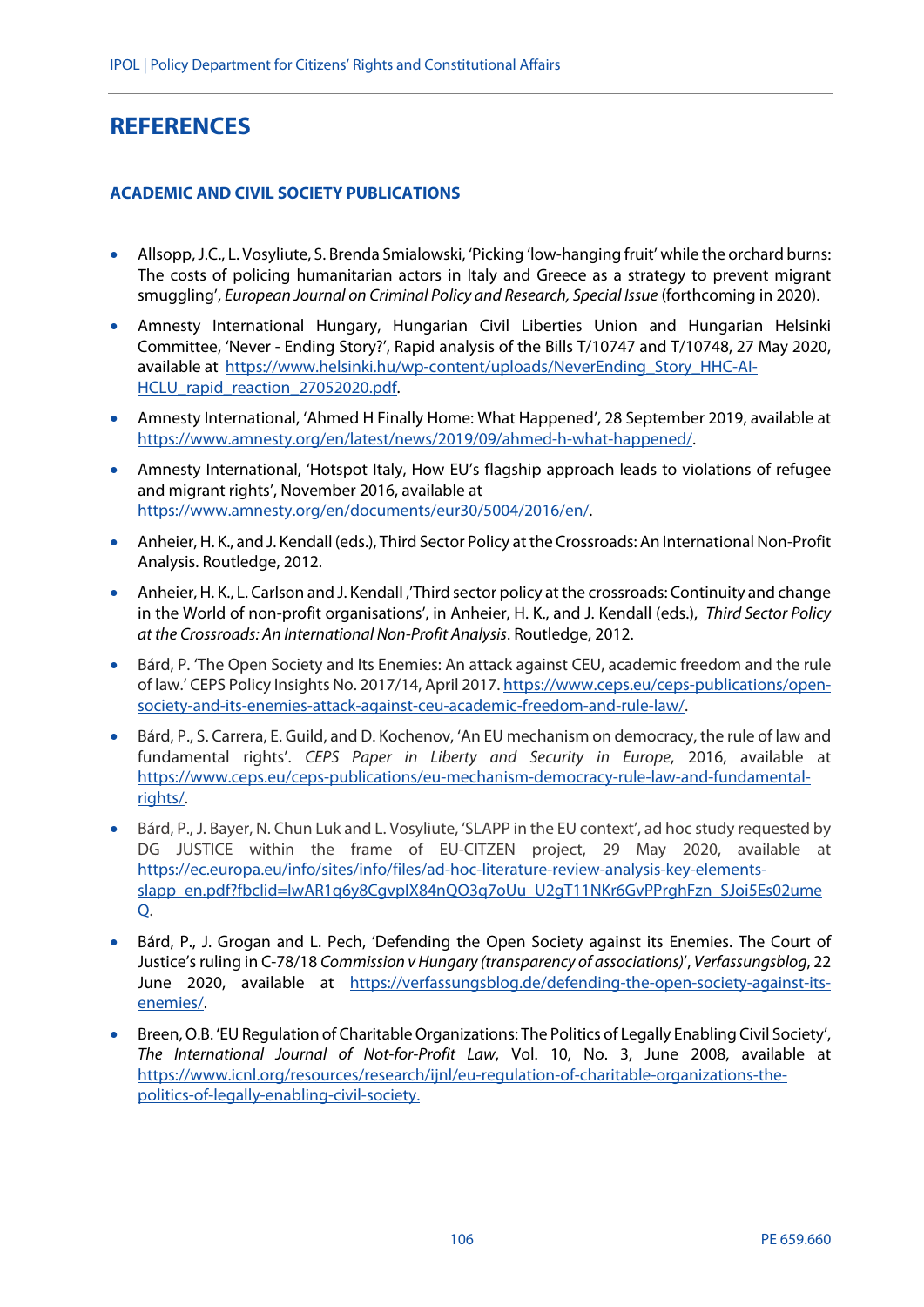- Carrera S., E. Guild, L. Vosyliūtė and P. Bard, 'Towards a Comprehensive EU Protection System for Minorities'. Study for the European Parliament's Committee on Civil Liberties, Justice and Home Affairs, August 2017, available at https://www.ceps.eu/publications/towards-comprehensive-euprotection-system-minorities.
- Carrera, S., and Cortinovis R., 'The Malta declaration on SAR and relocation: A predictable EU solidarity mechanism?', CEPS Policy Insight, No. 2019-14, 11 October 2019, available at https://www.ceps.eu/ceps-publications/the-malta-declaration-on-sar-and-relocation/.
- Carrera, S., and N. C. Luk, 'Love thy neighbour? Coronavirus politics and their impact on EU freedoms and rule of law in the Schengen Area'. CEPS Paper in Liberty and Security in Europe No. 2020-04, April 2020, available at https://www.ceps.eu/wp-content/uploads/2020/04/LSE2020- 04 Love-thy-neighbour.pdf.
- Carrera, S., J. Allsopp and L. Vosyliūtė, 'Policing the mobility society: the effects of EU anti-migrant smuggling policies on humanitarianism', International Journal of Migration and Border Studies, vol. 4/3. August 2018, available at https://doi.org/10.1504/IJMBS.2018.093912.
- Carrera, S., L. Vosyliūtė, J. Allsopp, G. Sánchez, S. Brenda Smialowski, 'Fit for purpose? The Facilitation Directive and the criminalisation of humanitarian assistance to irregular migrants: 2018 update', Study for the EP Petitions Committee, January 2019, available at https://www.ceps.eu/publications/fit-purposefacilitation-directive-and-criminalisation-humanitarian-assistance.
- Carrera, S., M. De Somer and B. Petkova, 'The Court of Justice of the European Union as a fundamental rights tribunal: Challenges for the effective delivery of fundamental rights in the area of freedom, security and justice', CEPS Liberty and Security in Europe series, No. 49/August 2012, available at

http://aei.pitt.edu/36443/1/No\_49\_Carrera\_et\_al\_\_ECJ\_as\_Fundamental\_Rights\_Tribunal2-2.pdf.

- Carrera, S., V. Mitsilegas, J. Allsopp and L. Vosyliūtė, Policing Humanitarianism: EU Policies Against Human Smuggling and their Impact on Civil Society, Hart Publishing, London, January 2019, available at https://www.bloomsburyprofessional.com/uk/policing-humanitarianism-9781509923014/.
- Civic Space Watch, by European Civic Forum, available at https://civicspacewatch.eu/.
- Conte, C. and S. Binder, 'Strategic Litigation: the role of EU and international law in criminalising humanitarianism', ReSOMA Discussion Brief, July 2019, available at http://www.resoma.eu/sites/resoma/resoma/files/policy\_brief/pdf/Discussion%20Policy%20Brief s%20-%20Strategic%20Litigation.pdf.
- European Centre for Press and Media Freedom (ECPMF), 'SLAPPs: Strategic Lawsuits Against Public Participation', 19 December 2019, available at https://www.rcmediafreedom.eu/Dossiers/SLAPPs-Strategic-Lawsuits-Against-Public-Participation.
- Electronic Frontier Foundation (EFF), 'Necessary & Proportionate. International Principles on the Application of Human Rights Law to Communications Surveillance', Background and Supporting International Legal Analysis, San Francisco, CA, Electronic Frontier Foundation, May 2014.
- European Center for Not-for-Profit Law (ECNL), 'Can EU Citizens Be Stripped of Their Right to Protest? Public Emergencies, Peaceful Assembly and EU Law'. 12 June 2020, available at https://ecnl.org/can-eu-citizens-be-stripped-of-their-right-to-protest-public-emergenciespeaceful-assembly-and-eu-law/.
- European Center for Not-for-Profit Law (ECNL), 'Free Speech under Quarantine: When Emergencies Lead to Censorship, EU Law May Help', 25 May 2020, available at https://ecnl.org/free-speechunder-quarantine-when-emergencies-lead-to-censorship-eu-law-may-help/.
- European Centre for Non-for-Profit Law (ECNL), et al.,' Strengthening Rule of Law Through Supporting Civic Space', Draft Paper For Discussion, July 2020.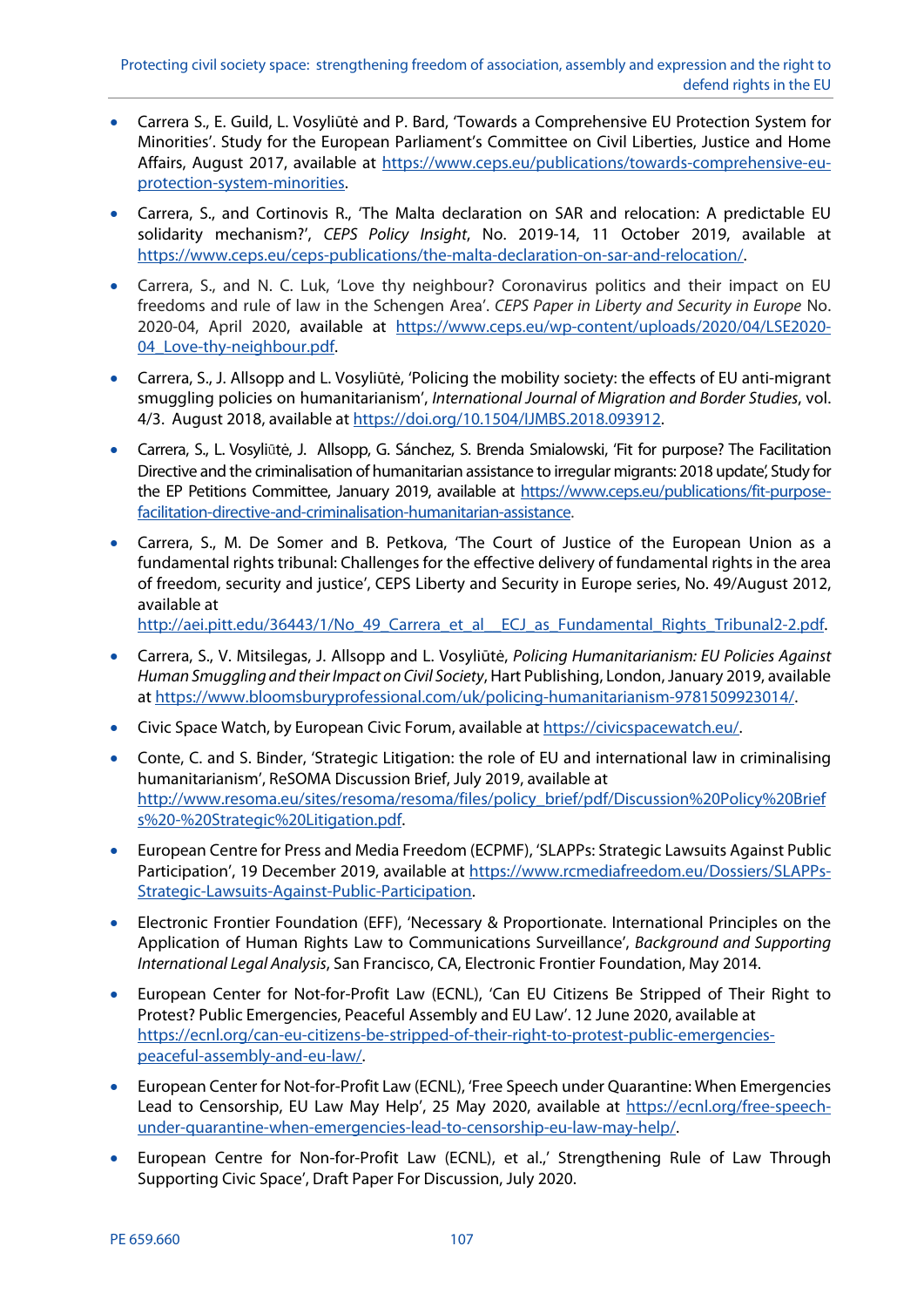- European Civic Forum, 'Activizenship 4: Civic Space Watch report 2019 Success stories of resistance', Brussels, December 2019, available at https://civicspacewatch.eu/civic-space-watchreport-2019-%E2%80%A2-success-stories-of-resistance-is-out/.
- European Civic Forum, 'Violence against migrants, volunteers and NGOs intensifies in the islands Interview with Greek Forum of Refugees – Civic Space Watch', 17 February 2020, available at http://civicspacewatch.eu/greece-violence-against-migrants-volunteers-and-ngos-intensifies-inthe-islands-interview-with-greek-forum-of-refugees/.
- European Civic Forum, 'What is Civic Space?', available at http://civicspacewatch.eu/what-is-civicspace/.
- European Civic Forum, Batrory Foundation et al., 'Follow-up Letter on European Rights and Values Programme', 6 July 2020, available at https://civic-forum.eu/wp-content/uploads/2020/07/Followup-letter-Rights-and-Values-Programme.pdf.
- European Civic Forum, 'Fundamental Rights: put our money where our mouth is', Open Letter to EU and national leaders about the next EU Budget, 8 June 2020, available at https://civicforum.eu/publications/open-letter/letter-to-eu-and-national-leaders.
- European Council on Refugees and Exiles (ECRE), '100 Asylum Seekers Acquitted in Greece after Protest', 17 May 2019, available at https://www.ecre.org/100-asylum-seekers-acquitted-in-greeceafter-protest/.
- Fannuci, F. and H. Surmatz, Handbook on How to Use EU Law to protect Civic Space, on behalf of the European Center for Not-for-Profit Law Stichting (ECNL), the European Foundation Centre (EFC) and the Donors and Foundations Network in Europe (DAFNE), 2020, available at https://ecnl.org/wp-content/uploads/2020/05/EU-Law-Handbook.pdf .
- Fekete, L., F. Webber and A. Edmond-Pettitt, Humanitarianism: the unacceptable face of solidarity, Institute of Race Relations, London, November 2017, available at http://www.irr.org.uk/publications/issues/humanitarianism-the-unacceptable-face-of-solidarity/.
- Fekete, L., F. Webber and A. Edmond-Pettitt, When witnesses won't be silenced: citizens' solidarity and criminalisation, Institute of Race Relations, London, April 2019, available http://www.irr.org.uk/publications/issues/when-witnesses-wont-be-silenced-citizens-solidarityand-criminalisation/.
- Ferstman, C. (on behalf of the CoE Expert Council on NGO Law of the Conference of INGOs of the Council of Europe), 'Using Criminal Law to Restrict the Work of NGOs Supporting Refugees and Other Migrants in Council of Europe Member States: A Review of The Practice and the Identification of Guidelines', Strasbourg, December 2019, available at https://rm.coe.int/expert-council-conf-exp-2019-1-criminal-law-ngo-restrictions-migration/1680996969.
- Ferstman, C. (on behalf of the CoE Expert Council on NGO Law of the Conference of INGOs of the Council of Europe), 'Opinion on the compatibility of recent and planned amendments to the Greek legislation on NGO registration with European standards', The CoE Expert Council on NGO Law CONF/EXP(2020)4, 2 July 2020, available at https://rm.coe.int/expert-council-conf-exp-2020-4 opinion-ngo-registration-greece/16809ee91d.
- Flauss, J.-F., 'The European Court of Human Rights and the Freedom of Expression', Indiana Law Journal, Vol. 84, No. 3, 2009.
- Global Legal Action Network (GLAN), 'Salam Aldeen', available at https://www.glanlaw.org/salamaldeen.
- Grote, J.R. 'Civil Society and the future of Europe', DOC Expert Comment, Dialogue of Civilizations Research Institute, Berlin, 2020, available at https://doc-research.org/2020/02/civil-societyeuropean-union-enthusiasm/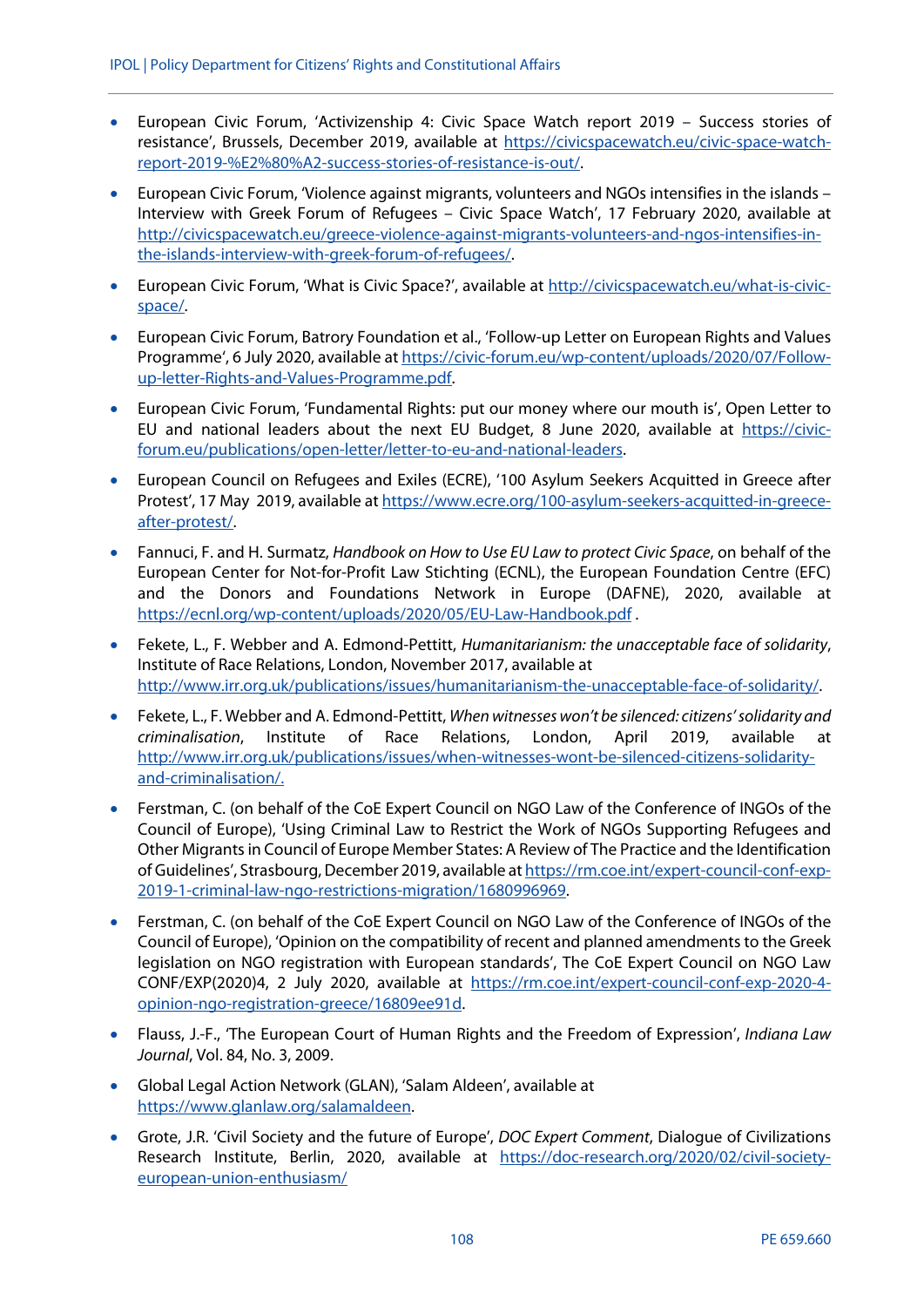- Guild, E., S. Carrera, L. Vosyliūtė, A. Scherrer and V. Mitsilegas, 'The Cost of Non-Europe in the Area of Organised Crime', Study for the European Parliament's Committee on Civil Liberties, Justice and Home Affairs, 2016 April 2, available at https://www.ceps.eu/publications/cost-non-europe-areaorganised-crime.
- Heidbreder, E.G. 'Civil society participation in EU governance', Living Reviews in European Governance, Vol. 7, No. 2, 2002, available at http://www.europeangovernancelivingreviews.org/Articles/lreg-2012-2/
- Help Refugees, '8,300 Refugees to Be Evicted from Their Homes in Greece Joint Letter to EU and Greek Officials', 29 May 2020, available at https://helprefugees.org/news/8300-refugees-to-beevicted-from-their-homes-in-greece-joint-letter-to-eu-and-greek-officials/.
- HIAS Greece, 'Some thoughts on the new Joint Ministerial Decision, regulating the registration of migration-related NGOs in Greece', May 8, 2020.
- Hungarian Helsinki Committee, 'Never-Ending Story? Rapid Analysis of the Bill on Terminating the State of Danger (T/10747) & the Bill on Transitional Provisions Related to the Termination of the State of Danger (T/10748)'. Magyar Helsinki Bizottság, 27 May 2020, available at https://www.helsinki.hu/en/never-ending-story/.
- IACL-AIDC, 'Wojciech Sadurski Interviewed by Tom Daly'. IACL-IADC Blog, 11 June 2020, available at https://blog-iacl-aidc.org/scholar-conv/2020/6/11/wojciech-sadurski.
- International Center for Not-for-Profit Law (ICNL), COVID-19 Civic Freedom Tracker: Keep Civic Space Healthy, available at https://icnl.org/covid19tracker/.
- Iglesias Sánchez, S. 'Purely Internal Situations and the Limits of EU Law: A Consolidated Case Law or a Notion to be Abandoned?', European Constitutional Law Review, Vol. 14, No. 1, March 2018, p. 7-36.
- Institute of Race Relations (IRR), 'Calendar of Racism and Resistance Incorporating Covid-19 Roundup' (20 May – 3 June 2020), 3 June, available at http://www.irr.org.uk/news/calendar-ofracism-and-resistance-incorporating-covid-19-roundup-20-may-3-june-2020/.
- International Service for Human Rights (ISHR), 'EU Guidelines on Human Rights Defenders'. ISHR, https://www.ishr.ch/news/eu-guidelines-human-rights-defender, 16 August 2010. Accessed 11 June 2020.
- Karavokyris, G., 'The Coronavirus Crisis-Law in Greece: A (Constitutional) Matter of Life and Death', VerfBlog, 2020/4/14, available at https://verfassungsblog.de/the-coronavirus-crisis-law-in-greecea-constitutional-matter-of-life-and-death/.
- Kiska, R. 'Hate Speech: A Comparison Between the European Court of Human Rights and the United States Supreme Court Jurisprudence', Regent Law Review, Vol. 25, No. 1, Fall 2012, p. 124-127.
- Kohler-Koch, B. 'The three worlds of European civil society What role for civil society for what kind of Europe?', Policy and Society, Vol. 28, No. 1, 2009, pp. 47-57.
- Kutay, A. 'Limits of Participatory Democracy in European Governance', European Law Journal, Vol. 21, No. 6, November 2015, pp. 803-818
- Lombardo, S. 'Some Reflections on Freedom of Establishment of Non-profit Entities in the European Union', European Business Organization Law Review, Vol. 14, No. 2, June 2013, p. 225-263.
- Marzocchi, O., 'The impact of Covid-19 measures on democracy, the rule of law and fundamental rights in the EU', Briefing, requested by the LIBE Committee Monitoring Group on Democracy, Rule of Law, Fundamental Rights, European Parliament, Directorate-General for Internal Policies PE 651.343, 23 April 2020.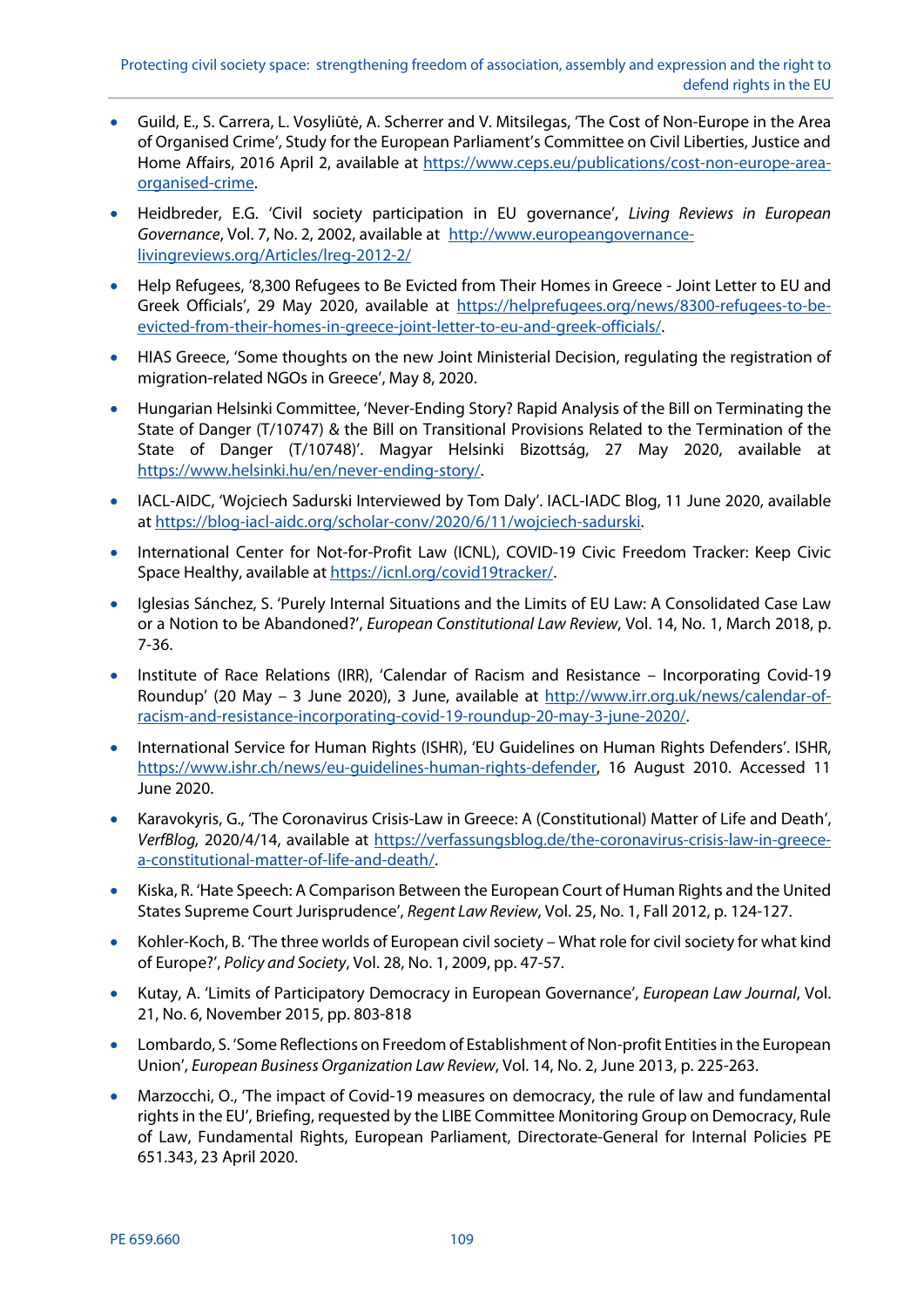- Pardavi, M., M. Szuleka, G. Gheorghe, 'New decade, old challenges: Civic Space in Hungary, Poland and Romania', Report of Hungarian Helsinki Committee, Helsinki Foundation for Human Rights in Poland and APADOR-CH, March 2020.
- Peers, S. 'EU Law Analysis: Should the EU Sanction Its Member States for Breaches of Rule of Law and Human Rights? Part 2: The Application of Ordinary EU Law'. EU Law Analysis, 29 October 2019, available at https://eulawanalysis.blogspot.com/2019/10/should-eu-sanction-its-memberstates.html.
- PICUM et al., Civil society inputs to the forthcoming European Commission guidelines on preventing the criminalization of human rights defenders, February 2020.
- PICUM et al., Joint Statement: The EU must stop the criminalisation of solidarity with migrants and refugees, 26 July 2019, available at https://picum.org/wp-content/uploads/2019/08/190731-Joint-Statement-Criminalisation-5.pdf.
- Privacy International, '#PrivacyWins: EU Border Guards Cancel Plans to Spy on Social Media (for now)', 19 November 2019, available at https://privacyinternational.org/advocacy/3289/privacywins-eu-border-guards-cancel-plans-spysocial-media-now.
- Refugee Support Aegean (RSA) Report 'Risk of Repression New Rules on Civil Society Supporting Refugees and Migrants in Greece' May 2020, available at https://rsaegean.org/wpcontent/uploads/2020/05/RSA\_Comments\_NGO\_Registry.pdf.
- ReSOMA, 'The criminalisation solidarity in Europe', ReSOMA, Infographic, February 2020, available at http://www.resoma.eu/sites/resoma/resoma/files/policy\_brief/pdf/FSR%20Strategic%20Litigation\_0.pdf.
- Sadurski, W. Poland's Constitutional Breakdown, Oxford University Press, 2019 May.
- Schwarz, J., An Eco-System Approach for Civil Society', Civil Society Academy, 15 June 2017, available at https://www.civilsocietyacademy.org/post/an-eco-system-approach-for-civil-society.
- Smismans, S. 'European Civil Society: Shaped by Discourses and Institutional Interests', *European* Law Journal, Vol. 9, No. 4, September 2003, pp. 473-495
- Staszczyk, P. A Legal Analysis of NGOs and European Civil Society, European Monographs 109, Alphen aan den Rijn: Kluwer Law International, 2019
- Szuleka M., 'First Victims or Last Guardians? The Consequences of Rule of Law Backsliding for NGOs: Case Studies of Hungary and Poland', CEPS Paper in Liberty and Security in Europe No. 2018-06, CEPS, Brussels, 24 April 2018, available at https://www.ceps.eu/publications/first-victims-or-lastguardians-consequences-rule-law-backsliding-ngos-case-studies.
- The World Organisation Against Torture (OMCT), 'Hungary: COVID-19 is no pretext to quarantine the rule of law', Urgent Interventions, OMCT, March 30, available at https://www.omct.org/pressreleases/urgent-interventions/hungary/2020/03/d25763/.
- The World Organisation Against Torture (OMCT), 'Observatory for the Protection of Human Rights Defenders', available at https://www.omct.org/human-rights-defenders/.
- The World Organisation Against Torture (OMCT), 'Poland: Threats and Retaliation against Ms. Karolina Dreszer-Smalec, a Member of the European Economic and Social Committee', Urgent Interventions, OMCT, June 26 2020, available at https://www.omct.org/human-rightsdefenders/urgent-interventions/poland/2020/06/d25935/.
- Utopia56, 'L'état d'urgence sanitaire: autorise-t-il les violences envers les exilées et les intimidations envers les bénévoles ?', 28 April 2020, available at http://www.utopia56.com/en/actualite/letatdurgence-sanitaire-autorise-t-il-violences-envers-exilees-intimidations-envers.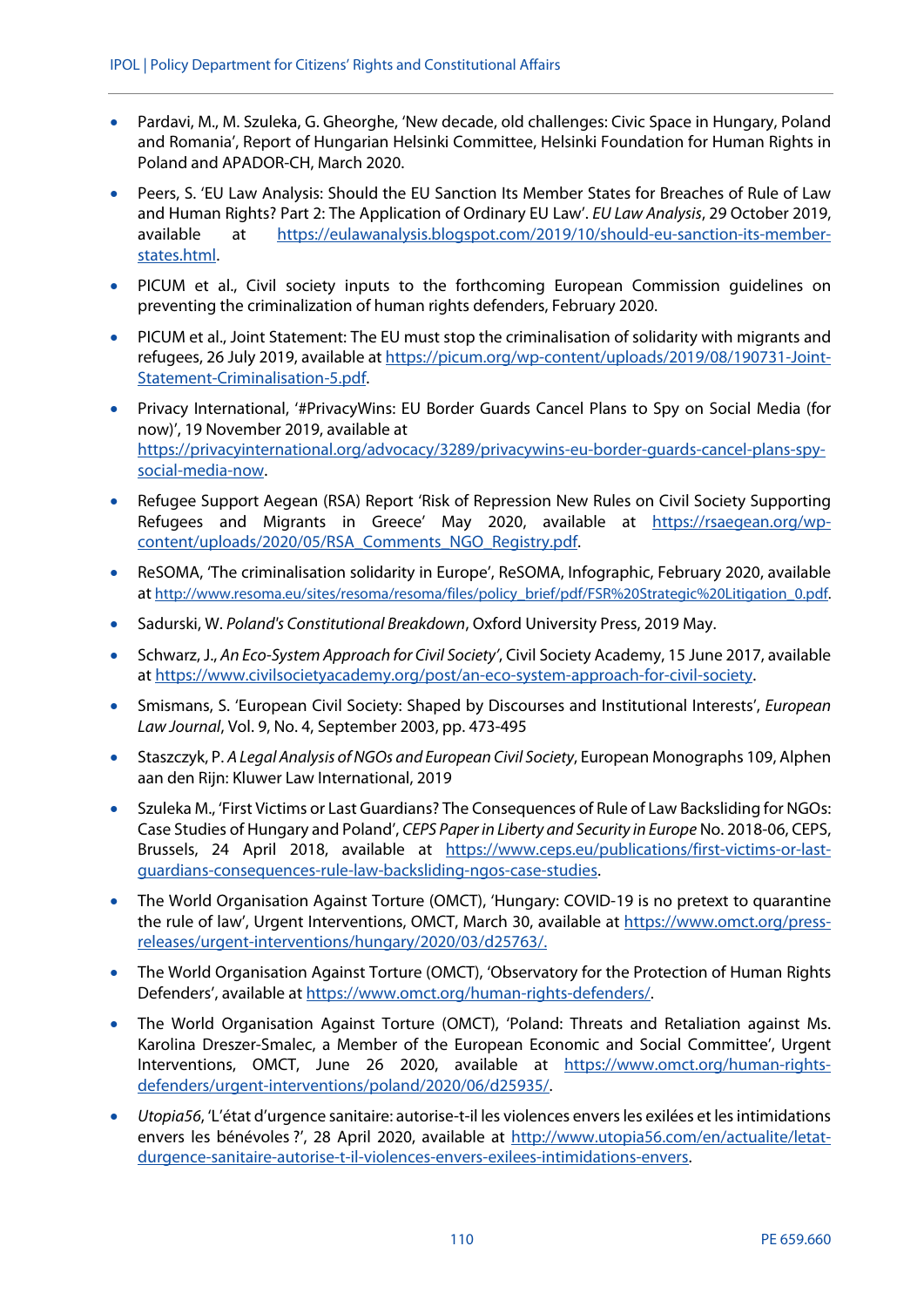van Ballegooij, W. and T. Evas, 'An EU mechanism on democracy, the rule of law and fundamental rights: European Added Value Assessment accompanying the legislative initiative report' (Rapporteur: Sophie in 't Veld) In-depth Analysis, October 2016. European Added Value Unit, EPRS, available at

https://www.europarl.europa.eu/RegData/etudes/IDAN/2016/579328/EPRS\_IDA(2016)579328\_EN.pdf.

- Verfassungsblog, 'Open Letter in Support of Professor Wojciech Sadurski', Available at https://verfassungsblog.de/open-letter-in-support-of-professor-wojciech-sadurski/.
- Versteegh, L.C.R.M. 'Civil Society under the Treaty of Lisbon: Relationship between National Public Benefit Organizations and European Union Policy?', Nonprofit Policy Forum, Vol. 2, No. 2, Article 4, 2011.
- Vigny, E., 'Calais: the police harassment of volunteers', Study of 1st November 2017 to 1st July 2018 on behalf of L'Auberge des Migrants, Utopia 56, Help Refugees, Refugee Info Bus, August 2018, available at https://helprefugees.org/wp-content/uploads/2018/08/Police-Harrassment-of-Volunteers-in-Calais-1.pdf.
- Voorhoof, D. 'The Right to Freedom of Expression and Information under the European Human Rights System: Towards a more Transparent Democratic Society', EUI Working Papers RSCAS 2014/12, Florence, European University Institute, February 2014.
- Vosyliūtė, L. and C. Conte, 'Crackdown on NGOs assisting refugees and other migrants', ReSOMA Final Synthetic Report, June 2019, available at http://www.resoma.eu/node/194.
- Vosyliūtė, L., 'How could strategic litigation prevent policing of humanitarianism?', ReSOMA Policy Options Brief, December 2019, available at http://www.resoma.eu/sites/resoma/resoma/files/policy\_brief/pdf/POB%20Strategic%20Litigation.pdf.
- Wöffen, T., European Associations: The Political Debate and Basic Legal Questions, We are Europe, Version: October 2018, available at https://we-are-europe.org/wpcontent/uploads/2018/11/wae\_eas\_historyandlegal\_221018.pdf.

## **MEDIA AND PRESS**

- 'Crowding Overshadows Inauguration of Omonia Fountain, Athens Mayor under Fire', Keep Talking Greece, 14 May 2020, available at https://www.keeptalkinggreece.com/2020/05/14/omoniasquare-fountain-crowding-athens-mayor-under-fire/.
- 'Greece gives NGOs 10 days to register or face ban,' Kathimerini, 26 November 2019, available at http://www.ekathimerini.com/246872/article/ekathimerini/news/greece-gives-ngos-10-days-toregister-or-face-ban.
- 'Greece's refugee, migrant NGO's face ban unless registered', The National Herald, 27 November 2019, available at https://www.thenationalherald.com/271063/greeces-refugee-migrant-ngosface-ban-unless-registered/.
- 'In Pandemic-Era Greece, Fighting for Control of the Square', Balkan Insight, 14 May 2020, available at https://balkaninsight.com/2020/05/14/in-pandemic-era-greece-fighting-for-control-of-thesquare/.
- 'NGO sued over Lesvos post', Kathimerini, 25 May 2020, available at http://www.ekathimerini.com/253027/article/ekathimerini/news/ngo-sued-over-lesvos-post.
- 'Polish Government Considers Law Forcing NGOs to Declare Foreign Funding', Reuters, 11 May 2020, available at https://www.reuters.com/article/poland-ngos-idUSL8N2CT53C.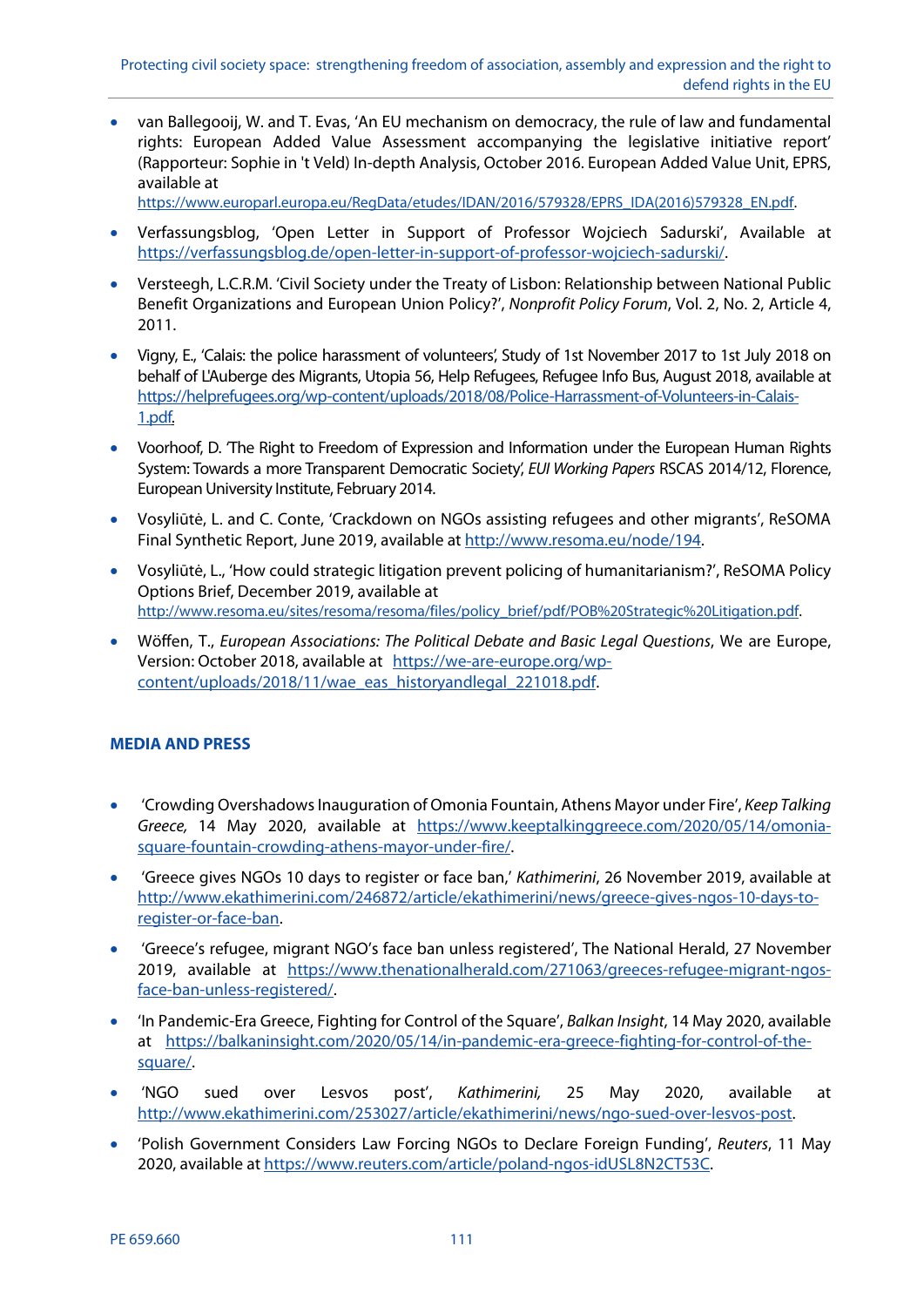- Ciobanu, C., and W. Kosc, 'Warsaw grabs purse strings of Polish NGOs,' POLITICO, 8 December 2017, available at https://www.politico.eu/article/pis-polish-ngos-fear-the-governments-embrace/.
- Dellanna, A. 'Black Lives Matter: Tear Gas Fired as Thousands Defy Ban on Gatherings.' Euronews, 13 June 2020, available at https://www.euronews.com/2020/06/13/black-lives-matter-police-firetear-gas-in-paris-to-disperse-unauthorised-march-of-15-000.
- Gayle, D., 'Stansted 15: No Jail for Activists Convicted of Terror-Related Offences'. The Guardian, 6 February 2019, available at http://www.theguardian.com/global/2019/feb/06/stansted-15-rightscampaigners-urge-judge-to-show-leniency.
- Hall, R., 'Inside Italy's plot to infiltrate migrant rescue boats in the Mediterranean', GlobalPost Investigations, Public Radio International (PRI), , 28 June 2018, available at https://gpinvestigations.pri.org/inside-italys-plot-to-infiltrate-migrant-rescue-boats-in-themediterranean-d7ae5b969c61.
- Moens, B. 'Thousands Protest Racism in Brussels before Violence Breaks Out'. POLITICO, 7 June 2020, available at https://www.politico.eu/article/thousands-protest-racism-in-brussels-as-us-blacklives-matter-movement-sweeps-europe/.
- Noack, R., 'Polish Towns Advocate "LGBT-Free" Zones While the Ruling Party Cheers Them On', Washington Post, 19 July 2019, available at https://www.washingtonpost.com/world/europe/polands-right-wing-ruling-party-has-found-anew-targetlgbt-ideology/2019/07/19/775f25c6-a4ad-11e9-a767-d7ab84aef3e9\_story.html.
- Sandford, A. 'George Floyd: Protests Continue in Europe despite Virus Restrictions', Euronews, 6 June 2020, available at https://www.euronews.com/2020/06/06/black-lives-matter-protesterstake-to-streets-in-europe-despite-pandemic-restrictions.
- Walsh, D., 'Critic of Poland's Ruling Party PiS Slams "Politically Motivated" Libel Cases'. Euronews, 13 May 2019, available at https://www.euronews.com/2019/05/13/critic-of-poland-s-ruling-party-pisslams-political-motivated-libel-cases.

## **OFFICIAL DOCUMENTS**

- Commission of European Communities, Amended proposal for a Council Regulation (EEC) on the statute for a European association (l) (93/C 236/01) COM(93) 252 final — SYN 386 (Submitted by the Commission pursuant to Article 149 (3) of the EEC Treaty on 6 July 1993.
- Commission of European Communities, Amended proposal for a Council Directive supplementing the statute for a European association with regard to the involvement of employees, (II) (93/C 236/02) COM(93) 252 final.
- Commission of European Communities, Proposal for a Council Decision relating to a multi-annual programme (1994-96) of work for cooperatives, mutual societies, associations and foundations in the Community (presented by the Commission), SEC(89) 2187 final of 18 December 1989, available at https://eur-lex.europa.eu/legal-content/EN/TXT/PDF/?uri=CELEX:51993PC0650&from=DE.
- Council Directive 2002/90/EC of 28 November 2002 defining the facilitation of unauthorised entry, transit and residence, OJ L 328, 5.12.2002, p. 17–18.
- Council framework Decision 2002/946/JHA of 28 November 2002 on the strengthening of the penal framework to prevent the facilitation of unauthorised entry, transit and residence, OJ L 328, 5.12.2002, p. 1–3.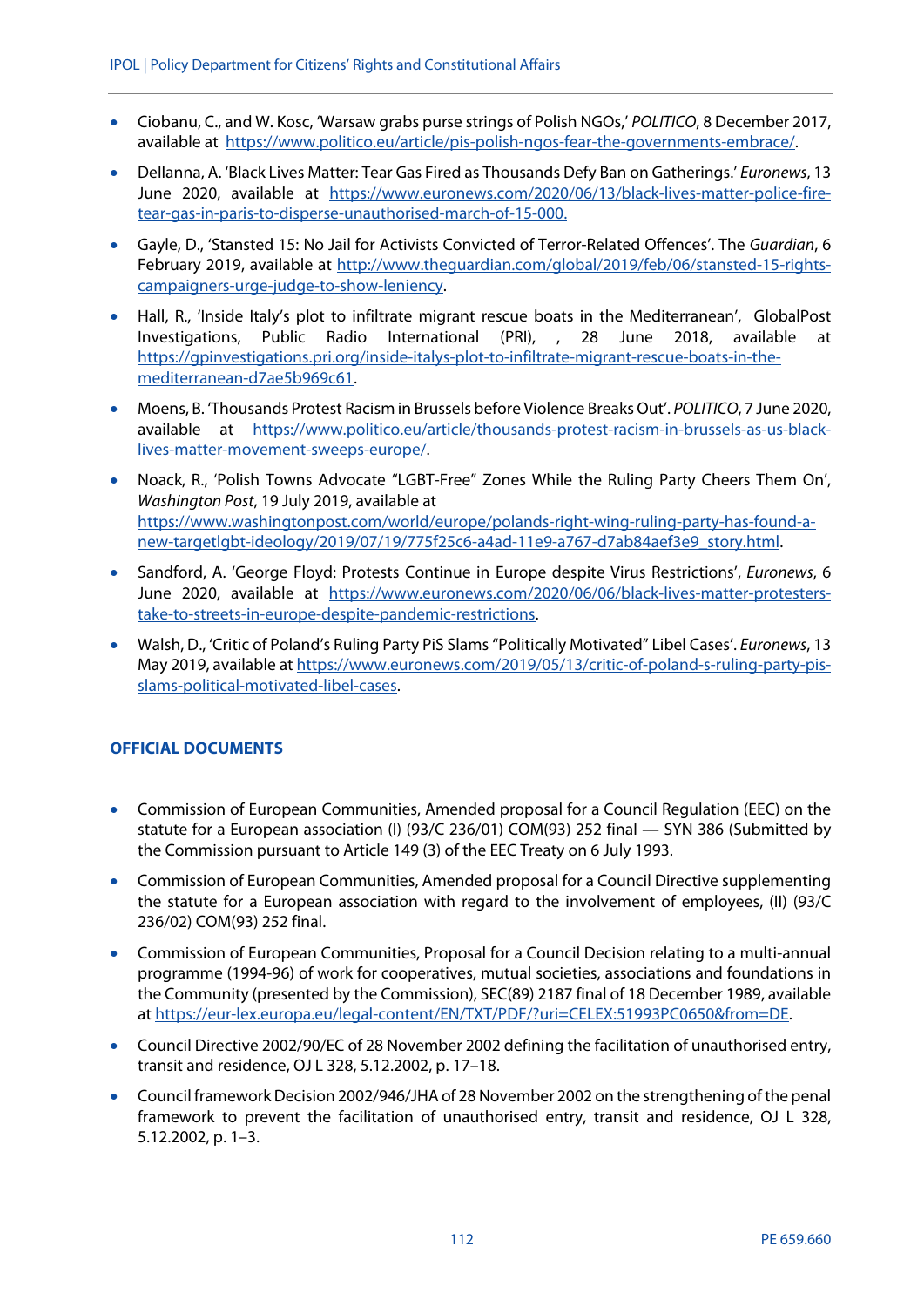- Council of the European Union, 'The Working Party on Human rights (COHOM)', available at https://www.consilium.europa.eu/en/council-eu/preparatory-bodies/working-party-human-rights/.
- Directive (EU) 2017/541 of the European Parliament and of the Council of 15 March 2017 on combating terrorism and replacing Council Framework Decision 2002/475/JHA and amending Council Decision 2005/671/JHA, OJ L 88, 31.3.2017, p. 6–21.
- Directive (EU) 2018/1673 of the European Parliament and of the Council of 23 October 2018 on combating money laundering by criminal law, OJ L 284, 12.11.2018, p. 22–30.
- Directive (EU) 2019/1937 of the European Parliament and of the Council of 23 October 2019 on the protection of persons who report breaches of Union law, PE/78/2019/REV/1, OJ L 305, 26.11.2019, p. 17–56.
- European Commission, 'Rule of Law Report', 2020, available at https://ec.europa.eu/info/policies/justice-and-fundamental-rights/upholding-rule-law/rulelaw/rule-law-report\_en.
- European Commission, 'Capacity building for litigating cases relating to democracy, rule of law and fundamental rights violations', Justice programme call, JUST-PPPA-LITI-AG-2018, available at https://ec.europa.eu/info/funding-tenders/opportunities/portal/screen/opportunities/topicdetails/just-pppa-liti-ag-2018.
- European Commission, Case Law Guide of the European Court of Justice on articles 63 et seq. TFEU, Free Movement of Capital, Brussels, European Commission, 23 February 2016, available at https://ec.europa.eu/info/files/160223-guide-case-law-free-movement-capital\_en.
- European Commission, Commission Decision establishing horizontal rules on the creation and operation of Commission expert groups, C(2016) 3301 final, Brussels, 30 May 2016.
- European Commission, Communication from the Commission to the European Parliament, the European Council and the Council. Further strengthening the Rule of Law within the Union. State of play and possible next steps, COM(2019) 163 final, Brussels, 3 April 2019, p. 8-9
- European Commission, Communication from the Commission –Towards a reinforced culture of consultation and dialogue – General principles and minimum standards for consultation of interested parties by the Commission, COM(2002) 704 final, 2002.
- European Commission, Guide to the Case Law of the European Court of Justice on Articles 49 et seq. TFEU. Freedom of Establishment, Brussels, European Commission, 6 April 2017, available at: https://ec.europa.eu/docsroom/documents/22543.
- European Commission, Guide to the Case Law of the European Court of Justice on Articles 56 et seq. TFEU. Freedom to Provide Services, Brussels, European Commission, 19 May 2016, available at https://ec.europa.eu/docsroom/documents/16743.
- European Commission, Proposal for a Directive on the protection of persons reporting on breaches of Union law, COM/2018/218 final - 2018/0106 (COD), 23 April 2018, available at https://eurlex.europa.eu/legal-content/EN/TXT/?uri=CELEX:52018PC0218#footnote21.
- European Commission, Proposal for a Regulation of the European Parliament and of the Council establishing the Rights and Values programme, Explanatory Memorandum, COM(2018) 383 final, Brussels, 30 May 2018.
- European Commission, '2020 Rule of Law Report:The rule of law situation in the European Union', COM(2020) 580 final, Brussels, 30 September 2020.
- European Commission, 'The EU budget powering the recovery plan for Europe', COM/2020/442 final, Brussels, 27 May 2020.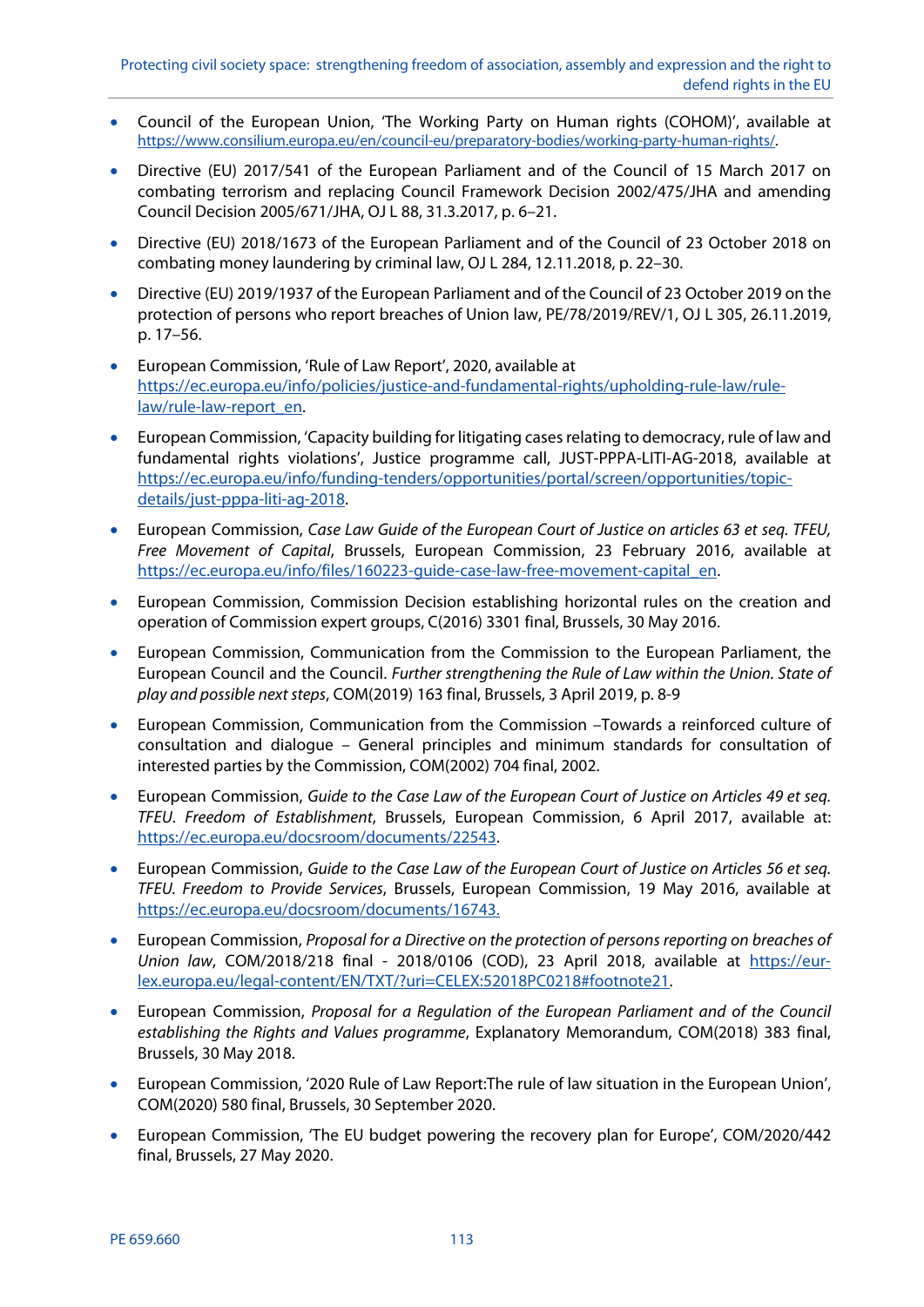- European Commission, Proposal for a Regulation of the European Parliament and of the Council establishing the Rights and Values programme (2021 to 2027), COM/2018/383, Brussels, 30 May 2018.
- European Commission/HRVP, Joint Communication to the European Parliament and the Council. EU Action Plan on Human Rights and Democracy 2020-2024, JOIN(2020) 5 final, Brussels, 25 March 2020.
- European Court of Human Rights (ECtHR), Guide on Article 11 of the European Convention on Human Rights. Freedom of assembly and association, Council of Europe/European Court of Human Rights, Strasbourg, 2020.
- European Court of Human Rights (ECtHR), Les organisations non gouvernementales dans la jurisprudence de la Cour européenne des droits de l'homme, Research Report, Strasbourg, Council of Europe/European Court of Human Rights, October 2016.
- European Court of Human Rights (ECtHR), Positive obligations on member States under Article 10 to protect journalists and prevent impunity, Research Report, Strasbourg, Council of Europe/European Court of Human Rights, December 2011.
- European Council, Special meeting of the European Council (17, 18, 19, 20 and 21 July 2020) Conclusions, EUCO 10/20, Brussels, 21 July 2020.
- European Economic and Social Committee (EESC), 'Financing of CSOs by the EU' (own-initiative opinion), Adopted on 19 October 2017, OJ C 81, 2.3.2018, p. 9–15.
- European Economic and Social Committee (EESC), 'Fundamental rights and the rule of law National developments from a civil society perspective, 2018-2019', Brussels, European Economic and Social Committee, 2020, available at https://www.eesc.europa.eu/en/our-work/publicationsother-work/publications/fundamental-rights-and-rule-law-national-developments-civil-societyperspective-2018-2019-report-june-2020.
- European External Action Service, 'The EU annual report on Human Rights and Democracy in the world 2019', 2020, available at https://eeas.europa.eu/sites/eeas/files/annual\_report\_eversion.pdf.
- European Parliament, Resolution of 23 July 2020 on the conclusions of the extraordinary European Council meeting of 17-21 July 2020 (2020/2732(RSP)), Brussels, 23 July 2020.
- European Parliament, 'Subcommittee on Human Rights (DROI)', available at https://www.europarl.europa.eu/committees/en/droi/about.
- European Parliament, Directorate-General for Internal Policies (DG IPOL), 'Financing of Nongovernmental Organisations (NGO) from the EU Budget', 2010, available at https://www.europarl.europa.eu/meetdocs/2009\_2014/documents/cont/dv/5\_study\_/5\_study\_e n.pdf.
- European Parliament, 'Draft Report on strengthening media freedom: the protection of journalists in Europe, hate speech, disinformation and the role of platforms', (2020/2009(INI)) Committee on Civil Liberties, Justice and Home Affairs, Rapporteur: Magdalena Adamowicz, available at https://www.europarl.europa.eu/doceo/document/LIBE-PR-652307\_EN.pdf.
- European Parliament, 'Draft report on the situation of fundamental rights in the European Union annual report for the years 2018 – 2019', (2019/2199(INI)), Rapporteur: Clare Daly, Committee on Civil Liberties, Justice and Home Affairs, 3 February 2020, available at https://www.europarl.europa.eu/doceo/document/LIBE-PR-646996\_EN.pdf
- European Parliament, Motion for a Resolution of 16 June 2020 on the anti-racism protests following the death of George Floyd (2020/2685(RSP)), Brussels, 2020.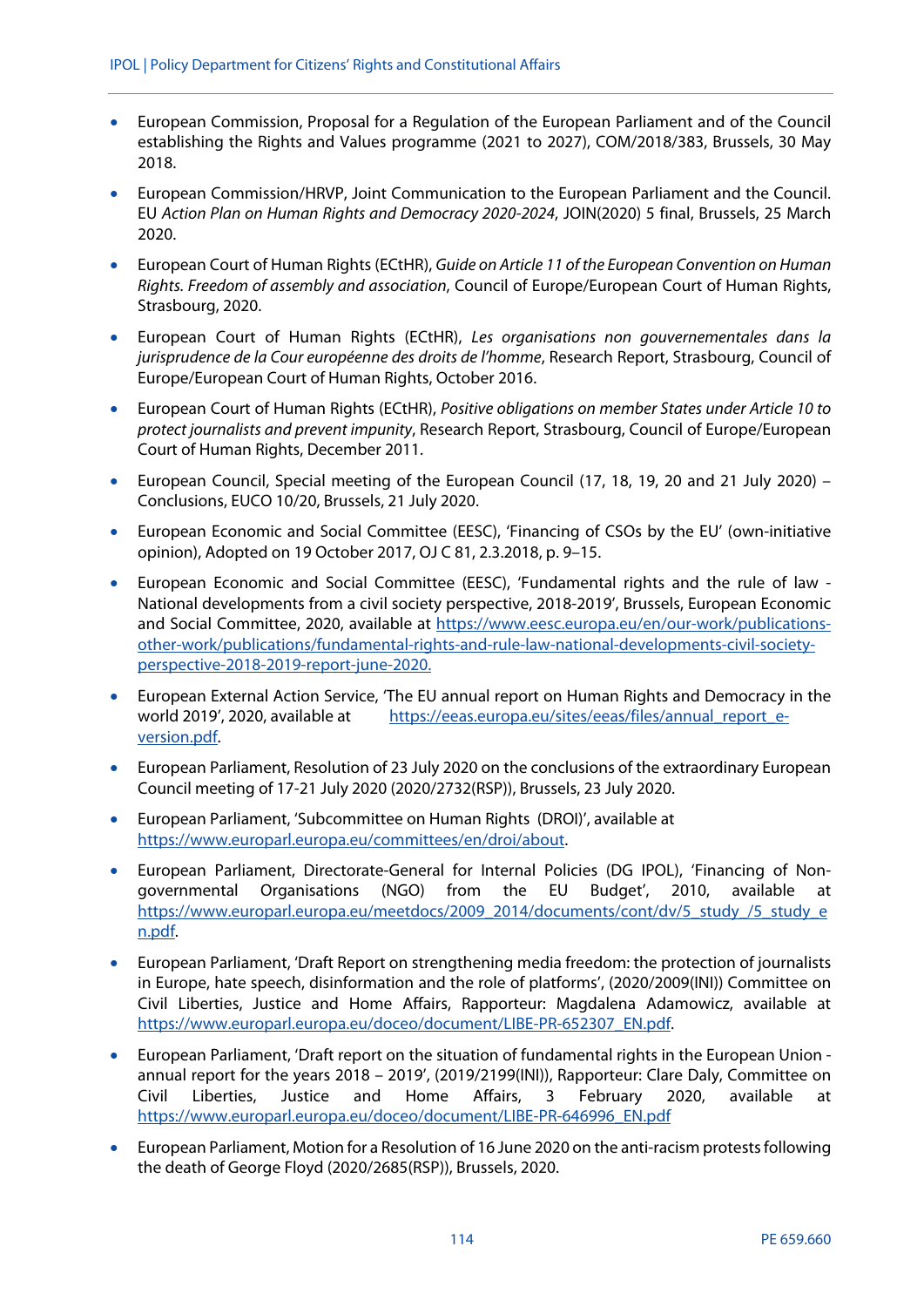- European Parliament, 'Parliamentary debate on shrinking civil society space of 7 February 2018', available at https://www.europarl.europa.eu/doceo/document/CRE-8-2018-02-07-ITM-018\_EN.html.
- European Parliament, Resolution of 13 March 1987 on non-profit-making associations in the European Communities, OJ No C 99, 13 April 1987.
- European Parliament, Resolution of 14 February 2019 on the right to peaceful protest and the proportionate use of force (2019/2569(RSP)), Brussels, 2019.
- European Parliament, Resolution of 14 November 2018 on the need for a comprehensive EU mechanism for the protection of democracy, the rule of law and fundamental rights (2018/2886(RSP)), Brussels, 2018.
- European Parliament, Resolution of 15 January 2020 on human rights and democracy in the world and the European Union's policy on the matter – annual report 2018 (2019/2125(INI)), Brussels, 2020.
- European Parliament, Resolution of 15 November 2017 on the situation of the rule of law and democracy in Poland (2017/2931(RSP)), Brussels, 2017.
- European Parliament, Resolution of 16 January 2019 on the situation of fundamental rights in the European Union in 2017 (2018/2103(INI)), Brussels, 2019.
- European Parliament, Resolution of 16 March 2017 on EU priorities for the UN Human Rights Council sessions in 2017 (2017/2598(RSP)), Brussels, 2017.
- European Parliament, Resolution of 17 April 2020 on EU coordinated action to combat the COVID-19 pandemic and its consequences (2020/2616(RSP)), Brussels, 2020.
- European Parliament, Resolution of 17 May 2017 on the situation in Hungary (2017/2656(RSP)), Brussels, 2017.
- European Parliament, Resolution of 19 April 2018 on the need to establish a European Values Instrument to support civil society organisations which promote fundamental values within the European Union at local and national level (2018/2619(RSP)), Brussels, 2018.
- European Parliament, Resolution of 25 October 2016 with recommendations to the Commission on the establishment of an EU mechanism on democracy, the rule of law and fundamental rights, (2015/2254(INL)), Brussels, 2016.
- European Parliament, Resolution of 3 October 2017 on addressing shrinking civil society space in developing countries (2016/2324(INI)), Brussels, 2017.
- European Parliament, 'Promoting rule of law and fundamental rights in the EU', press release, 17 January 2019, available at https://www.europarl.europa.eu/news/en/pressroom/20190109IPR23024/promoting-rule-of-law-and-fundamental-rights-in-the-eu.
- European Parliament, Resolution of 23 July 2020 on the conclusions of the extraordinary European Council meeting of 17-21 July 2020 (2020/2732(RSP)), Brussels, 23 July 2020.
- European Union (EU), Treaty on the Functioning of the European Union (TFEU), Art. 15, OJ C 326/47, 26 October 2012.
- European Union Agency for Fundamental Rights (FRA), '2020 Update NGO Ships Involved in Search and Rescue in the Mediterranean and Legal Proceedings against Them'.15 June 2020, available at https://fra.europa.eu/en/publication/2020/2020-update-ngos-sar-activities.
- European Union Agency for Fundamental Rights (FRA), 'Fundamental Rights Report 2020', 11 June 2020.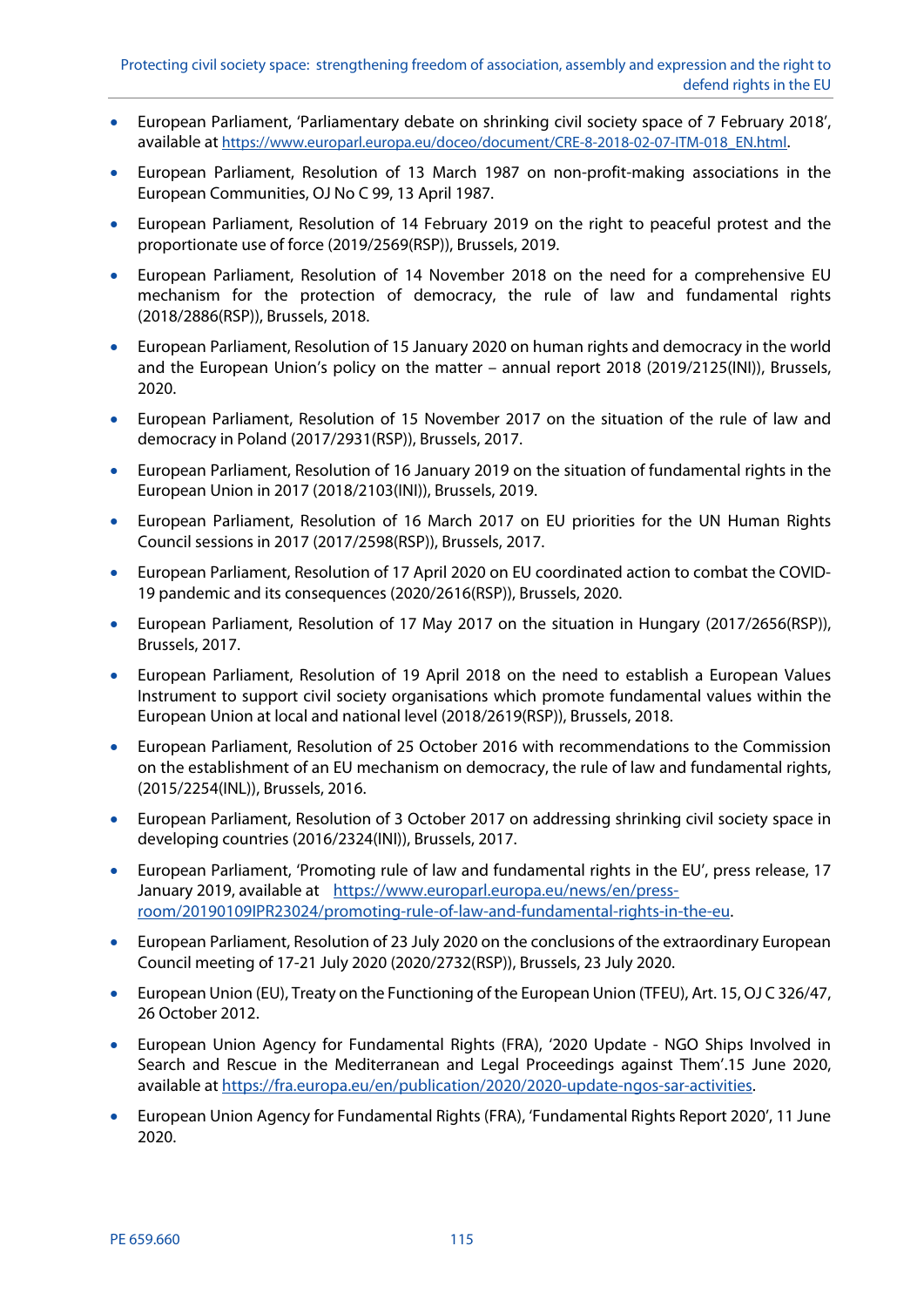- European Union Agency for Fundamental Rights (FRA) 'Challenges facing civil society organisations working on human rights in the EU', Luxembourg, Publication Office of the European Union, 2018, available at https://fra.europa.eu/en/publication/2018/challenges-facing-civil-societyorganisations-working-human-rights-eu.
- European Union Agency for Fundamental Rights (FRA), 'Civic space experiences of organisations in 2019: Second Consultation', Luxembourg, Publication Office of the European Union, July 2020, available at https://fra.europa.eu/en/publication/2020/civic-space-experiences.
- European Union Agency for Fundamental Rights (FRA), 'Exploring Civil Society Space with the European Parliament's Rights Monitoring Group', 5 June 2020, available at https://fra.europa.eu/en/news/2020/exploring-civil-society-space-european-parliaments-rightsmonitoring-group.
- German Federal Constitutional Court, 'Application for a temporary injunction against a ban on the meeting was partially successful', Decision of April 15, 2020, Case No. BvR 828/20, Press release No. 25/2020, April 16 2020, available at https://www.bundesverfassungsgericht.de/SharedDocs/Pressemitteilungen/DE/2020/bvg20-025.html.
- Greek Law 4686/2020 of 12 May 2020.
- Greek Joint Ministerial Decision 3063/2020 of 14 April 2020.
- Greek Law No. 4636/19 of 1 November 2019.
- Greek Law No. 4662/2020 of 7 February 2020.
- Hungarian Constitutional Court, Decision 3/2019. (III. 7.) AB, Budapest, 25 February 2019, Constitutional Court file No.: IV/1564/2018. Published in the Official Gazette (Magyar Közlöny) MK 2019/36, available at https://hunconcourt.hu/uploads/sites/3/2019/05/3\_2019\_en\_final.pdf.
- OSCE ODIHR (Organisation for Security and Cooperation in Europe, Office for Democratic Institutions and Human Rights), 'ODIHR and the Protection of Human Rights Defenders', 20 February 2017, available at: https://www.osce.org/odihr/300846.
- OSCE ODIHR, Guidelines on the Protection of Human Rights Defenders, Warsaw, 2014, available at https://www.osce.org/odihr/guidelines-on-the-protection-of-human-rights-defenders.
- OSCE ODIHR, Human rights handbook on policing of assemblies, Warsaw, 2016, available at https://www.osce.org/files/f/documents/c/5/226981.pdf.
- OSCE ODIHR/Venice Commission, Guidelines on Freedom of Association, Organization for Security and Co-operation in Europe & the Council of Europe, Warsaw/Strasbourg, 2015.
- OSCE ODIHR/Venice Commission, Guidelines on Freedom of Peaceful Assembly, second edition, Organization for Security and Co-operation in Europe & the Council of Europe, Warsaw/Strasbourg, 2010.
- The Council of Europe, Commissioner for Human Rights, Statement 'Immediate Action Needed to Disembark Migrants Held on Ships off Malta's Coast', 4 June 2020, available at https://www.coe.int/en/web/commissioner/view/- /asset\_publisher/ugj3i6qSEkhZ/content/immediate-action-needed-to-disembark-migrants-heldon-ships-off-malta-s-coast.
- The Council of Europe (CoE), Commissioner for Human Rights, Statement 'States should ensure rescue at sea and allow safe disembarkation during the COVID-19 crisis', 16 April 2020, available at https://www.coe.int/en/web/commissioner/view/- /asset\_publisher/ugj3i6qSEkhZ/content/states-should-ensure-rescue-at-sea-and-allow-safedisembarkation-during-the-covid-19-crisis.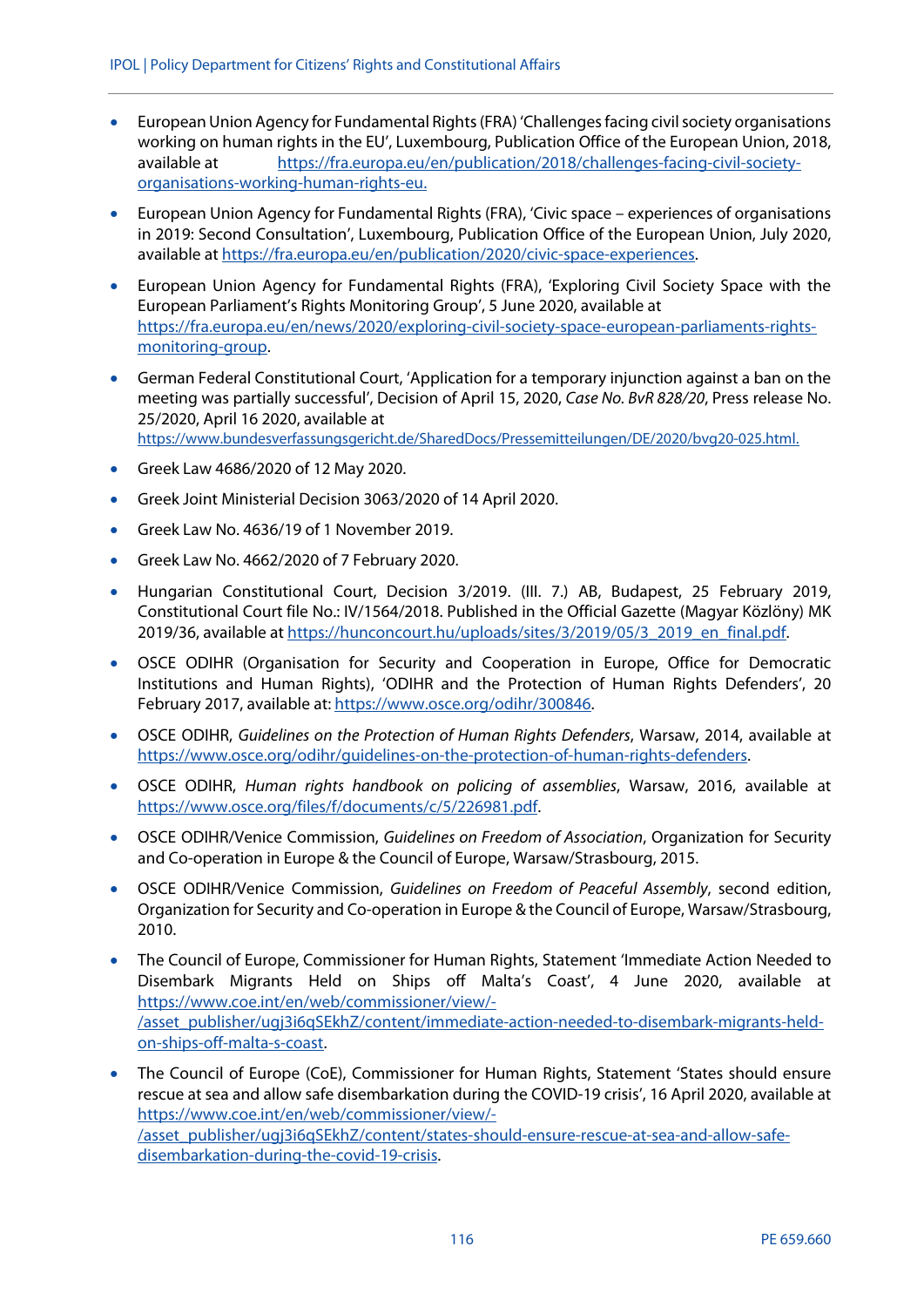- The Council of Europe, Commissioner for Human Rights, 'Statement by the Council of Europe Commissioner for Human Rights Dunja Mijatovic'', Press Release, Council of Europe Programme Office in Moscow, Strasbourg, 3 April 2020, available at https://www.coe.int/en/web/moscow/news/-/asset\_publisher/XcVtNuDTTtVI/content/statementby-the-council-of-europe-commissioner-for-human-rights-dunja-mijatovic.
- The Council of Europe, Committee of Ministers, Recommendation CM/Rec(2018)11 of the Committee of Ministers to member States on the need to strengthen the protection and promotion of civil society space in Europe, Strasbourg, 28 November 2018.
- The Council of Europe, Committee of Ministers, Recommendation CM/Rec(2007)14 of the Council of Europe Committee of Ministers to member states on the legal status of non-governmental organisations in Europe, Strasbourg, 30 September 2008.
- The Council of Europe, Expert Council on NGO Law, Guidelines On Protecting NGO Work in Support of Refugees and Other Migrants, prepared by the Expert Council on NGO Law of the Conference of INGOs of the Council of Europe, CONF/EXP(2020)3, May 2020, available at: https://rm.coe.int/expert-council-conf-exp-2020-3-guidelines-on-protecting-ngo-work-insu/16809e4a81.
- The Council of Europe, European Convention on the Recognition of the Legal Personality of International Non-Governmental Organisations, 24 April 1986, Available at https://www.coe.int/en/web/conventions/full-list/-/conventions/treaty/124.
- US Department of State, Bureau of Democracy, Human Rights, and Labor, '2019 country reports on Human rights practices: Greece', available at: https://www.state.gov/reports/2019-countryreports-on-human-rights-practices/greece/.
- UN General Assembly, Declaration on the Right and Responsibility of Individuals, Groups and Organs of Society to Promote and Protect Universally Recognized Human Rights and Fundamental Freedoms (UN Human Rights Defenders Declaration) of 85th plenary meeting 9 December 1998, adopted by the UN General Assembly Resolution, A/RES/53/144, on 8 March 1999.
- UN General Assembly, International Covenant on Civil and Political Rights (ICCPR), adopted and opened for signature, ratification and accession by General Assembly resolution 2200A (XXI) of 16 December 1966 entry into force 23 March 1976, in accordance with Article 49, 1976.
- UN High Commissioner for Human Rights, 'Civil society space: engagement with international and regional organizations', Report of the United Nations High Commissioner for Human Rights to the 44<sup>th</sup> Session of the UN Human Rights Council, A/HRC/44/25, 20 April 2020.
- UN High Commissioner for Human Rights, 'Practical recommendations for the creation and maintenance of a safe and enabling environment for civil society, based on good practices and lessons learned', Report of the United Nations High Commissioner for Human Rights to the 32<sup>nd</sup> session of the UN Human Rights Council, A/HRC/32/20, 11 April 2016.
- UN High Commissioner for Human Rights, 'Procedures and practices in respect of civil society engagement with international and regional organizations', Report of the United Nations High Commissioner for Human Rights to the 38<sup>th</sup> session of the UN Human Rights Council, A/HRC/38/18, 18 April 2018.
- UN High Commissioner for Refugees (UNHCR), 'Racist Violence Recording Network Expresses Concern over Xenophobic Reactions against Refugees - UNHCR Greece'. https://www.unhcr.org/gr/en/13232-racist-violence-recording-network-expresses-concern-overxenophobic-reactions-against-refugees.html.
- UN Human Rights Committee (CCPR), General Comment No. 34 on Article 19: Freedoms of opinion and expression, CCPR/C/GC/34, 12 September 2011.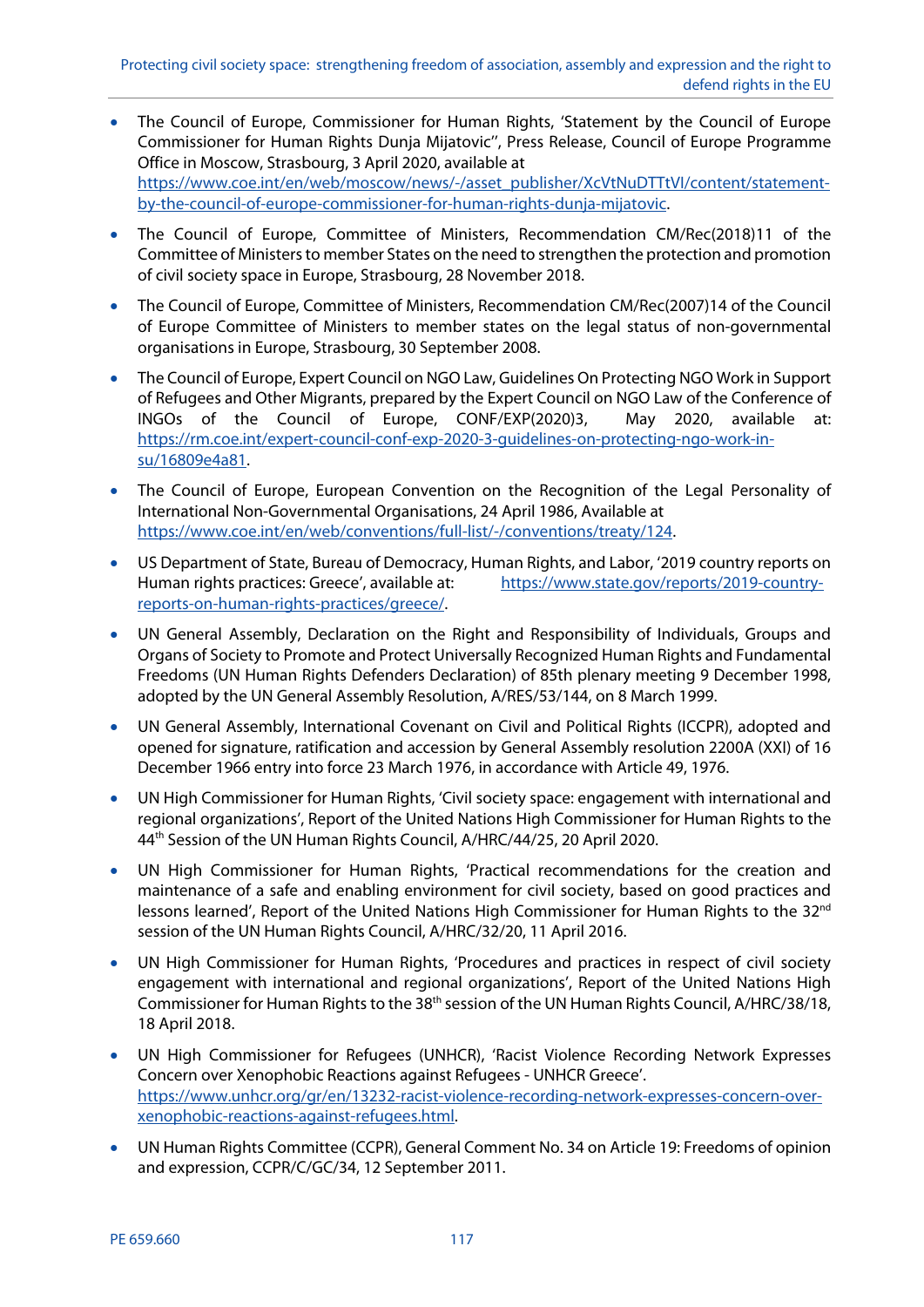- UN Human Rights Committee (CCPR), General Comment No. 37: Right of peaceful assembly, CCPR/C/GC/37, 27 July 2020.
- UN News, 'Human rights office decries disproportionate use of force in US protests', 24 July 2020, available at https://news.un.org/en/story/2020/07/1068971.
- UN OHCHR (UN Office of High Commissioner for Human Rights), 'The UK Must Stop Disproportionate Use of Security Laws after Conviction of Stansted 15, Say UN Rights Experts', 6 February 2019, available at https://www.ohchr.org/EN/NewsEvents/Pages/DisplayNews.aspx?NewsID=24141&LangID=E.
	-
- UN OHCHR, 'Poland:UN Human Rights Office Troubled by Shrinking Civic Space, Growing Extremist Rhetoric', Brussels, 7 March 2018, available at https://europe.ohchr.org/EN/NewsEvents/Pages/DisplayNews.aspx?NewsID=134&LangID=E.
- UN OHCHR, 'COVID-19 Security Measures No Excuse for Excessive Use of Force, Say UN Special Rapporteurs', 17 April 2020, available at https://www.ohchr.org/EN/NewsEvents/Pages/DisplayNews.aspx?NewsID=25802&LangID=E.
- UN OHCHR, 'COVID-19 Restrictions Should Not Stop Freedom of Assembly and Association, Says UN Expert', 14 April 2020, available at https://www.ohchr.org/EN/NewsEvents/Pages/DisplayNews.aspx?NewsID=25792&LangID=E.
- UN OHCHR, 'COVID-19: States Should Not Abuse Emergency Measures to Suppress Human Rights – UN Experts', 16 March 2020, available at https://www.ohchr.org/EN/NewsEvents/Pages/DisplayNews.aspx?NewsID=25722&LangID=E.
- UN OHCHR, 'France: UN Experts Denounce Severe Rights Restrictions on "Gilets Jaunes" Protesters,' 14 February 2019, available at https://www.ohchr.org/EN/NewsEvents/Pages/DisplayNews.aspx?NewsID=24166&LangID=E.
- UN OHCHR, '"Leave No One behind" Don't Forget Your Commitments in Your Response to the COVID-19 Crises, UN Expert Urges States', 9 April 2020, available at https://www.ohchr.org/EN/NewsEvents/Pages/DisplayNews.aspx?NewsID=25786&LangID=E.
- UN OHCHR, 'Legal Changes and Climate of Hatred Threaten Migrants' Rights in Italy, Say UN Experts', 21 November 2018, available at https://www.ohchr.org/EN/NewsEvents/Pages/DisplayNews.aspx?NewsID=23908&LangID=E.
- UN OHCHR, 'Poland: UN Experts Condemn Measures to Stop Human Rights Defenders Join Climate Talks', 13 December 2018, available at https://www.ohchr.org/EN/NewsEvents/Pages/DisplayNews.aspx?NewsID=24017&LangID=E.
- UN OHCHR, 'States Responses to Covid 19 Threat Should Not Halt Freedoms of Assembly and Association' – UN Expert on the Rights to Freedoms of Peaceful Assembly and of Association, Mr. Clément Voule, 14 April 2020, available at https://www.ohchr.org/EN/NewsEvents/Pages/DisplayNews.aspx?NewsID=25788&LangID=E.
- UN OHCHR, Commentary to the Declaration on the Right and Responsibility of Individuals, Groups and Organs of Society to Promote and Protect Universally Recognized Human Rights and Fundamental Freedoms, July 2011, available at https://www.ohchr.org/Documents/Issues/Defenders/CommentarytoDeclarationondefendersJul y2011.pdf.
- UN Special Rapporteur on the human rights of migrants, 'Report on Right to freedom of association of migrants and their defenders', to the 44<sup>th</sup> Session of the UN Human Rights Council, A/HRC/44/42, 13 May 2020, available at https://undocs.org/en/A/HRC/44/42.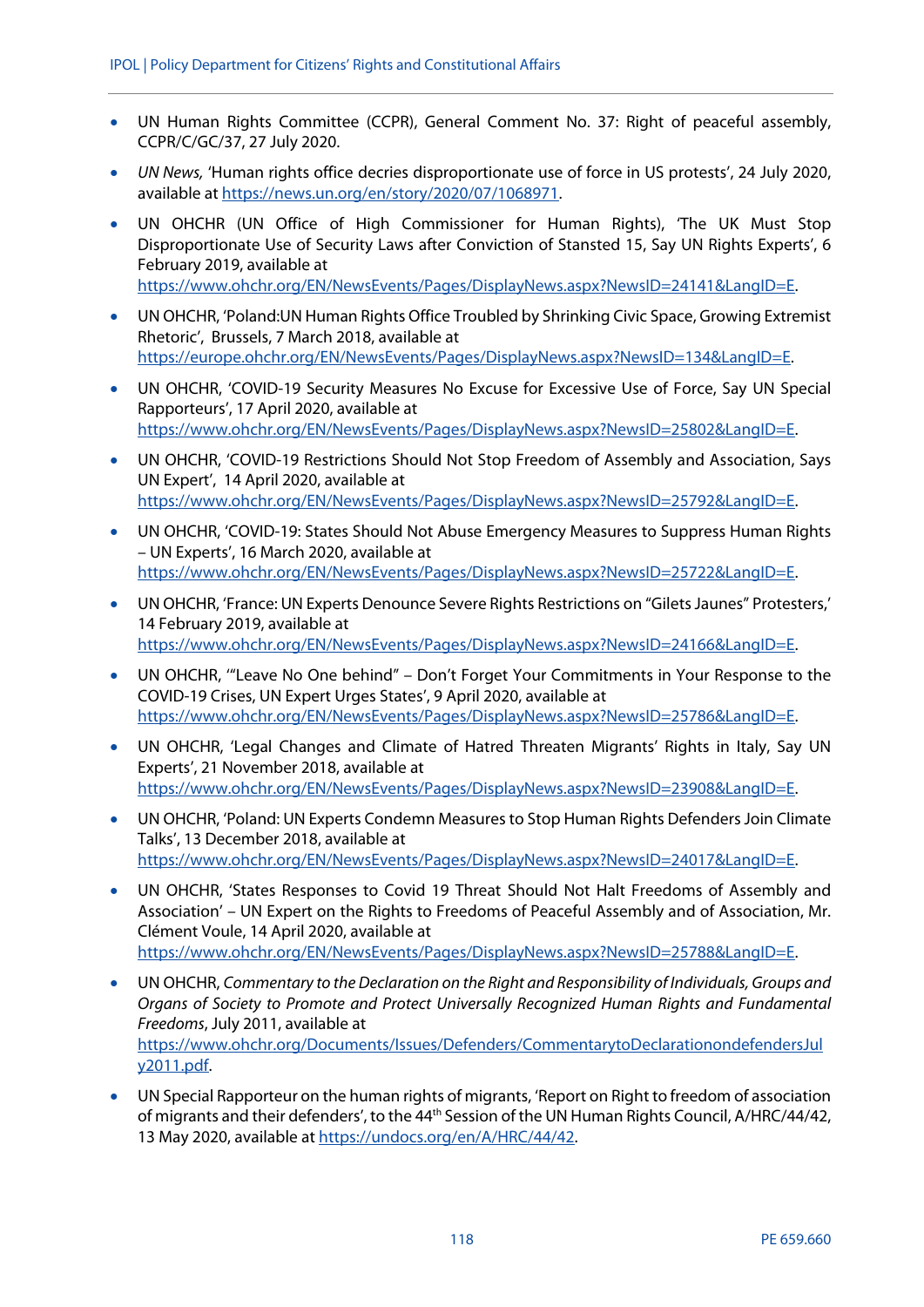- UN Special Rapporteur on the rights to freedom of peaceful assembly and of association, Report of Special Rapporteur on the rights to freedom of peaceful assembly and of association, Maina Kiai to 39th session of the UN Human Rights Council, A/HRC/23/39, 24 April 2013.
- UN OHCHR , Report 'The case for a human rights approach to the rule of law in the European Union', Brussels, May 2020, available at https://europe.ohchr.org/EN/Stories/Documents/Publication.pdf.

## **CASE LAW**

- CJEU, Case C-109/92, Stephan Max Wirth v Landeshaptstadt Hannover, judgment of 7 December 1993, ECLI:EU:C:1993:916.
- CJEU, Case C-169/08, Presidente del Consiglio dei Ministri v Regione Sardegna, judgment of 17 November 2009, ECLI:EU:C:2009:709.
- CJEU, Case C-222/04, Ministero dell'Economia e delle Finanze v Cassa di Risparmio di Firenze SpA and Others, judgment of 10 January 2006, ECLI:EU:C:2006:8.
- CJEU, Case C-25/10, Missionswerk Werner Heukelbach eV v État belge, judgment of 10 February 2011, ECLI:EU:C:2011:65.
- CJEU, Case C-256/11, Murat Dereci and Others v Bundesministerium für Inneres, judgment of 15 November 2011, ECLI:EU:C:2011:734
- CJEU, Case C-268/15, Fernand Ullens de Schooten v État belge, judgment of 15 November 2016, ECLI:EU:C:2016:874.
- CJEU, Case C-281/06, Hans-Dieter Jundt and Hedwig Jundt v Finanzamt Offenburg, judgment of 18 December 2007, ECLI:EU:C:2007:816.
- CJEU, Case C-318/05, Commission v Germany, judgment of 11 September 2007, ECLI:EU:C:2007:495.
- CJEU, Case C-318/07, Hein Persche v Finanzamt Lüdenscheid, judgment of 27 January 2009, ECLI:EU:C:2009:33.
- CJEU, Case C-386/04, Centro di Musicologia Walter Stauffer v Finanzamt München fúr Körpershaften, judgment of 14 September 2006, ECLI:EU:C:2006:568
- CJEU, Case C-78/18, European Commission v Hungary (Transparency of associations), judgment of 18 June 2020, ECLI:EU:C:2020:476.
- CJEU, Case C-821/19, European Commission v Hungary, pending. Commission's action brought on 8 November 2019 available at http://curia.europa.eu/juris/document/document.jsf?text=&docid=222334&pageIndex=0&doclan g=en&mode=req&dir=&occ=first&part=1&cid=18499068.
- ECtHR (at that time European Commission of Human Rights), Christians against Fascism and Racism v United Kingdom, Appl.no. 8440/78, Commission decision of 16 July 1980.
- ECtHR (at that time European Commission of Human Rights), Young, James & Webster v United Kingdom, Appl.nos. 7601/76 and 7806/77, Commission decision of 14 December 1979.
- ECtHR (GC), Case of Chassagnou and other v France, Appl.nos. 25088/94 and others, judgment of 29 April 1999.
- ECtHR (GC), Case of Gorzelik and others v Poland, Appl.no. 44158/98, judgment of 17 February 2004.
- ECtHR (GC), Case of Kurevičius and other v Lithuania, Appl.no. 37553/05, judgment of 15 October 2020.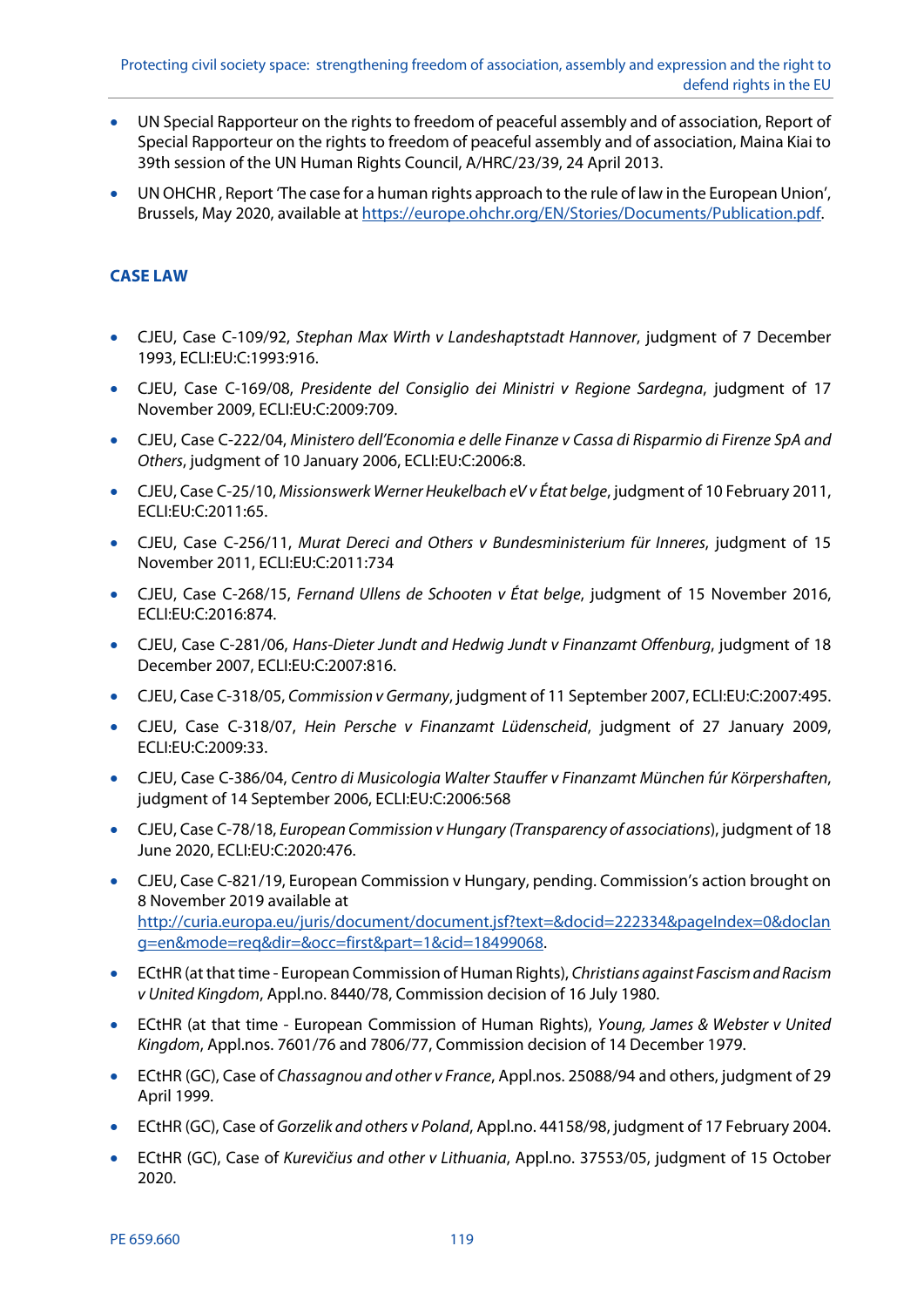- ECtHR (GC), Case of Magyar Kétfarkú Kutya Párt v Hungary, Appl.no. 201/17, judgment of 20 January 2020.
- ECtHR (GC), Case of Navalnyy v Russia, Appl.nos. 29580/12 and others, judgment of 15 November 2018.
- ECtHR (GC), Case of Perinçek v Switzerland, Appl.no. 27510/08, judgment of 15 October 2015, para. 131, 137-138, 196 & 212.
- ECtHR case of Chassagnou and Others v. France, Appl.nos. 25088/94, judgment of 29 April 1999.
- ECtHR, Case of Associated Society of Locomotive Engineers and Firemen (ASLEF) v. the United Kingdom, Appl.no. 11002/05, judgment of 27 February 2007.
- ECtHR, Case of Axel Springer AG v Germany, Appl.no. 39954/08, judgment of 7 February 2012.
- ECtHR, Case of Balçık and other v Turkey, Appl.no. 25/02, judgment of 29 November 2007.
- ECtHR, Case of Bédat v Switzerland, Appl.no. 56925/08, judgment of 29 March 2016.
- ECtHR, Case of Bekir-Ousta and others v Greece, Appl.no. 35151/05, judgment of 11 October 2007.
- ECtHR, Case of Christian Democratic People's Party v Moldova, Appl.no. 28793/02, judgment of 14 February 2006.
- ECtHR, Case of Christians against Fascism and Racism v United Kingdom, Appl.no. 8440/78, Commission decision of 16 July 1980.
- ECtHR, Case of E.S. v Austria, Appl.no. 38450/12, judgment of 25 October 2018.
- ECtHR, Case of Gündüz v Turkey, Appl.no. 35071/97, judgment of 4 December 2003.
- ECtHR, Case of Hasan and Chaush v. Bulgaria, Appl. no. 30985/96, judgment of 26 October 2000.
- ECtHR, Case of Herri Batasuna and Batasuna v Spain, Appl.nos. 25803/04 and 25817/04, judgment of 30 June 2009.
- ECtHR, Case of Kalifatstaat v Germany, Appl.no. 13828/04, decision on the admissibility of 11 December 2006.
- ECtHR, Case of Lingens v Austria, Appl.no. 9815/82, judgment of 08 July 1986.
- ECtHR, Case of Magyar Keresztény Mennonita Egyház and Others v. Hungary, Appl.nos. 70945/11 and others, judgment of 8 April 2014.
- ECtHR, Case of Mándli and others v Hungary, Appl.no. 63164/16, judgment of 26 May 2020.
- **•** ECtHR, Case of Mándli and others v Hungary.
- ECtHR, Case of Morice v France, Appl.no. 29369/10, judgment of 23 April 2015.
- ECtHR, Case of Primov and others v Russia, Appl.no. 17394/06, judgment of 12 June 2014.
- ECtHR, Case of Sáska v Hungary, Appl.no. 58050/08, judgment of 27 November 2012.
- ECtHR, Case of Satukunnan Markkinapörssi OY and Satamedia OY v Finland, Appl.no. 931/13, judgment of 27 June 2017.
- ECtHR, Case of Sigurður A. Sigurjónsson v. Iceland, Appl.no. 16130/90, judgment of 30 June 1993.
- ECtHR, Case of Slavic University in Bulgaria and others v Bulgaria, Appl.no. 60781/00
- ECtHR, Case of Steel and Morris v United Kingdom, Appl.no. 68416/01, judgment of 15 February 2005.
- ECtHR, Case of Sürek v Turkey (no. 1), Appl.no. 26682/95, judgment of 8 July 1999.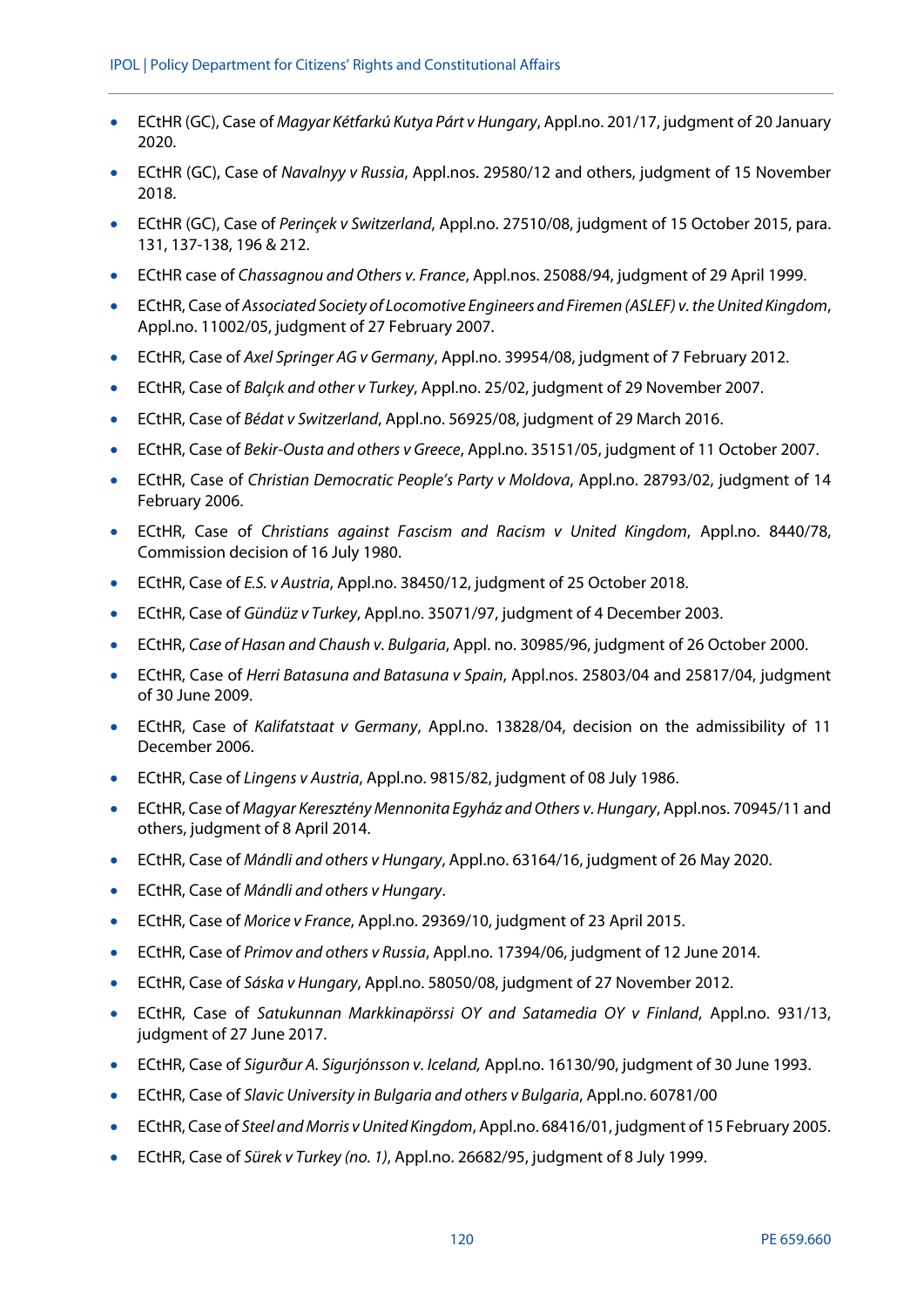- ECtHR, Case of The Sunday Times v United Kingdom (no 1).
- ECtHR, Case of The Sunday Times v United Kingdom (no. 1), Appl.no. 6538/74, judgment of 26 April 1979.
- ECtHR, Case of Tuskia and other v Georgia, Appl.no. 14237/07, judgment of 11 October 2018.
- ECtHR, Case of Vides Aizsardzības Klubs v Latvia, Appl.no. 57829/00, judgment of 27 May 2004.
- ECtHR, Case of Vladimiar Kharitonov v Russia, Appl.no. 10795/14, judgment of 23 June 2020.
- ECtHR, Case of Women on Waves and others v Portugal, Appl.no. 31276/05, judgment of 3 February 2009.
- ECtHR, Case of Young, James & Webster v United Kingdom, Appl.nos. 7601/76 and 7806/77, Commission decision of 14 December 1979.
- ECtHR, Case of Zhdanov and others v Russia, Appl.no. 12200/08 and others, judgment of 16 July 2019.
- ECtHR, Case of Zhechev v Bulgaria, Appl.no. 57045/00, judgment of 21 June 2007.
- ICCPR Case, Andrei Strizhak v Belarus (CCPR/C/124/D/2260/2013)
- ICCPR Case, Evelio Ramón Giménez and CODEHUPY v Paraguay (CPPR/C/123/D/2372/2014)
- ICCPR Case, Jeong-Eun Lee v Republic of Korea (CCPR/C/84/D/1119/2002)
- ICCPR Case, Khairullo Saidov v Tajikistan (CCPR/C/122/D/2680/2015)
- ICCPR Case, Khairullo Saidov v Tajikistan (CCPR/C/122/D/2680/2015)
- ICCPR Case, Sergey Kalyakin v Belarus (CCPR/C/112/D/2153/2012)
- ICCPR Case, Valery Rybchenko v Belarus (CCPR/C/124/D/2266/2013)
- ICCPR Case, Vladimir Katsora et. al. v Belarus (CCPR/C/100/D/1838/2005)